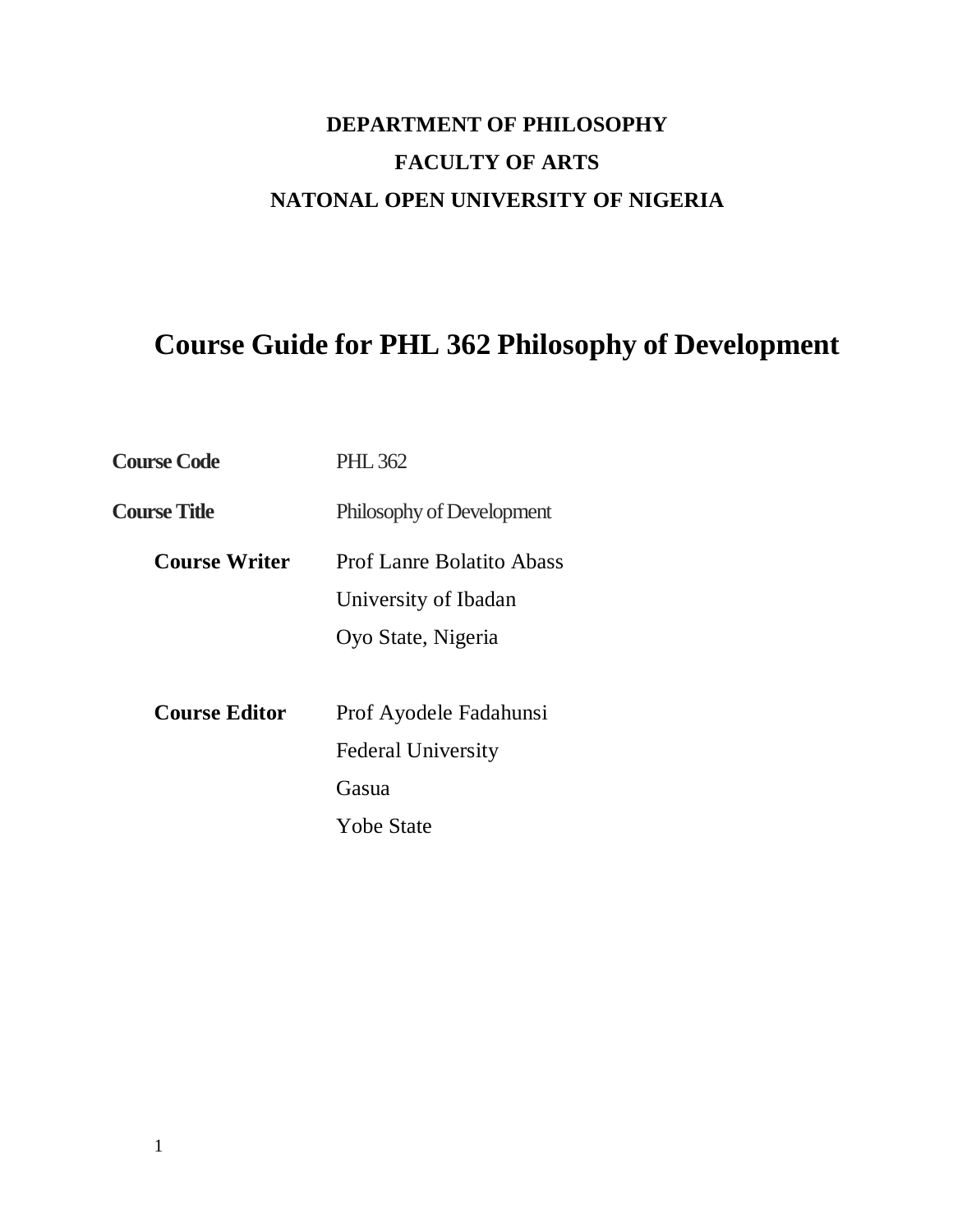**COURSE CODE: PHI 362** 

**COURSE TITLE: PHILOSOPHY OF DEVELOPMENT.** 

**COURSE MATERIAL DEVELOPER: PROF BOLATITO A. LANRE-ABASS** 

**COURSE MATERIAL WRITER: PROFESSOR BOLATITO A. LANRE-ABASS COURSE MATERIAL EDITOR: UNEDITED** 

**NAME OF UNIVERSITY: NATIONAL OPEN UNIVERSITY** 

**NAME OF PUBLISHER: NOUN** 

**YEAR: 2022** 

**COURSE GUIDE**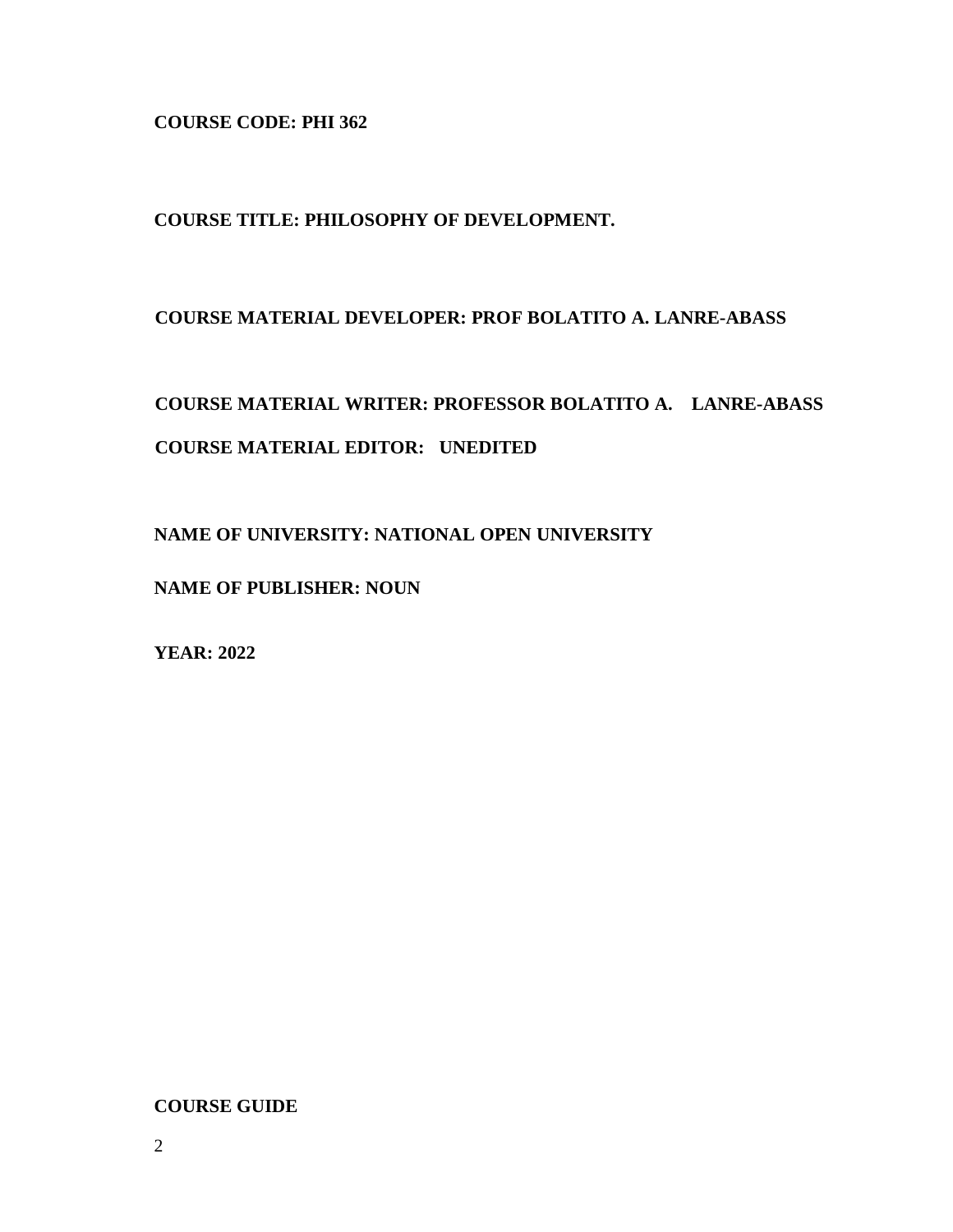#### **INTRODUCTION**

This course focuses on the idea of development and the philosophical problems that arise from development theories and practices. It discusses the nature and meaning of development, theories of development, some contemporary perspectives on development, and the intersection between development and philosophy. Development is dynamic. It has varied individual, socio-cultural, economic, and political manifestations and expresses profound influence on the analysis of culture, politics, and society. To help students understand these wide-ranging involvements of development, the course explores some key concepts in the analysis of culture, politics and economy of the third-world countries. The aim is to show how development inspires these cultural, economic, and socio-political constructs.

Development is a multidimensional process, but its most profound objective is the liberation of human potentials so that people can achieve the maximum and socially feasible and practical control of available resources which are needed to achieve basic human needs and security (Gran, 1983). It allows people to increase their personal and institutional capacities to mobilize and manage resources that facilitate improvement in their quality of life consistent with their aspirations and goals (Korten, 1990: 57). Development therefore encapsulates "human, economic, social, and political efforts aimed at improving the standard of human life and people's experiences. This suggests human development as the metric for evaluating or operationalizing the other interests of development" Michael Todaro and Stephen Smith (2006:16). This, according to the writes denotes that if development strategies do not pursue changes in the quality of life of the masses, then something is fundamentally wrong.

The view that development represents human, economic, political and social transformation or growth of a society and its people has served as the bedrock of analysis for the construction and allocation of political and cultural identities including the polar analysis of culture, economy, and politics. Thus, we hear of socio-political constructs such as first world, second world, and third world countries, and economic classifications such as developed, developing, and underdeveloped economies. These classifications have serious implications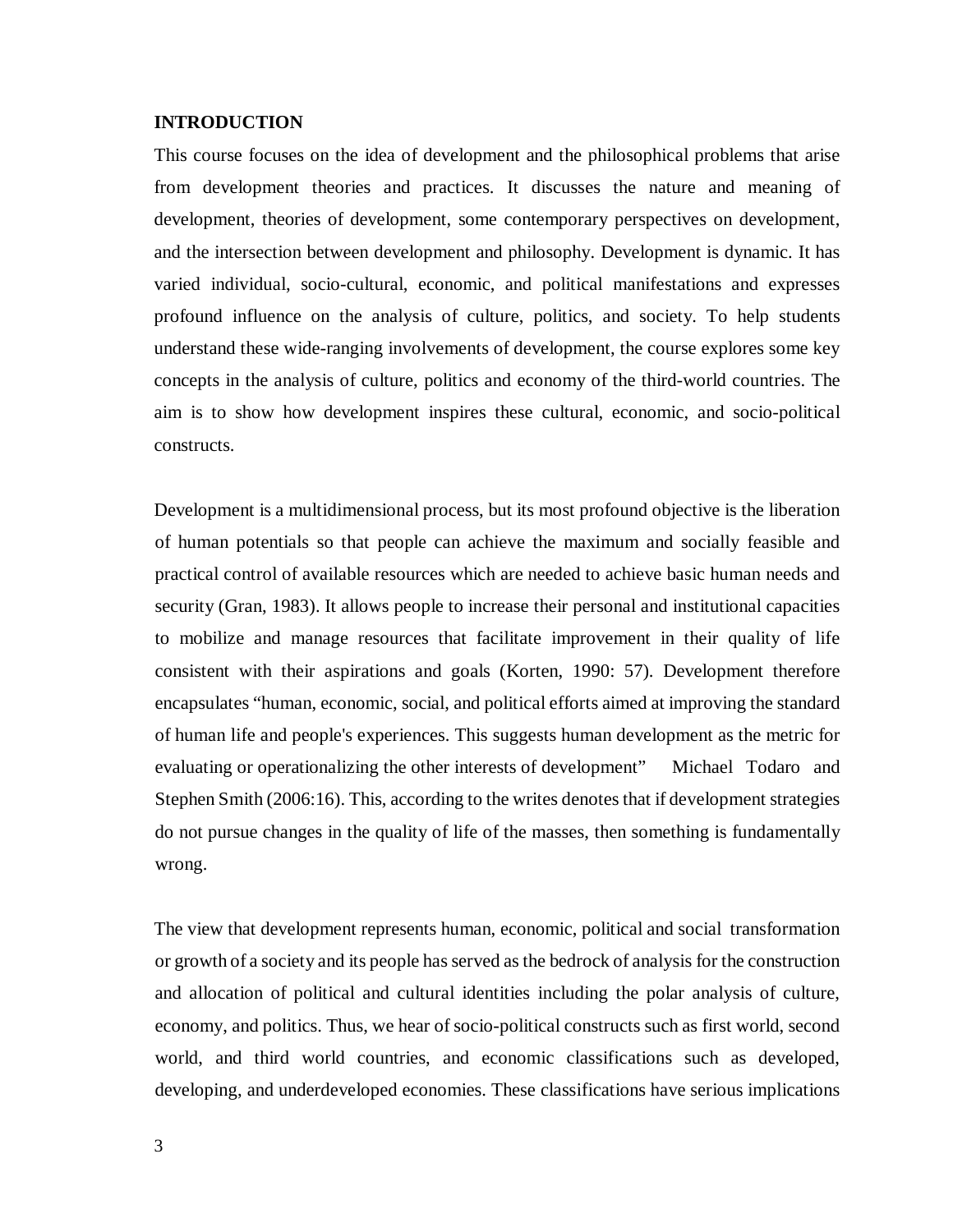on how governments and people build alliances, explore network opportunities and apply political and economic power. It is for this reason and several others that the philosophy of development investigates the nature and goals of development, its theories and methods, and the historical and political relevance and implications of development among others.

# **OBJECTIVES**

The following objectives have been set to achieve the primary aim of the course:

- To understand the meaning and nature of development
- To examine the concepts and theories of development
- To examine how philosophy and development intersect with focus on the significance of philosophy to the idea of development.

# **WORKING THROUGH COURSE**

To achieve the set objectives, and ensure students benefit maximally from the course, students are required to obtain a copy of the course guide, the main course material, and other relevant resources such as videos or podcasts for this course. Students are encouraged to explore these materials before and after lectures. Students are also encouraged to contribute during forum discussions, interaction and facilitation.

# **STUDY UNITS**

This course has 16 units and four modules. Each module has 4-5 study units as follow:

**Module 1**: Defining Philosophy

# **Module 2: Understanding Development**

Unit 1**:** The Concept of Development

- Unit 2: Some Perspectives on Development
- Unit 3: Theories of Development

# **Module 3: Alternative Conceptions of Development**

Unit 1. Sustainable development.

- Unit 2. Human development
- Unit 3. Economic development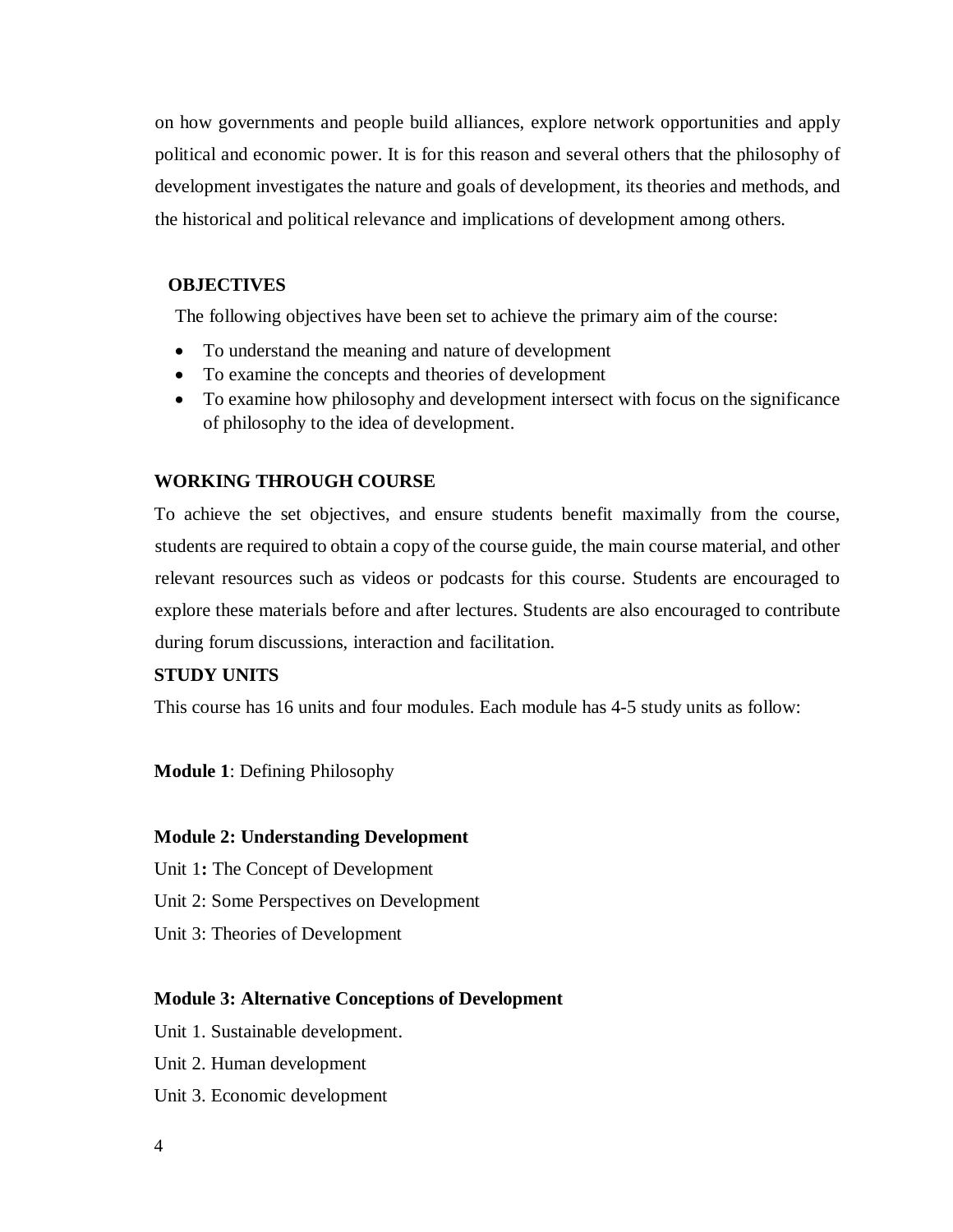#### Unit 4: Political and Social development

#### **Module 4. The Concepts of Cultural Analysis**

Unit 1. Defining Culture Unit 2. Cultural Evolution Unit 3. Social Progress Unit 4. Modernization

## **Module 5**: **The Idea of a Philosophy of Development**

Unit 1: The relevance of the idea of a philosophy of development

Unit 2: Philosophy and some development issues

Unit 3: Philosophy and human development in Nigeria

## **References and Further Reading**

Almond, G. A. (1965) "A Developmental Approach to Political Systems." *World Politics*, Vol.17, no. 1

Almond, G. A. and J. Coleman (eds) (1960) *The Politics of the Developing Areas.* Princeton: Princeton University Press.

Almond, G. A. and S. Verba (1963) The Civic Culture: Political Attitudes and Democracy in Five Nations. Princeton: Princeton University Press.

Amin, S. (1976) *Unequal Development: An Essay on the Social Formation of Peripheral Capitalism.* Brighton: Harvester Press.

Apter, D. (1980) "The Passing of Development Studies-over the Shoulder with a Backward Glance." *Government and Opposition*, Vol. 15, no<sup>3</sup>/4

Castells, M. (2010) *The Information Age: Economy, Society, and Culture*, second edition. Oxford: Wiley-Blackwell.

Delanty, G. (2007) "Modernity," in George Ritzer (ed.), *Blackwell Encyclopaedia of Sociology*, vol. 6. Oxford: Blackwell.

Fourie, E. (2012.) "A Future for the Theory of Multiple Modernities: Insights from the New Modernization Theory." *Social Science Information* 51/1:52–69.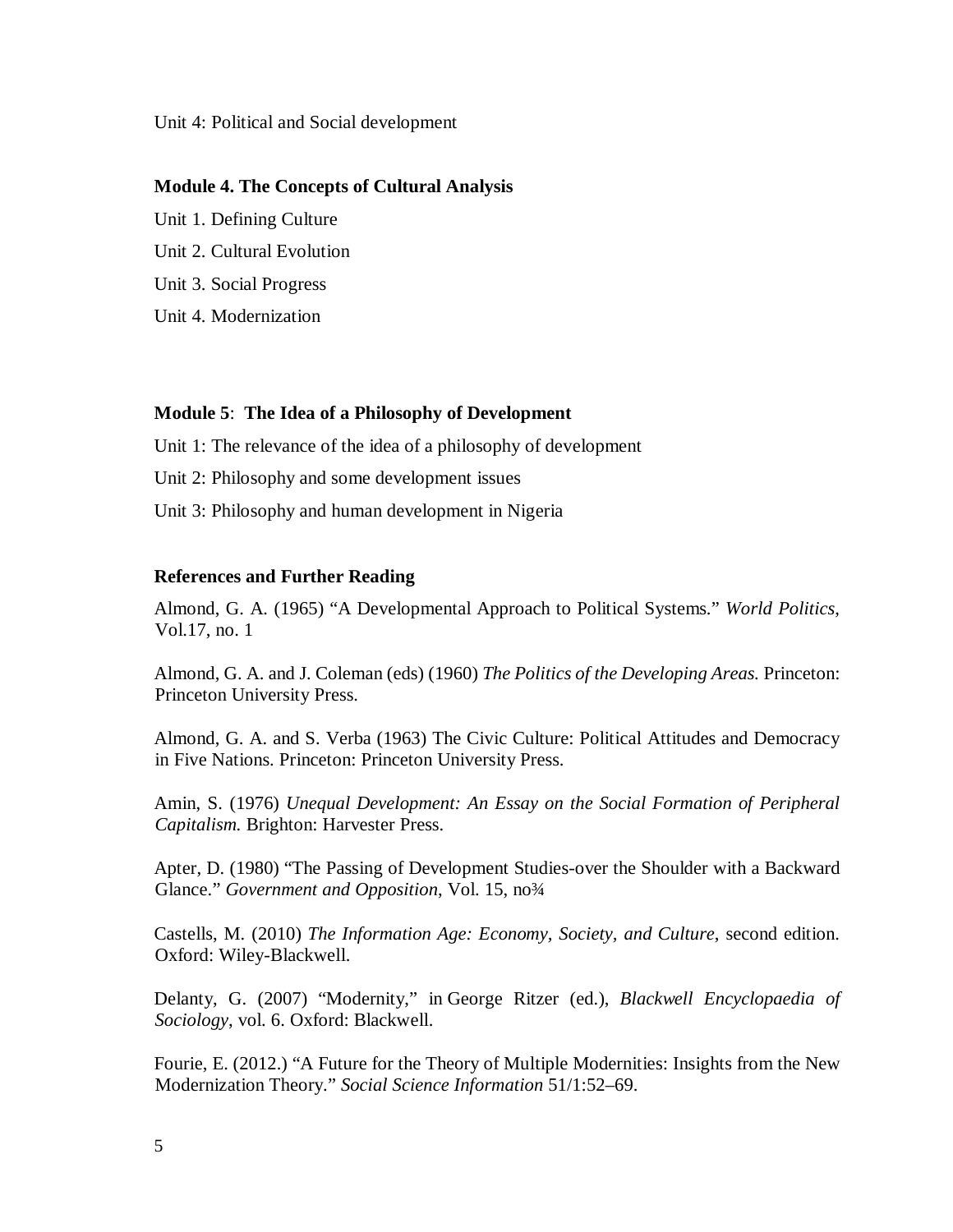Glan, G. (1983) *Development by People: Citizen Construction of a Just World*. New York: Prager.

Goodman, N. & Marx, G.T. (1978) *Society Today*. 3rd Edition. New York: Random House

Ingham, B. (1995) *Economics and Development*. London: McGraw Hill.

Korten, D.C. (1990) *Getting to the 21st Century: Voluntary Action and the Global Agenda*. USA: Kumarian Press.

Lawhead, W.F. (2002). *The Voyage of Discovery*. Belmont: Wadsworth Group.

Pande, A., F. and R. Chaturvedi. 2016. "Displacing hierarchies: nation and universities in India and Africa." *Review of African Political Economy brief*. Http:// roape.net/2016/04/01/displacing-hierarchies-nation-and-universities-in-india-and-africa/#'.

Sen, A. (1999). *Development as freedom*. New York: Oxford University Press.

Smith, B.C. (2003) *Understanding Third World Politics. Theories of Political Change and Development.* Palgrave Macmillan, New York.

Stumpf, E.S. (1994). *Philosophy: History & problems*. New York: McGraw-Hill.

Todaro, M.P & Smith, S.C. (2006) *Economic Development*. 9th Edition. Harlow: Pearson Addison Wesley.

Wallerstein, I. (2004). *World systems analysis: An introduction*. Durham: Duke University Press.

## **Students can consult the following materials**

Amin, S. (1976) *Unequal Development: An Essay on the Social Formation of Peripheral Capitalism.* Brighton: Harvester Press

Sen, A. (1999). *Development as freedom*. New York: Oxford University Press

# Stumpf, E.S. (1994). *Philosophy: History & problems*. New York: McGraw-Hill. **PRESENTATION SCHEDULE**

There are two presentations for this course. There will be a presentation in the middle and towards the end of the semester. Students undertaking the course will be assigned a topic at the beginning of the semester by the course facilitator for individual presentations during forum discussions. Each student will have 15 minutes (10 minutes for presentation and 5 minutes for Questions and Answers). The course facilitator will divide students into different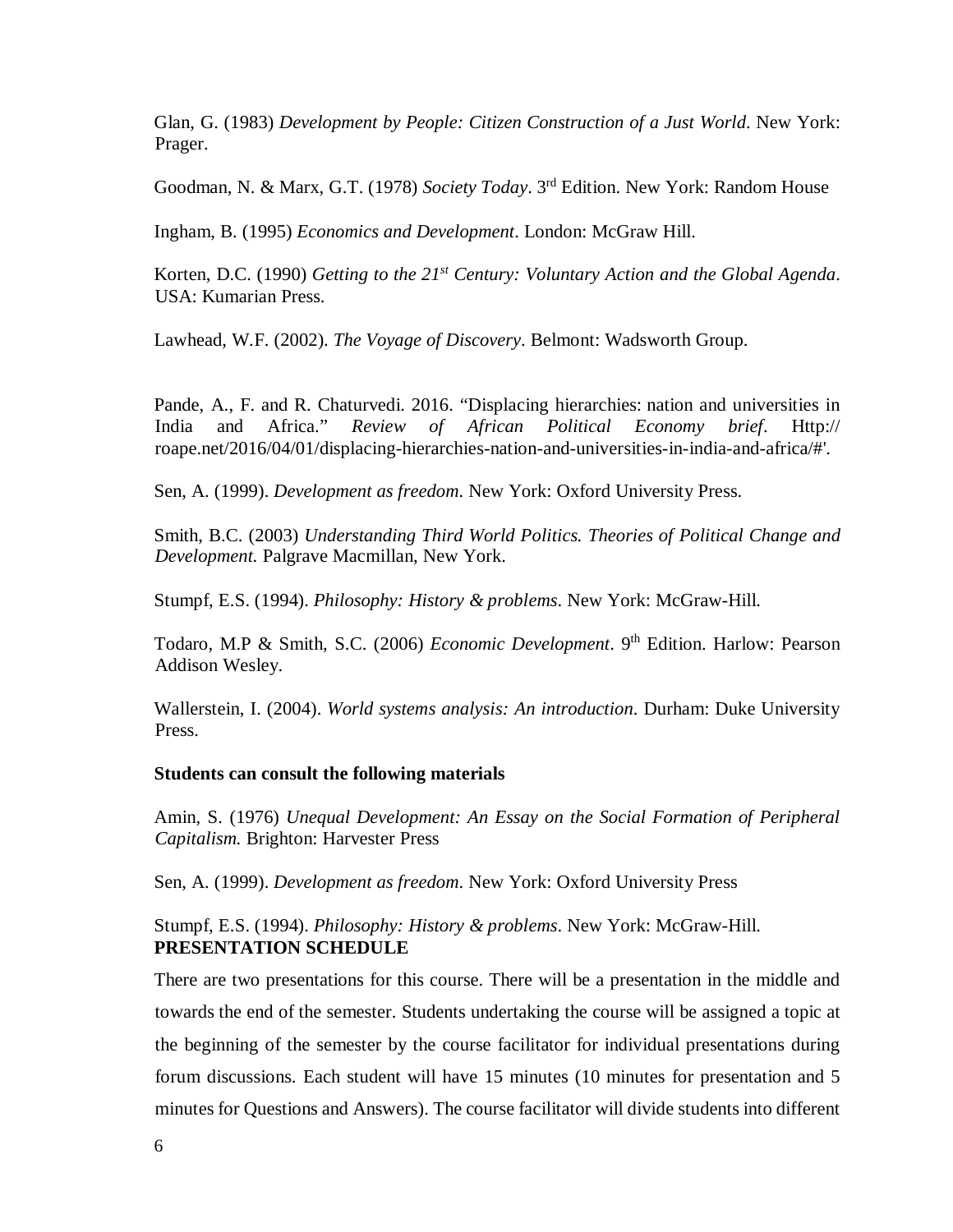groups. Each group is required to provide a topic to work on and submit to the facilitator through the recommended medium. Both attract 5% of the total marks.

**Note:** Students are to submit their papers through the recommended channel for examination and grading. Both attract 5% of the student's total marks.

## **ASSESSMENT**

Two papers are required in addition to the discussion forum presentations for this course. The papers should not exceed 6 pages and should not be less than 5 pages (including references), typewritten in 12 fonts, double line spacing, and Times New Roman. MLA  $6<sup>th</sup>$ edition (you can download a copy online) is the preferred reference guide. The paper topics will be provided in due time. Each carries 10% of the total marks.

To avoid plagiarism, students should use the following links to test run their papers before submission:

http://plagiarism.org

http://www.library.arizona.edu/help/tutorials/plagiarism/index.html

All students taking this course MUST take the final exam which attracts 70% of the total marks.

# **HOW TO GET THE MOST OUT OF THE COURSE?**

For students to get the most out of this course, he/she must:

- Have 75% of attendance through active participation in both forum discussion and facilitation
- Read each topic in the course materials before it is treated in the class
- Submit every assignment when it is due; as failure to do so will attract penalty
- Discuss and share ideas among themselves. This will help in understanding the course more
- Download videos, podcasts, and summary of group discussions for personal consumption
- Attempt each self-assessment exercises in the main course material;
- Take the final exam
- Approach the course facilitator when having challenges with the course

# Facilitation

This course operates a learner-centered online facilitation. To support the student's learning process, first, the course facilitator will introduce each topic under discussion; second, open floor for discussion. Each student is expected to read the course materials, as well as other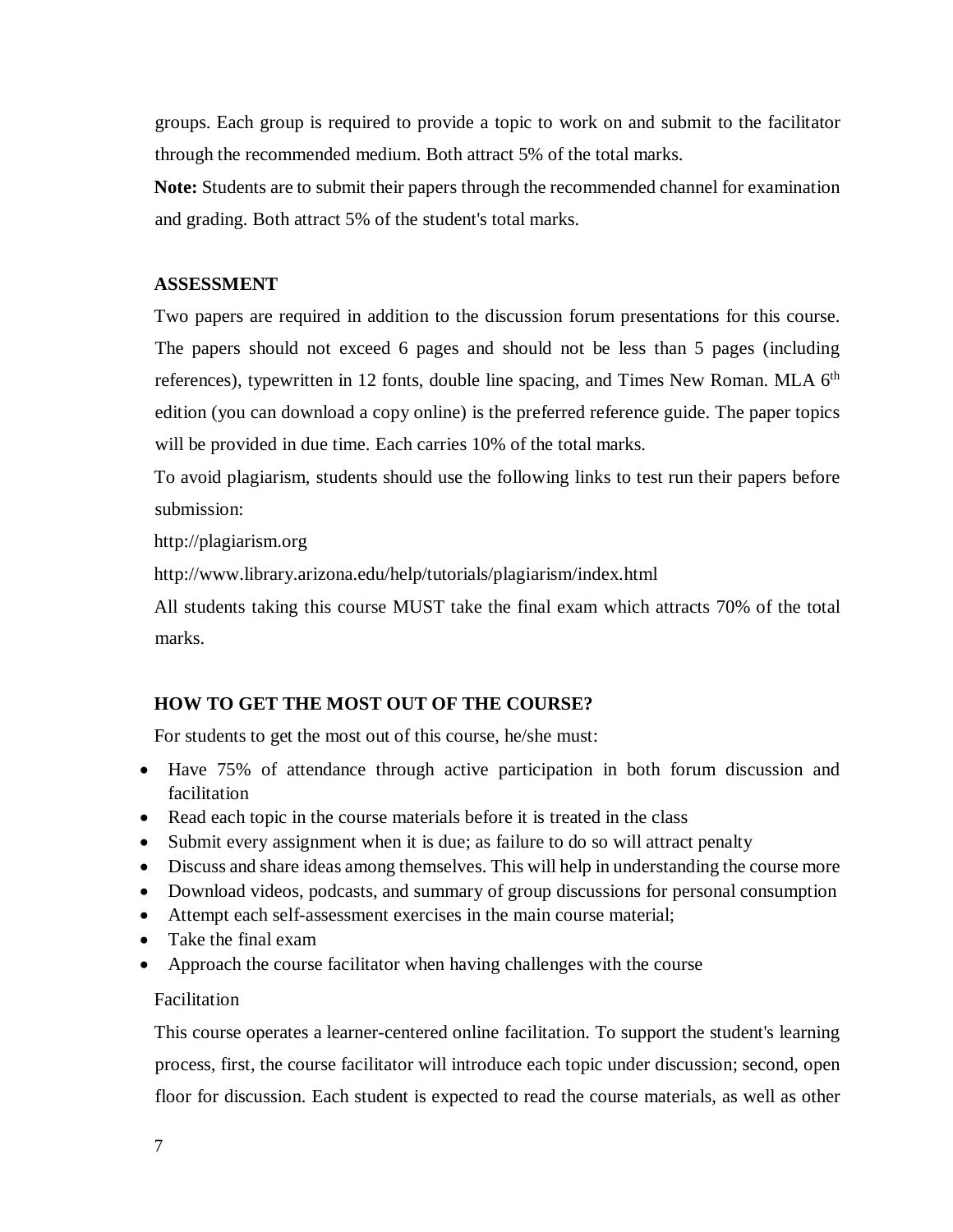related literature, and raise critical issues which he/she shall bring forth in the forum discussion for further understanding; third, summarise forum discussion, fourth, upload materials, videos, and podcasts to the forum; fifth, disseminate information via email and Short Messaging Service (SMS) if needed.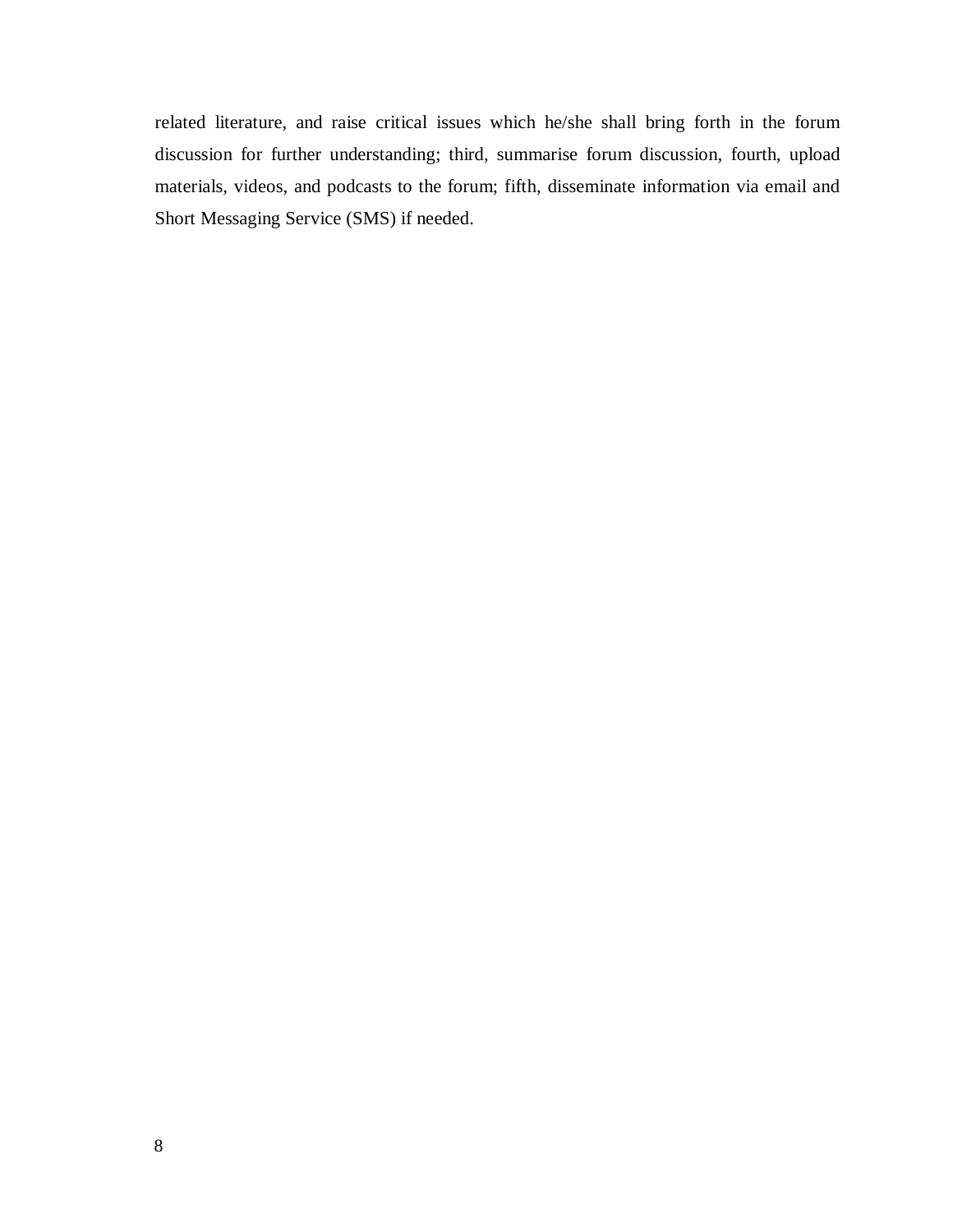**Module 1 Defining Philosophy Introduction Intended Learning Outcomes Main content The concept of Philosophy The Under-Laborer Conception of Philosophy The Master Scientist View The Analytic view Philosophy as Worldview and Critical thinking Conclusion Summary Self-Assessment Questions References and further reading** 

## **Introduction:**

This unit attempts to conceptualize philosophy. It is an attempt because philosophers disagree on what the concept of philosophy represents. At best, one finds a range of characterizations that encapsulate what philosophers do. This unit considers four notions about philosophy. It examines the under labourer, the master scientist, and analytic conceptions of philosophy. The unit also exposes students to the idea of philosophy as a worldview and critical thinking.

# **Intended Learning Outcome**

Students who have studied this unit should be able to:

- Attempt a fairly acceptable characterization of philosophy
- Distinguish philosophy as a world-view from philosophy as critical thinking
- Discuss at least three conceptions of philosophy

# **MAIN CONTENT**

# **The Concept of Philosophy**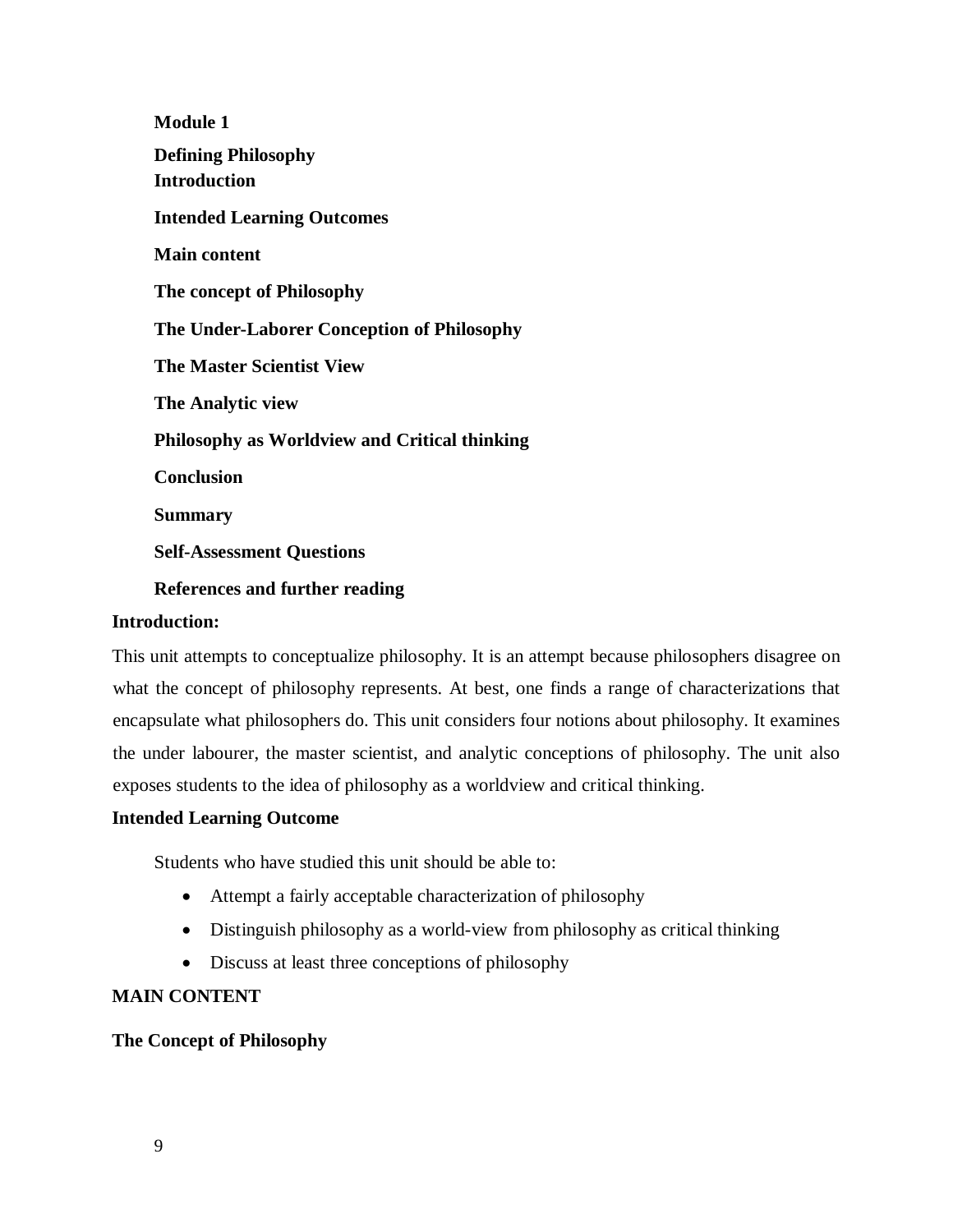There are several conceptions of philosophy, but none of them seems to offer a universally acceptable definition of the enterprise. Peter Angeles, for example, provides five basic definitions of philosophy:

- To give a speculative, systematic, complete view of reality
- To describe the ultimate, real, nature of reality
- To determine the limits, scope, source, nature, validity, and value, of knowledge
- The critical inquiry regarding the presuppositions, and claims, made by the different fields of knowledge
- A discipline to get you to 'see' what you say and say what you 'see' (Angeles, 1981).

One of the challenges of defining philosophy is the fluidity of its focus. Anthony Quinton writes that "many definitions of philosophy are controversial because what has been called philosophy has changed radically in scope in the course of history. The shortest definition, which is quite a good one, is that philosophy is thinking about thinking" (Quinton, 2005). Quinton argues that this way of understanding philosophy underscores its second-order character as a reflection of particular kinds of thinking (formations of beliefs, claims to knowledge) about the universe or a larger part of it.

To Karl Marx, "philosophy is an interpretation of the world to change it" ( see Rashid, 2017). Marx believes philosophy focuses on understanding the progression and contradictions among the classes in human society. Ludwig Wittgenstein descries the object of philosophy as the logical clarification of thought. Wittgenstein argues that the main goal of the philosopher is to elucidate concepts, terms, or language people use for the purpose of clarity.

Aristotle, one of the most influential philosophers in history defines philosophy as the study of the essence. By essence, Aristotle meant "what it means for Y to be of a particular Y". Y, is thus, the being of Y in its authentic character. Aristotle distinguished philosophy from other areas of study by claiming that only philosophy studies the universality of being as being. According to him:

> There is a science that investigates being *qua* being and the attributes which belong to this in virtue of its nature. This is not the same as the so-called special sciences, for none of these deals generally with being as beingrather; each cuts off a part of being and investigates the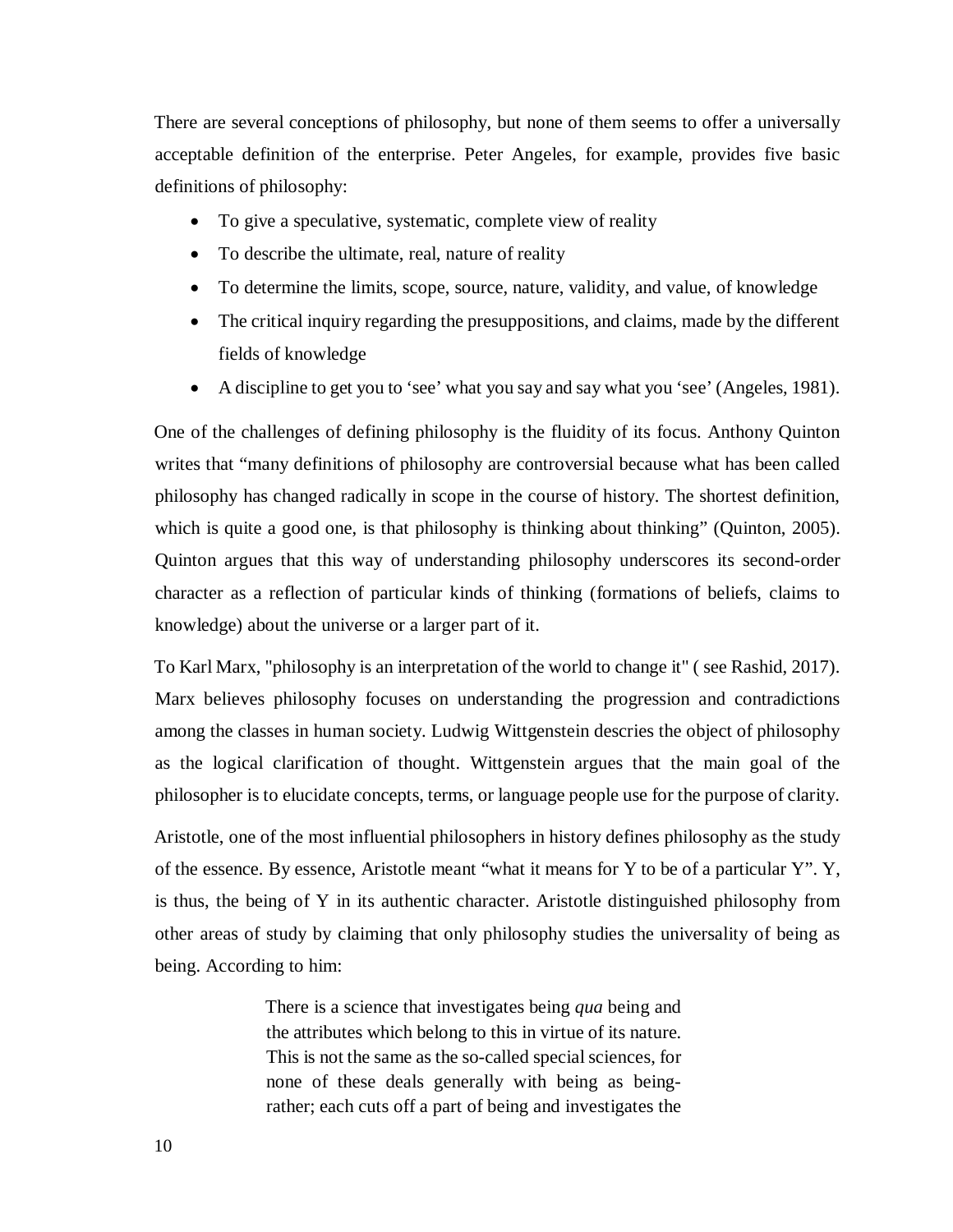attributes of this part (this is what the mathematical sciences, for example, do) (Barnes, 1995:68).

There are two points of interest from this short paragraph. First, Aristotle seems to argue that the subject matter of first philosophy is not being as being, but being which is studied as being (Cohen, S.M. 2009). Second, whatever is first philosophy is not limited to a certain sort or type of being. It focuses on being in general.

Plato presents philosophy as the acquisition of knowledge. Philosophers to Plato are people who contemplate eternal truths, what he regards as the world of forms. But Friedrich Nietzsche argues that though philosophers are honest in their work, "they make a lot of virtuous noise when the problem of truthfulness is touched even remotely" (Campbell, 2011). According to Campbell, philosophers:

> …pose as if they had discovered and reached their real opinions through the self-development of a cold, pure, divinely unconcerned dialectic, while at the bottom it is an assumption, a hunch, indeed a kind of "inspiration" most often a desire of the heart that has been filtered and made abstract that they defend with reasons they have sought after the fact (Friedrich Nietzsche quoted in Campbell, 2011:1)

It is arguable from the short paragraph that philosophy is an activity that grasps the limits of reason.

According to Bacon,

Philosophy only is the true one which reproduces most faithfully the statements of nature and is written down, as it were, from nature's dictation, so that it is nothing but a copy and a reflection of nature and adds nothing of its own, but is merely a repetition and echo (Copleston, 1960).

These views about philosophy seem better organized when understood in the context of the five broad conceptions of philosophy. Let us take a cursory look into these conceptions.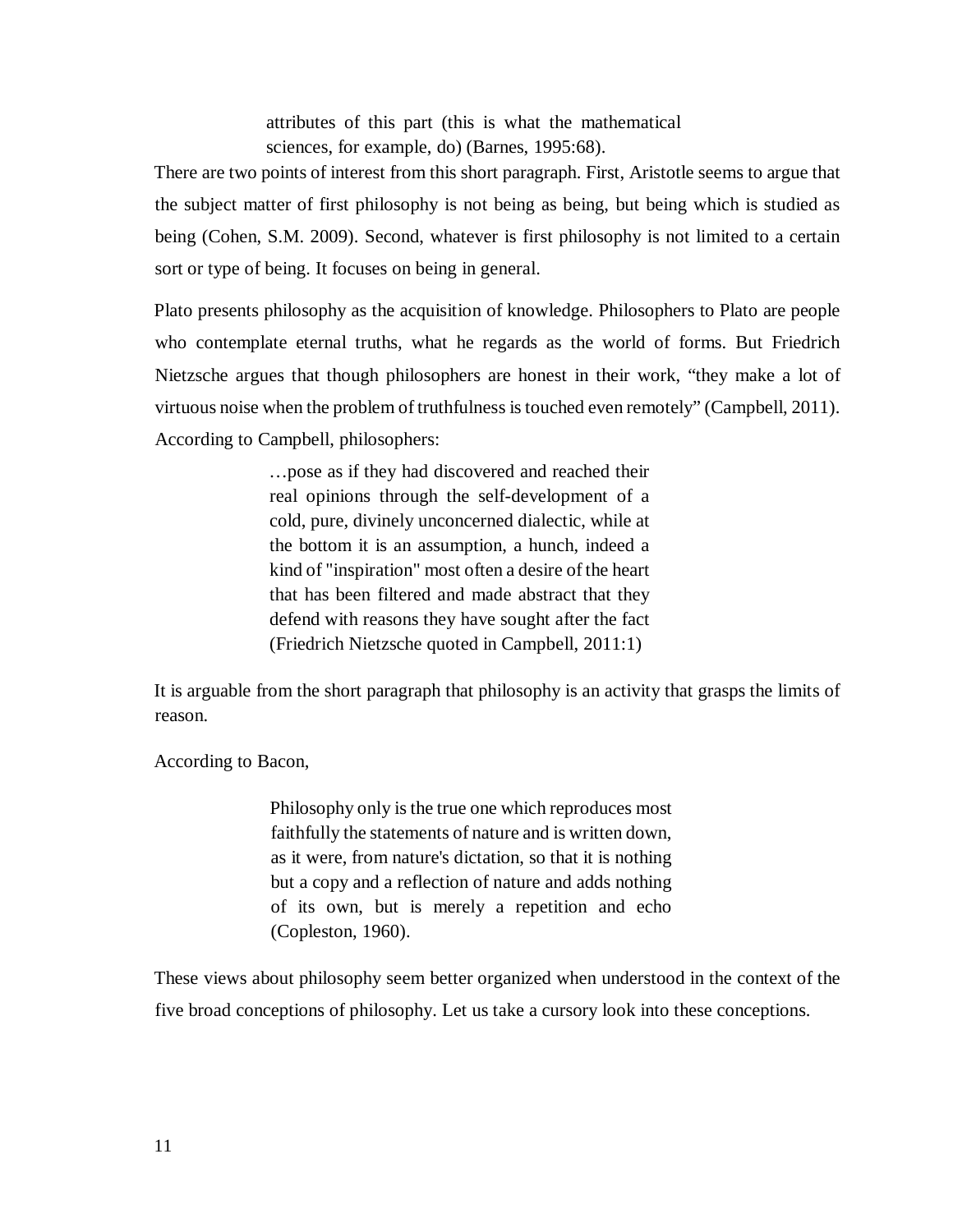# **The Under-labourer conception**

The underlabourer conception of philosophy holds that philosophy provides a guide to knowledge by "clearing the ground a little and removing some of the rubbish that lies in the way to knowledge. The following passage from the Epistle to the Reader which prefaces Locke's *Essay Concerning Human Understanding* is often quoted with approval by supporters of the *Underlabourer* conception:

> The commonwealth of learning is not at this time without master-builders, whose mighty designs, in advancing the sciences, will leave lasting monuments to the admiration of posterity: but everyone must not hope to be a Boyle or a Sydenham; and in an age that produces such masters as the great Huygenius and the incomparable Mr. Newton, with some others of that strain, it is ambition enough to be employed as an under-laborer in clearing the ground a little, and removing some of the rubbish that lies in the way to knowledge (Winch, 2005: 3)

It is, thus, the vocation of philosophy to focus on removing impediments to knowledge and our understanding of ourselves and the world.

#### **The Master Scientist View:**

The master-scientist view of philosophy regards it as the study of the objects of knowledge that are available to science experience. In this regard, philosophers promote the view that the objects of knowledge are veridical and that it the duty of philosophy to guarantee epistemic access to the physical aspects of the world. The Master Scientist view, thus, recommends the reduction of philosophical focus to understanding the universe through more scientific approaches. David Hume, for example, writes that:

> If we would satisfy ourselves…concerning the nature of that evidence, which assures us of matters of fact, we must enquire how we arrive at the knowledge of cause and effect. I shall venture to affirm, as a general proposition, which admits of no exception, that the knowledge of this relation is not, in any instance, attained by reasoning a priori; but arises entirely from experience, when we find that any particular objects are constantly conjoined with each other.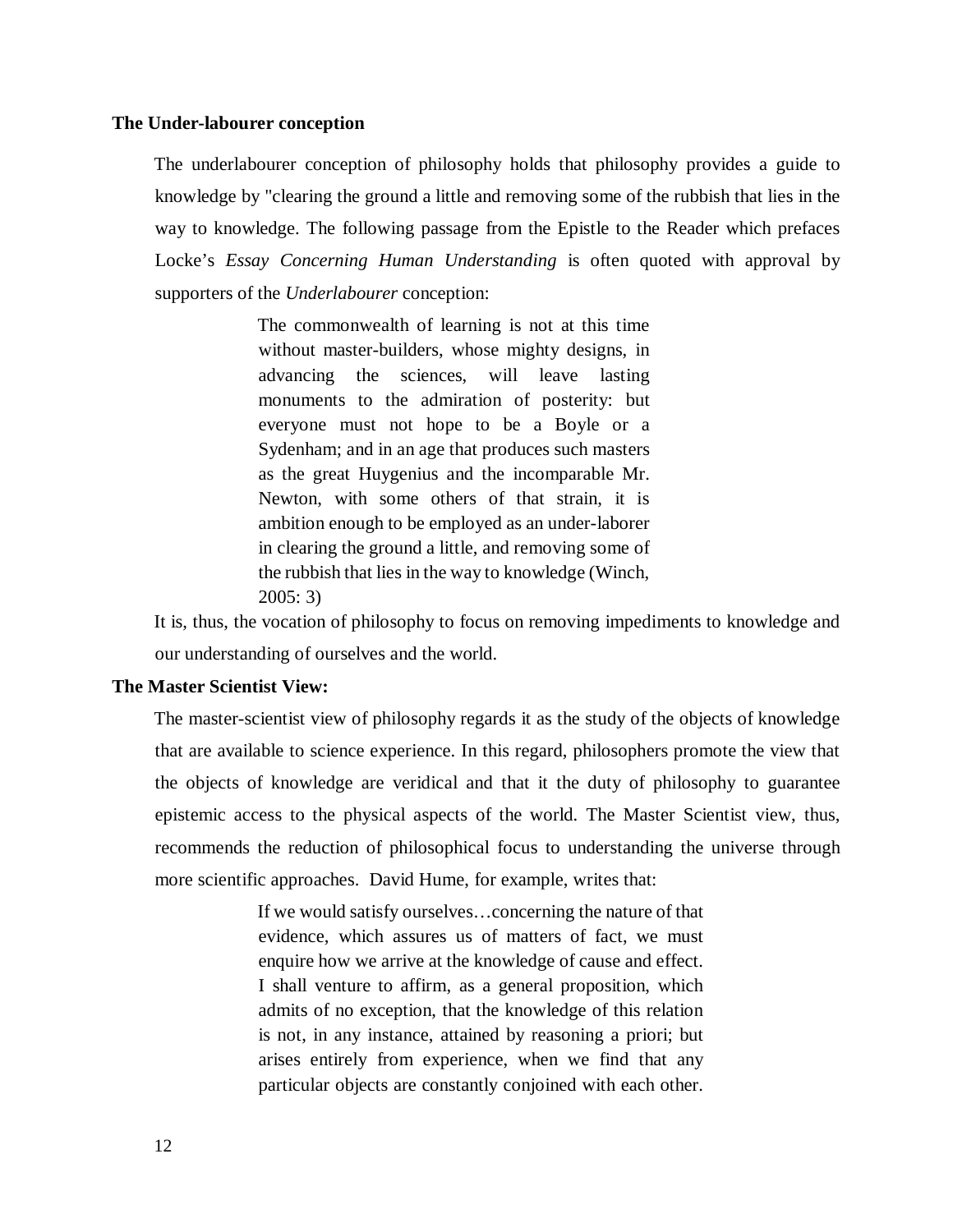Let an object be presented to a man of never so strong natural reason and abilities; if that object is entirely new to him, he will not be able, by the most accurate examination of its sensible qualities, to discover any of its causes or effects. (Winch, 2005.)

Philosophers, thus, study causes and effects, and the explanation of these is based on veridical facts.

#### **The Analytic View:**

This view holds that philosophy elucidates concepts as its most fundamental objective. Philosophy is seen as an enterprise that clarifies the meaning of words and concepts. It is believed that clarifying these concepts creates a better understanding of the ideas we form and express towards ourselves and the universe. This view of philosophy is promoted by Ludwig Wittgenstein. He claims that it is only through the analysis of language that our experiences and thoughts can gain meaning. This passage from Ludwig Wittgenstein makes the argument of promoters of this view very clear:

Furthermore, when we discuss language, we discuss what is available to the world. Put differently, our idea of what counts as belonging to the world is given for us in the language we use. The task of clarifying our concepts and words is, therefore, the most fundamental objective of the philosopher according to this view.

## **Philosophy as a world-view and Critical thinking**

A way of defining worldviews in philosophy is to present these views as "visions of the world or aspects of it, whose primary function is to provide a broad or general guide for perceiving, feeling, and transforming reality" (Oladipo, 2008: 13). Worldviews are a set of ideas that help us in explaining the basic nature of the world and ourselves, and the set of goals relevant to us. It is the function of philosophy to provide us with a guide to living through the medium of these vital ideas. Since worldviews reflect our partial and incomplete understanding of the universe, philosophers ensure that these essential thoughts about the universe and the challenges and realities of life are examined and reexamined from time to time in the light of new knowledge. Philosophy as critical thinking is therefore the critical, systematic and organized examination of the ideas we form about ourselves and reality.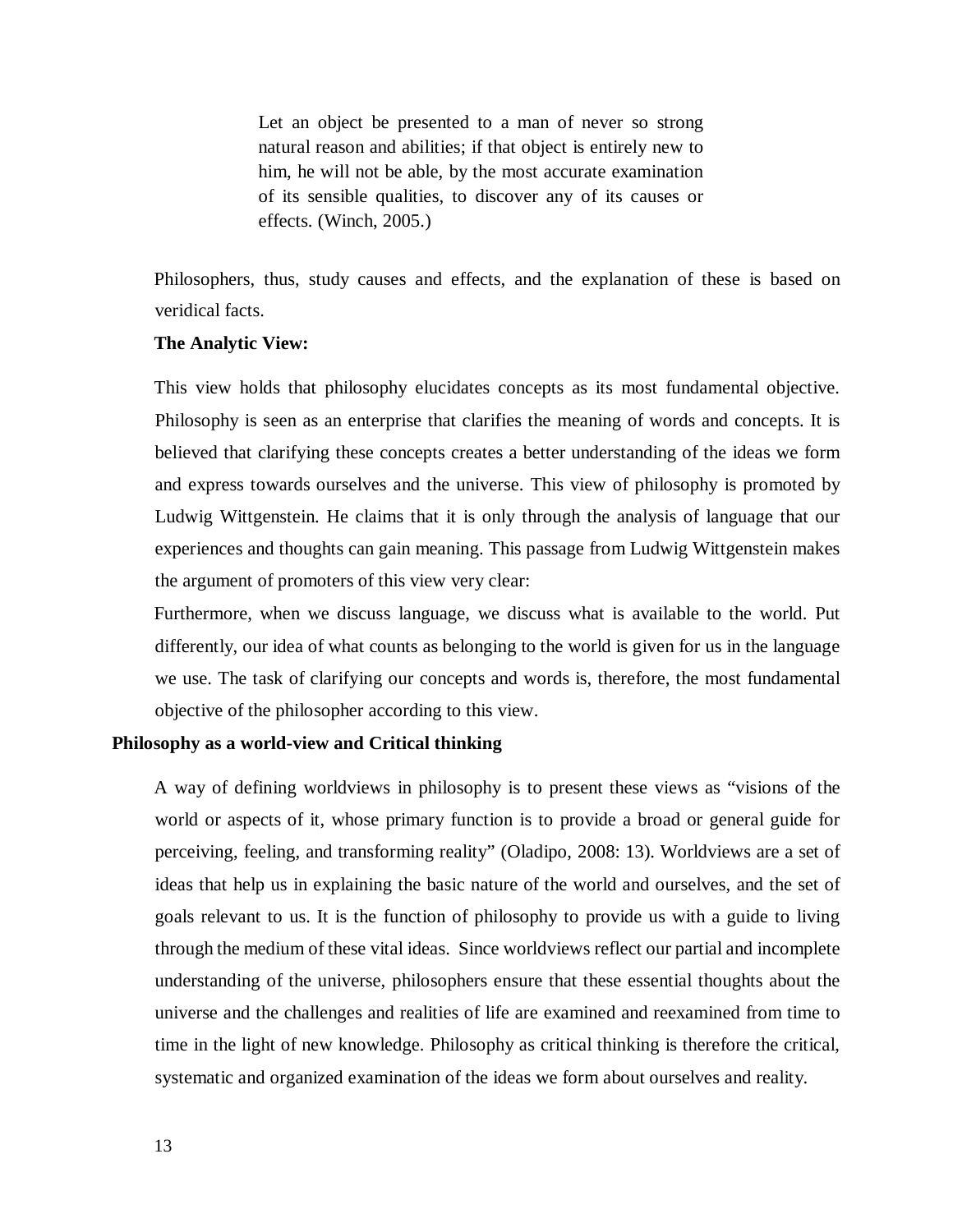# **Conclusion**

Several views pass under the label of philosophy. Philosophy's etymological meaning refers to it as the love of wisdom. Philosophers find this view insufficient and therefore attempted to conceptualize the enterprise in many ways like those discussed above.

## **Summary**

There are many conceptions of philosophy, but none seems to offer a universally acceptable definition of the enterprise. It is, however, possible to provide a fairly acceptable characterization of what philosophy means. This unit considered some of the notions and ideas that characterize what philosophy does. Some of them include the view that:

- philosophy provides a guide to knowledge by "clearing the ground a little and removing some of the rubbish that lies in the way to knowledge
- philosophy studies the objects of knowledge that are available to science experience
- philosophy clarifies the meaning of words and concepts
- philosophy is the critical, systematic, and organized examination of the ideas we form about ourselves and reality.

## **Self-Assessment Questions**

- Attempt a fairly acceptable characterization of philosophy
- Discuss at least three conceptualizations of philosophy
- Distinguish philosophy as a world-view from philosophy as critical thinking

## **References and further reading**

Angeles, P. (1981). *Dictionary of Philosophy*. New York: Barnes and Noble Books.

Barnes, J. (ed.). (1995). *The Cambridge Companion to Aristotle*. Cambridge: Cambridge University Press.

Campbell, E. (2011). *19th Century Philosophy*. New York: Barnes and Nobles Books

Coppleston, F. (1960). *A History of Philosophy: Vol.1. Greece and Rome, Part II*. New York: Image Books.

Oladipo O.T (2008). *Thinking About Philosophy*. Ibadan: Hope Publications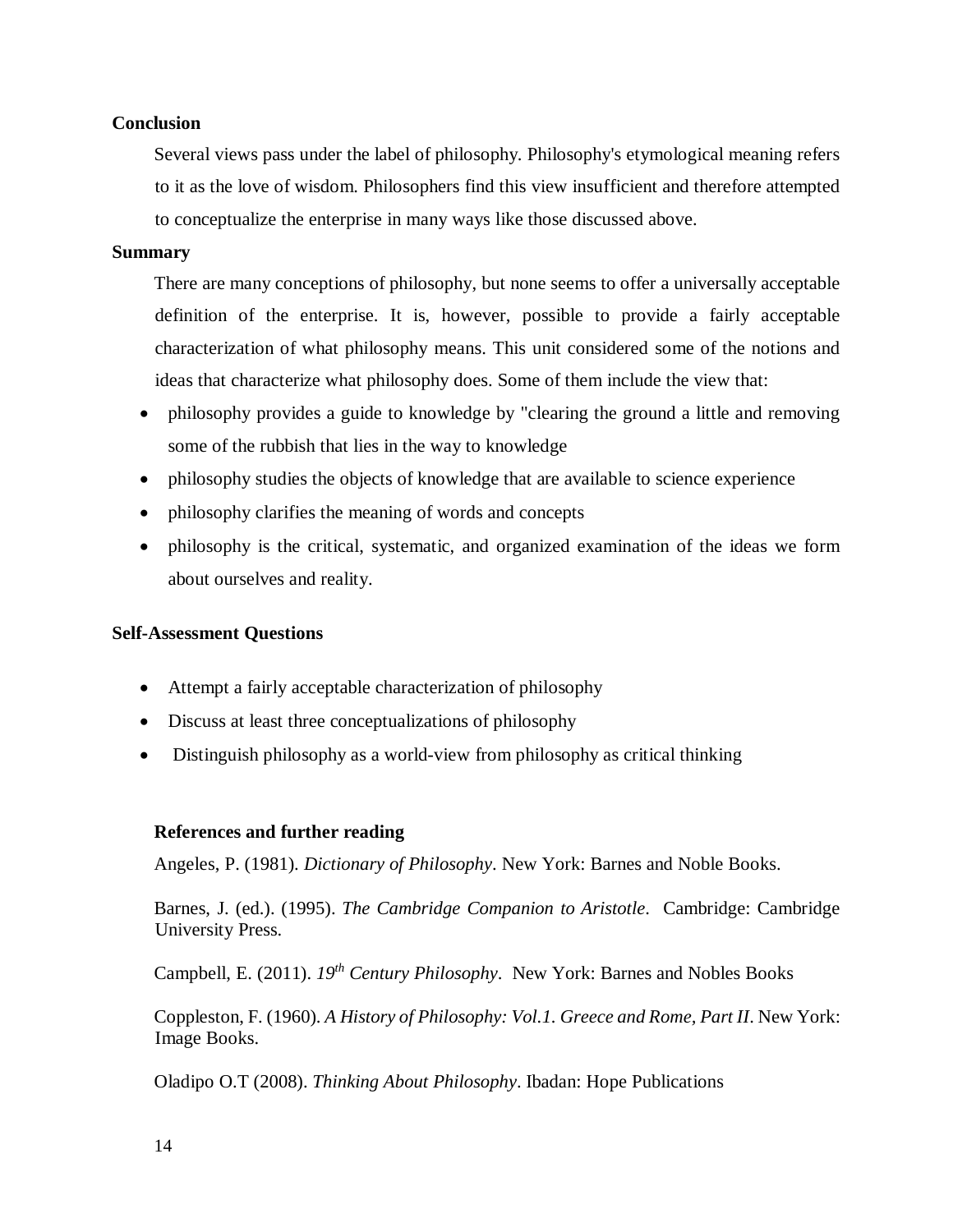Quinton, A. (2005). *The Oxford Companion to Philosophy*. 2nd Edition. Oxford: Oxford University Press

Rashid, H. (2017). 'Karl Marx's Philosophy and its Relevance Today'. *Philosophy and Progress*: Vols. LXI-LXII, January-June.

Winch, P. (2005). *The Idea of A Philosophy of Social Science and Its Relation to Philosophy*. Great Britain: Routledge & Kegan Paul.

Wittgenstein, L. (1923). *Tractatus Logico-Philsophicus.* London: Kegan & Paul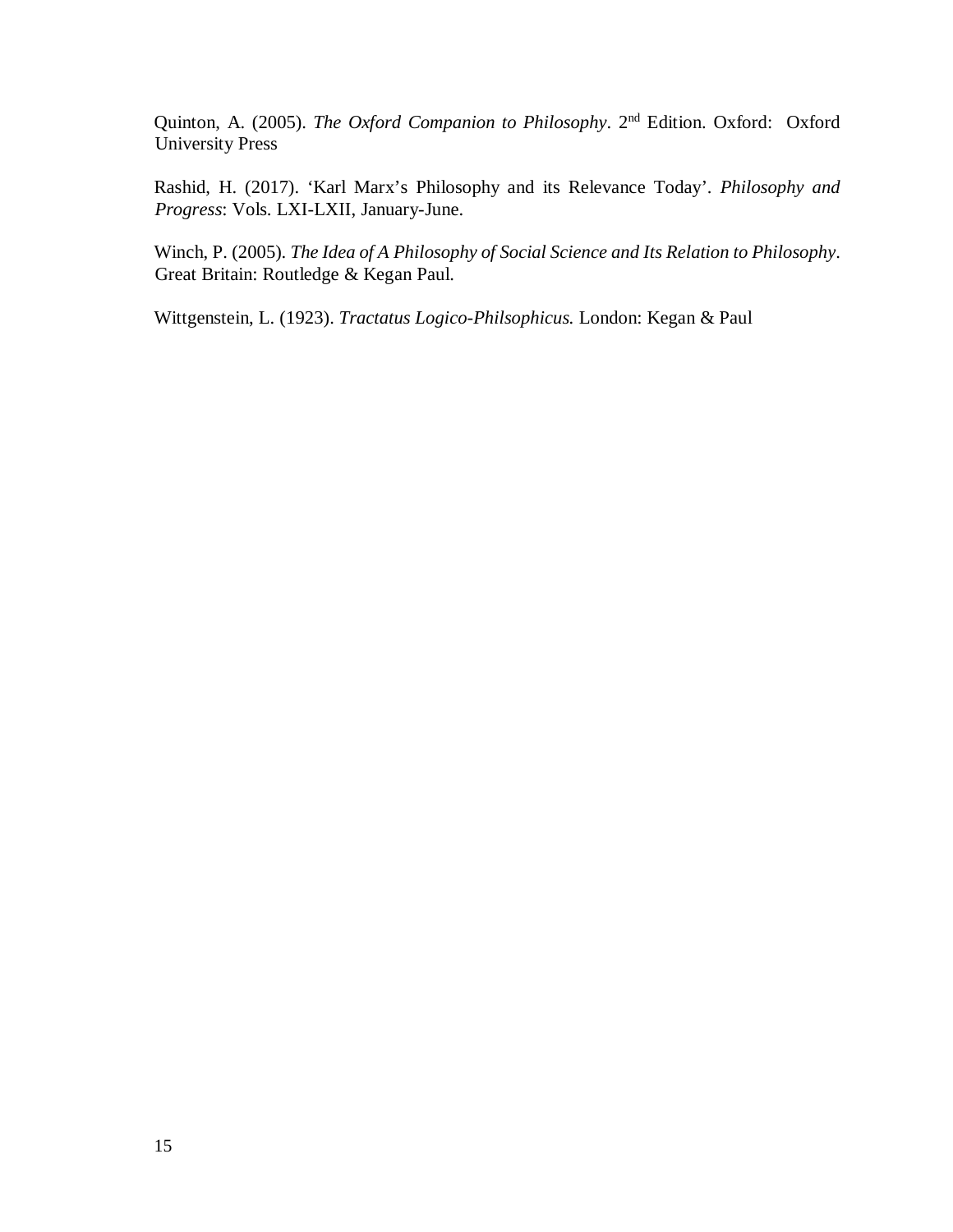**Module 2, Unit 1 Understanding Development Introduction Intended Learning Outcome Main content Concepts of development The humanist view of development The emotivist view of development The economic view of development The goals of development Conclusion Summary Reference and further reading** 

## **Introduction:**

This unit analyses the concept of development. It explores the different conceptual perspectives on the idea of development. The unit also highlights the goals of development.

#### **Intended Learning Outcomes:**

Students who have studied this unit should be able to:

- 1. Provide an acceptable characterization of development
- 2. Discuss the different conceptual perspectives to development
- 3. Highlight the goals and objectives of development

## **MAIN CONTENT**

### **Concepts of Development**

Development is a broad concept. It entails human, political, social, and economic development. Notably, the most profound objective of development is to liberate human potentials, (Gran, 1983), hence human development forms the basis for evaluating political, economic, and social development. It is expected that a progressive political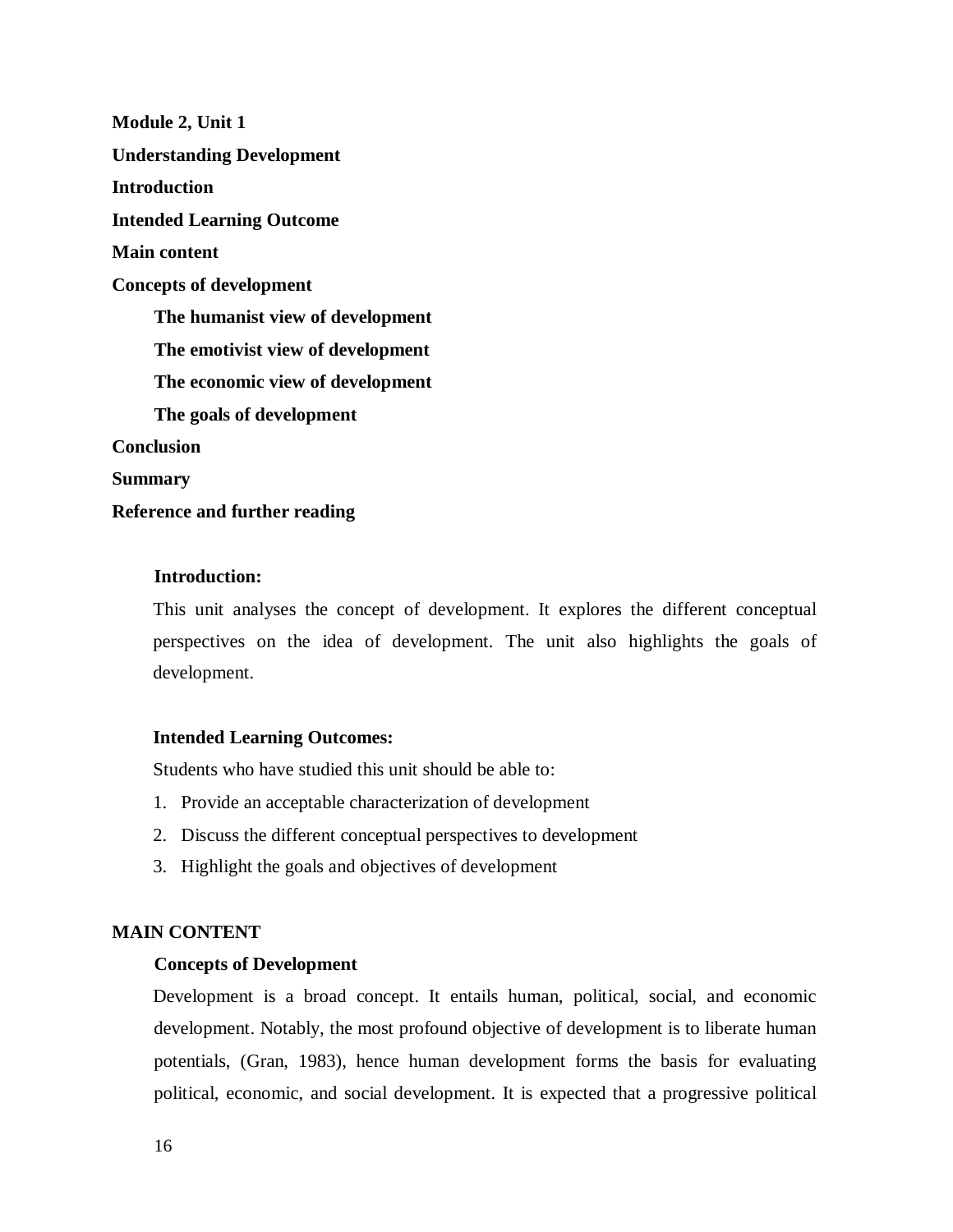process, social transformation, and economic development should translate to significant changes in the quality of life of the people.

Gran (1983) construes development as a social and practical process that liberates human potentials so that people may achieve the maximum socially feasible and practical control of available resources required to achieve basic human needs and security. Gran's view suggests that development is a collective process that allows, or ought to allow, the meaningful and effective participation of all classes of people in the society for the liberation of human potentials. Development, thus, focuses on liberating human abilities in ways that facilitate their exercise of absolute control over resources to achieve their basic human needs.

## **The Humanist view of development**

The humanist view construes development as:

 a process by which the members of society increase their personal and institutional capacities to mobilize and manage resources to produce sustainable and justly distributed improvements in their quality of life consistent with their aspirations (Korten, 1990:57).

This view includes processes that people explore to improve their quality of life-based on their aspirations, and through the sustainable mobilization and management of available resources for equitable and legitimate distribution of the benefits among people.

For Burkey (1993:35), the humanist view of development represents:

a process by which an individual develops self-respect, and becomes more self-confident, self-reliant, cooperative, and tolerant to others through becoming aware of his/her shortcomings as well as his/her potential for positive change. This takes place through working with others, acquiring new knowledge, and active participation in the economic, social, and political development of their communities (Burkey, 1993: 35).

This short passage holds development as a process that facilitates people's recognition and activation of their potentials. It allows them to work in the collective through the knowledge they have gained to achieve their basic and abstract needs. Swanepoel and De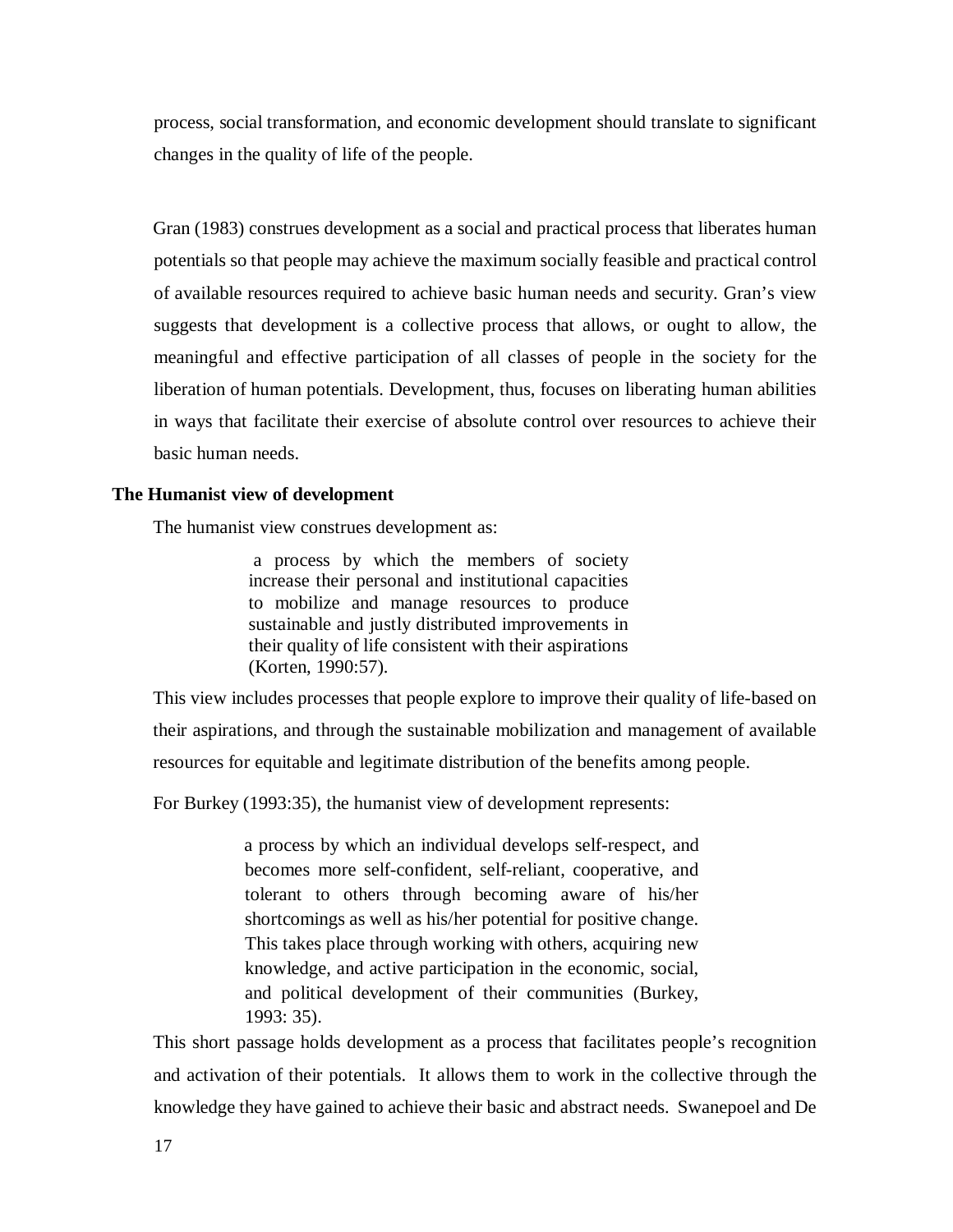Beer (2006:26) identify these needs as self-respect, self-confidence, self-reliance, and the people's collective involvements in socio-economic and political dialogue for sustainable change in their societies.

According to the United Nations Development Programme, (1990:10) development involves enlarging people's choices. These choices include the desire for creative and productive opportunities and self-respect. The Programme notes the need to understand that people have certain potentials and abilities from birth to fully appreciate the development idea about enlarging the people's choice.

The United Nations identifies these potentials and abilities as "active participation, empowerment, and a sense of belonging to a community. Hence, "development is of the people, for the people and by the people" (UNDP, 2000:17). According to the United Nations Development Programme, therefore, development creates an environment in which everyone can expand their capabilities. (UNDP 1994, cited by Todaro 1997:16).

The humanist view includes the idea that development should focus on people's fundamental needs such as shelter, food, health, and protection. For Coetzee (1989:8), development should promote people's "self-esteem, the feeling of a sense of respect and worth within the society" (Coetzee, 1989:8). In addition to self-respect, Coetzee notes that development should improve the quality of life of the people in ways that facilitate the achievement of their most fundamental needs (Coetzee (2001:125).

Todaro (1994:17) believes that human esteem and the values of development are possible if and only if people are free to express their potentials. Hence, any successful development approach must respect human rights and include the recognition that people are equal, and must be protected from servitude. Gran (1983:20) shares this sentiment when he argues that:

> that human beings do not live by material needs alone, but rather they need safety, affection, and self-esteem. They also need to be loved, have justice at their disposal, have a purpose to fulfill in their societies, and be empowered to have control of their future (Gran, 1983: 20).

Humanists, thus, view development as a process that ought to focus on human's personal, social and mental satisfaction.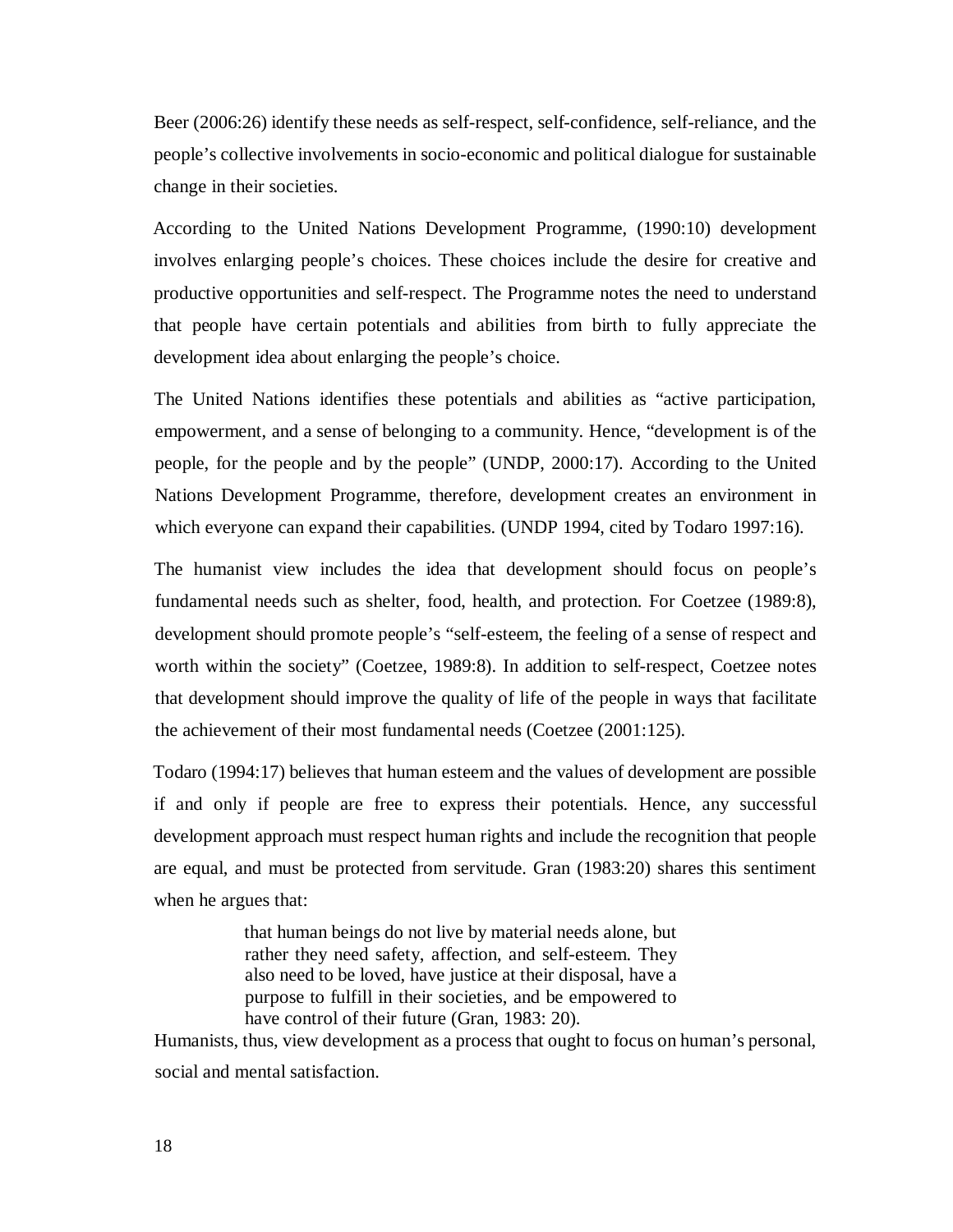#### **The Emotivist view of development**

Development analysis goes beyond the acquisition of material wealth to include people's emotional and psychological satisfaction (Rahman, 1993: 17). The idea is that development should create a sense of meaning for people, facilitate respect and affection in society, coexistence among people, a sense of belonging to a social collective for common objectives. Swanepoel and De Beer (2006:26) accept Rahman's view of the psychological imperative of human development as abstract needs but emphasize human happiness, dignity, and self-reliance.

According to Todaro (1997:16) development should enhance "the power of the people to secure the three basic values of human development: life-sustenance, self-esteem, and freedom from servitude." Wetmore and Theron (1997:92) add that development should provide for community capacity and empowerment. In this way, development helps people to acquire the capacity to articulate their needs. It allows them to control the resources that are needed to improve their conditions of living. Hence, development works to sustain human life.

## **The Economic view of development**

The economic view of development construes development as "a process that is meant for the equitable social and economic transformation of the society through institutionalized social structures and people's positive attitudes for an accelerated and increased growth and poverty eradication" (Todaro and Smith, 2006:17). This view construes development as a way of facilitating equitable societal change through structural capacities. It entails the sustainable use of resources to improve the economic opportunities of the people.

# **The Goals of Development**

Todaro and Smith (2006: 22) construe development as "a physical reality and a state of mind in which society has secured the means for obtaining a better life" (Todaro and Smith, 2006:22). Society grows in wealth and mental enrichment. It improves the standard and quality of life of its people through development. Society combines economic, political, social, and institutional processes to acquire better living conditions and improve the general welfare of its people. Development, thus, aims to: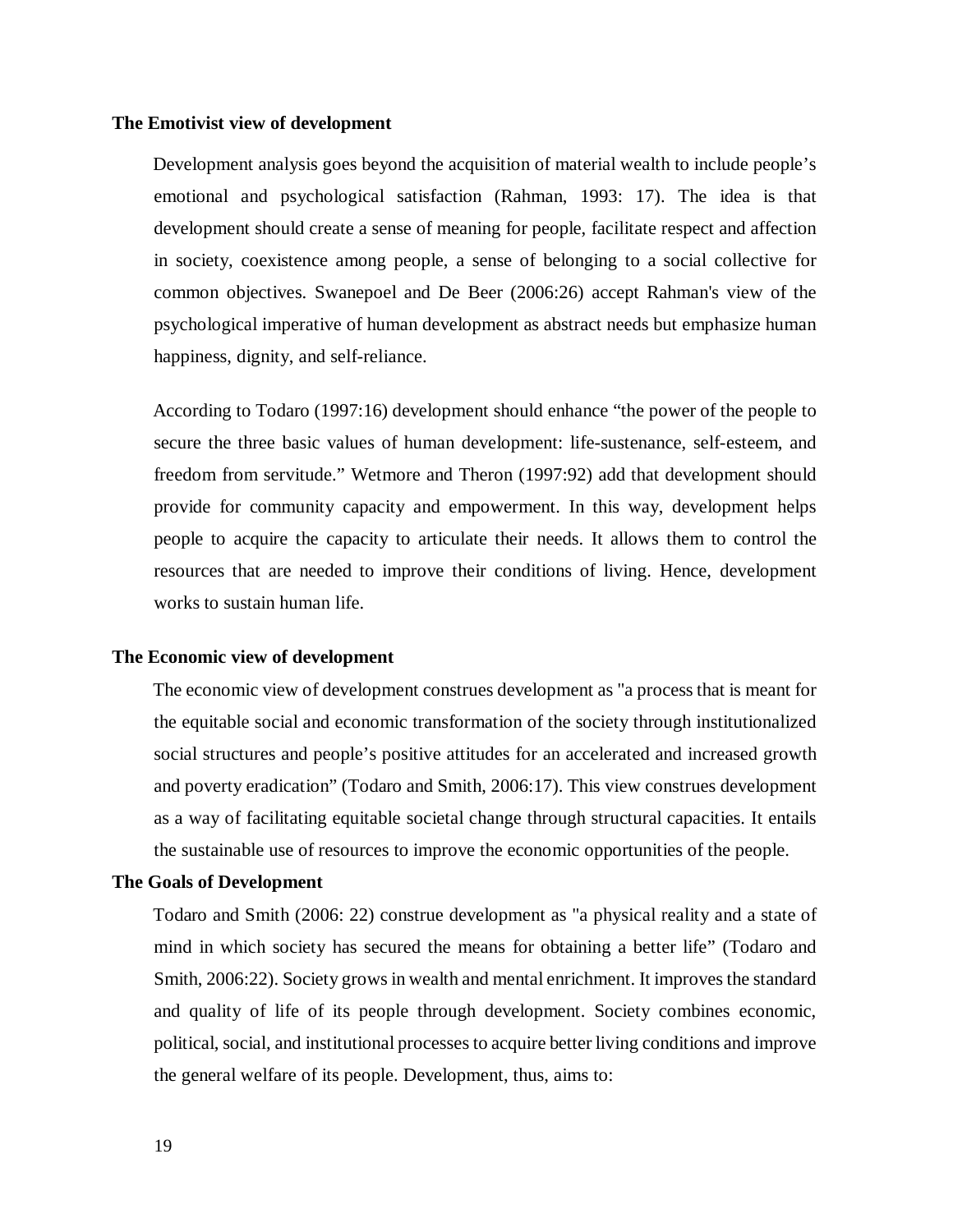- (a) increase the availability and distribution of goods and services needed for human survival. These services can be technological, agricultural, economic, or social in nature. They can include things such as food, shelter, health, and security.
- (b) To improve the living standard of people in all aspects of their lives. These aspects include social needs such as education and human cultural values, household, and national income. The achievement of these needs enhances people's individual and national material wellness and self-worth.
- (c) To expand the range of the available individual and national economic and social choices by freeing them from servitude by forces of ignorance and human misery on the one hand, and dependence from other people and nation-states on the other.

Development focuses on human wellbeing in terms of their livelihood, sustainability, and security (Coetzee 2001:126). Swanepoel and De Beer (2006:7) notes that development encompasses security and freedom of choice and action, and bodily, material, and social wellbeing on the other hand. Hence, development aims mainly to improve the lives of the people.

#### **Conclusion.**

This unit considered the notion of development. It exposed students to the various concepts and goals of development. While there may be different aims of development, this unit focuses on human welfare as the most fundamental development objective.

## **Summary**

- Development is a social and practical process that liberates human potentials to achieve the maximum socially feasible and practical control of available resources required to fulfill basic human needs and security.
- The humanist view of development "a process by which the members of society increase their personal and institutional capacities to mobilize and manage resources to produce sustainable and justly distributed improvements in their quality of life consistent with their aspirations.
- The emotivist perspective holds that development goes beyond the acquisition of material wealth to include people's emotional and psychological satisfaction.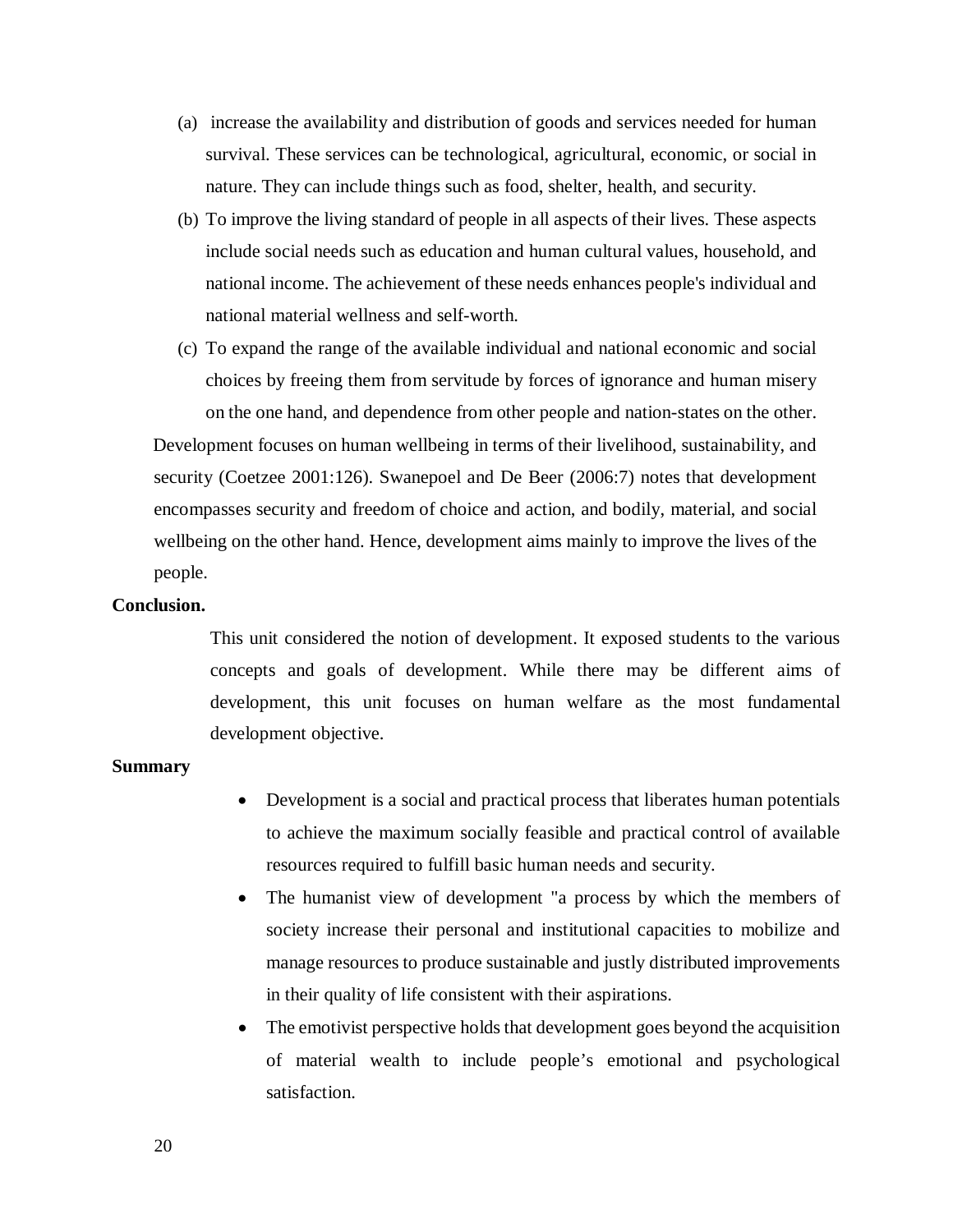The economic view of development construes development as a process that facilitates the equitable social and economic transformation of the society through institutionalized social structures, and people's positive attitudes for increased growth and poverty eradication.

## **Self-Assessment Exercise:**

- 1. What is development?
- 2. Briefly explain the focus of the humanist view of development
- **3.** What are the goals of development**?**

## **References**

Korte, DC. (1990). *Getting to the 21st Century: Voluntary Action and the Global Agenda*. United State of America: Kumarian Press.

Gran, G. (1983). *Development by People: Citizen Construction of a Just World*. New York: Praeger

Burkey, S. (1993). *People First: A Guide to Self-Reliant, Participatory Rural Development.* London: Zed Books.

De Beer, F & Swanepoel H. (2000). *Introduction to Development Studies*. Cape Town: Oxford University Press.

UNDP. (1990). *Human Development Report 1990: Concept and Measurement of Human Development.* New York: Oxford University Press.

Todaro, MP & Smith, SC. (2006). *Economic Development*. 9th edition. Harlow: Pearson Addison Wesley.

Coetzee, S.F & Ligthelm A.A. (1986). "The Evolution of Development Theories and Regional Development Theories." *In Development is for People*. Johannesburg: Macmillan South Africa (Publishers).

Coetzee, JK. (1989).*Development is for People*. Halfway House: Southern Book Publishers.

Coetzee, JK. (2001). "A Micro-foundation for Development Thinking. In *Development Theory, Policy, and Practice*. JK. Coetzee, J Graaff, F Hendricks & G Wood (eds.) Cape Town: Oxford University Press.

Rahman, A. (1993). P*eople's Self-Development: Perspectives on Participatory Action Research*. London: Zed Books.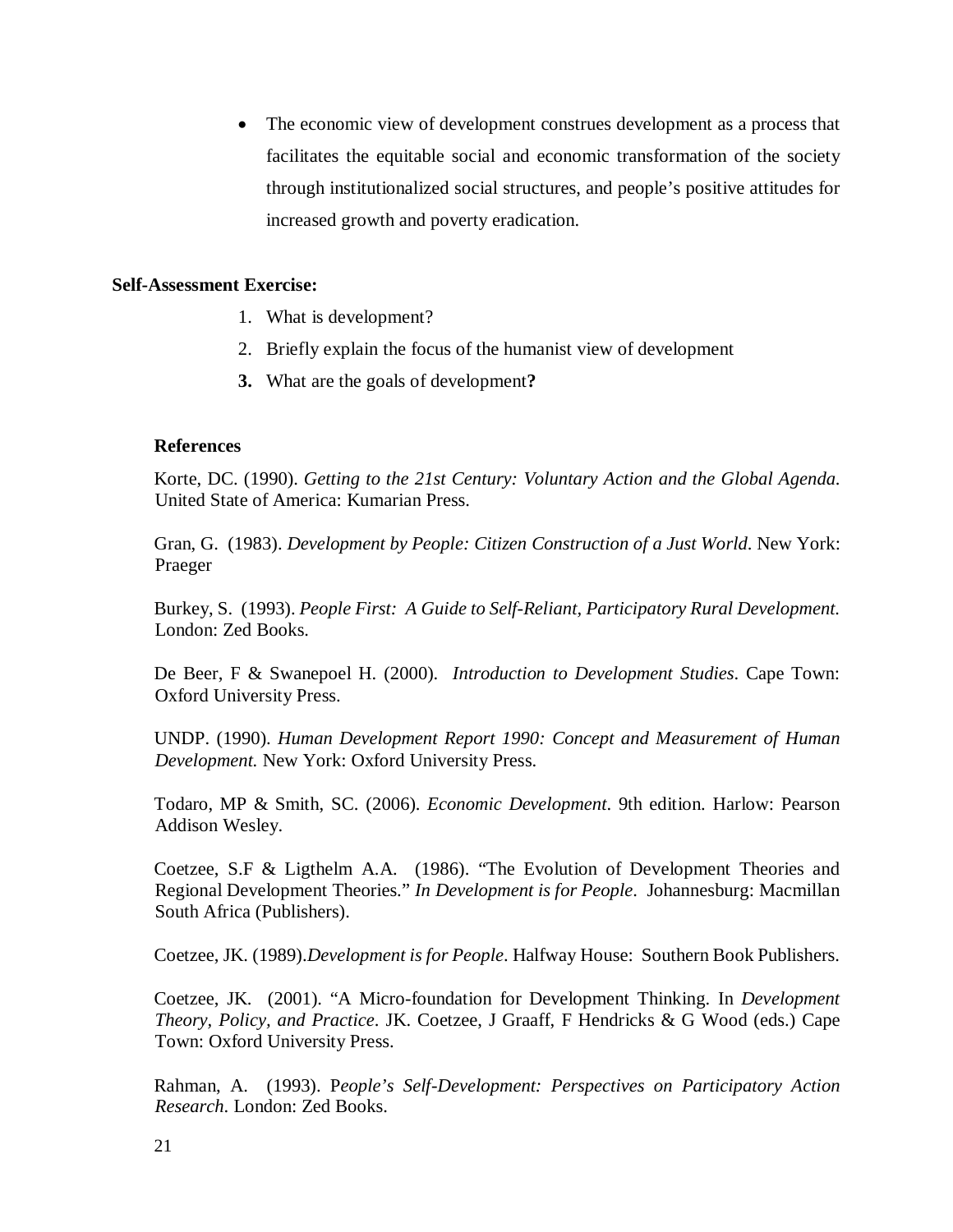Wetmore, S. Theron, F. (1997). "Participatory Learning and Action: Methodology for the New Development Vision." In *Participatory Development Management and the RDP*. S Liebenberg & P Stewart. Kenwyn (eds.) Juta.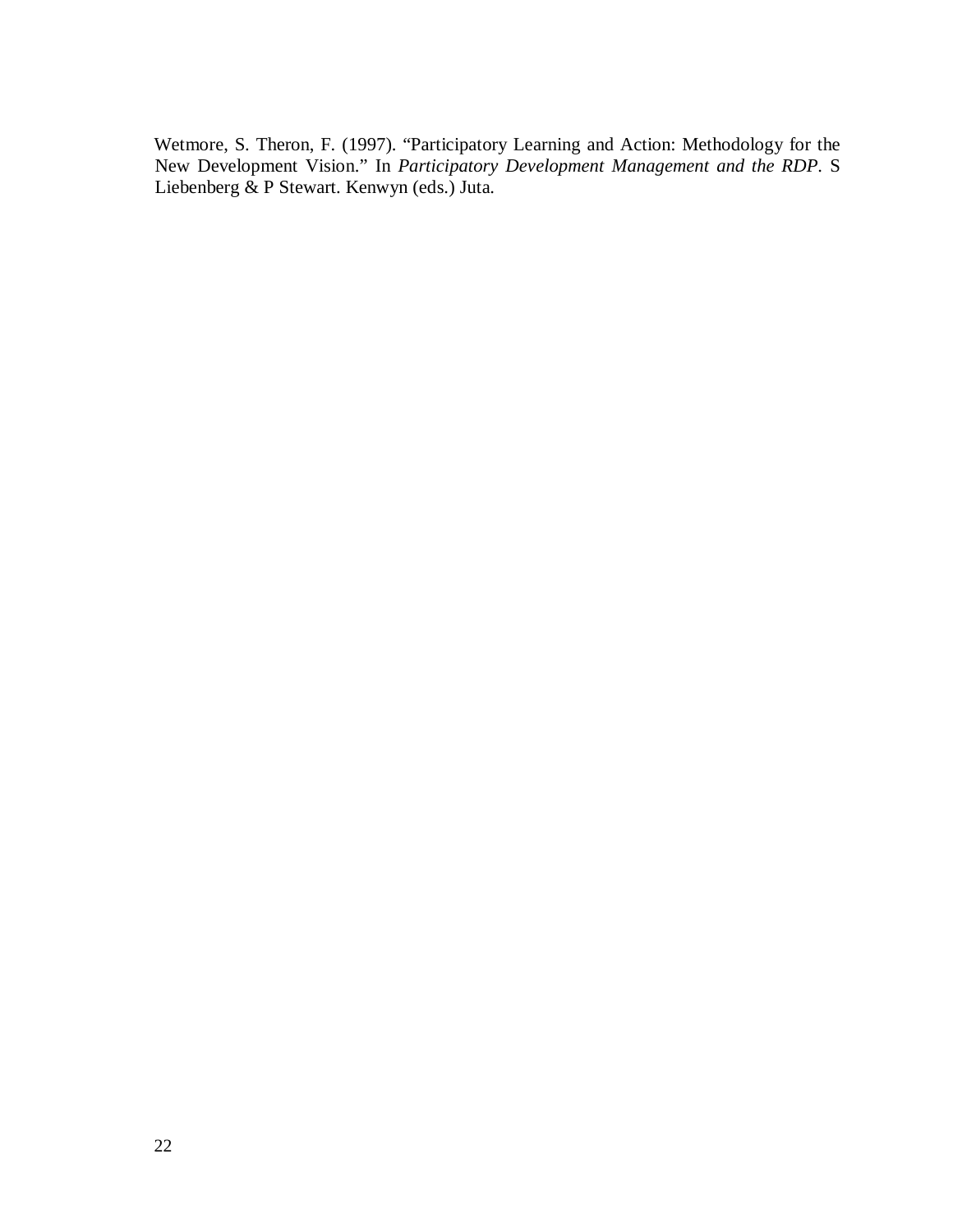**Module 2, Unit 2 Some Development Perspectives Introduction Intended Learning Outcome Main content Some Development Perspectives The People-Centered View of Development Participatory Development Development as Distributive justice Summary Conclusion Reference and further reading** 

## **Introduction:**

This unit considers some key development perspectives like the people-centered view of development, the participatory approach, and the just distribution of development benefits.

## **Intended Learning Outcomes:**

Students who have studied this unit should be able to:

- 1. Discuss at least three approaches to development
- 2. Distinguish between people-centered development and participatory development
- 3. Explain why all development is human development.

# **MAIN CONTENT**

## **Some Development Perspectives**

# **People-Centered View of Development**

The people-centered view of development advocates the active involvement of the broader population in the development of society. This view focuses on the that ways development can enable people to develop themselves. The United Nations Development Programme (UNDP) is a leading campaigner of the people-centered approach. According to the UNDP: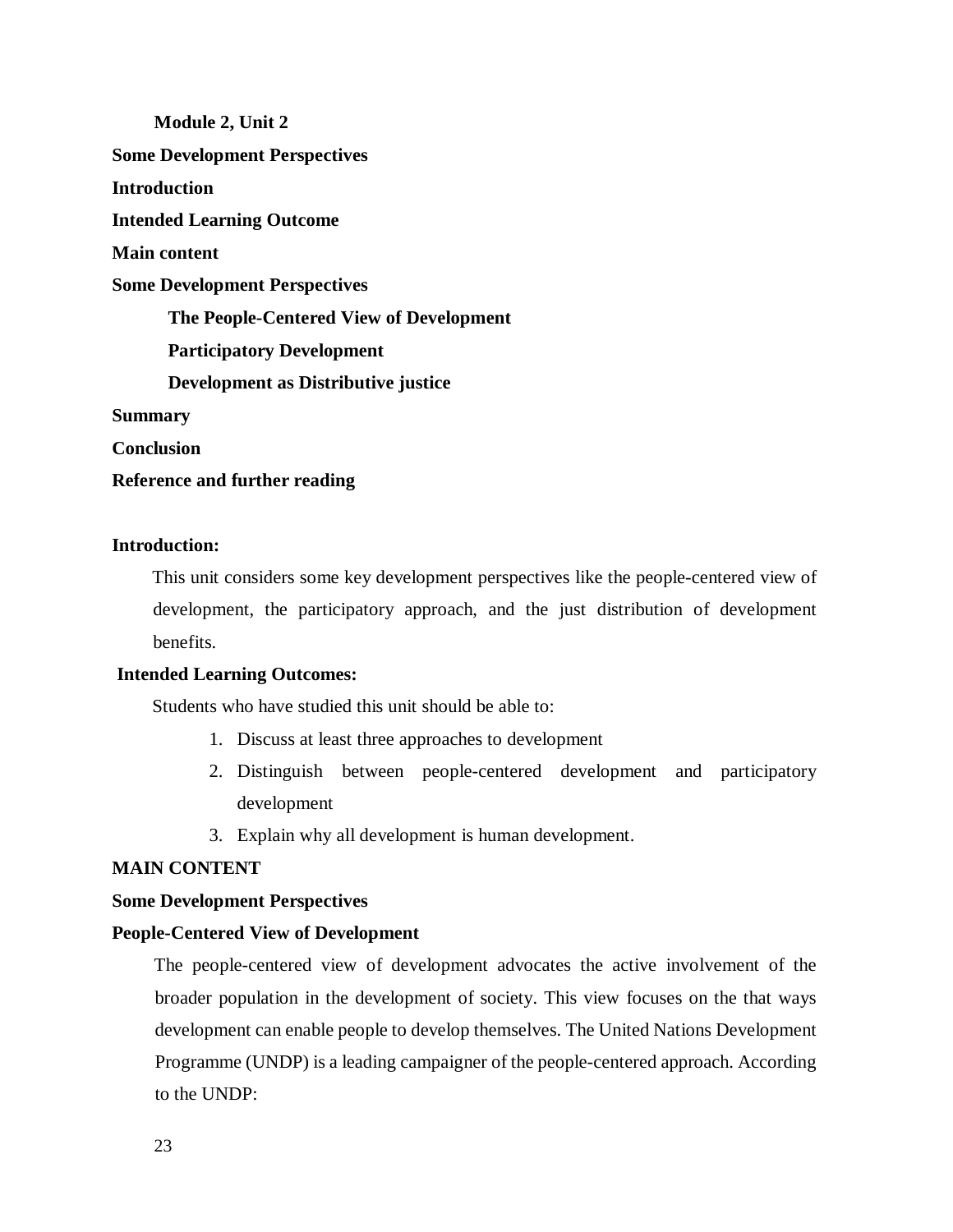Development can mean many things to many people. At UNDP, we believe 'human development is about expanding the choices available to people to live valuable lives. Economic growth is important, but it is truly only a means for enlarging those choices. A fundamental part of expanding those choices is building human capabilities, the range of things that people can achieve in their life. We believe strongly that people's wellbeing and their quality of life is the most important measure of whether 'development is successful (UNDP, 1990).

This short paragraph identifies people as the focus of all development. It expects that people should take the center of human development as drivers and beneficiaries, and as individuals or groups of individuals. In this way, the State is obliged to provide her people with empowerment opportunities and the necessary skills, tools, and knowledge to transform or build their communities or States.

People-centered development, thus, promotes broader participation of the population to achieve the development ambitions of their societies. All members of the society navigate the development process for the benefit of each other and their societies. This is the point Rodt (2001) emphasis when he writes about development that:

> the people should constitute the center core of development as major role players in managing and utilizing their local resources, on the one hand, while the State should ensure that the environment is conducive to meaningful participation and empowerment on the other hand. About broader population participation, emphasis is on the inclusion of the previously excluded social categories such as women, youth, and the illiterate in participatory development processes (Roodt 2001:474).

The State, therefore, should pursue an inclusive development that empowers people with the needed skills, ideas, techniques, and abilities to drive its development goals and ambitions. People-centered development, thus, allows people to improve themselves (Korten, 1990:5).

Closely related to the people-centered view of development is the growth-centered view (Monaheng 2000: 125). Whereas the people-centered development approach places people's wellbeing and the welfare of their ecological base at the center of development objectives, the growth-centered perspective focuses on the development of means required to achieve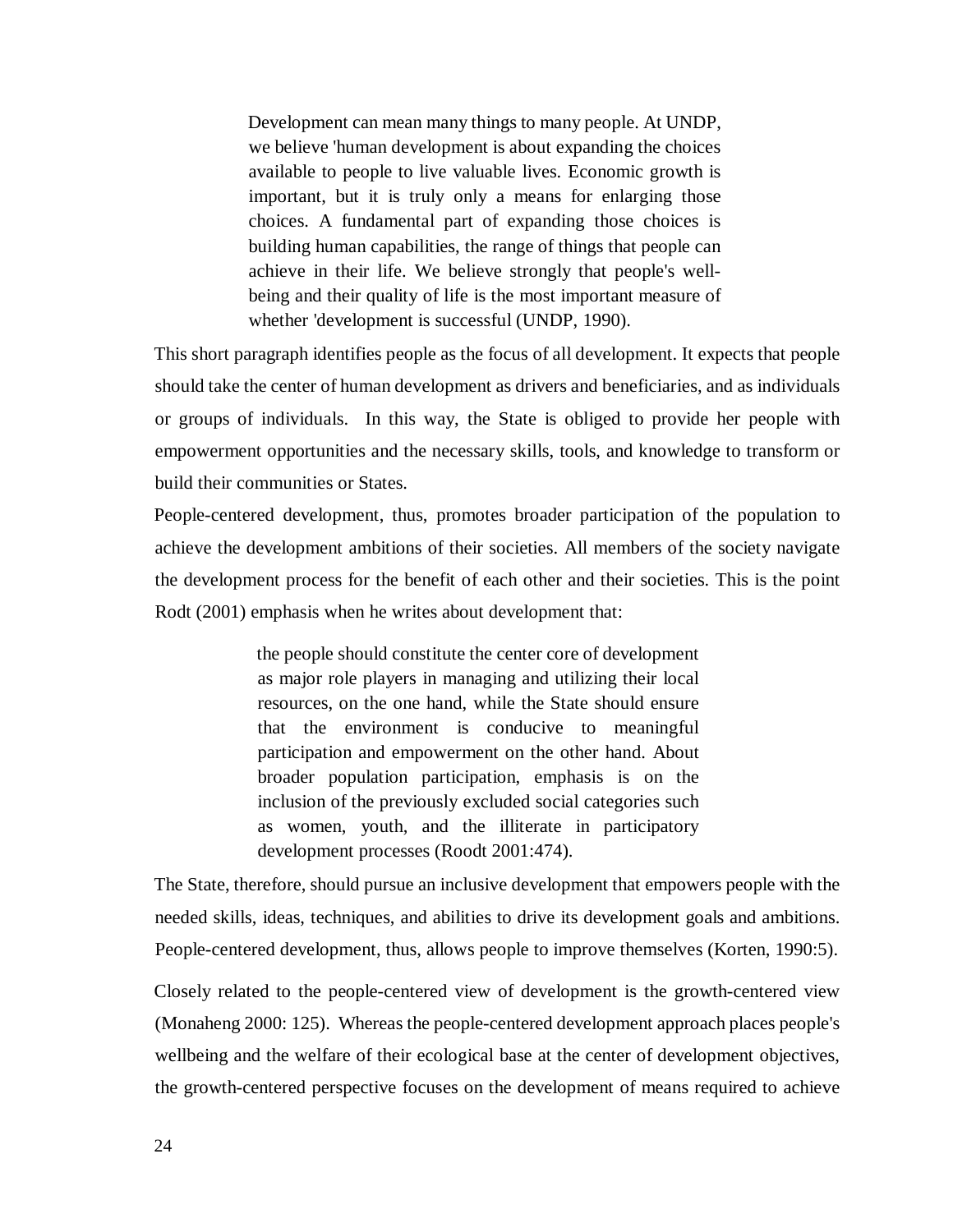people's needs. It seeks to bring the community resources under people's control so that they can accomplish their own needs.

## **Participatory Development**

 When people participate in a process, they collectively apply their thinking, build initiative and take action towards that process. Rahman (1993) notes that this way of active involvement allows "the exercise of *people's power* in thinking and acting, and controlling their action in a collective framework" (Rahman 1993:150). People seem more likely to participate in groups. As members of the group, participants need an environment that allows them to formulate and develop their initiatives, and control implementing their ideas. Members or participants at all levels are to apply their initiatives to build self-confidence and creativity within the context of related activities. It is this way of involvement that Burkey (1993: 56) says "empowers people to learn and take charge of their lives and also solve their problems" (Burkey, 1993: 56).

According to De Beer and Swanepoel (1998):

Participatory development entails improving the living conditions of a targeted group of people in society. Peace can achieve this through their active role in an envisaged development program where the ultimate control is transferred to the people. The participation of the beneficiaries in development programs should make a meaningful contribution to the success of such a program (De Beer & Swanepoel 1998:6).

This short paragraph expects that participatory development will empower participants to gain the expertise to control their development programs. Participatory development is the active involvement of people in the development process. It allows people at all levels to play meaningful and leading roles in the development of their societies (Ingham 1995:45). According to the "Manila Declaration on people participation and sustainable development," participatory development broadens people's involvement in the development process. It allows individuals to participate in the decision-making processes that shape the choice of their development objectives at a particular time.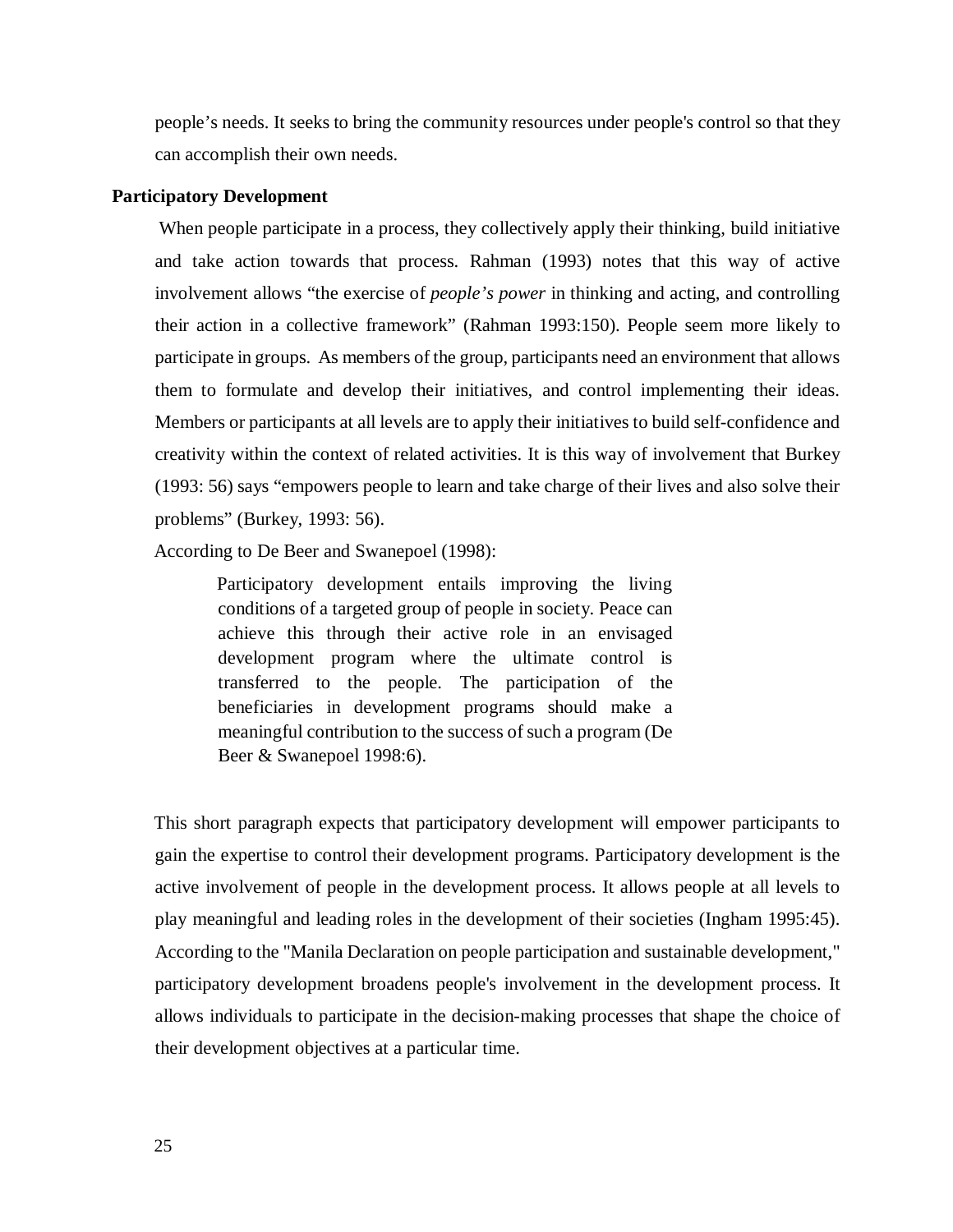Todaro and Smith (2006:55) identify pseudo or manipulative participation and authentic participation as the two stages of development participation. According to them: "'Pseudo' participation includes consultation or involvement without giving control to the participants, and manipulative participation refers to participation that is applied only in the interest of state or other aid agencies for their agenda" (Todaro and Smith, 2006:55).

Theron (2005b:115) accepts through what he calls 'participation by consultation', that people participate "for consultation by professionals where they listen to the people and eventually define problems and solutions for them." According to Roodt (1996):

> This form of participation, therefore, does not empower the participants, but rather meets the objectives of the concerned institutions. This type of participation is usually applied by government institutions to legitimize the implementation of their top-down development strategies. Such a participatory exercise takes place without transferring complete control and decision-making power in implementing such programs to the targeted beneficiaries of such programs (Roodt 1996:314).

Authentic participation is an objective process that features effective interaction and cooperation between beneficiaries of the development project and development agents who execute the initiative. Theron (2005:115) writes that:

through authentic participation, people can influence the directions and implementation of development initiatives towards their wellness in respect of personal growth and selfreliance. In other words, when people are allowed to genuinely and decisively participate in the development programs meant for their growth, they become self-reliant and empowered (Theron, 2005: 115)

This short paragraph connects participatory development to empowerment. Coetzee, for example, writes that participation occurs when the beneficiaries of the development initiative are deliberately involved in the process so that they can attain self-reliance and the requisite expertise to manage their initiatives (Coetzee 2001:125).

### **Development as Distributive Justice:**

Distributive justice holds that the allocation of resources should be done in ways that serve the interest of all people. Development as distributive justice views development as a process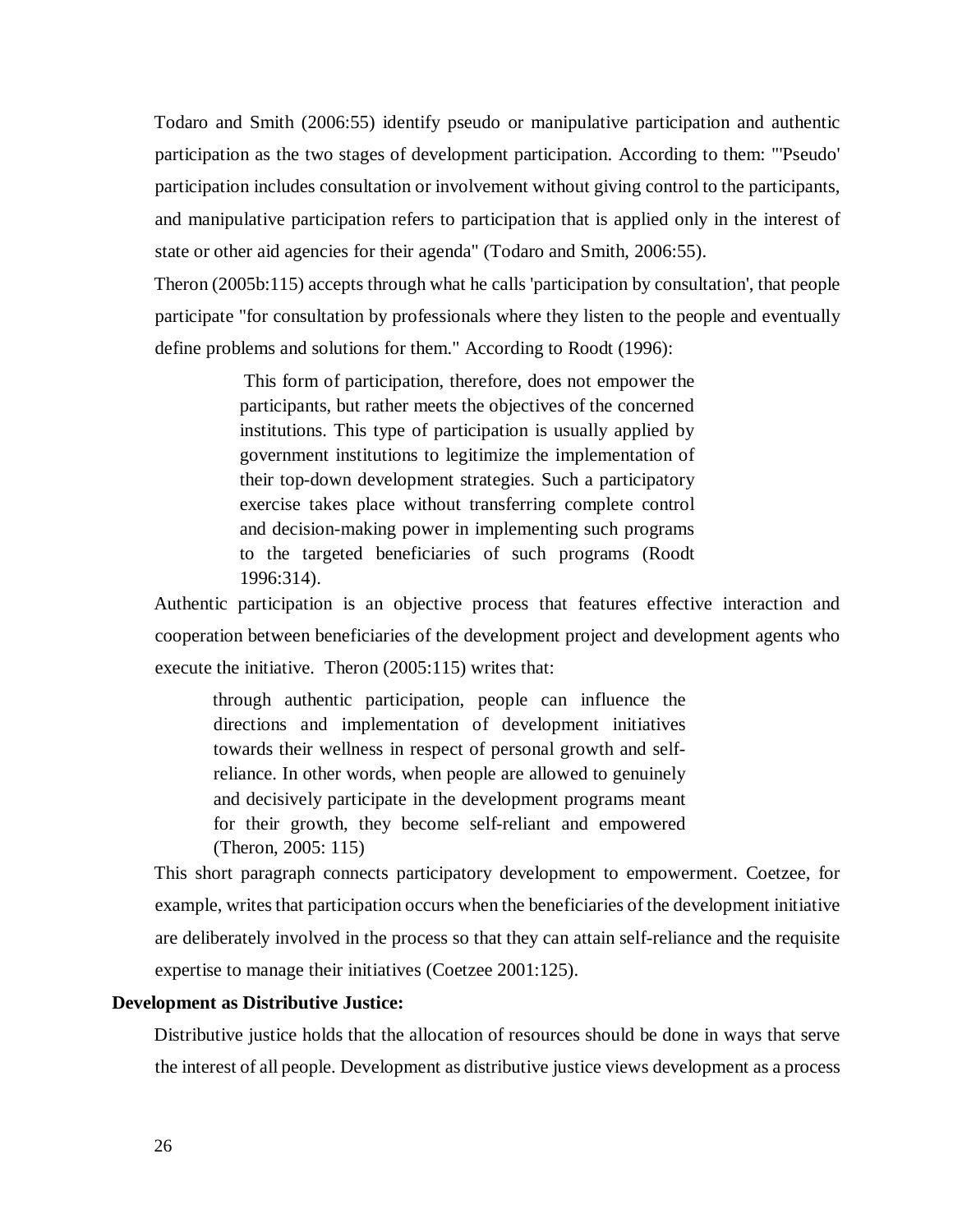that facilitates, or ought to facilitate, the equal distribution of development privileges among people in a society. Distributive justice focuses on four areas:

- The nature of goods and services provided by the government: this point considers how goods and services produced by the government are distributed equally among the subjects of that government.
- Matter of access to these public goods to different social classes: how do the social classes access public goods and services? Do they share the same level of access? can societies, individuals, or governments achieve equitable access to goods and services?
- Burden sharing: development as distributive justice looks at how the burden is shared among the various social classes. It aims to distribute responsibilities in ways that recognize the divisions in society.
- Distributive justice focuses on small farmers, landless, urban, under-employed and unemployed.

## **Summary**

There are several ways people pursue their development objectives. This unit considered three of the main views about how development should, or ought to, be approached. The people-centered view of development advocates that development should focus on achieving the needs of the people in ways that improve their living conditions. Participatory development allows people's active participation in their development programs. Development as distributive justice advocates the equal distribution of development benefits across the classes of the society.

## **Conclusion**

All development is human development. Whether development centers on people or allows for active participation of the people to achieve development objectives, its most profound goal is to serve the needs and interests of the people.

# **Self-Assessment Exercise**

- Discuss at least three approaches to development
- Distinguish between people-centered development and participatory development
- Explain why all development is human development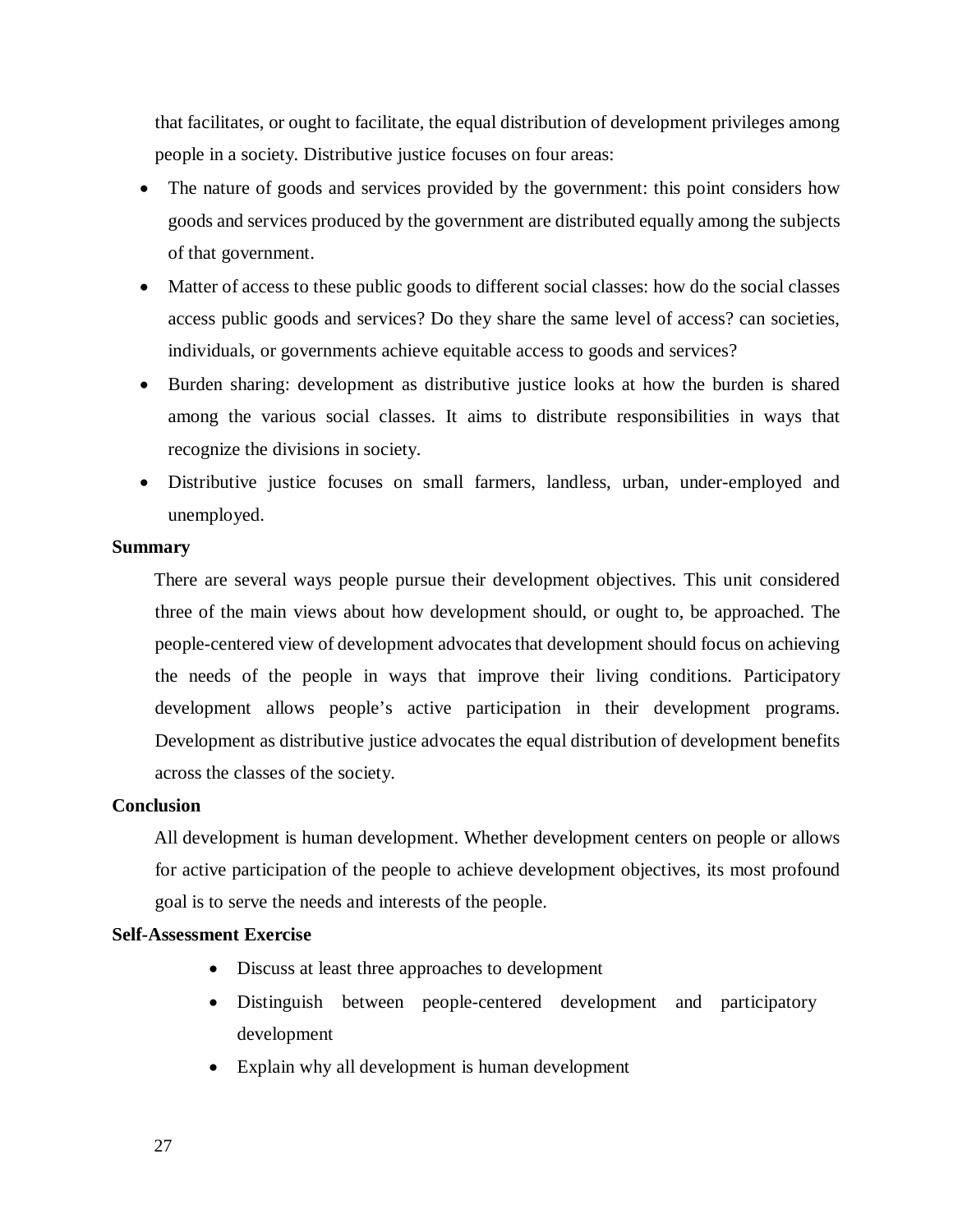## **References.**

Burkey, S. (1993). *People First: A Guide to Self-Reliant, Participatory Rural Development.* London: Zed Books.

Coetzee, JK. (2001). A Micro-foundation for Development Thinking, in *Development Theory, Policy, and Practice,* edited by JK. Coetzee, J Graaff, F Hendricks & G Wood. Cape Town: Oxford University Press.

De Beer, F & Swanepoel, H. (1998). *Community Development and Beyond: Issues, Structures and Procedures.* Pretoria: Van Schaik Academic.

Ingham, B. (1995). *Economics and Development.* London: McGraw-Hill

Korten, D.C. (1990). Getting to the 21<sup>st</sup> Century: Voluntary Action and the Global Agenda. USA: Kumarian Press.

Monaheng, T. (2000). Community Development and Empowerment. In Introduction to Development Studies. F. De Beer & H. Swanepoel (eds.). Cape Town: Oxford University Press.

Roodt, M. (2001). Participation, Civil Society, and Development in Development theory, policy, and practice. J.K. Coetzee, J.Graaf, F.Hendricks & G. Wood (eds.). Cape town: Oxford University Press.

Theron, F. (2005). Public Participation as a Micro-Level Development Strategy, in Participatory development in South Africa: A Development Management Perspective, edited by I Davids, F Theron & KJ Maphunye. Pretoria: Van Schaik.

Todaro, MP & Smith, SC. (2006). *Economic Development*. 9<sup>th</sup> edition. Harlow: Pearson Addison Wesley.

UNDP. (1990). *Human Development Report 1990: Concept and Measurement of Human Development.* New York: Oxford University Press.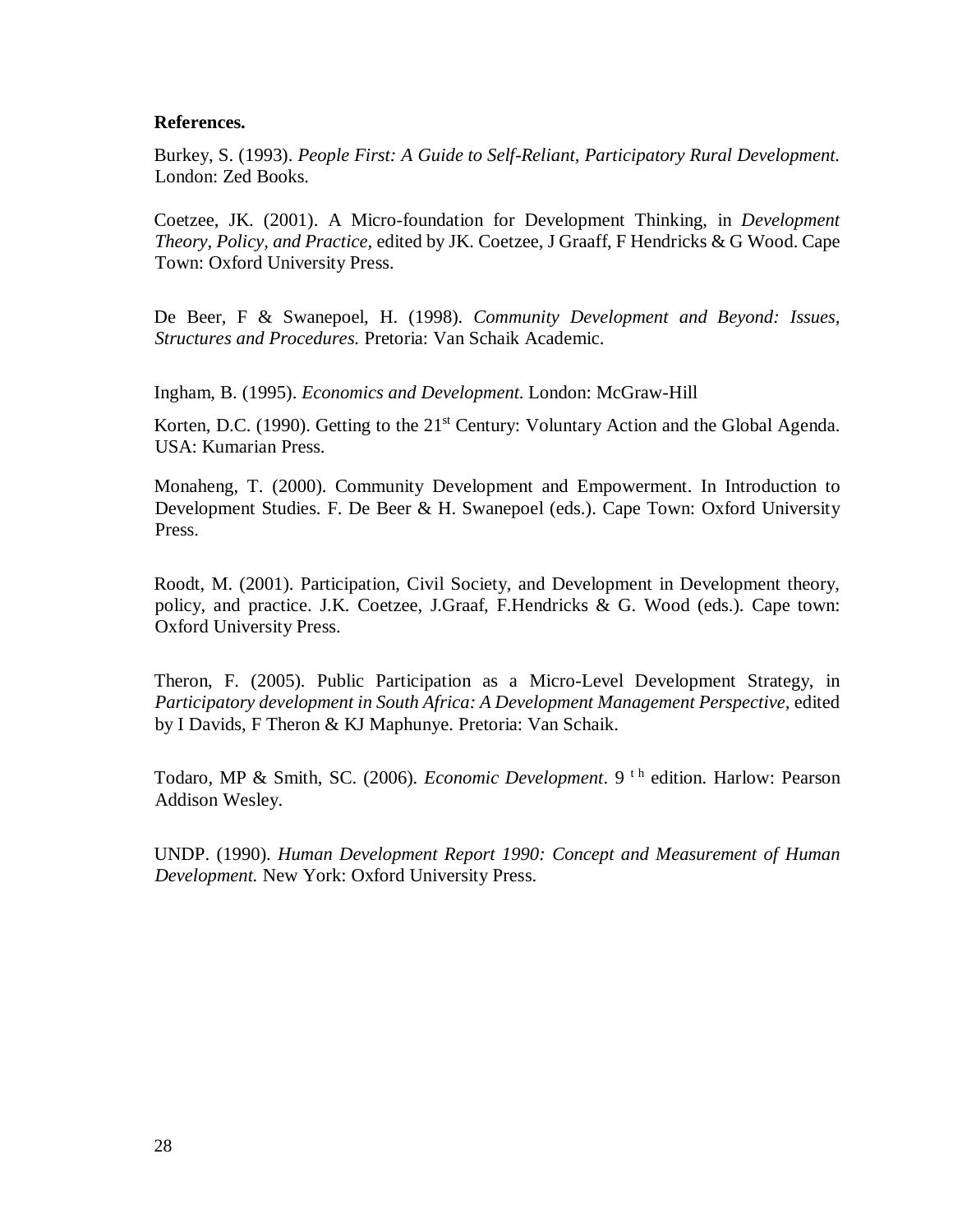**Module 2, Unit 3 Theories of Development Introduction Intended Learning Outcome Main content Theories of Development The modernization theory of development The dependency theory The theory of world systems The theory of globalization Conclusion Summary Reference and further reading** 

# **Introduction:**

This unit examines the four main theories of development which are modernization, dependency, globalization, and world-systems theories. These perspectives offer the main theoretical explanations to development efforts, especially those of the so-called developing nations.

## **Learning Outcomes**

Students who have studied this unit should be able to:

- 1. Discuss at least four theories of development
- 2. Distinguish between the dependency theory and the world-system theory
- 3. Highlight the main claims of the four theories discussed in this unit.

## **MAIN CONTENT**

## **The Modernisation Theory of Development**

Let us begin our discussion of the modernization theory of development by considering its three bold claims. First, the theory holds that modern societies are more productive. Second, it argues that children are likely to be better educated, and, third, that the needy ought to, or should receive more welfare. Three main historical events influenced the inception of the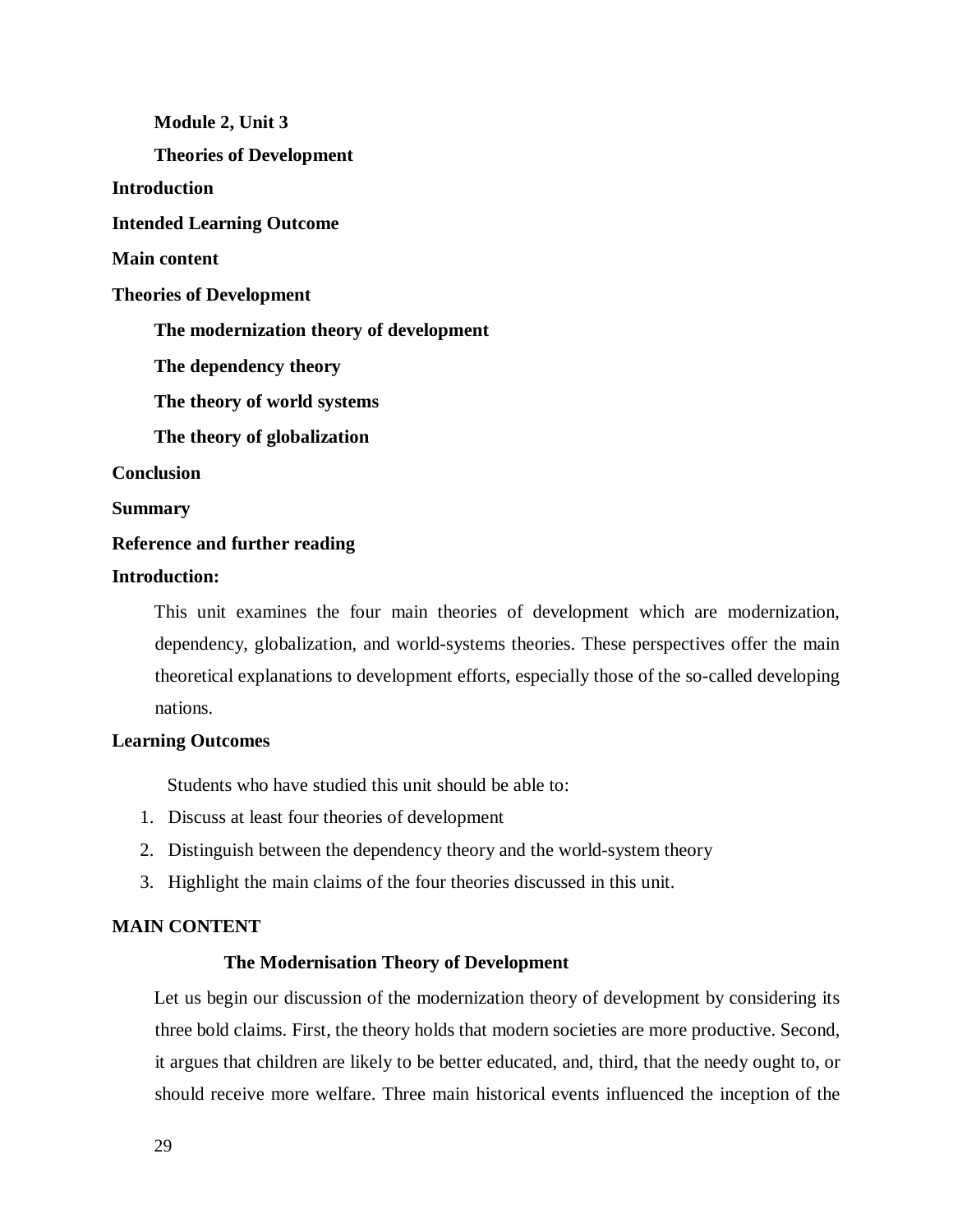modernization theory of development at the end of the second world war. First, while the second world war weakened Western Nations such as Germany, France, and Great Britain, there was the rise of the United States as a superpower. The war strengthened the United States and made the country a world leader in the implementation of the Marshall plan that was used to reconstruct or redevelop Europe. Second, a united communist movement emerged after the war. The war disrupted the Soviet Union, but its communist element was reactivated and applied across Eastern Europe and Asia. Third, the African colonial empires were collapsing, and so were the cases of Latin America and Asia. The collapse of these empires inspired the gradual evolution of several nation-states in the third world. The scramble for a model of development to build the economy and promote political independence by these nation-states influenced the application of the modernization theory as an alternative theory of development (Reyes, G: 2001).

#### **The modernization theory of development assumes that:**

(a)Modernisation has phases. Rostow, for example, identifies four phases of development. These are:

- i. The traditional stage which signifies a primitive society with no access to modern science or technology;
- ii. The preparatory stage which refers to a long period of a century social or economic preconditions for take-off are implemented;
- iii. The take-off stage in which the societies shifts towards economic growth
- iv. The maturity stage represents self-sustained growth (McClleland, 1964: 167-170).

(b) Modernization tends towards convergence among societies. In this way, modernization is construed as a homogenizing process.

(c) Modernization is a progressive process. It is supposed that modernization has desirable implications now or in the future.

(d) Modernization is irreversible. Once it begins, it cannot be stopped. It is believed that once nations are exposed to modernization, they will have a sustained impetus for growth.

There is also a range of classical views about modernization, especially views influenced by functional structuralism. These views are: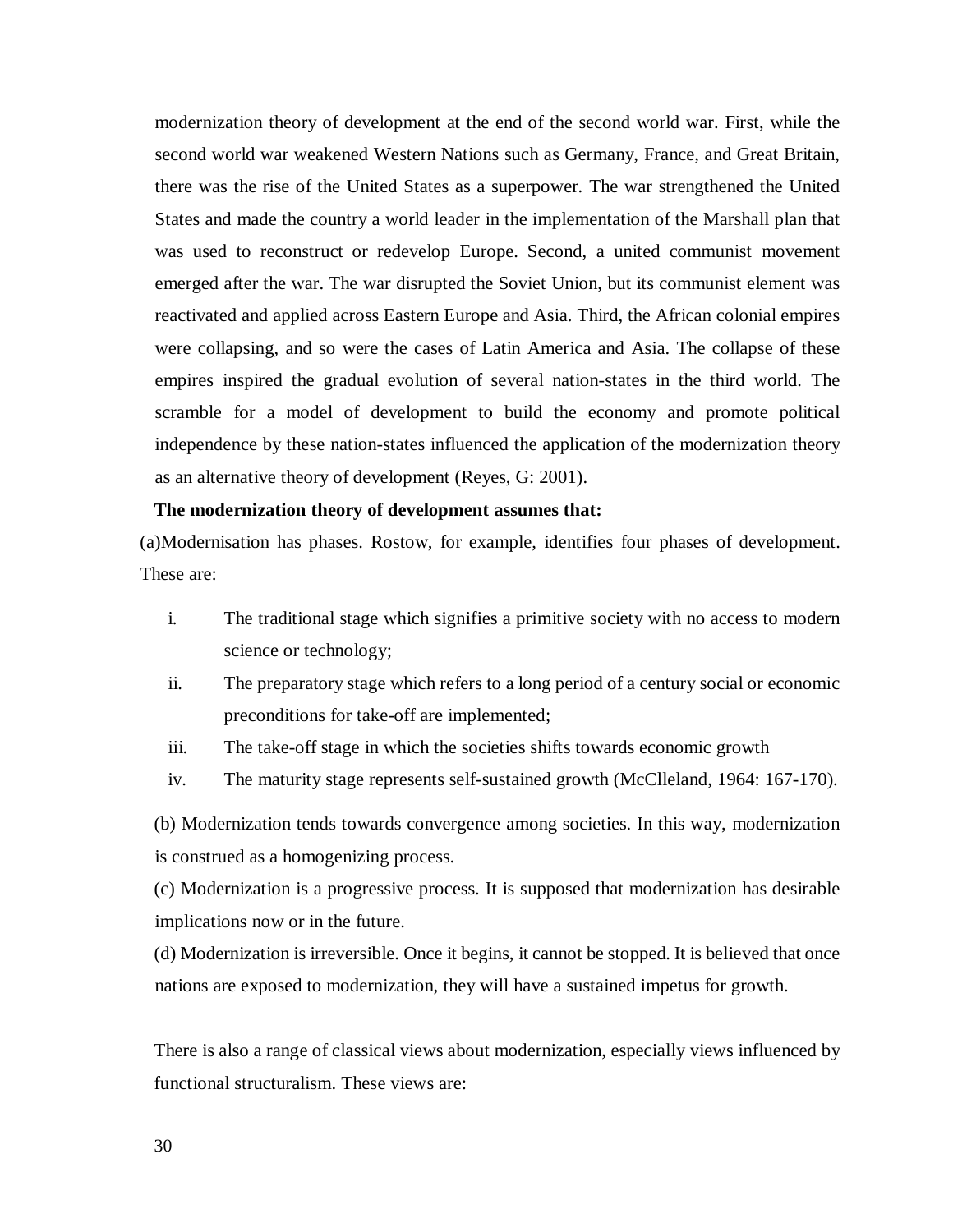(a)Modernization is a systematic process. The features of modernity are a consistent whole and appear in clusters.

- (b) Modernization is transformative: the society's traditional values must be replaced by modern values.
- (c) Modernization is systematic and transformative in nature. It is, therefore, an immanent process that leads to change in the social system (Hutington, 1976: 45).

## **Modernization theory has strengths and weaknesses.**

The strengths include: First, it is easy to identify the focus of modernization. Second, the modernization theory offers the third world a model of development. Modernization believes that third world countries need to adopt Western values if they need to develop. Third, the methodology of the modernization theory is based on general studies. It, for example, differentiates unstable democracies from stable democracies, unstable dictatorships from stable dictatorships.

Its criticisms include the views that:

(a) Development is necessarily unidirectional.

(b) It makes the Western development approach its archetype and undermines other templates such as those from South Korea and Taiwan

(c) Modernization overlooks that traditional societies do not have a homogenous set of values. Traditional societies have a highly heterogeneous set of values.

(d) The modernization theory supposes that traditional and modern societies have radically exclusive values. This is a very strong claim. Traditional and modern societies sometimes share a network of values.

## **The Dependency Theory of Development**

The dependency theory emerged in the 1950s from research publicized by the Economic Commission for Latin America and the Caribbean. Prebisch (1950) a leading voice of the research, developed a dependency model with the following requirements from countries that wish to create conditions of development:

(a) The control of their monetary exchange rate. This places government emphasis on fiscal rather than monetary policy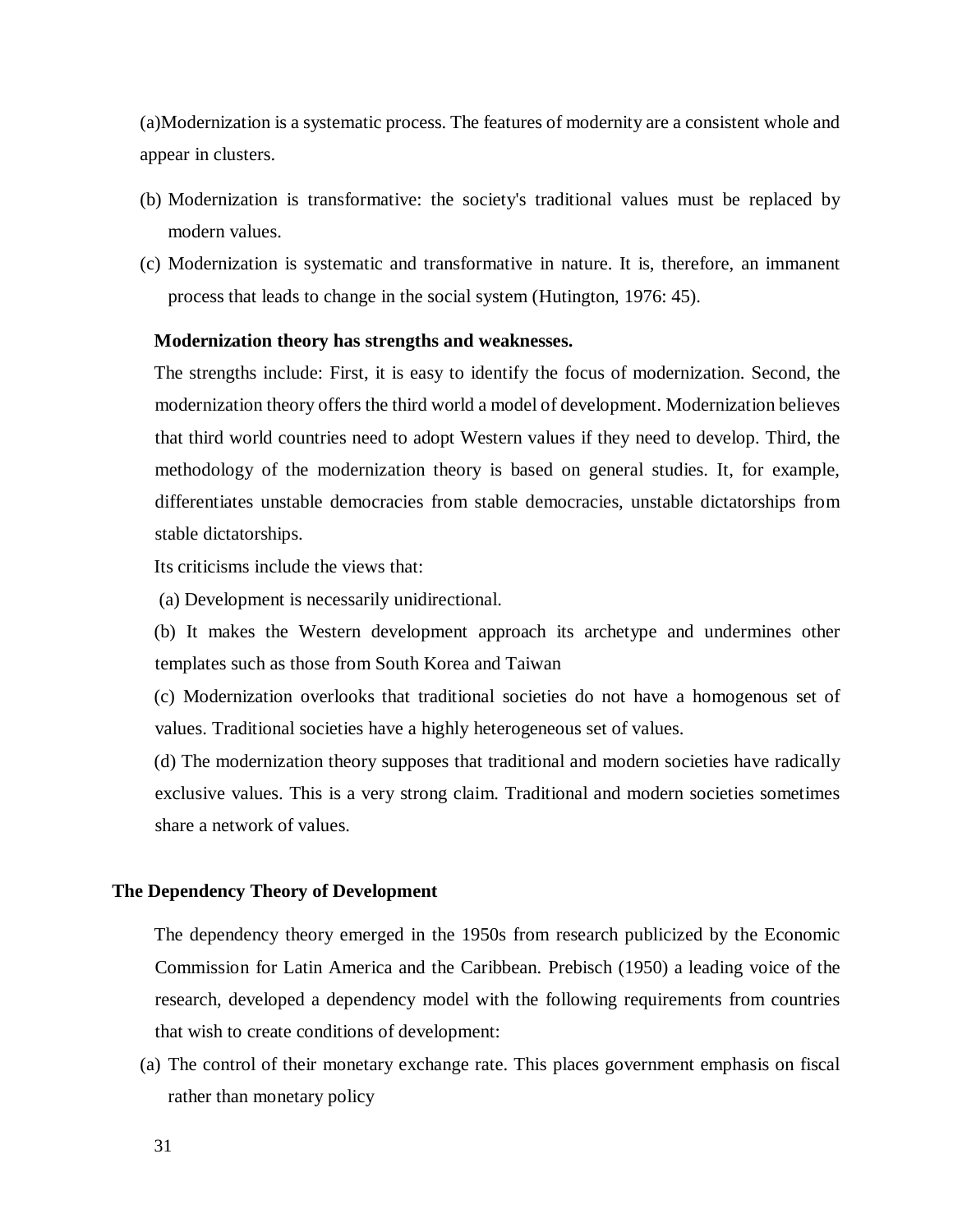- (b) To ensure that governments play leading roles in national development.
- (c) That investment platforms should be developed, and the national capitals should gain preferential attention.
- (d) To facilitate the entry of external capital following priorities already established in national plans of development
- (e) To encourage more sustainable internal demand in terms of domestic markets as a base to reinforce the industrialization process in Latin America
- (f) To facilitate larger internal demand through an increase in wages and salaries of workers, which will in turn positively aggregate demand in internal work markets
- (g) To develop a more effective coverage of social services from the government, especially for the impoverished sectors so that they can become more competitive
- (h) To formulate national strategies that accord with the model of import substitution, protecting national production by establishing tariffs and quotas on foreign markets (Prebisch, 1950).

This dependency model of development thrived at the beginning of the 1950s until scholars such as Dos Santos Theotonio, Andre Gunder Frank, and Samir Amir began questioning its potentials (Reyes, 2001). According to Reyes (2001):

The theory of dependency combines elements from a neo-Marxist perspective with Keynes' economic theory. From Keynes' economic approach, the theory of dependency embodies four main points: to develop an important internal effective demand in terms of domestic markets; to recognize that the industrial sector is crucial to achieving better levels of national development, especially because this sector, in comparison with the agricultural sector, can contribute more value-added to products; to increase worker's income as a means of generating more aggregate demand in national market conditions; to promote a more effective government role to reinforce national development conditions and to increase national standards of living (Reyes, 2001).

The dependency theory has the following hypothesis concerning development in Third World countries. First, "in contrast to the development of the core nations which is self-contained, the development of nations in the Third World necessitates subordination to the core" (Reyes, 2001). Second, "the peripheral nations experience their greatest economic development when their ties to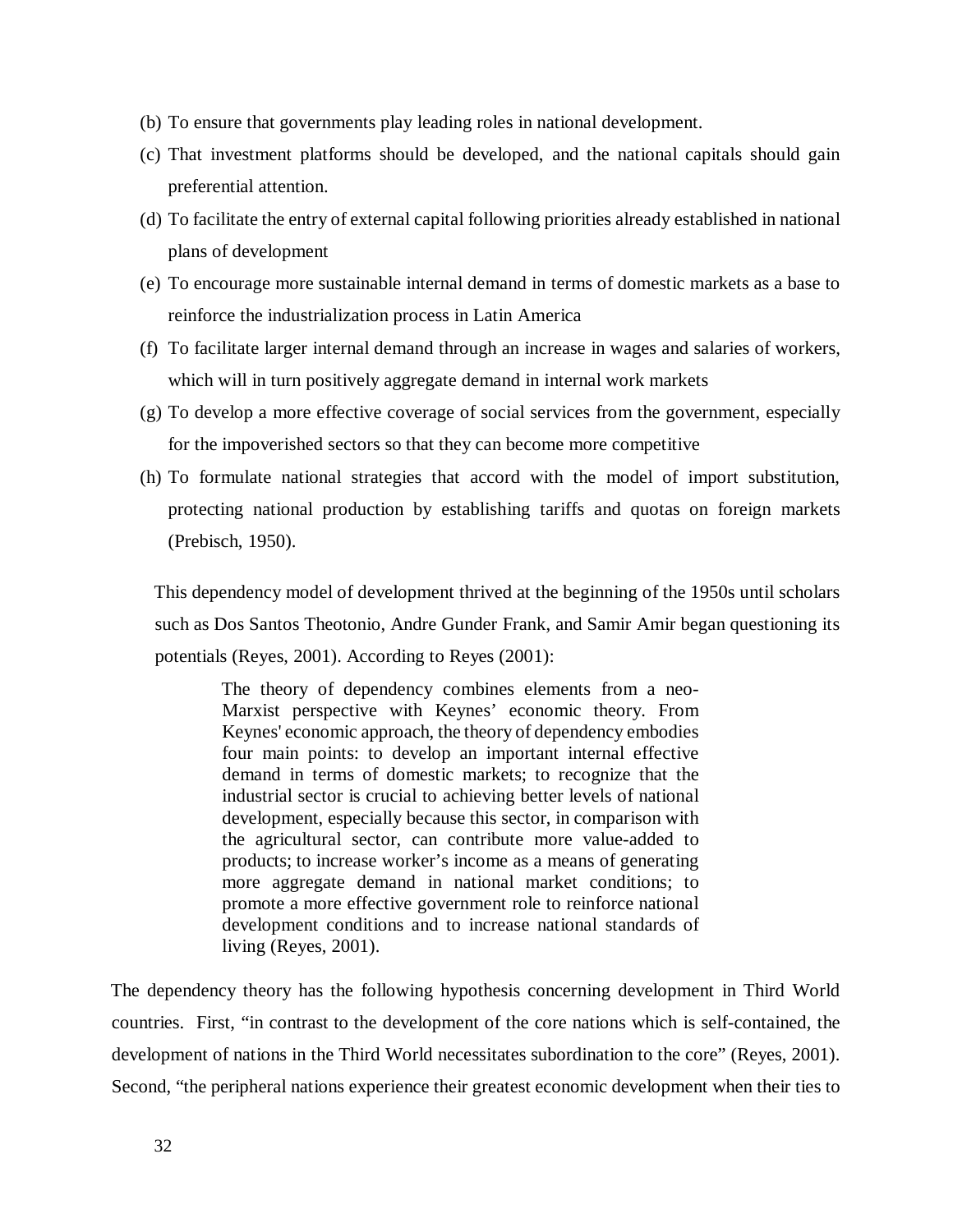the core are weakest" and third, that when "the core recovers from its crisis and reestablishes trade and investment ties, it fully incorporates the peripheral nations once again into the system, and the growth of industrialization in these regions is stifled," (Reyes, 2001), and fourth, that regions that are highly underdeveloped and still operate on a traditional, feudal system are those that in the past had the closest ties to the core.

#### **The theory of the world system**

The theory of the world system emerged from the different forms capitalism took around the world from the 1960S. It came from the understanding that there were emerging activities in the capitalist world-economy that were inaccessible through the dependency theory perspective. These were some of the emerging features:

- a) There was a remarkable rate of economic growth in East Asia. Countries like Singapore, Taiwan, Hong Kong, South Korea, and Japan experienced steady economic growth that it was difficult to regard their economic rise as "manufacturing imperialism."
- b) The Socialist States experienced a widespread crisis that included the collapse of the Soviet Union, and the failure of the Cultural Revolution. Socialist states experienced economic stagnation and the intrusion of capitalist investment. This crisis began the collapse of revolutionary Marxism.
- c) North American capitalism had a crisis that included the oil embargo of 1975, the Vietnam War, the radical effects of economic stagnation and inflation, the unprecedented surge in government deficit, the Watergate crisis, and the rise of the protectionist sentiment. There was also an expansion in trade gaps which signaled the collapse of American capitalist hegemony.

These indices facilitated the rise of the world-systems theory. The theory assumes that:

- (a) There are strong intersections among disciplines in the social sciences, especially economics, political disciplines, and sociology. System theorists recognize that individual disciplines become competitive against each other rather than facilitate interaction among how their activities impact, or can impact, the conditions of a given society.
- (b) A robust level of focus should be given to the reality of the social systems instead of the analysis of particular variables. The need to focus on the reality of the social system was to facilitate the recognition of the emerging character of the capitalist system. Bodenheimer (1970), for example, recounts how "There was concrete evidence to support open competition, more productive patterns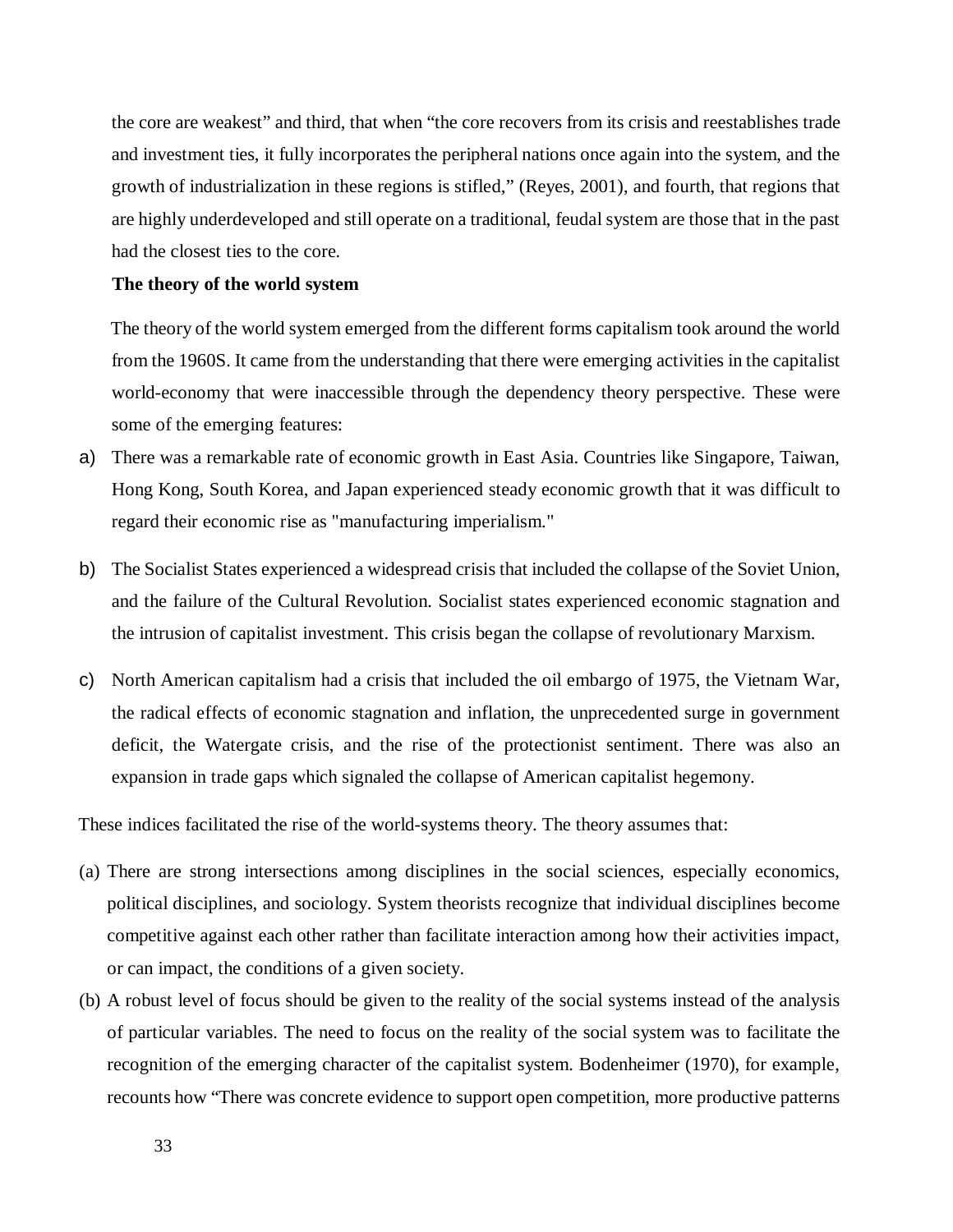in the industrial sector, and wide groups of the population which provided labour for the newly established factories" (Bodenheimer, 1970).

The world-systems theory, thus, assumes that "the main unit of analysis is the social system, which can be studied at the internal level of a country, and also from the external environment of a particular nation."

The world-systems theory is distinguished from the dependency theory with the following features:

- (a) While the dependency theory analyses the nation-state as a unit, the world-system theory analyses the world itself.
- (b) The dependency theory uses the structural-historical model which considers the bust and boom of nation-states as its method of analysis, while "the world-system considers the historical dynamics of world-systems in its cyclical rhythms and secular trends."
- (c) The dependency model uses the bimodal theoretical structure which consists of the core and periphery divide, while the world-system theory uses the trimodal structure composed of the core, semi-periphery, and periphery.
- (d) Dependency theorists focus on the periphery, while world-system theorists consider the periphery, the core, and the semi-periphery.

#### **The Theory of Globalisation**

This theory focuses on cultural elements and how these elements are communicated globally. Global theorists argue that cultural links among nations reflect the main modern elements of development interpretation. They identify technology's flexibility in connecting people as one of the main factors of cultural ties.

Some of the main aspects of the theory of globalization are:

- (a) To acknowledge the increasing importance of global communication systems which facilitate seamless and frequent interaction among nations at all levels.
- (b) Communication mechanisms seem more operational among the more developed nations, but these systems seem to be spreading to less-developed nations. There is, therefore, the possibility that marginal groups in poor nations can interact or communicate in a global context with the help of new technology.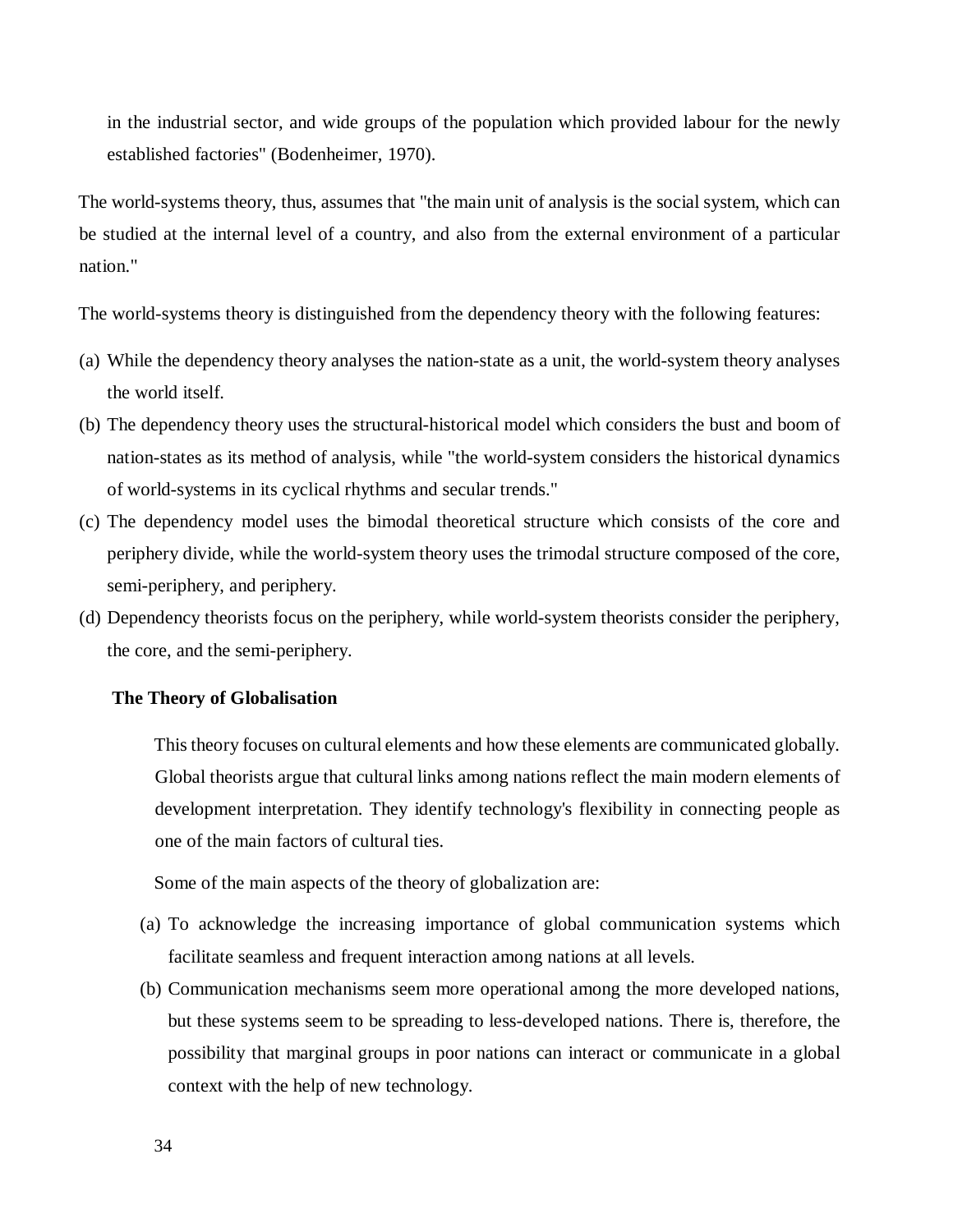- (c) Modern communication mechanisms suggest important and structural modifications in the cultural, economic, and social patterns of nations. As it concerns economic activities, the new technological systems in communication are becoming available to small and local enterprises.
- (d) Globalization has created a new environment for economic transactions, exploring trading products, productive equipment and resources, and benefiting from the "virtual monetary mechanism." Culturally, "the new communication products are unifying patterns of communications around the world, at least in terms of economic transactions under the current conditions;
- (e) Emerging systems of communication are blurring minority lines within nations.
- (f) Cultural factors will continue to influence the forms of social and economic factors across nations. The cultural conditions of each nation are dictated by their social conditions.

The globalization theory makes the following claims. First, those cultural factors determine all aspects of society. Second, international relationships and global communications analyze the nation-state as a unit. Third, there will be a rise in connections between social sectors and other groups as technology progresses (Friedrich, 1970).

#### **Conclusion**

These four main theories of development provide the main theoretical explanations to development efforts, especially as it concerns developing nations. These perspectives include the modernization, dependency, world-system, and globalization theories. This unit focused on these perspectives.

#### **Summary**

#### **Summary**

The modernization theory makes three bold claims: first, those modern societies are more productive, second, that children are better educated, and, third, that the needy receive adequate welfare. The dependency theory claims, first, that development in the third world necessitates subordination to the core. Second, that "the peripheral nations experience their greatest economic development when their ties to the core are weakest." Third, that when "the core recovers from its crisis and reestablishes trade and investments ties, it fully incorporates the peripheral nations once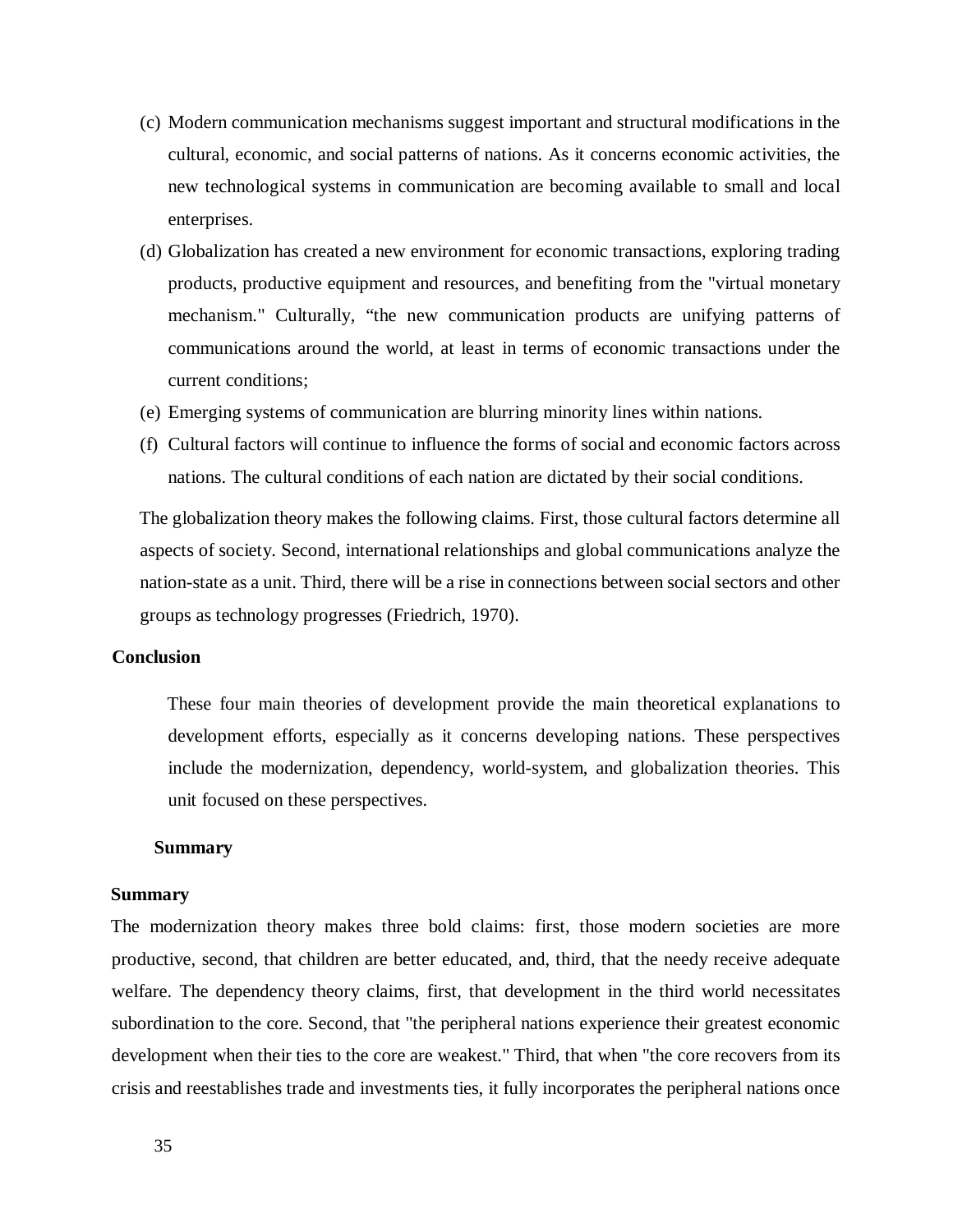again into the system, and the growth of industrialization in these regions is stifled." The worldsystems theory assumes that "the main unit of analysis is the social system, which can be studied at the internal level of a country, and also from the external environment of a particular nation." The theory focuses on cultural aspects, and how these aspects are communicated globally.

## **Self-Assessment Questions**

- 1. Discuss at least four theories of development
- 2. Distinguish between the dependency theory and the world-system theory
- 3. Highlight the main claims of the four theories discussed in this unit.

## **References.**

Bodenheimer, S. (1970). Dependency and Imperialism: The Roots of Latin American Underdevelopment. New York: NACLA.

Friedrich, R.A. (1970). Sociology of Sociology. New York: Free Press.

Hutington, S. (1976). *The Change to Change: Modernisation, Development and Politics*. New York: Free Press.

McClleland, D. (1964). *Business Drive and National Achievement.* New York: Basic Book.

Prebisch, R. (1950). *The Economic Development of Latin America and Its: Principal Problems*. New York: United Nations.

Reyes, G.E. (2001). 'Four Main Theories of Development: Modernisation, Dependency, Word-system, and Globalisation'. *Nomadas Revista Critika de Ciencas Sociales y Juridicas*,  $04(2)$ .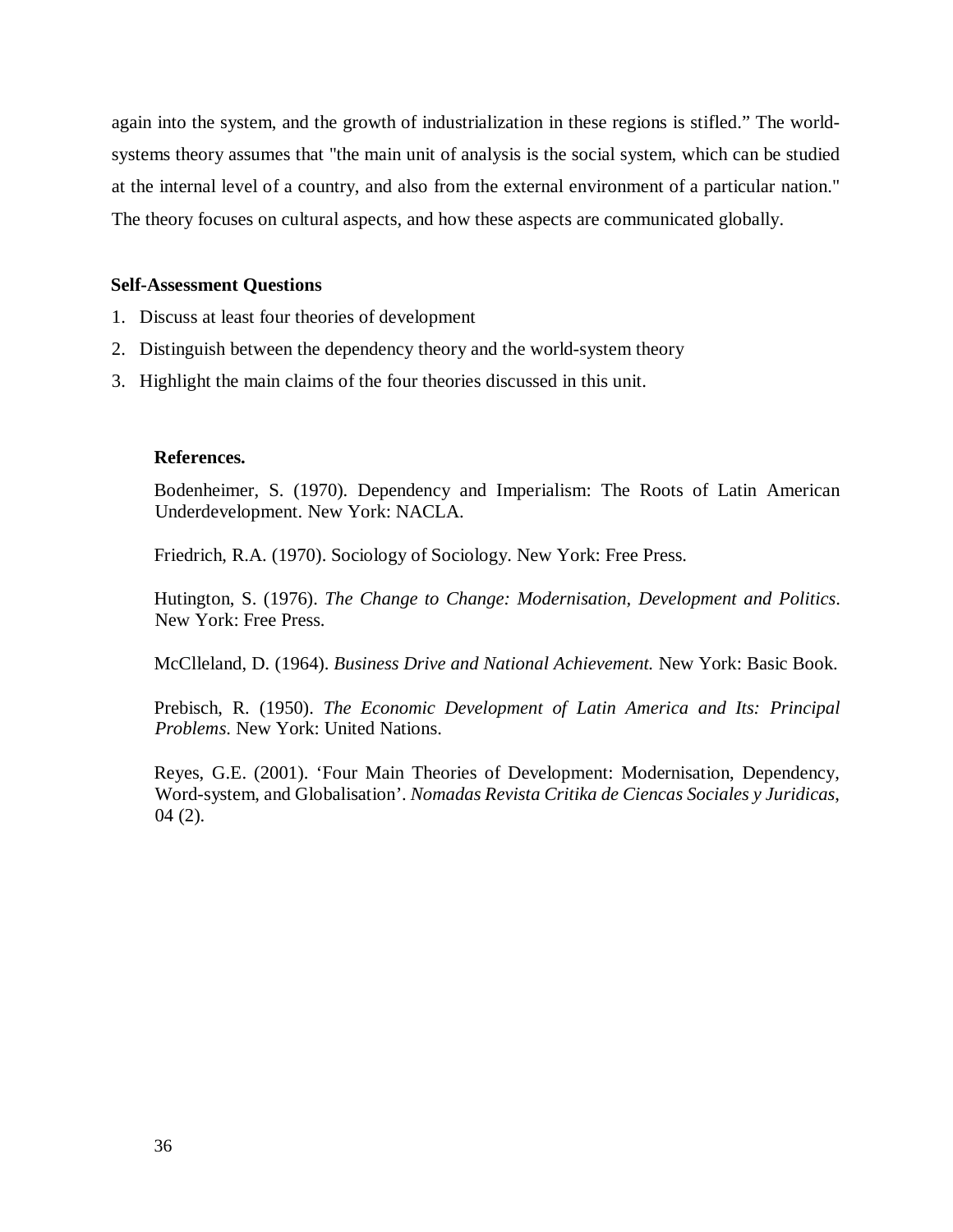Module 2, Unit 4 **The Marxist View of Development Introduction Intended Learning Outcome Main content The Marxist View of Development Production Relation and Development Class Relations and Social Change Marx's Action Plan Conclusion** 

**Summary** 

**Self-Assessment Question** 

# **References and further reading**

### **Introduction:**

This unit focuses on the central Marxian idea on development. Karl Marx construed development in terms of the progression of society through a range of stages. These are "tribal, Asiatic, ancient, feudal and capitalist. Marx believes that conflicts from the material condition of existence navigate development. This unit exposes students to how Marx approached the development of societies.

# **Intended Learning Outcome**

- 1. Students who have studied this should be able to:
- 2. Discuss Marx's understanding of the social progression
- 3. Highlight key Marxian measures for revolutionary development
- 4. Discuss how production relations influence development
- 5. Explain Marx's action plan for development

### **MAIN CONTENT**

#### **The Marxist View of Development**

Karl Marx, (1818-1883) was a German philosopher, sociologist, historian, economist, journalist, and socialist historian who inspired Marxism, an orientation influenced by his ideas. Marx is arguably one of the most influential socialist philosophers of the  $19<sup>th</sup>$  and  $20<sup>th</sup>$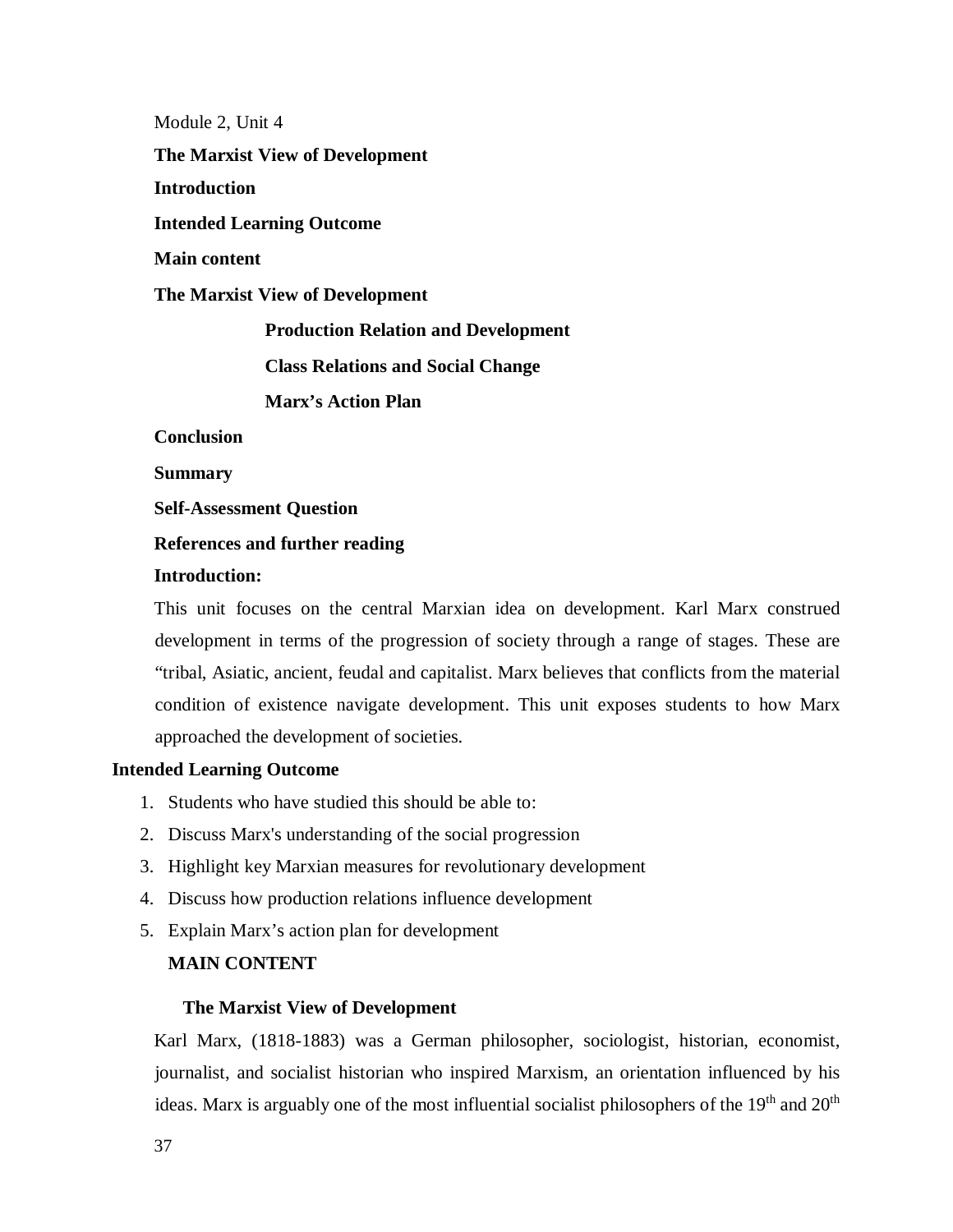centuries. The gradual collapse of the socialist economy from the end of the  $20<sup>th</sup>$  century frustrated Marxian thought, but much of the world's population followed his economic development path and socio-political organization. After Marx's death, Friedrich Engels, his contemporary, wrote in his obituary that:

Just as Darwin discovered the law of development of organic nature, so Marx discovered the law of development of human history: the simple fact, hitherto concealed by an overgrowth of ideology, that mankind must first of all eat, drink, have shelter and clothing, before it can pursue politics, science, art, religion, etc.; that, therefore the production of the immediate material means, and consequently the degree of economic development attained by a given people or during a given epoch, form the foundation upon which the state institutions, the legal conceptions, art, and even the ideas on religion, of the people concerned, have been evolved, and in the light of which they must, therefore, be explained, instead of vice versa, as had hitherto been the case (Keller, 1989).

Marx explains development in terms of the progression of society through the tribal, Asiatic, feudal, and capitalist stages. Marx believes that conflict is inspired by the material condition of existence, and sustained by the agency of social class to navigate development in societies. Society's progression through stages, the changes in the material condition, existence, and emergence of capitalism, and the changes in the class relationship based on the realities of the mode of production are central to the Marxian idea of development.

# **Production Relation and Development:**

It is plausible to understand Marx's compelling philosophical vision of the development of human society in terms of conflict, a material condition of existence, and the dialectic, construed as the paradox in the material condition of being. Marx did not deny the influence of non-material actors in shaping society's development through the stages, but he argued that material actors and their paradoxes are more influential to the condition of change and development in society.

Marx construes all politics, legal relations, forms of state, economic and social development in terms of the material condition of human life. He understands human beings as a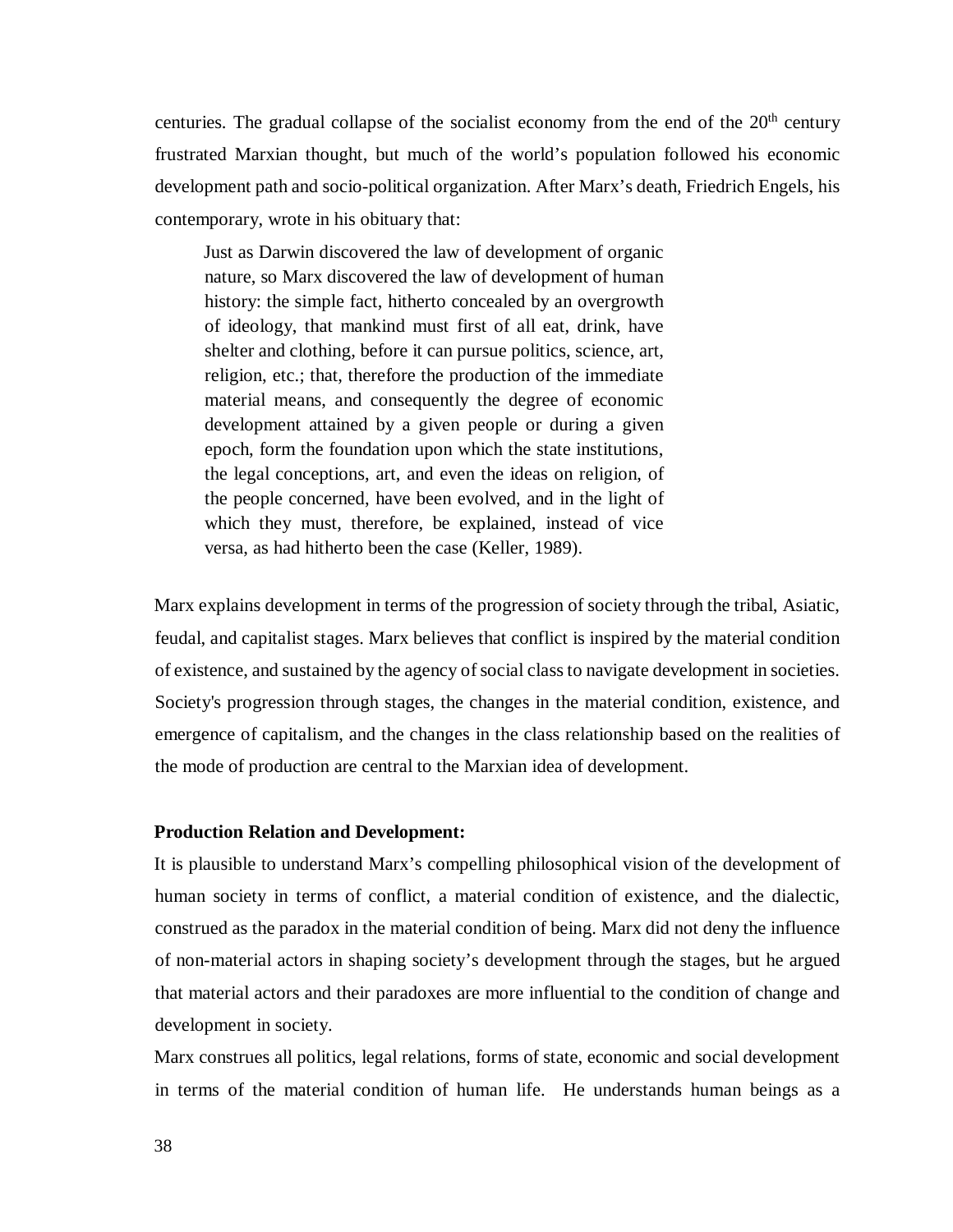producing force that emerged from the process of development of human society. Hence, it has a robust range of production relations. According to Marx:

> In the social production of their life, men enter into definite relations that are indispensable and independent of their will, relations of production which correspond to a definite stage of development of their material productive forces. The total of these relations of production constitutes the economic structure of society, the real foundation, on which arises a legal and political superstructure and to which correspond definite forms of social consciousness. The mode of production of material life conditions the social, political, and intellectual life process in general (Marx, 1859).

Marx argues that the superstructure, that is political, legal, philosophical, aesthetic, or religious aspects, is transferred with changes in the economic foundation of the society. These changes are determined by the contradiction of material life which reflects conflicts between the relations of production and social productive forces. Marx writes that at a certain stage of development:

> the material productive forces come in conflict with the existing relation of production…, with the property relation within which they have been at work hitherto. From forms of development of productive forces, this relation turns into their fetters. Then begins an epoch of revolution" (Marx 1976: 504).

The capitalist relation, is thus, Marx's last antagonistic stage of the social process of production.

# **Class Relations and Change**

Marx argues that there are specific forms of disruption in every stage of economic progress. These disruptions are responsible for social change based on class conflict. According to Marx, the history of human society is one of the class struggles. Thus, one finds:

> Freeman and slave, patrician and plebeian, lord and serf, guild-master and journeyman, in a word, oppressor and oppressed, stood in constant opposition to one another, carried on an uninterrupted, now hidden, now open fight, a fight that each time ended, either in a revolutionary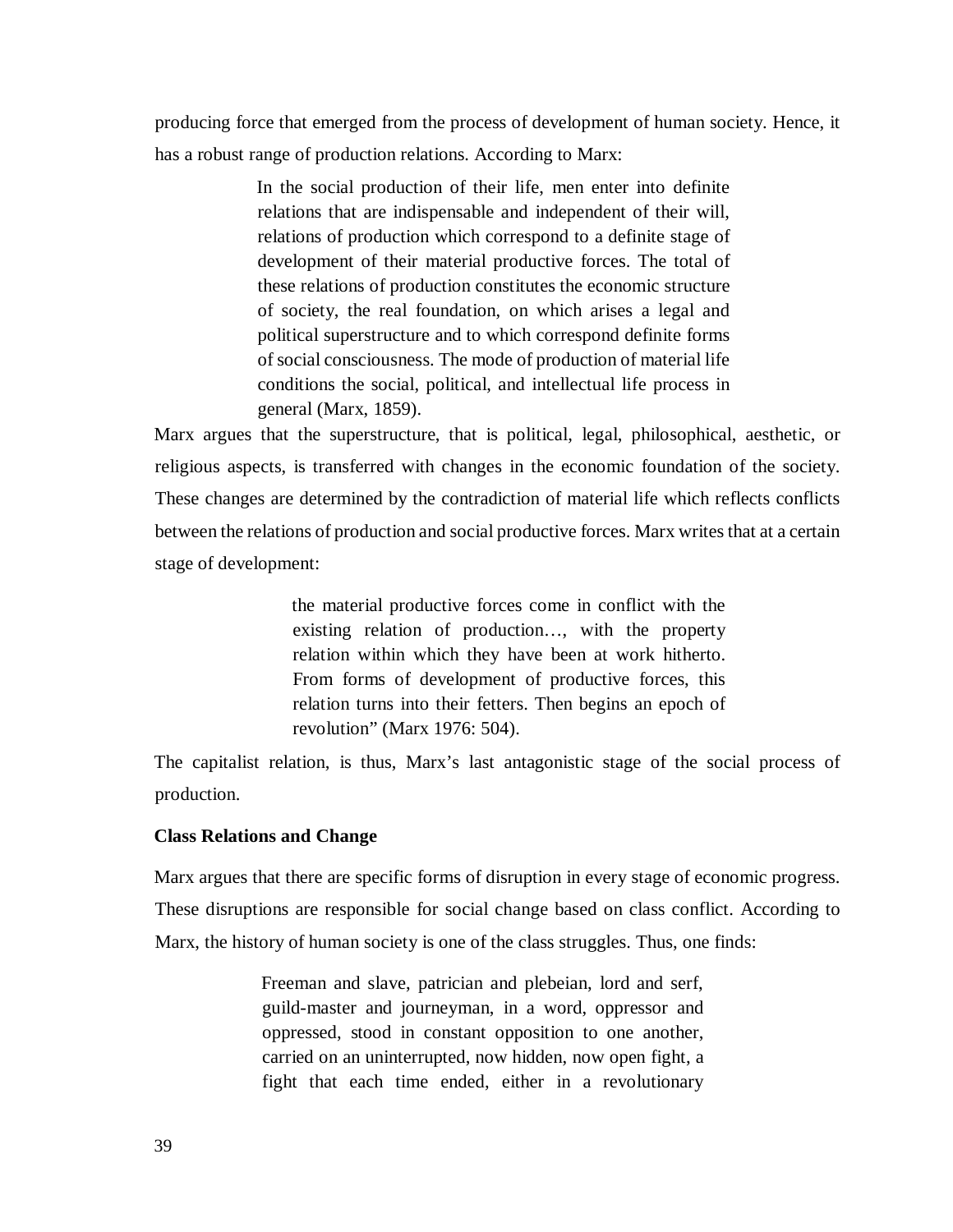reconstitution of society at large or in the common ruin of the contending classes. (ibid).

Marx believed classes in society are formed by objective material conditions. Societies have groups of people who belong to different economic classes with unique interests. These interests conflict and contradict other classes leading to hostile outcomes. The "objective material condition form the basis for the formation of class-in itself into "class for itself."

According to Marx, class relations in the early parts of history were complicated, but are simplified by the modern stage of capitalism. In the modern stage of capitalism, classes newer conditions of operations, including unique approaches to struggles. Marx believes that:

> under capitalism, wage laborers are paupers who grow more rapidly than the population and wealth. The essential conditions both for the existence and sway of the bourgeoisie class are the formation and augmentation of capital. The advance of industry, whose involuntary promoter is the bourgeoisie, replaces the isolation of the laborer, due to competition, by their revolutionary combination, due to association.

To Marx, therefore, "the development of modern industry cuts from under its feet the very foundation on which the bourgeoisie produces and appropriates products." In this way, what the bourgeoisie class produces creates its disruption, leading to its fall and the rise of the proletariat. (Ibid: 119).

# **Marx's Action Plan**

Marx believes that the proletariat will rise to the position of ruling class after the revolution by the bourgeoisie, referred to as the working or ruling class, as victors of the battle of democracy. As rulers, the proletariat will centralize every instrument of production available to the State to build its production forces more rapidly. This will revolutionalize the process of production, leading to the growth of human society. To achieve the revolutionary process of production, Marx recommends these measures;

- i) Abolition of private property in land and application of all rents of land to public purpose.
- ii) The implementation of a graduated or heavy progressive income tax
- iii) The abolition of rights of inheritance.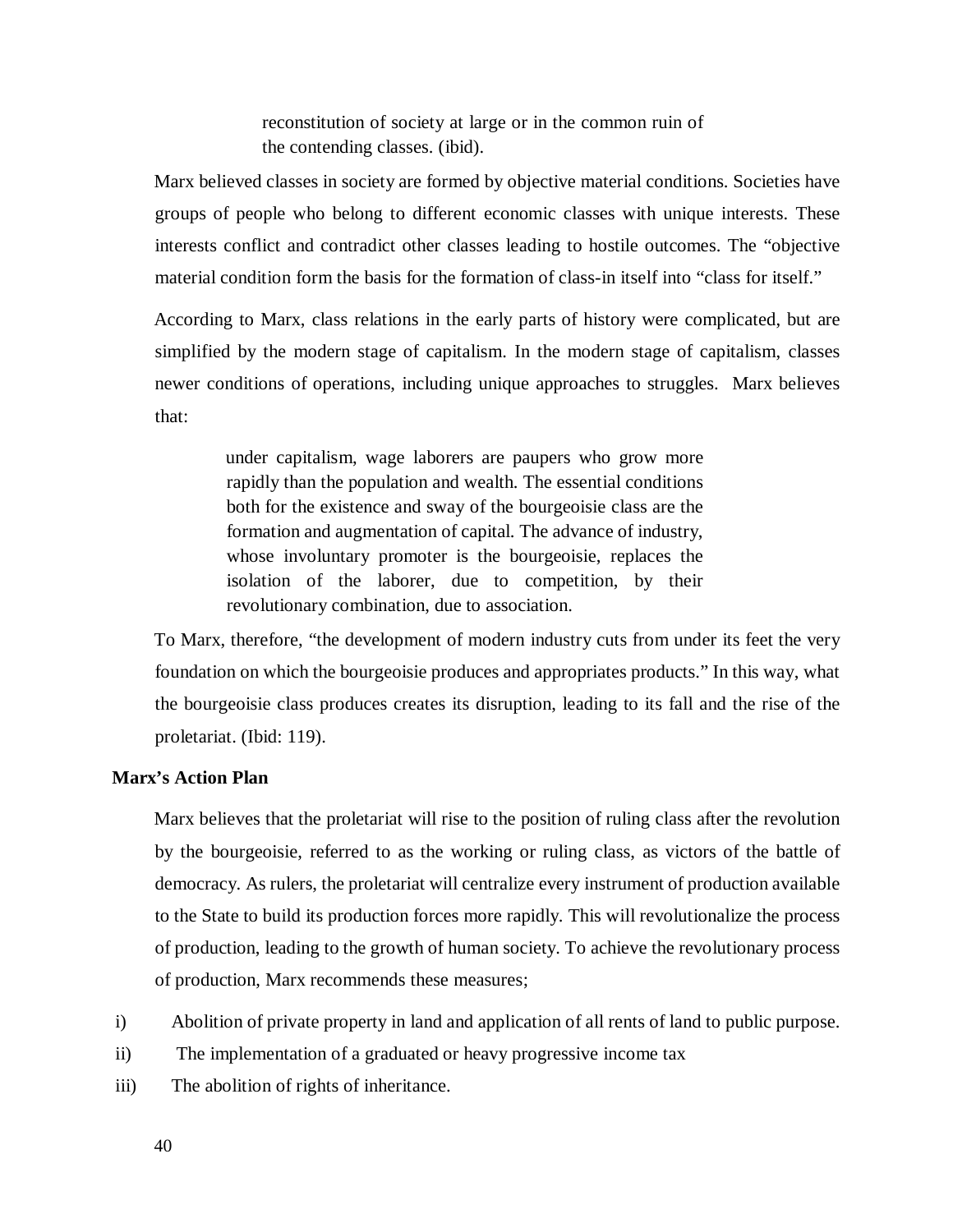- iv) Properties belonging to rebels and emigrants should be confiscated.
- v) State-owned credit should be centralized through a national bank with State capital and an exclusive monopoly
- vi) The means of transportation and communication should be centralized and governed by the State.
- vii) State-owned instruments and factories should be extended.
- viii) Extension of factories and instruments of production owned by the State
- ix) That states should cultivate the waste land, and ensure the general improvement of natural resources like soil according to the acceptable plan
- x) Equal liability of all to labor.
- xi) Industry armies for sectors like agriculture should be established.
- xii) Manufacturing technology should combine with agriculture, and there should be a gradual abolition of the divisions between country and town through a more equable allocation of the population across the country.
- xiii) Children should have access to free and quality education in public schools. All forms of child factory labor should be discouraged, and industrial production should be combined with education.

These plans represent Marx's fundamental view on the dynamics of development.

# **Conclusion**

Karl Marx construes development as a condition of change based on society's movement from tribal, Asiatic, feudal to the capitalist stage. To Marx, class contradictions driven by material conditions of existence, sustained by the agency of the social class, navigate development in societies. According to Marx, social classes are formed by objective material conditions. Different people represent different classes in society. These classes have unique interests that contradict others' goals. There is, thus, a conflict of interest, what Marx refers to as "contradictions" in society. These contradictions lead to hostile relationships that facilitate the rise of the proletariat to the ruling position. The proletariats revolutionalize the production process that yields development in human society.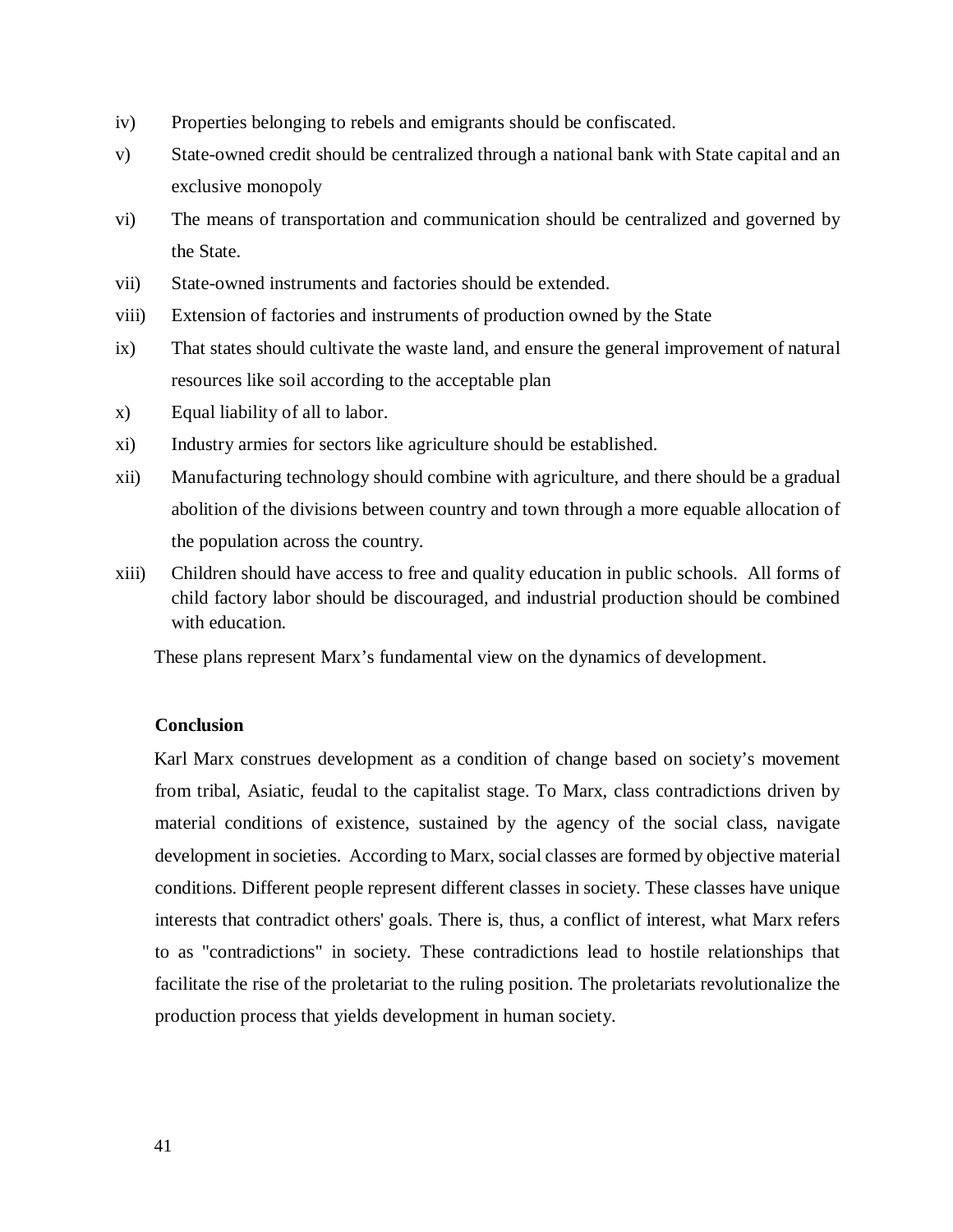#### **Summary**

This unit has exposed students to the Marxian view of development. It discusses Marx's assumption that social classes are formed by objective material conditions, and that these conditions inspire class struggles. These struggles, in turn, lead to changes in society that facilitate development. Marx believes that there are specific forms of disruptions in every economic and social stage. He explains these disruptions as causes of social change.

# **Post Study Questions**

- 1. Do you accept the Marxian view that class struggles influence social change? Justify your position.
- 2. Discuss the interaction between class relations and social change
- 3. In what sense did Marx construe all politics, legal relations, forms of state, economic and social development in terms of the material condition of human life?

#### **References and Further Reading**

Farhanis, J. (1996). *Readings in Social Theory: The Classic Tradition to Post-Modernism.* New York: McGraw-Hill.

Keller, D. (1989). *Critical Theory, Marxism and Modernity.* Oxford: Polity Press

Marx, K. (1859). *A Contribution to the Critique of Political Economy*. Moscow: Progress Publishers.

Micheal. (2003). *Karl Marx*. London: Routledge.

Marx, K.(1859) *A Critique of Political Economy*. USA: Penguin Books Limited.

Ruhle, O. (1943). *Karl Marx: His Life and Works*. New York: New Home Library

**Module 3. Unit 1 Sustainable development Introduction Intended Learning Outcome Main content**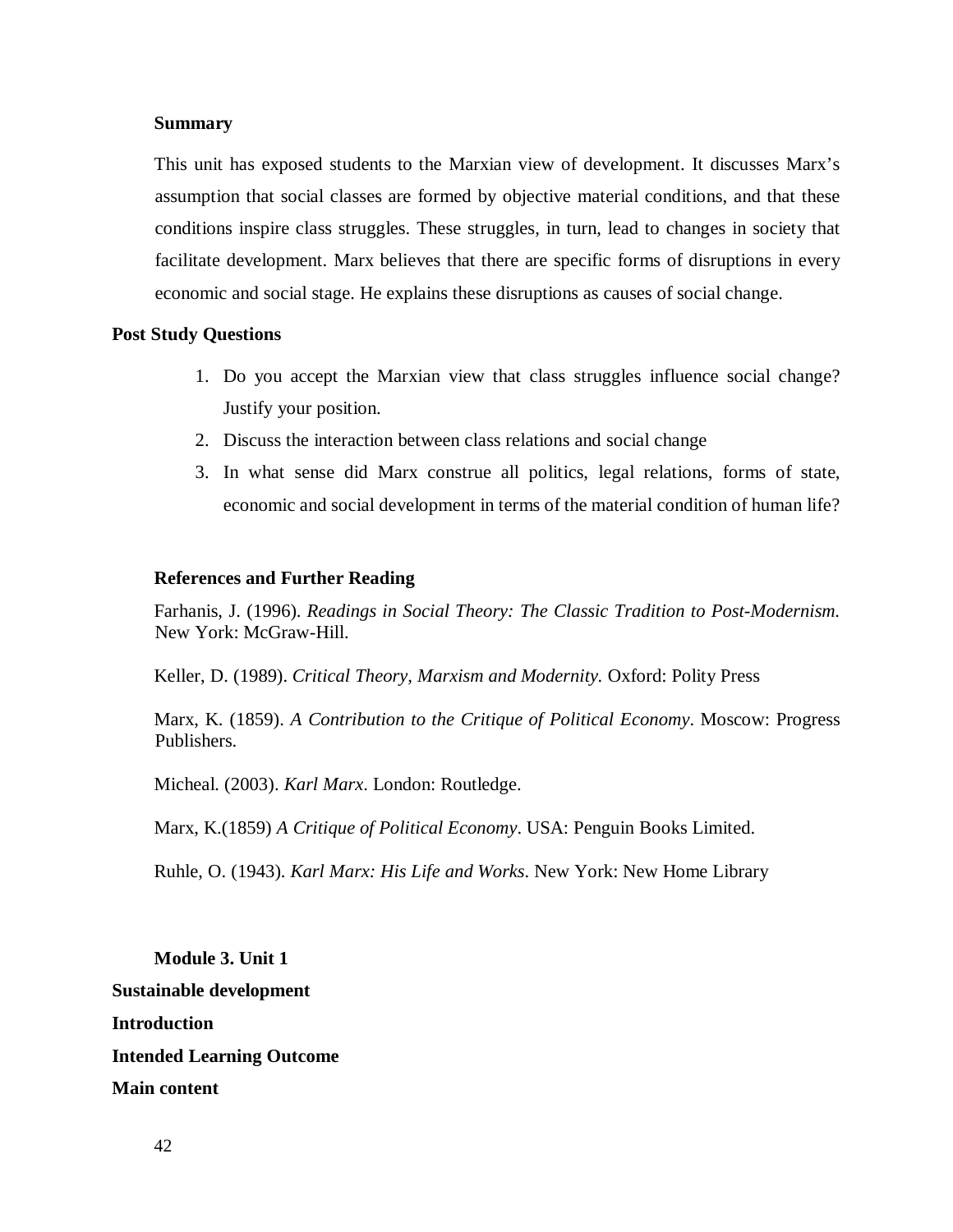**The concept of sustainable development Aims of sustainable development Principles of sustainable development Relevance of sustainable development Conclusion Summary Self-assessment Exercise Reference and further reading** 

# **Introduction:**

This unit exposes students to sustainable development. It looks at the concept, the principles, and the aims and relevance of sustainable development.

### **Intended Learning Outcomes:**

Students who have studied this unit should be able to:

- 1. Provide an acceptable characterization of sustainable development
- 2. Discuss the different perspectives on sustainable development
- 3. Discuss the principles and aims of modernisation.

# **MAIN CONTENT**

#### **The Concept of Sustainable Development**

To help students to understand the concept of sustainable development better, let's begin the discussion by clarifying sustainability. This clarification required because Jenkins (2009); Sachs (2010), Shiva (2010) argues that 'sustainability' is a fundamental framework for considering socio-economic and economic progress, and also a subject of argument about the concept of sustainable development.

The term sustainability means "a capacity to maintain some entity, outcome, or process over time" (Jenkins, 2009: 380). It entails carrying out activities that do not exhaust the resources on which that capacity depends. This broad sense of sustainability holds that each activity can be carried out in volume and variations without leading to self-destruction and that it can allow long-term repetition and renewal.

 Shiva (2010: 240) points out that the general understanding of sustainability as "a capacity to maintain some entity, outcome, or process overtime" is dangerous because it does not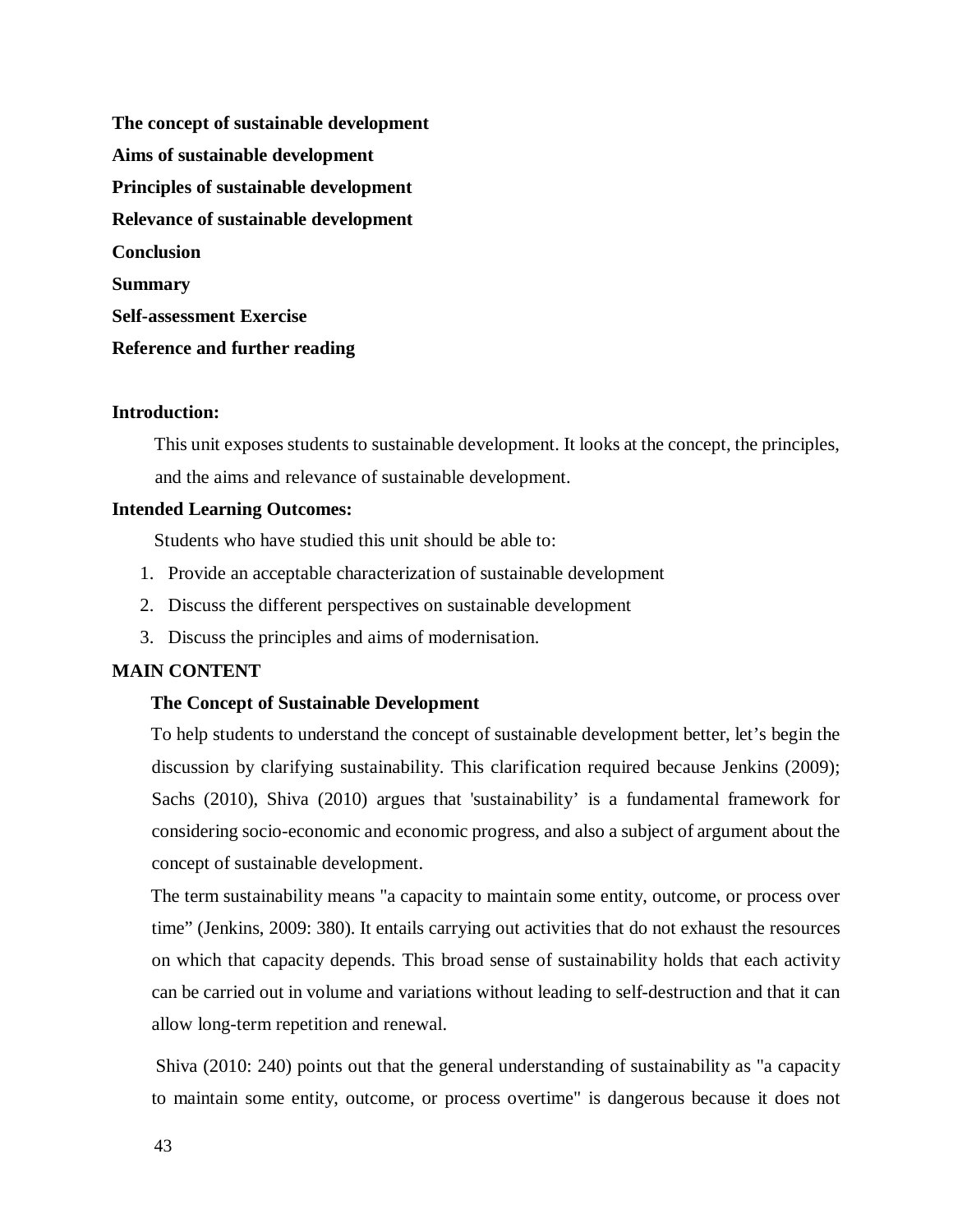respect the environmental limits and the need for adapting human activities to the sustainability of natural systems. Natural systems enable people to live and support the outcomes of human activities. It is therefore difficult to talk of sustainability without emphasizing the ecological aspect (Jenkins, 2009; Sachs, 2010; Shiva, 2010). This explains why ecological sustainability is vital to the idea of sustainable development.

In 1987, the Brundtland Commission presented a report with the title, "Our Common Future", to the United Nations General Assembly. The report had the aim to help the United Nations to connect economic development issues with ecological stability. Through this effort, the Commission defined sustainable development as "development that meets the needs of the present (people) without compromising the ability of future generations to meet their own needs" (United Nations General Assembly, 1987: 43). This definition implies an improved quality of life of a particular generation without excessive use or abuse of natural resources at the expense of later generations.

 Emas (2015) argues that the preservative "concept of sustainable development aims to maintain economic advancement and progress while protecting the long term value of the environment… it provides a framework for the integration of environmental policies and development strategies" (Emas, 2015: p1). This explains why sustainable development is often referred to as the agreement of economy and ecology.

Sustainable development is therefore an effort directed towards economic development without compromising the ecological balance. This form of development is possible through rigorous policy change, taking action, and altering practices (United Nations General Assembly, 1987: 43).

According to WCED (1987), sustainable development is the development that meets the needs of the present without compromising the ability of future generations to meet their own needs. For Pearce et al. (1989), it implies a conceptual socio-economic system that ensures the sustainability of goals in the form of real income achievement and improvement of educational standards, health care, and the overall quality of life. Harwood (1990) defines it as an unlimited developing system, where development is focused on achieving greater benefits for humans and more efficient resource use in balance with the environment required for all humans and all other species. Duran et al. (2015) explain that it is a development that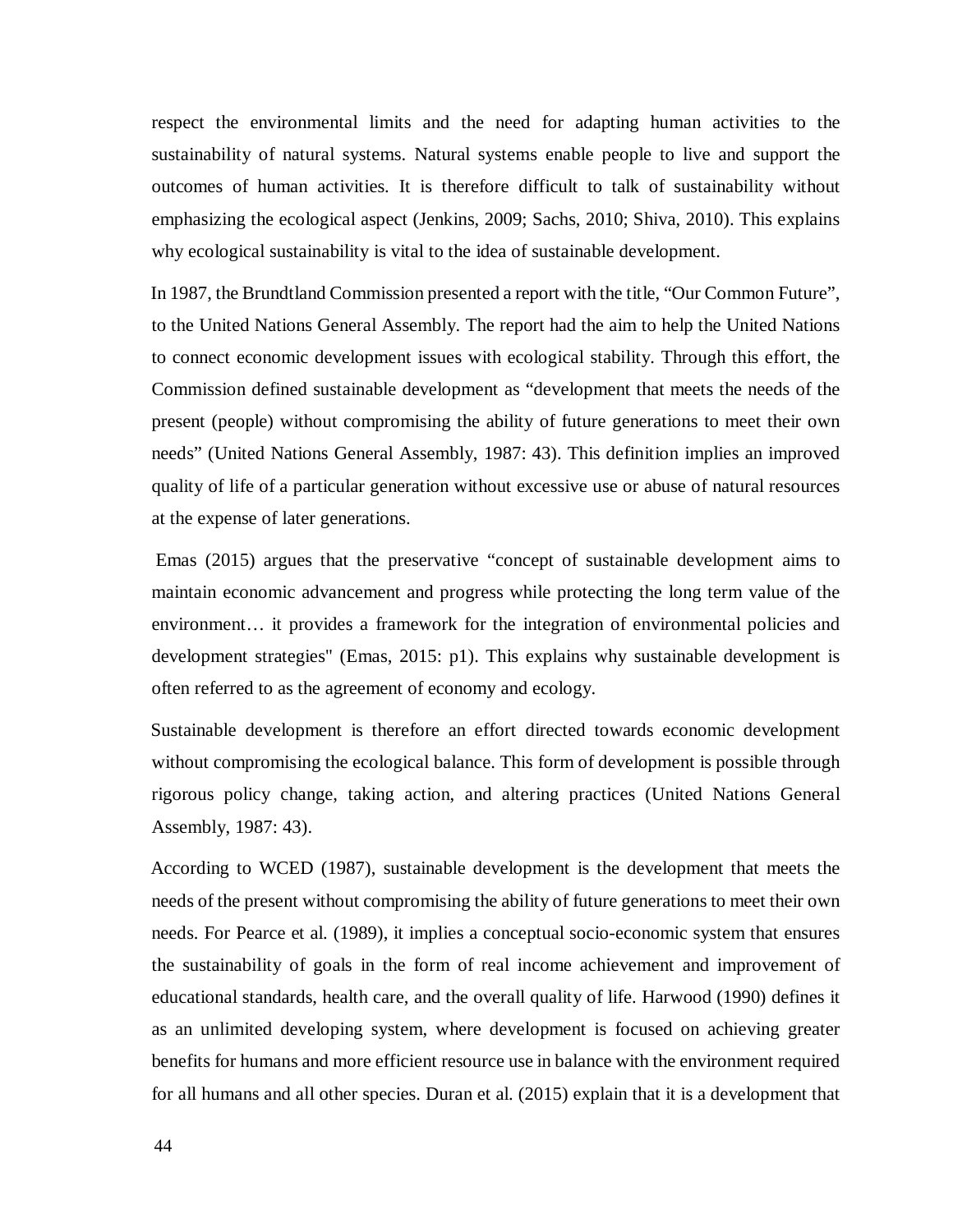protects the environment because a sustainable environment enables sustainable development. Sustainable development is therefore the art and science of maintaining a balance between economic, social, and political development.

# **Aims of Sustainable Development**

There are three basic aims of sustainable development. These aims are:

- 1. To attain balanced growth: sustainable development aims to balance economic growth with ecological sustainability. Sustainable development assumes that economic and ecological growth should be equitably pursued such that the desire to gain economic development may not harm ecological welfare.
- 2. To preserve the eco-system: one of the main focuses of sustainable development is the protection or preservation of ecological welfare. Sustainable development acknowledges that economic development and all other forms of development are achievable through a sustainable ecological system.
- 3. To guarantee equal access to resources to all human communities**.** The ultimate aim of sustainable development is to conserve the earth. It aims to make the ecological system durable. In this sense, the preservation of the terrestrial and aquatic eco-system becomes necessary. It also aims to develop a positive attitude towards nature and living beings.

These aims of sustainable development are explainable under economic, ecological, and social categories. According to the Brundtland report, sustainable development aims to divide growth, change the quality of growth, meet essential needs of all in terms of job, food, energy, water, and sanitation, ensure a sustainable population, conserving and enhancing the resource base, reorient technology, build less exploitative technology, and, manage environment and economics in decision making.

# **Principles of sustainable development**

Klarin, (2018) highlights the following are principles of sustainable development;

- Conservation of eco-system
- Sustainable development of society
- Population control
- Conservation of Biodiversity
- Conservation of Human Resource
- Increase in People's Participation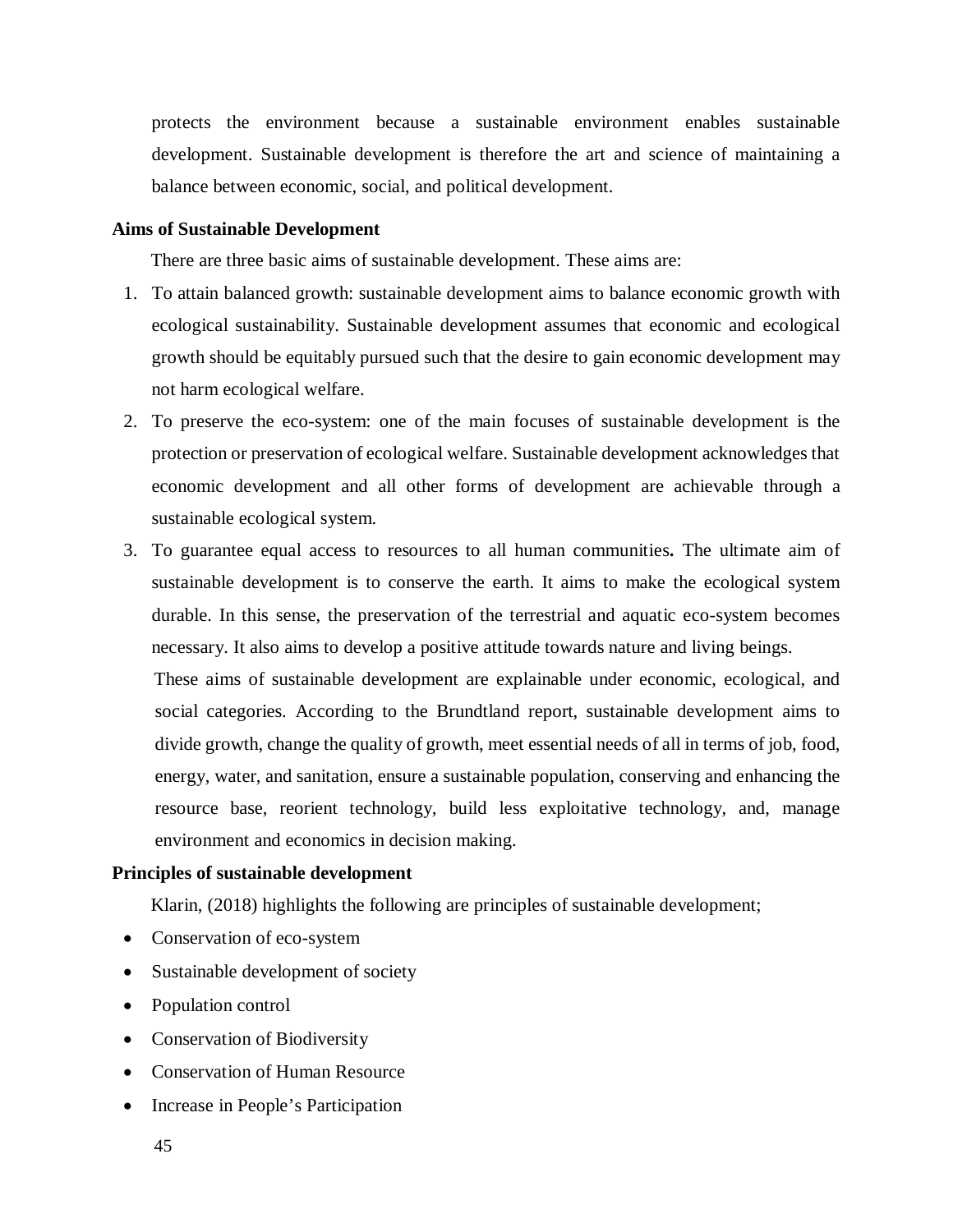- Conservation of cultural heritage
- Included within Carrying Capacity of Earth (Klarin, 2018).

It is arguable from these principles that a unique feature of sustainable development is the integration of the social, economic, and environmental concerns of the society in all aspects of decision making. Integrated decision making is a fundamental element of the sustainable development framework. It is this fixed idea of integration that makes sustainability unique from all other policy frameworks.

### **Relevance of Sustainable Development**

Sustainable development focuses on maintaining the eco-system to facilitate economic and social growth and to improve the quality of life of the people. It seeks to achieve social sustainability to guarantee the security of people's rights, enable people to aspire for equal opportunities, preserve their cultural identities, respect their cultural, racial, and religious rights and ensure that people's rights are distributed securely and equitably. It allows for the pursuit of sustainable economic goals that maintain the natural, social and human capital required for income and living standards.

The concept of sustainable development, in theory, is related to ecological sustainability as it seeks to provide the necessary environmental conditions for the wellness of people for their present and future experiences (Lele, 1991). Lele's view on sustainable development is holistic. It does not separate sustainable development from environmental protection. It represents the aspect of social sustainability and the opportunity for achieving some human needs from quantitative economic values (Ulhoi & Madsen: 1999).

According to Lele (1991), sustainable development is an opportunity for achieving social, traditional, cultural values and needs. Sustainable development, therefore, represents social changes that allow us to achieve traditional development goals by the limits of ecological sustainability (Lele: 1991).

#### **Conclusion**

Sustainable development works to achieve basic human needs. It integrates economic development with ecological development. In addition, it protects and facilitates equality among people. It allows social self-determination and cultural diversity, and maintain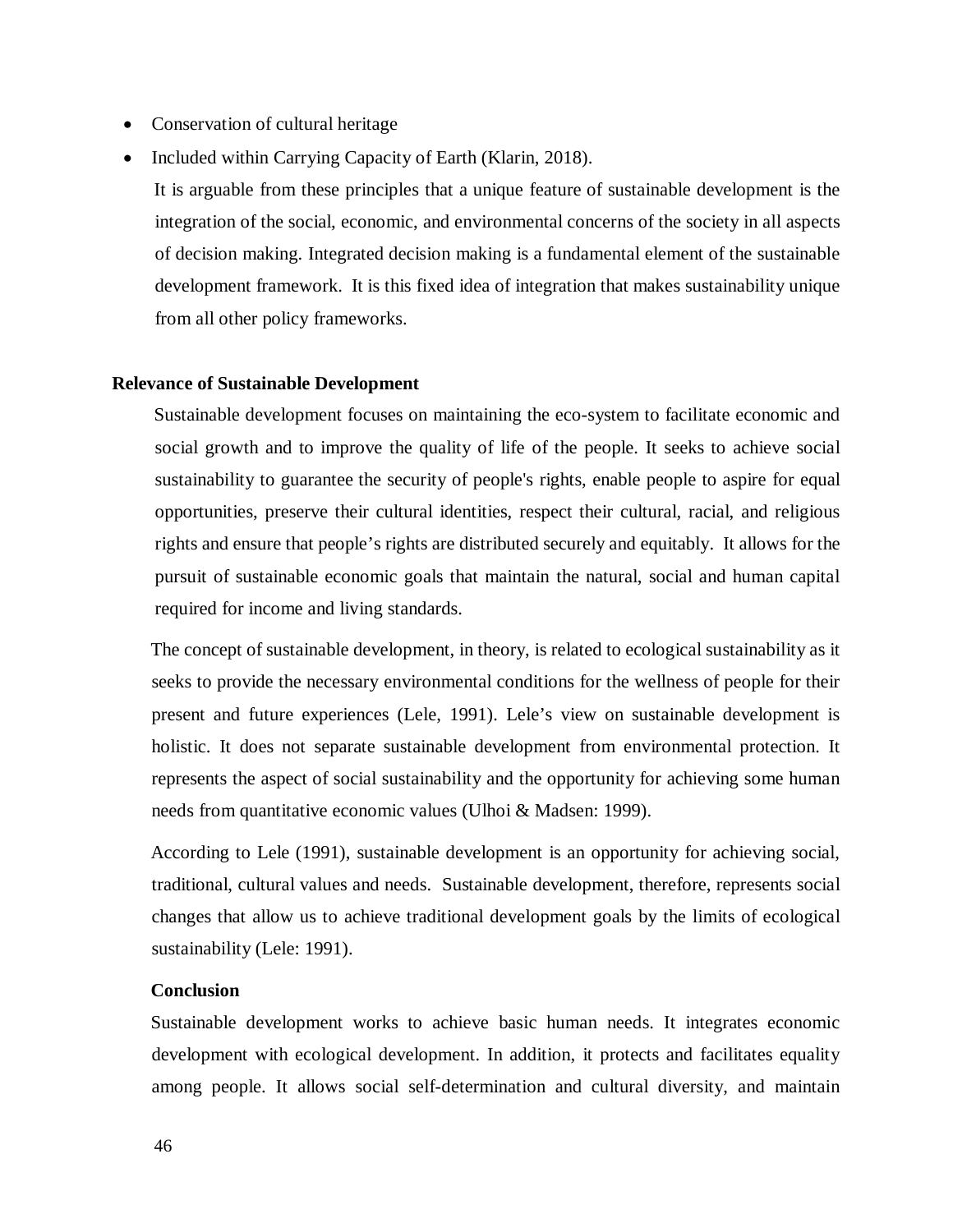ecological integrity. The concept of sustainable development changed in the past, but its most fundamental principles and goals have contributed to a more conscious behavior adapted to the limitations of the environment. This explains why the concept of sustainable development is applied to different areas of human activities.

Numerous international organizations contribute to the implementation of the concept. The effort at the international level is because sustainable development has a positive appeal at the local level, but its results have disappointed at a global scale. According to the United Nations Millenium Development Goals, sustainable development focuses on complex global situations such as population growth, hunger and poverty, wars, political instability, and the degradation of the environment. Many countries are quite far from achieving sustainable development objectives, and there seems to be a deepening gap between developed and underdeveloped countries in terms of the pursuit of these goals.

The implementation of Sustainable development is constrained by several factors, including the degree of socio-economic development that many countries are yet to achieve based on their financial and technological conditions, and the diversity of political and economic goals at the global stage.

# **Summary**

This unit exposed students to the idea of sustainable development. Sustainable development addresses the current needs of the people without compromising the prospects of the future generation to achieve their own goals. Sustainable development pursues economic and ecological sustainability. This form of development approach argues that all development is possible if and only if, first, the development effort allows the pursuit of newer development ambitions in the future, and, second, the eco-system is protected.

### **Self-Assessment Exercise**

- 1. What are the aims of sustainable development?
- 2. What are the principles of sustainable development?
- 3. Why is sustainable development important?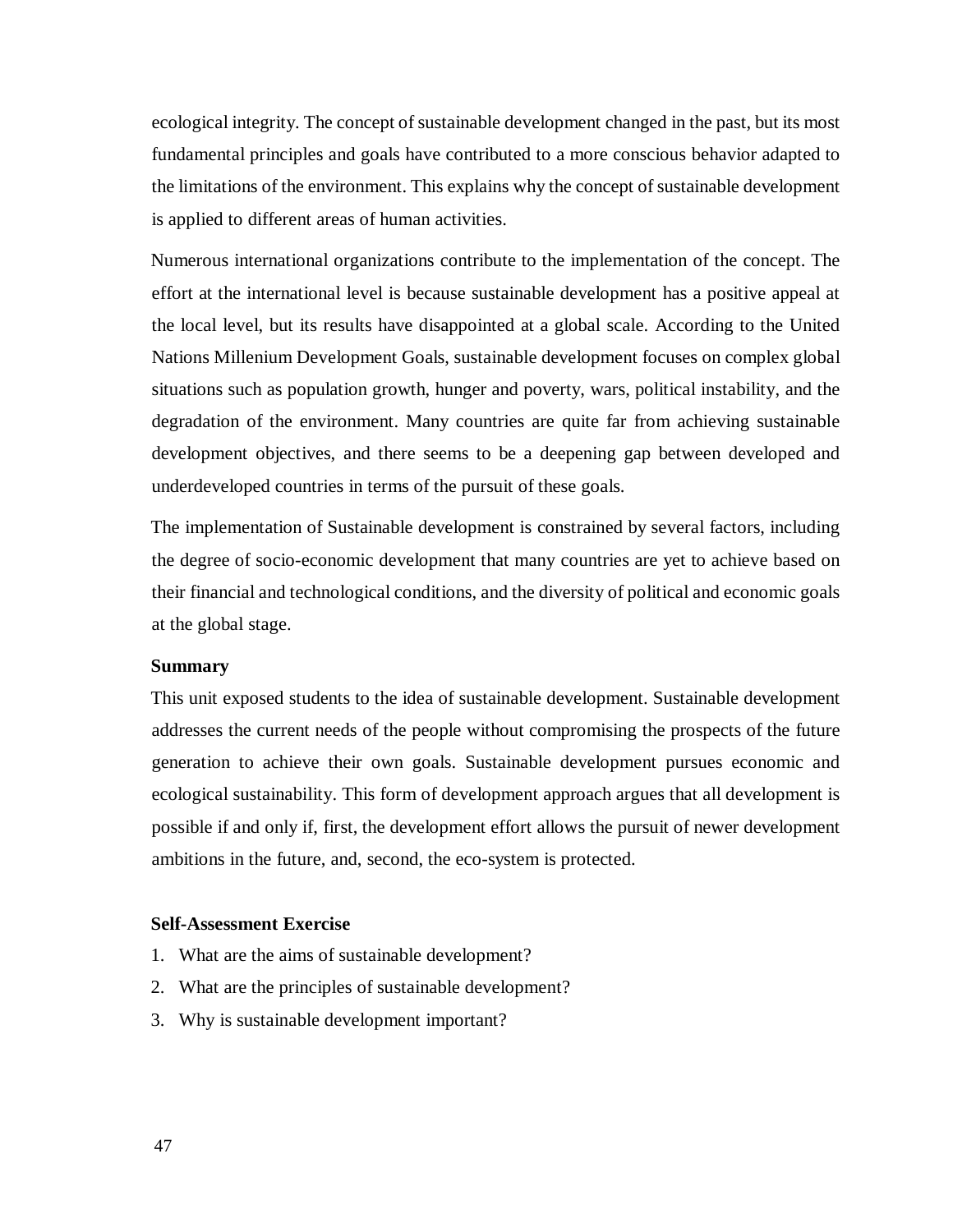#### **References and further reading**

Jenkins, W. (2009). *Berkshire Encyclopedia of Sustainability: The Spirit of Sustainability.* Vol. 1. 1st Edition. Berkshire: Berkshire Publishing Group.

Sachs, W. (2010). 'Environment'. In W. Sachs (ed.). 2nd Edition. *The Development Dictionary: A guide to Knowledge as Power.* London: New York.

Shiva, V. (2010). 'Resources'. In W. Sachs (ed.). 2nd Edition. *The Development Dictionary: A guide to Knowledge as Power.* London: New York:

United Nations General Assembly. (1987). Report of the World Commission on Environment and Development: Our Common Future. United Nations General Assembly. Development and International Cooperation.

Emas, R. (2015). *The Concept of Sustainable Development: Definition and Defining Principles.* Brief for GSDR. Retrieved from 5839GSDR 2015 SD\_concept\_definiton\_rev.pdf (un.org)

Duran, C.D., Gogan, L.M., Artene, A. & Duran, V. (2015). 'The Components of Sustainable Development: A possible Approach'. *Procedia Economics and Finance*, 26, 806-811.

Pearce, D. (1989). *Tourism Development.* London: Harlow.

Klarin, T. (2018). "The Concept of Sustainable Development: From its Beginning to the Contemporary Issues*.*" *Zagreb International Review of Economics & Business*, Vol. 21, No. 1, pp. 67-94.

Lele, S.M. (1991). 'Sustainable Development: A Critical Review'. *World Development*, 19, (6), 607-621.

Ulhoi, J.P. & Madsen, H. (1999). 'Industry and Environment: A Danish Perspective'. *Industry and Environment*, Vol. 22, No 1. 33-37.

**Module 3, Unit 2 Human development Introduction Intended Learning Outcome Main content The concept of Human development The Principles of Human development Equity Efficiency Participation and Empowerment Sustainability**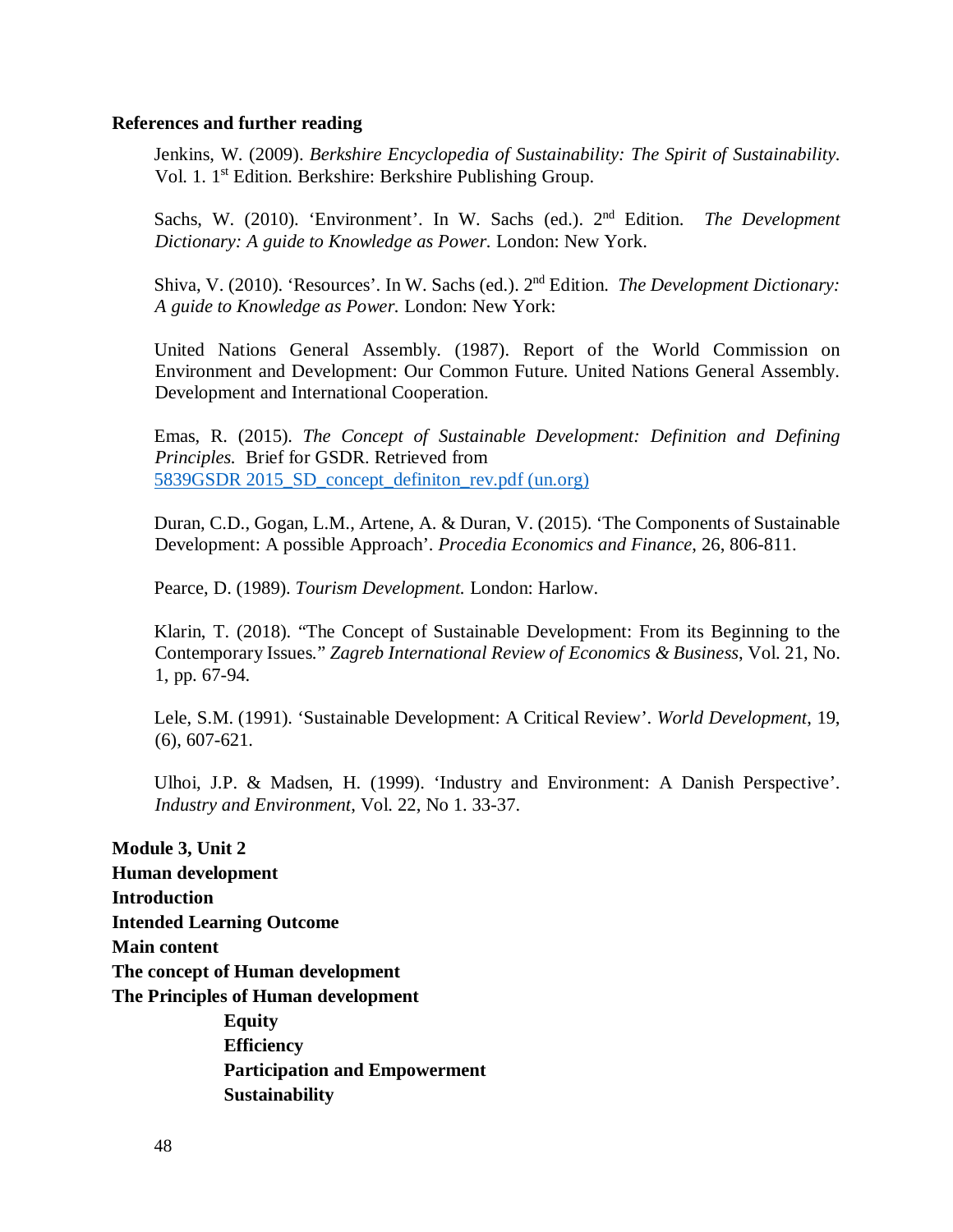# **Theories of Human Development The psychosexual theory The Psychosocial theory Social learning theory Behaviourism Cognitive Development theory Maslow's Theory The Human Development Index Conclusion Summary Reference and further reading**

# **Introduction**

This unit analyses the concept of human development. It exposes students to the principles and theories of human development.

# **Intended learning Outcome:**

Students who have studied this unit should be able to:

- 1. Explain the concept of human development
- 2. Discuss the principles and theories of human development
- 3. Discuss the relevance of the human development index

# **MAIN CONTENT**

# **The concept of Human development**

The United Nations Development Programme defines human development as "the process of enlarging people's choices." The 2010 Human Development Report (HDR) defines human development as:

> …the expansion of people's freedoms to live long, healthy and creative lives; to advance other goals they have reason to value, and to engage actively in shaping development equitably and sustainably on a shared planet. People are both the beneficiaries and drivers of human development, as individuals and in groups. (HDR Report, 2010).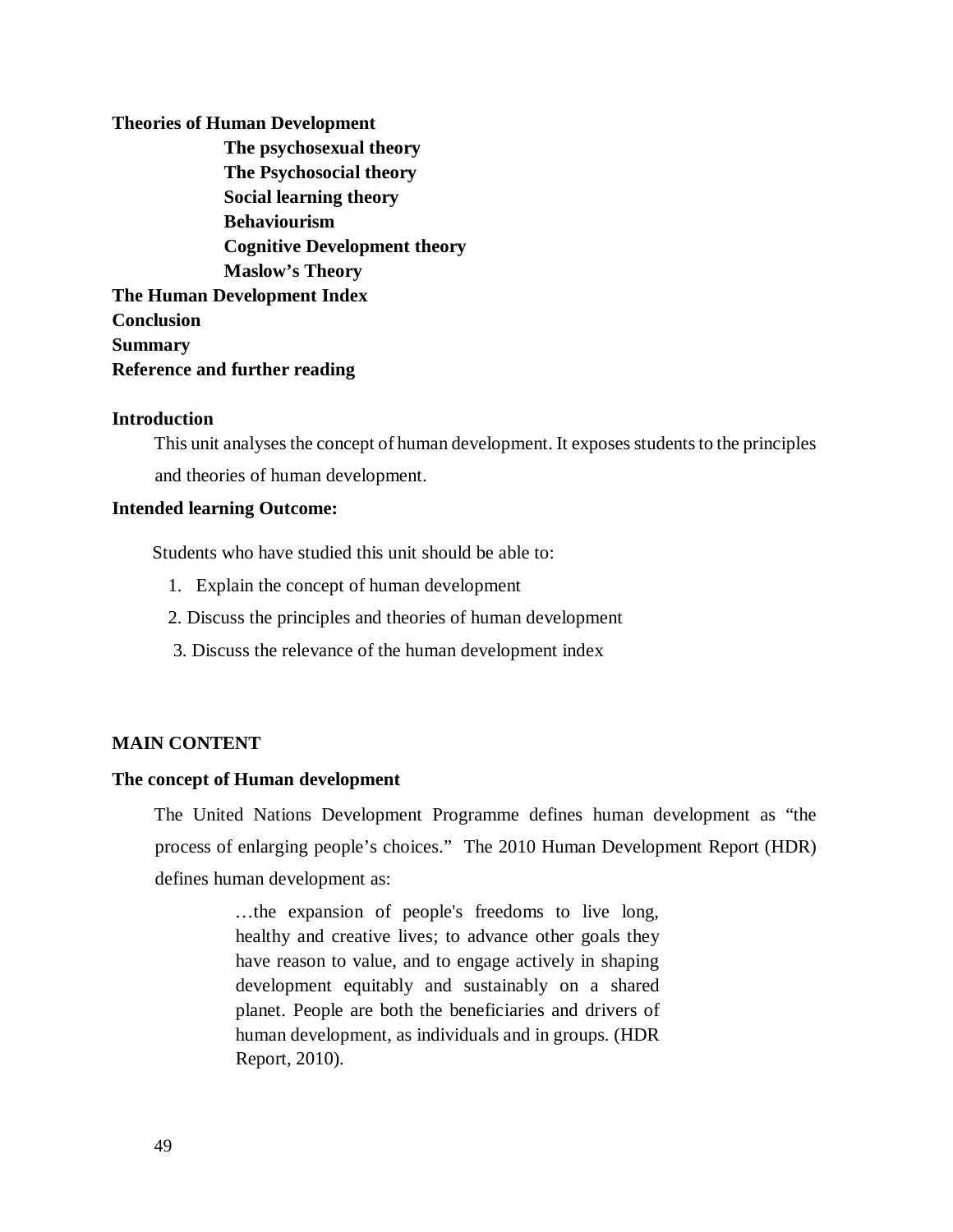The notion of human development, therefore, encapsulates the various ways of improving the human condition.

Global discussions about the connection between development and economic growth in the middle of the  $20<sup>th</sup>$  century inspired considerations about whether development interests should focus on the human person. The need for the consideration of what ought to be the primary focus of development was based on the emphasis placed on economic development as a leading objective and indicator of national development and progress in several countries. As the United Nations Development program reports:

By the early 1960s, there were increasingly loud calls to "dethrone" GDP: economic growth had emerged as both a leading objective and indicator, of national progress in many countries even though GDP was never intended to be used as a measure of wellbeing ii. In the 1970s and 80s development debate considered using alternative focuses to go beyond GDP, including putting greater emphasis on employment, followed by redistribution with growth, and then whether people had their basic needs met (UNDP, 2021).

The interest in human development, therefore, was to expand people's freedom to live long, healthy and creative lives. The focus has been to facilitate people's activation of their potentials that add value and meaning to their lives and their active engagement in such activities that lead to the development of their areas. In this way, human development makes people the benefactors and drivers of development.

Human development is also defined as the process of enlarging people's choices. The most critical ones are to lead a long and healthy life, to be educated, and to enjoy a decent standard of living. Additional choices include political freedom, guaranteed human rights, and self-respect, a condition Adam Smith regards as "the ability to mix with others without being ashamed to appear in public" (Alkire, 2005).

 Human development connotes the process of widening people's choices and the level of their achieved well-being. This definition helps to distinguish clearly between two sides of human development. One is the formation of human capabilities, such as improved health or knowledge. The other is the use that people make of their acquired capabilities, which may sometimes be work or leisure.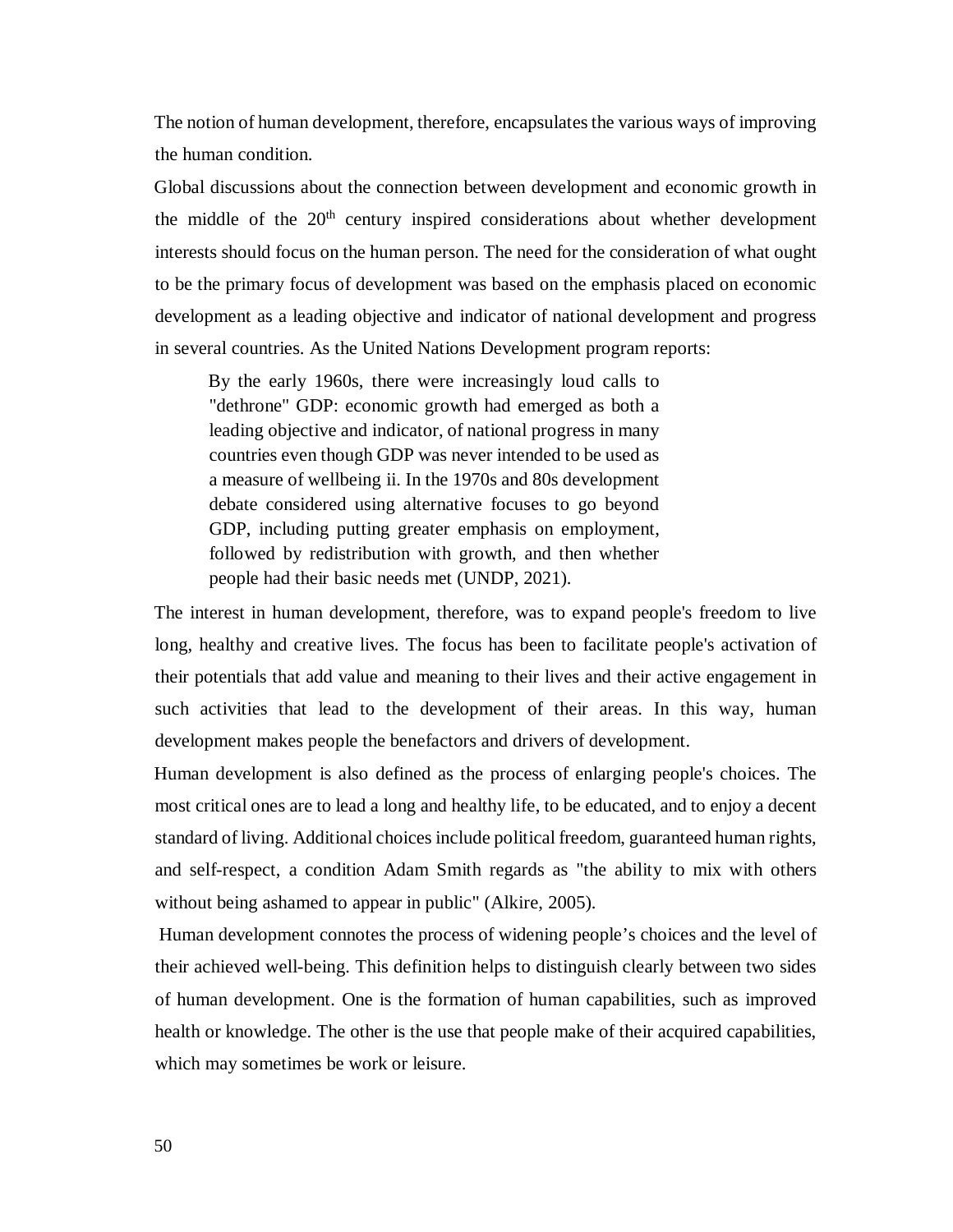Human Development is often compatible and complementary with human rights. This is because human development emphasizes the enlargement of choices and capabilities, and influences public policy through its human advocacy goals. Human rights, a project, focus on entitlements of claim holders, on legal change, and generating demand. Until recently, Human Rights were viewed as political rights. In recent times, however, human rights include social, cultural, and economic rights. The point of connection is that both guarantee basic freedoms.

#### **Principles of human development**

There are four core principles of human development. They are:

- (i) Equity: as a principle of human development, equity relies on the notion of justice as fairness. The principle holds that human development is possible if and only if people are treated fairly and equitably.
- (ii) Efficiency: because human development is by the people and for the people, this principle holds that human and material resources should be explored to drive development goals and programs. People are to be equipped with the necessary tools, expertise, and tools to form development initiatives based on their needs and lead the implementation of development objectives.
- (iii)Participation and Empowerment: this principle is closely related to the two preceding principles. First, it holds that all people are actors of development. In this way, development is an inclusive project that is anchored on the efforts of all members of society. Empowerment refers to the deliberate action of stakeholders to support the development initiatives and efforts of the people.
- (iv)Sustainability: Human development thrives under sustainable economic, social, cultural, and environmental conditions.

These principles are knitted. They operate together and help to activate other conditions which are necessary for human development. These principles show that human development transcends calculations about per capita income. The United Nations Development Programme uses these principles as metrics and indicators of progress.

#### **Theories of human development**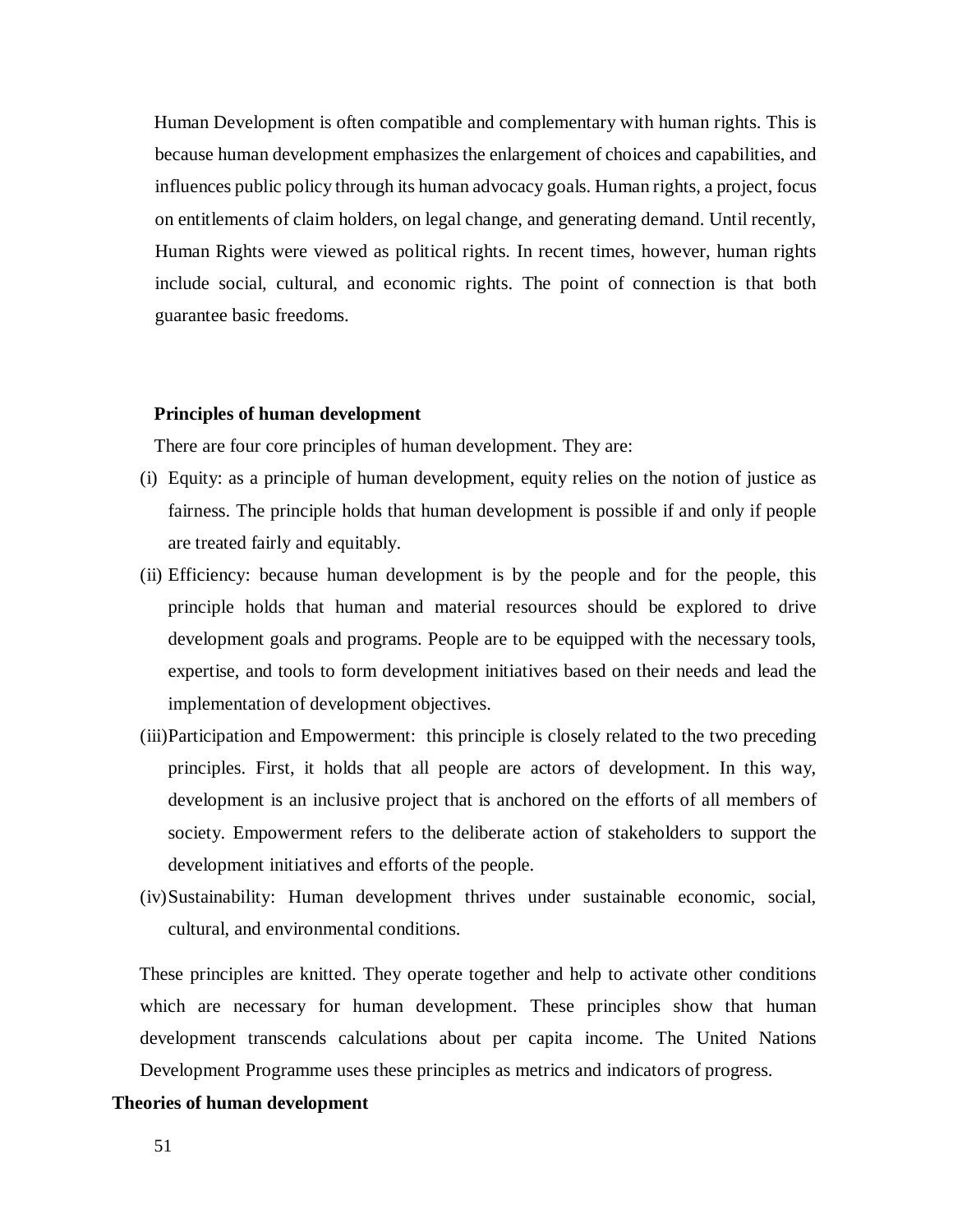There are several theories of human development, will focus on the following theories:

- **(i) Psychosexual development:** this theory is developed by Sigmund Freud. It argues that personality development goes through several childhood stages, and that personality development takes form at the age of five. This theory identifies development stages as the "oral stage, anal stage, phallic stage, latent period and the genital period." The child focuses on pleasures at the oral stage. The anal stage begins at the age of eighteen months and lasts three years. The child focuses on the elimination and retention of feaces. The child's genitals demonstrate sexual awakening at the age at the phallic, latency, and genital stages. This theory is criticized for focusing on the male sex.
- **(ii) Psychosocial Human Development:** this theory is developed by Erik Erikson. It holds that human development occurs from the interaction or exchange of biological, psychosocial, and societal systems.
- **(iii) Social Learning Theory:** according to this theory, learning occurs through observation. It holds that learning depends on the mental state of the candidate and does not always influence behavioral change. The social learning theory focuses on learning that occurs from a social context.
- **(iv) Behaviorism:** this theory holds behavior as a product of the presentation of something. According to the theory, "when a new thing is added with several trials, while the old thing is presented, the new thing may become very much associated with the old thing. Consequently, anytime the new thing is presented, it produces hunger for the old thing." Behaviour is formed from these occurrences.
- **(v) Cognitive Development Theory:** according to this theory, human development relies on rational abilities.
- **(vi) Maslow's theory:** this theory holds that human beings are independent and are aiming to develop capacities and achieve growth potentials.

### **The Human Development Index**

The United Nations uses the Human Development Index as a statistical tool for measuring countries' overall social and economic progress and achievements. These socio--economic statistics are from a country's health and education sectors and the standard of living of its citizens. The United Nations Development Programme defines the Human Development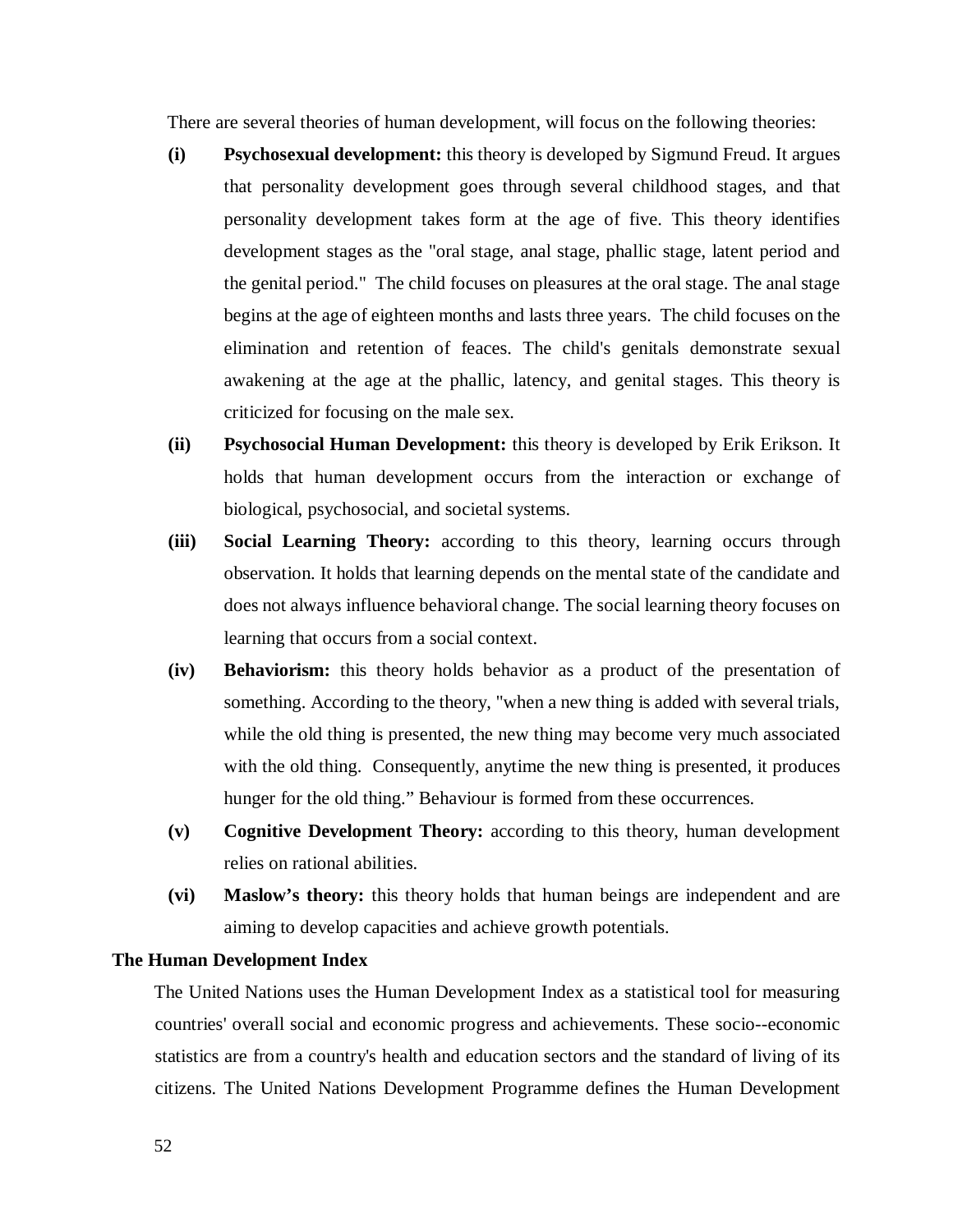Index (HDI) as "the summary measure of average achievement in key dimensions of human development: a long and healthy life, being knowledgeable and have a decent standard of living. The HDI is the geometric mean of normalized indices for each of these three dimensions." As the United Nations explains further:

> The Human Development Index (HDI) was created to emphasize that people and their capabilities should be the ultimate criteria for assessing the development of a country, not economic growth alone. The HDI can also be used to question national policy choices, asking how two countries with the same level of GNI per capita can end up with different human development outcomes (UNDP, 2020).

Analysis concerning a country's health performance is based on life expectancy at birth. Analysis on education focuses on the mean of years that adults of 25 years and above receive a formal education, and "the expected years of schooling for children of school entering age". The Gross National Income per capita is used to measure the standard of living.

According to the United Nations, the Human Development Index uses a logarithm of income to determine the diminishing relevance of income with increasing Gross National Income. When the scores for life expectancy, education, and the Gross National Income are collated, they are aggregated into a complex index using geometric mean. According to the UNDP:' The HDI simplifies and captures only part of what human development entails. It does not reflect on poverty, inequalities, empowerment and human security, and gender disparity. These metrics are vital to the understanding of governments' policy choices and priorities. They are also used for the conduct of analysis concerning countries' performances in the key areas of economic and social development, and how these development efforts support human welfare and prosperity.

# **Conclusion**

All development is human development. Whether the development approach is economic, political, or socio-cultural, it is expected that all forms of development will result in better ways of improving the human condition. Human development, therefore, provides the basis for evaluating the successes of other forms of development.

# **Summary**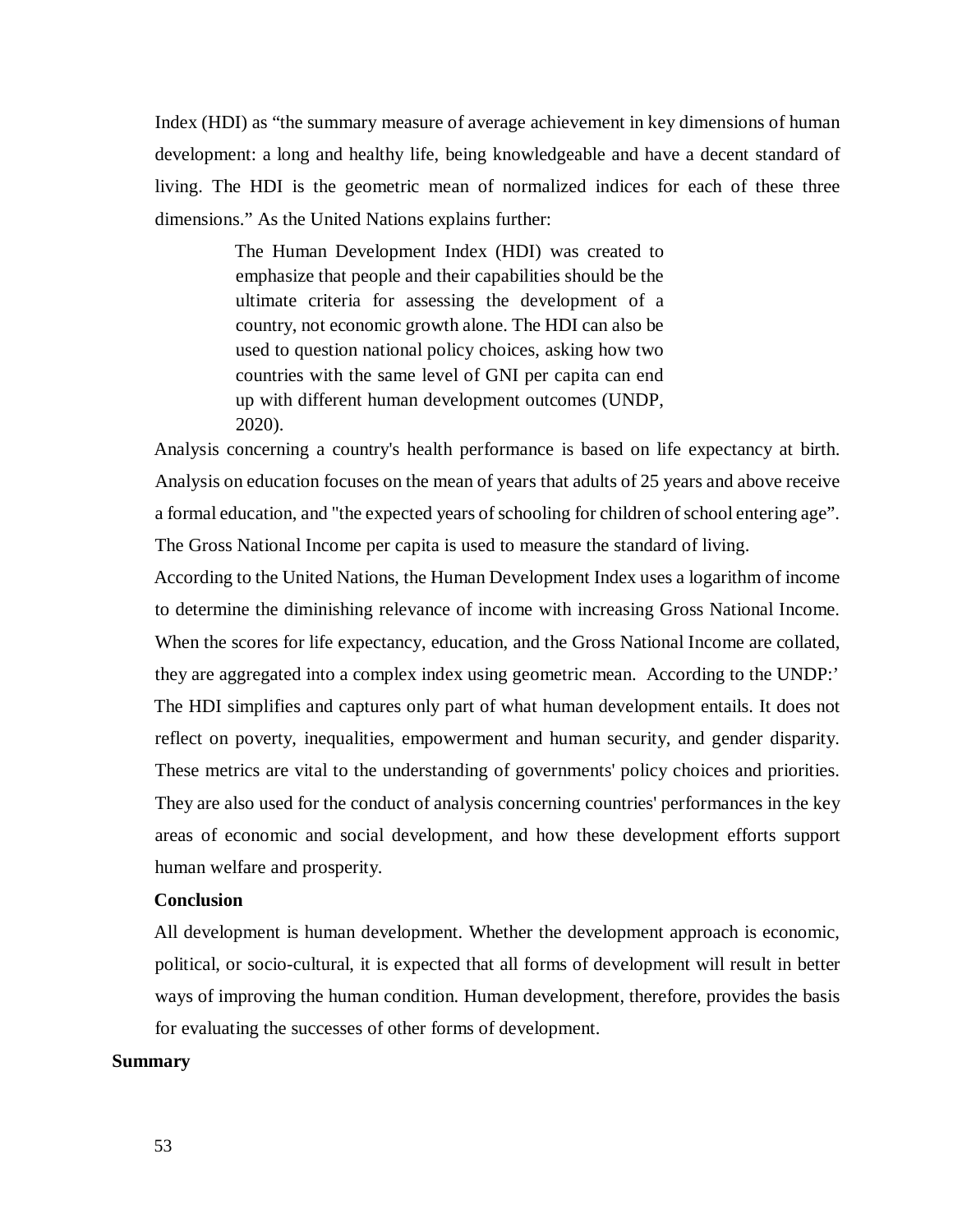This unit exposed students to the idea of human development. The United Nations Development program construes human development as the process of enlarging people's choices. The idea of enlarging people's choices suggests that the ultimate goal of human development is to facilitate the achievement of the immediate and future needs of people such that their present and future conditions are improved.

#### **Self-assessment exercise**

- 1. Explain the concept of human development
- 2. Discuss the principles and theories of human development
- 3. Discuss the relevance of the human development index

# **References and further reading**

Alkire, S. (2005). 'Why the Capability Approach'. *Journal of Human Development*, 6 (1): 115-33

Human Development Report (2010). Retrieved from hdr.undp.org/en/content/humandevelopment-report-2010/ Accessed June 8<sup>th</sup>, 2021.

The United Nations Development Program. 'What is Human Development'. Retrieved from hdr.undp.org/en/content/what-human-development Accessed June 10<sup>th</sup>, 2021

United Nations Development Program. *Human Development Index.* Retrieved from hdr.undp.org/en/content/what-human-development-index-hdi Accessed June 15<sup>th</sup>, 2021.

**Module 3, Unit 3. Economic Development Introduction Intended Learning Outcome Main content The concept of economic development Objectives of economic development Principles of economic development Integrated approach Vision and inclusion**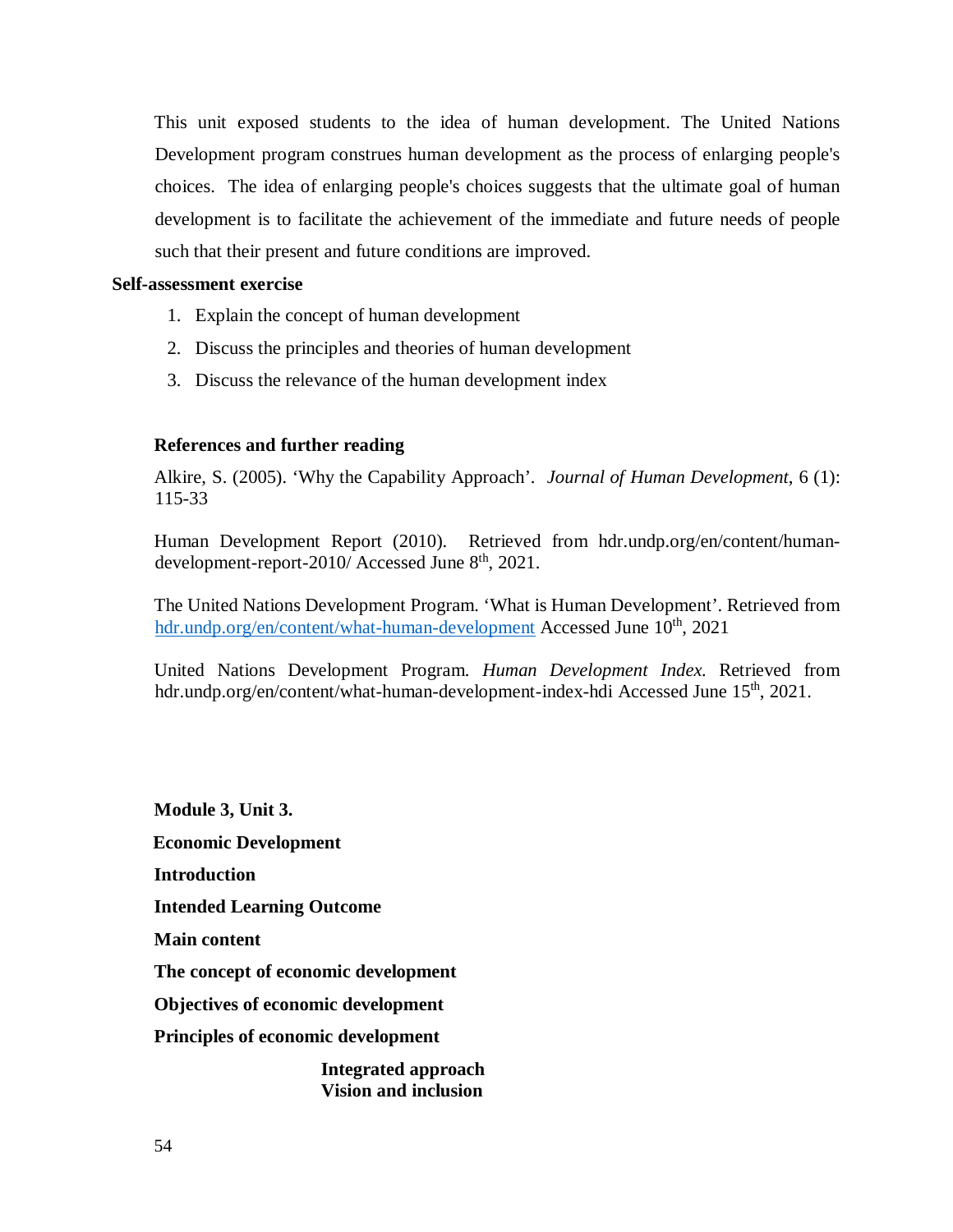|                                       | <b>Poverty reduction</b>          |
|---------------------------------------|-----------------------------------|
|                                       | Local focus                       |
|                                       | <b>Industry clusters</b>          |
|                                       | <b>Wired communities</b>          |
|                                       | <b>Long Term Investment</b>       |
|                                       | <b>Human investment</b>           |
|                                       | <b>Environment responsibility</b> |
|                                       | <b>Corporate responsibility</b>   |
|                                       | <b>Compact development</b>        |
|                                       | <b>Livable Communities</b>        |
| <b>Conclusion</b>                     |                                   |
| <b>Summary</b>                        |                                   |
| <b>Self-Assessment questions</b>      |                                   |
| <b>References and further reading</b> |                                   |

# **Introduction**

This unit exposes students to the idea of economic development. It discusses the objectives and principles of development.

#### **Intended Learning Outcome:**

Students who have studied this unit should be able to:

- 1. Attempt a fairly acceptable characterisation of economic development
- 2. highlight the objectives of economic development
- 3. Discuss the principles of economic development

# **MAIN CONTENT**

### **The concept of economic development**

The economic view of development construes development as "a process that is meant for the equitable social and economic transformation of the society through institutionalized social structures and people's positive attitudes for an accelerated and increased growth and poverty eradication" (Todaro and Smith, 2006:17). This view construes development as a way of facilitating equitable societal change through structural capacities. It entails the sustainable use of resources to improve the economic opportunities of the people.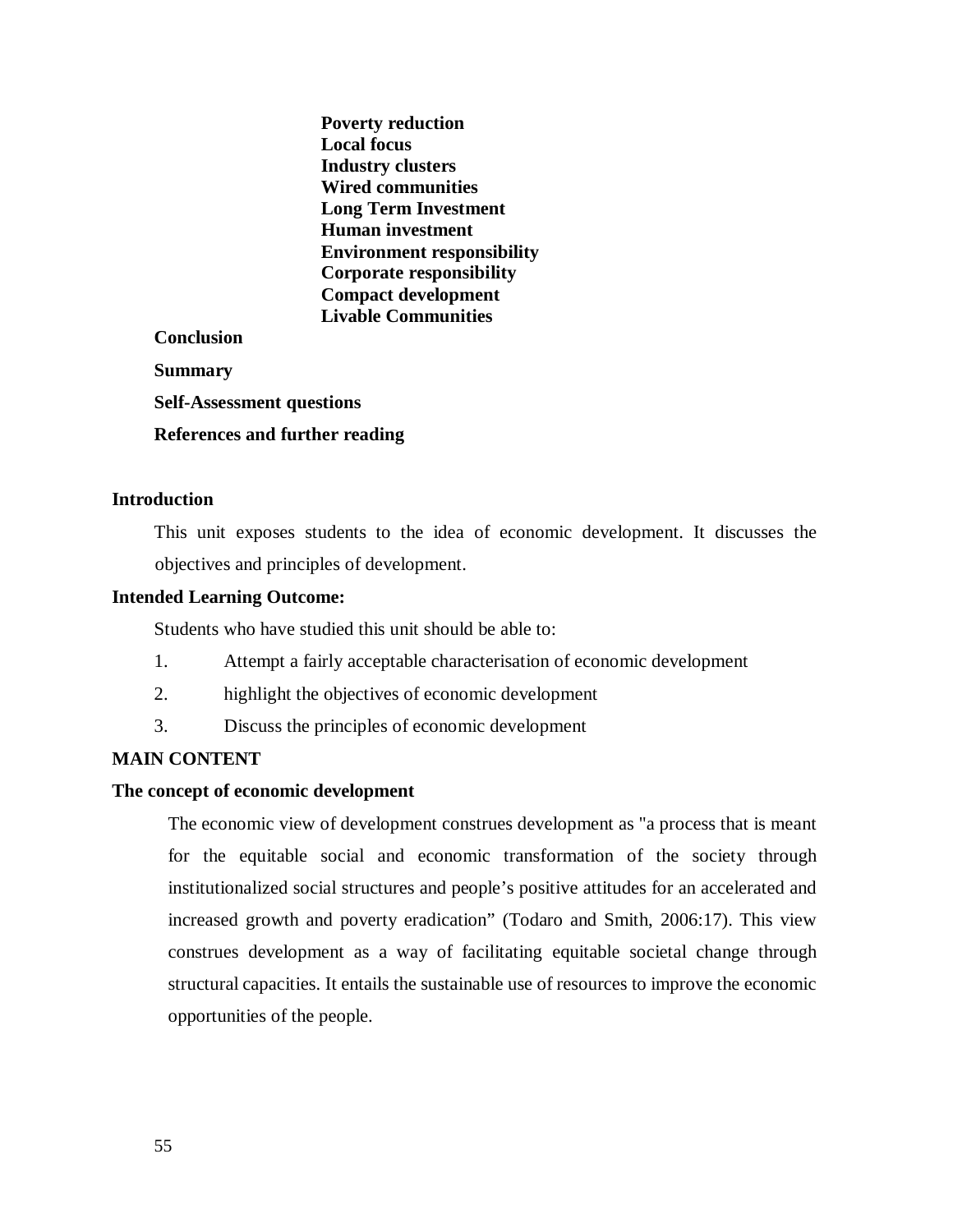Amartya Sen (1999) explains economic development as the development that occurs when individual agents have the opportunity to develop their capacities in ways that allow them to actively participate in the growth of the economy. According to Sen, individual members of society are the active agents of change in the economic development process. Because they are active participants, Sen argues that individual members of society build capacities and skills that help them to cope with other aspects of development.

Sen, therefore, construes economic development as the sustained growth in per capita income, and the increase in measures of income and wealth distribution (Sen, 1999). He also refers to economic development as the increase in the various indicators of quality of life, including areas such as life expectancy, mortality rates, crime statistics, another development index, ecological sustainability, and other related aspects.

Arguably, Sen's idea of economic growth concentrates on the microeconomics of growth. Economic development differs from growth because it focuses on the broader set of metrics that are more immediately realized.

According to Schumpeter (1961), economic development involves the transfer of capital from established processes of production to new, innovative, productivityenhancing methods. Schumpeter explains economic development as a precursor to, and a result of, economic growth. This explains why Amsden (1997) argues that economic growth provides slack resources that, if invested in economic development, will provide the basis for future economic growth.

#### **Objectives of economic development**

These are some of the goals of economic development

- (a) To create employment opportunities, improve the standard of living of the people and achieve economic stability
- (b) To achieve broader economic consensus on the direction of economic development efforts
- (c) To diversify the economic, industrial, and commercial base of the society
- (d) To promote diversification of the commercial or industrial base.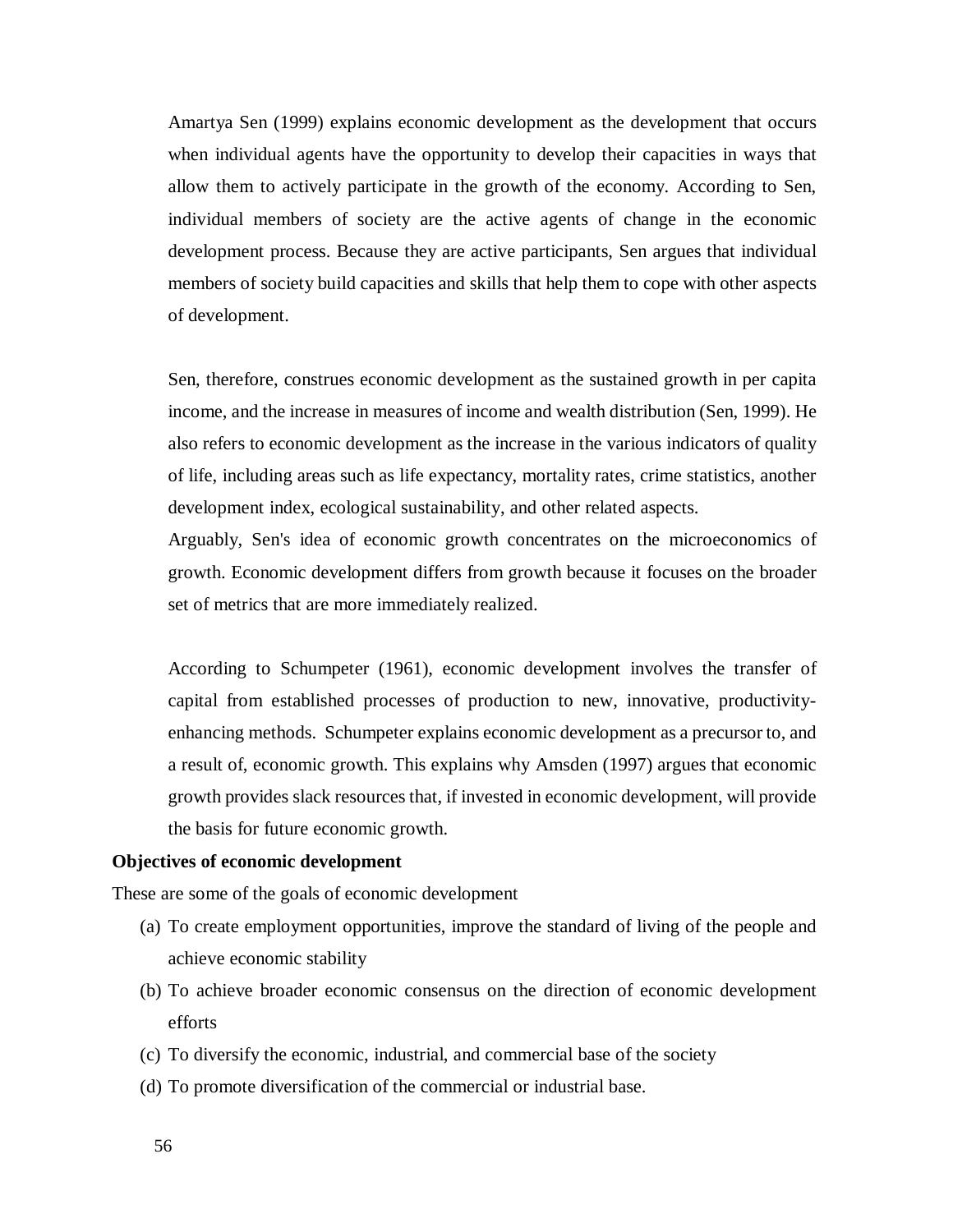- (e) To facilitate access to economic privileges for tax base enhancement and quality job creation.
- (f) To achieve a flexible workforce and achieve a highly skilled labor
- (g) To foster local entrepreneurship
- (h) To identify and address the economic needs of the chronically unemployed and underemployed people and to facilitate programs that allow the achievement of these needs.
- (i) To preserve and promote the preservation of a country's historic assets.
- (j) To achieve growth in the housing, communication, utility, and transportation systems.
- (k) To strengthen, maintain, and continually upgrade technology, infrastructure, and systems, and provide adequate access and capacity for the current and future system.
- (l) To encourage sustainable development (De Beer & Swanepoel,2000)

### **Principles of economic development**

The following are principles of economic development:

- (a) **Integrated approach**: all sectors and institutions of society such as government institutions, business, education sectors are required to work together to achieve a vibrant local economy through long-term investment strategies. These strategies should serve the needs of residents, workers, and businesses, facilitate employment opportunities, protect the eco-system, and facilitate social equity.
- (b) **Vision and inclusion:** societies require an inclusive economic vision and strategy to achieve economic growth. All sectors of society should be involved in the visioning, planning, and implementation of economic development efforts.
- (c) **Poverty Reduction:** All economic development efforts should focus on reducing poverty, improving the quality of lives of people, creating job opportunities, and promoting jobs that match the skills of existing residents. These efforts should improve the skills of low-income earners, address the needs of families to achieve self-sustainability, and ensure the availability of quality and affordable child care, transportation, and housing.
- (d) **Local Focus:** the most valuable human, economic, social, and material resources of a community or society is the resources they have at a time. Societies are to explore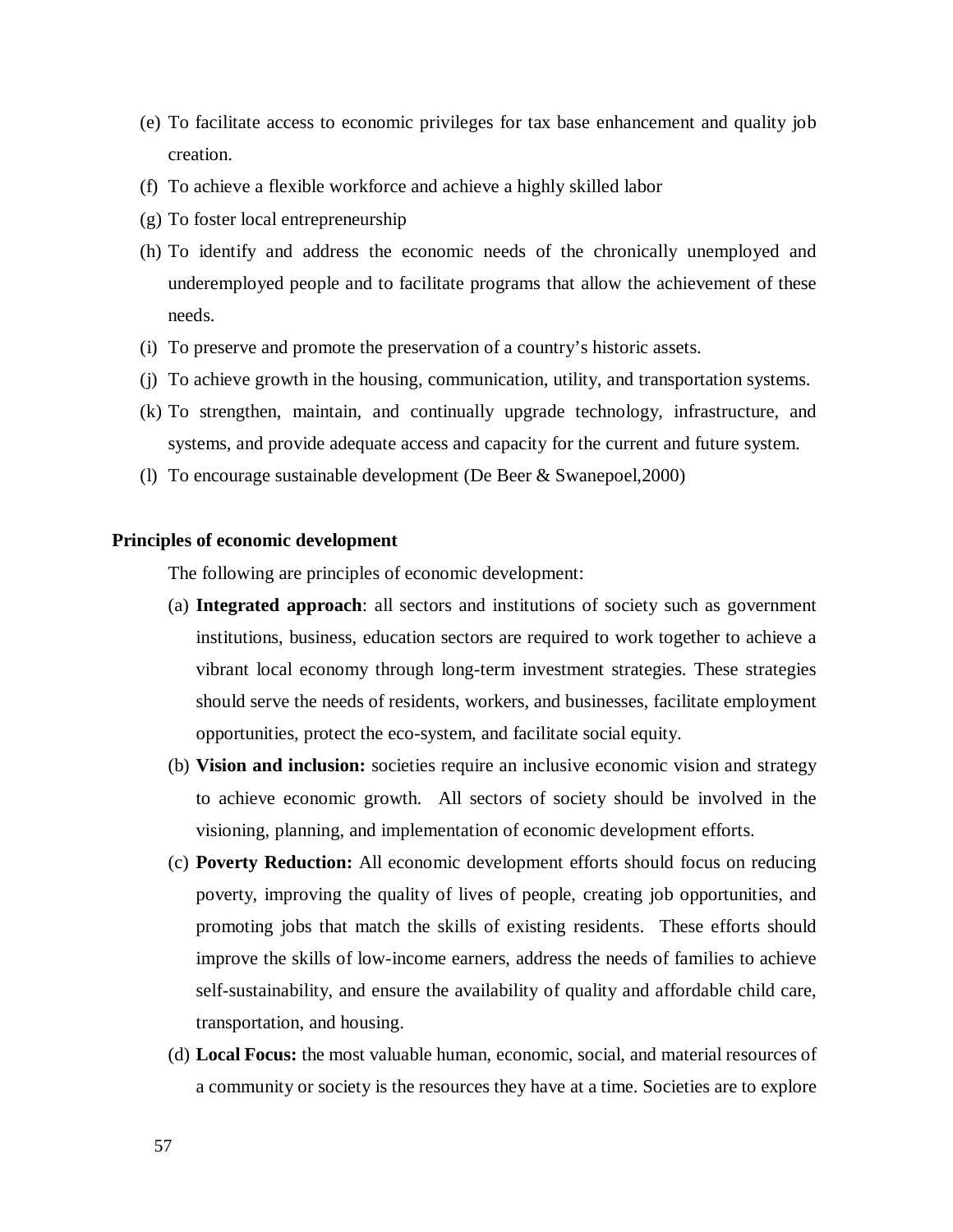these assets in ways that support their development ambitions in sustainable ways. Economic development efforts should prioritize supporting residents to achieve the required economic skills, opportunities, and abilities. Local businesses should be supported to create opportunities for other members of society. More specifically, economic development efforts should focus on promoting local entrepreneurship and supporting local industries and businesses to compete locally and internationally.

- (e) **Industry Clusters:** Communities and regions should identify specific gaps and niches their economies can fill and promote a diversified range of specialized industry clusters drawing on local advantages to serve local and international markets.
- (f) **Wired Communities:** communities should invest and use technology that supports the local initiative. Technology should build the ability of communities to succeed, improve civic life, and provide open access to information and resources.
- (g) **Long**-**term investment:** societies should invest in development programs that guarantee long-term benefits and opportunities. All public investment and subsidies should target equitable distribution of benefits and support social and environmental goals. Societies should place priorities on services that promote the vitality of all local businesses.
- (h) **Human Investment:** human resources are so valuable that no society can exist without its human resources. Genuine economic development efforts should provide life-long skills and learning opportunities by investing in education, technology, socio-cultural growth, and other means by which people gain knowledge about themselves and their environment.
- (i) **Environmental Responsibility:** ecological sustainability is an important goal of economic development. Communities should support and aspire for economic development that preserves the environment. There should be a deliberate commitment to protecting the environment and people's public health.
- (j) **Corporate Responsibility:** businesses should support the development goals of their host societies. Businesses should partner with their communities to provide access to basic human needs such as water, transport system, healthcare, and other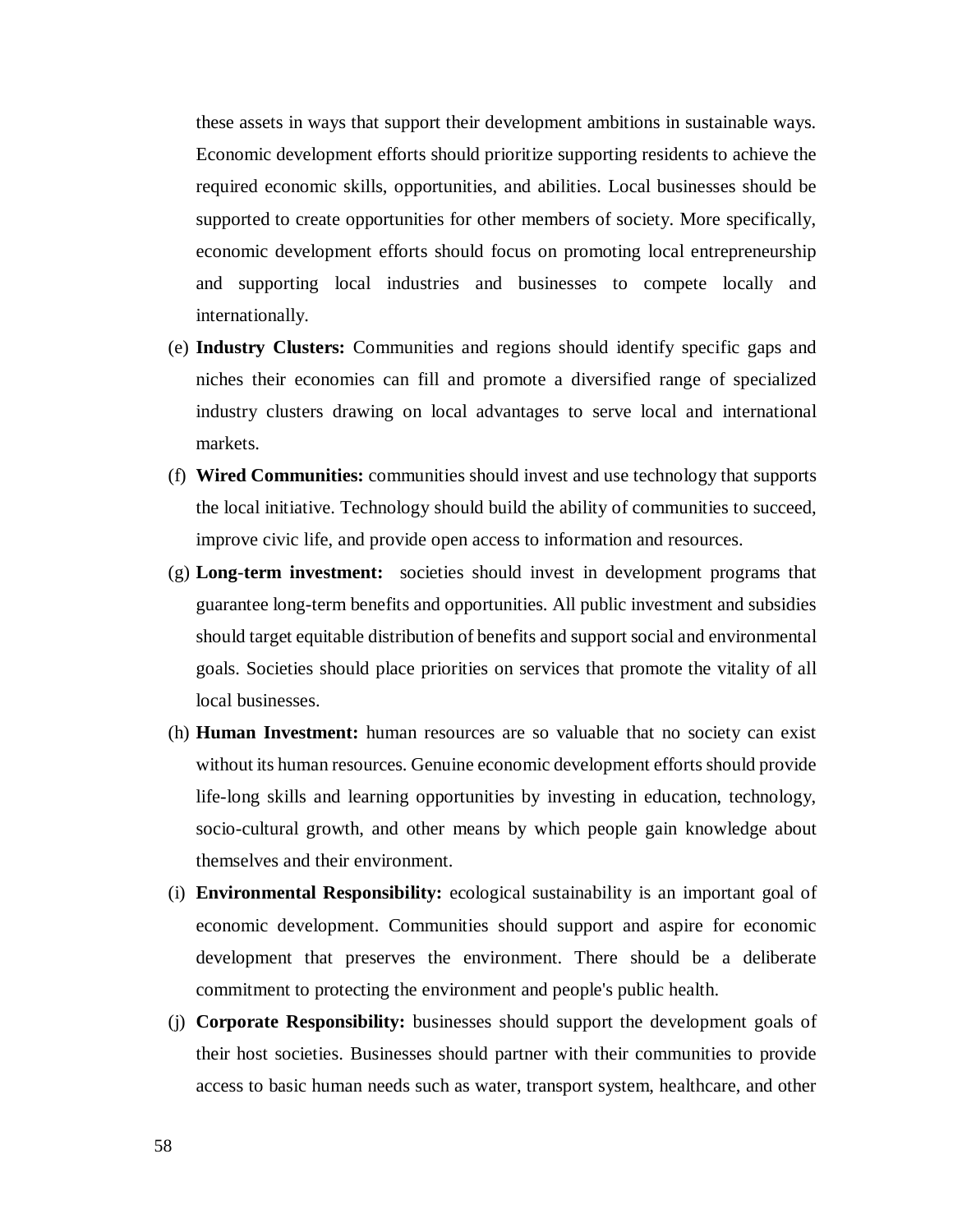related services. They should focus on protecting workers, their communities, and ensure that members of the communities working for them receive gain pay, benefits, and opportunities.

- (k) **Compact Development:** economic development strategies and programs should minimize social, economic, and environmental costs and deploy their resources and infrastructure prudently. Development and expansion initiatives should take place in urban, suburban, and rural areas in ways that allow the practice of other sectors such as agriculture. Communities should create plans and policies that allow sustainable physical and economic initiatives in the host communities.
- (l) **Livable Communities:** communities are to develop compact, multidimensional land-use patterns to protect their ecological system and build the quality of life of their people. Activities such as walking, bicycling, recreation, and other healthy and ecologically sustainable practices should be encouraged. Economic development and transportation initiatives should enforce these land-use patterns.
- (m)**Regional Collaboration:** industries, land use, natural resources, transportation services are regional in scope. Economic development expects that societies will create structures that guarantee ease of access to economic centers and those that respect the character and identity of people.

### **Conclusion**

Scholars seem to agree that economic development and growth are influenced by society's human resources, its physical capital, its technological abilities, and its natural resources. The possibility of achieving economic growth depends on the reality of these factors. Societies with sustainable economies have governments that focus on these areas.

### **Summary**

This unit exposed students to the idea of economic development. it defines economic development as "process that is meant for the equitable social and economic transformation of the society through institutionalized social structures and people's positive attitudes for an accelerated and increased growth and poverty eradication." It is a way of facilitating equitable societal change through structural capacities. The unit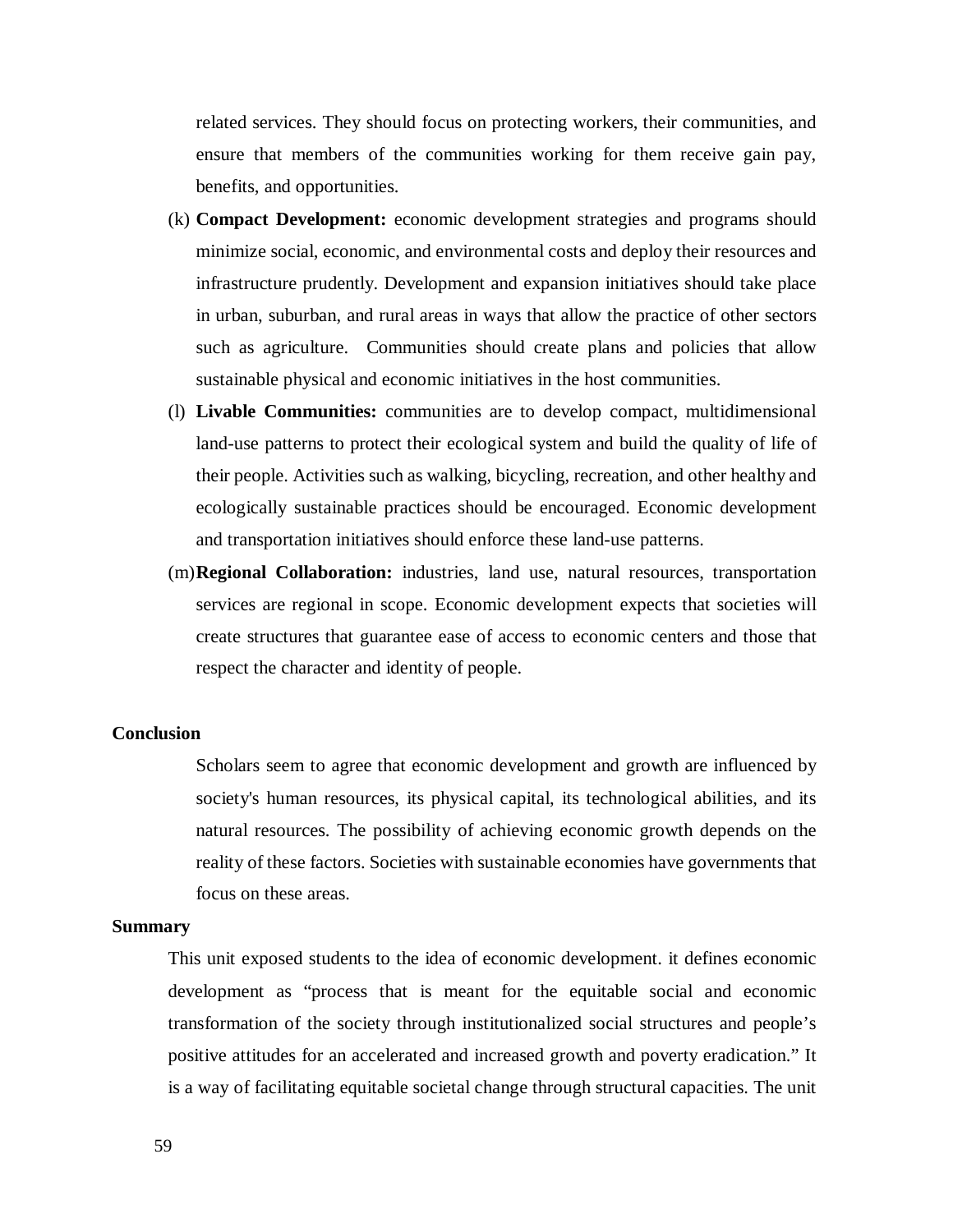also exposed students to the various objectives and principles of economic development.

# **Self-Assessment Exercise**

- 1. What is economic development?
- 2. Briefly discuss five principles of economic development
- 3. What do you consider as the objectives of economic development?

# **References and Further Reading**

De Beer, F & Swanepoel H. (2000). *Introduction to Development Studies*. Cape Town: Oxford University Press.

Schumpeter, J. (1961). *The Theory of Economic Development: An Inquiry into Profits, Capital, Credit, Interest, and the Business Circle*. UK: Oxford University Press.

Sen, A. (1999). *Development as Freedom.* New York: Alfred Knopf.

Todaro, MP & Smith, SC. (2006). *Economic Development*. 9th edition. Harlow: Pearson Addison Wesley.

**Module 3. Unit 4. Political and Social development Introduction Intended Learning Outcome Main content Political Development Social Development The goals of Political and Social Development**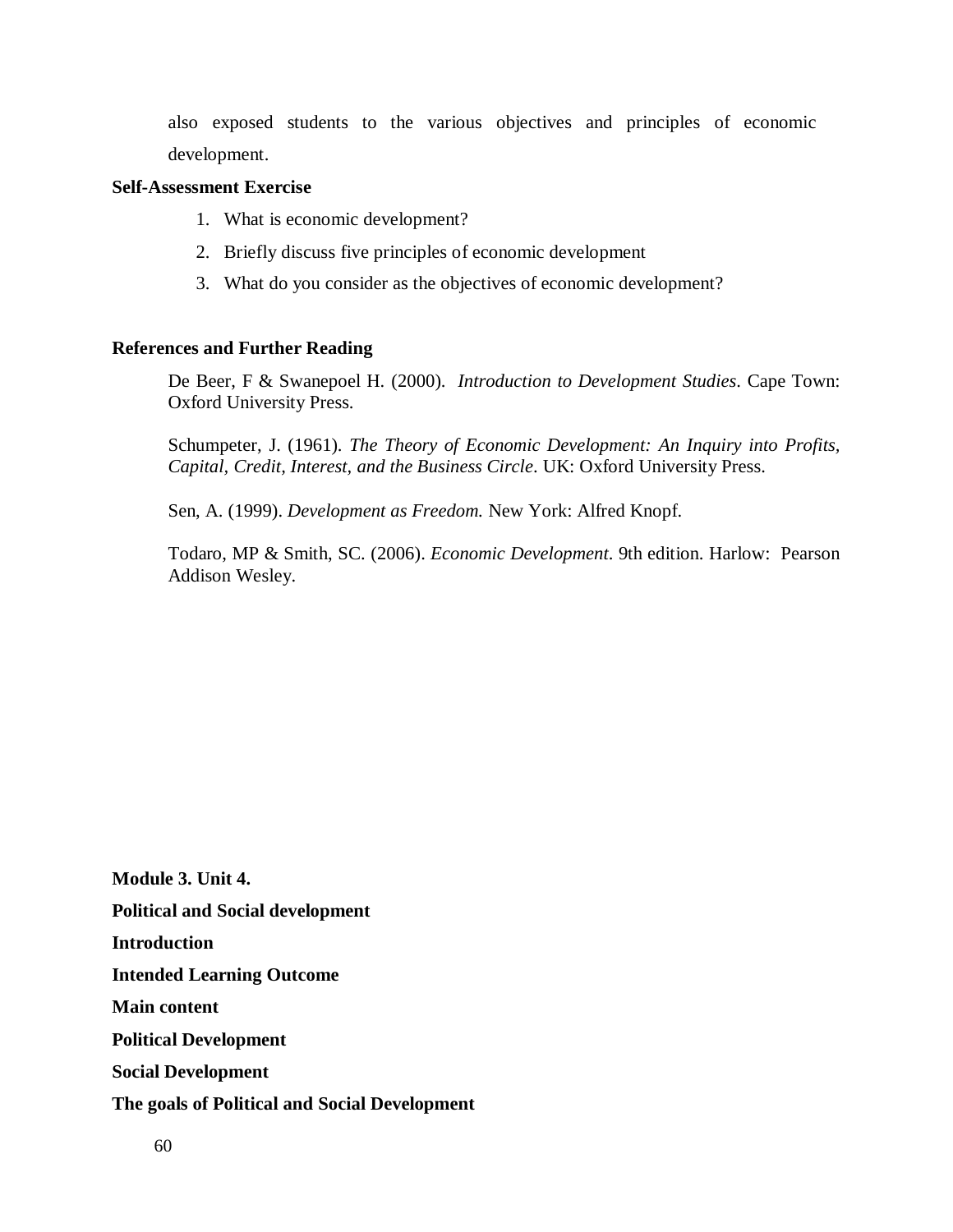# **Factors Affecting Social and Political Development**

# **The Relevance of Socio-Political Development Conclusion**

#### **Summary**

#### **Reference and further reading**

### **Introduction**

This unit studies development that is centered on the increase in national political unity and political participation. It also studies the development approach that focuses on the learning and expression of values, knowledge, and skills that enable people to relate, interact and live with others effectively. The unit will also expose students to the goals of socio-political development, factors affecting social and political development.

### **Intended Learning Outcome:**

Students who have studied this unit should be able to:

- 1. Discuss the stages of political development
- 2. Explain some of the factors affecting social and political development
- 3. Discuss the relevance of political and social development

# **MAIN CONTENT**

#### **The concept of political Development**

There is considerable confusion about the concept of political development. This confusion concerns the explicit concerns of trends in the social sciences about the distinctiveness of political and economic development. But this does not mean that there are no fairly acceptable conceptualizations of political development. Some of these fairly acceptable conceptualizations of political development include the idea that:

- (i) Political development is the political precondition of economic development;
- (ii) It represents the politics typical of advanced and industrial societies;
- (iii) it reflects political modernization through which the so-called industrial or advanced nations are construed as pace-setters;
- (iv) It reflects the total operations and dynamics of a nation-state;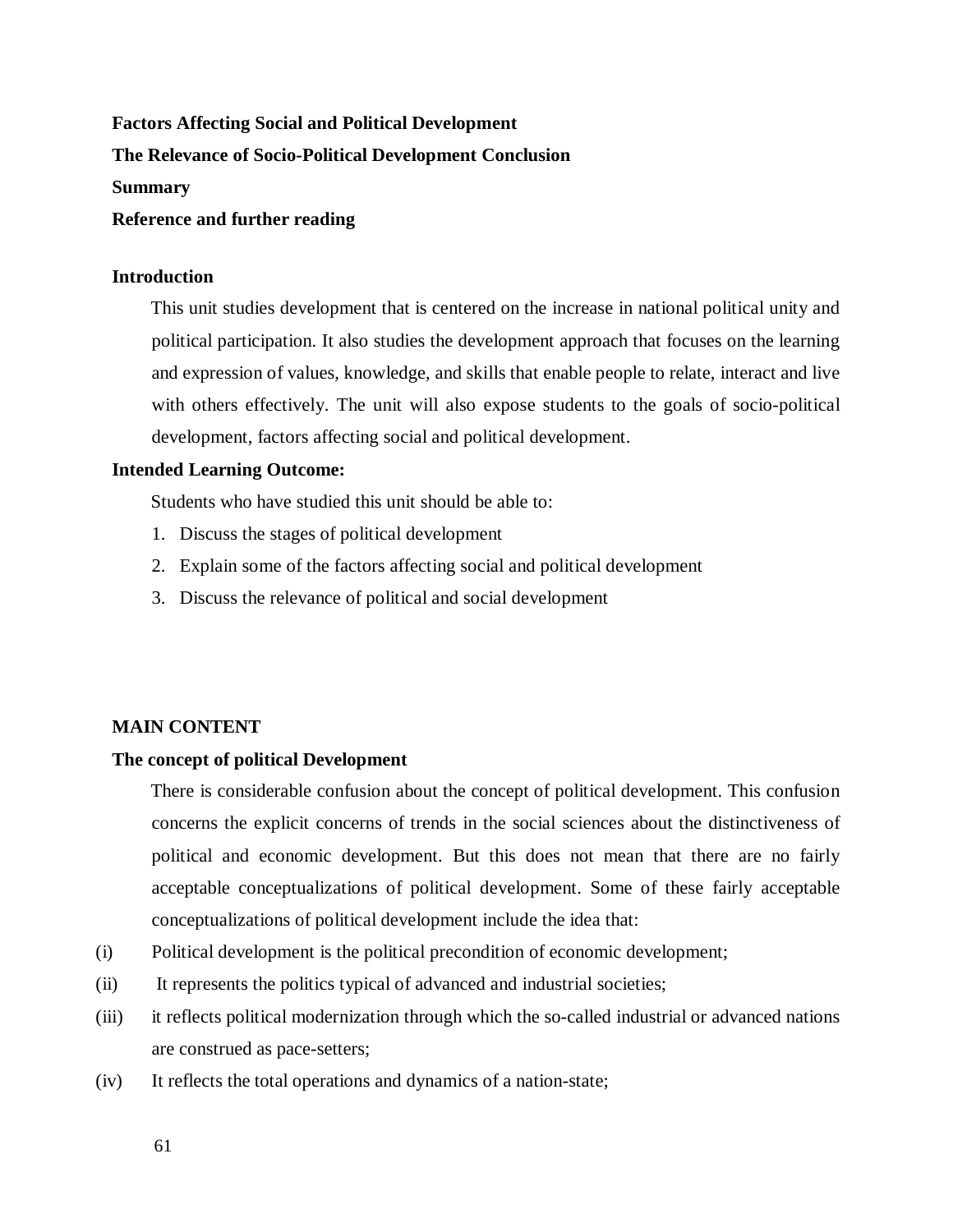- (v) It a metric for measuring legal and administrative development, which also includes all authoritative structures and colonial practices;
- (vi) It represents mass mobilization and participation, and often includes new standards of demagoguery and loyalty
- (vii) It reflects the building of democracy
- (viii) It represents stability and orderly change
- (ix) It refers to mobilization and the expression of power
- (x) It is a multidimensional process of social change that is inextricable from the various aspects of modernization.

There are several other interpretations of political development. Huntington, for example, defines political development as political modernization. According to him, "political development can only be determined by comparing the political systems of different countries with social development reflecting the linear progression of political institutions." Huntington seems to suggest that we measure political development by considering and establishing the nature of interaction and relationship among the various political institutions and modernization. By modernization, Huntington refers to a model of a progressive transition from a traditional, pre-modern, to modern society.

Rustow highlights four stages through which the process of political development occurs. These are the traditional stage, the take-off stage, the mass production stage, and the postmass production stage.

- **(i) Traditional stage**: at the traditional stage, the people are disintegrated because of their backward economy and very poor level of political participation. People in this stage suffer political exclusion, lack of cohesion, and a low level of political awareness.
- **(ii) The take-off stage:** At the take-off stage, the people start demonstrating their commitment to political development. This commitment includes the willingness to participate in the political process, and the deliberate pursuit of political awareness.
- **(iii) Mass production stage**: the focus of this stage is the achievement of economic development. Here, political systems commit to the various means of industrialization and economic growth. The aim is to ensure that the system produces economically sustainable ways.
- **(iv) Post-mass production:** at this stage, the political system shifts beyond securing economic growth and mass production to benefiting from the gains of development. The result of this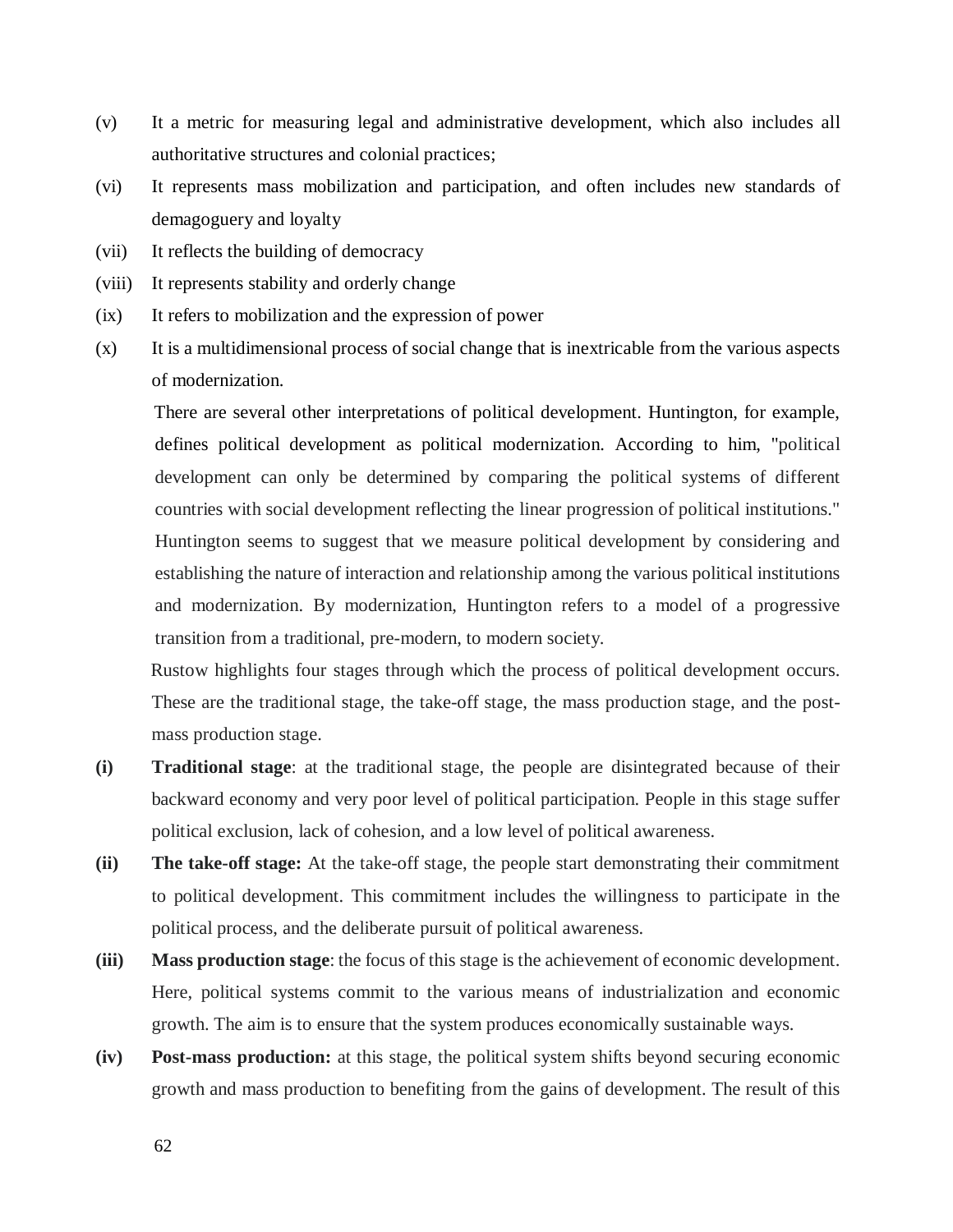stage is the outcome of the other stages of development. The post-mass production represents the political system in its well-developed form.

# **Social Development**

Generally, social development involves learning the values, knowledge, and skills that enable people to relate to others effectively and to contribute in positive ways to family, school, and the community. A more technical definition of social development presents it as the:

> Many of the non-economic processes and outcomes of development, including but are not limited to: reduced vulnerability; inclusion; wellbeing; accountability; peoplecentered approaches; and freedom from violence. It is fundamentally concerned with human rights, formal and informal relations, inequality, and possibilities for building greater equality among individuals and groups within societies (Browne, & Millington, 2015).

This short paragraph presents social development as a broader activity. It is because of its broad application that Sen (1995) defines it as equality of social opportunities. In the same vein, Bilance (1997) defines it as the promotion of a sustainable society that is worthy of human dignity by empowering marginalized groups, women and men, to undertake their development, to improve their social and economic position, and to acquire their rightful place in society.

 At the 1995 Copenhagen Social Summit, social development was defined in terms of three basic criteria; poverty eradication, employment generation, and social harmony. Social development encapsulates cultural values, community connections, media, family, peer, school, religious community, economic issues to mention a few. It is noteworthy that government policies influence social development. Social development is maintained through the model appropriate social behavior; support, self-esteem, problem-solving skills, exploration, culture, and self-concept.

Socio-political development includes the social and political aspects of development. It addresses socially and politically relevant areas of development. Consider the issue of environmental conservation as an example. This issue has influenced social attitudes towards the habitable environment. It has also gained serious political grounds in recent times. which is influenced by both social attitudes towards the habitable environment and by political policies. However, social and political development SPD is the process by which individuals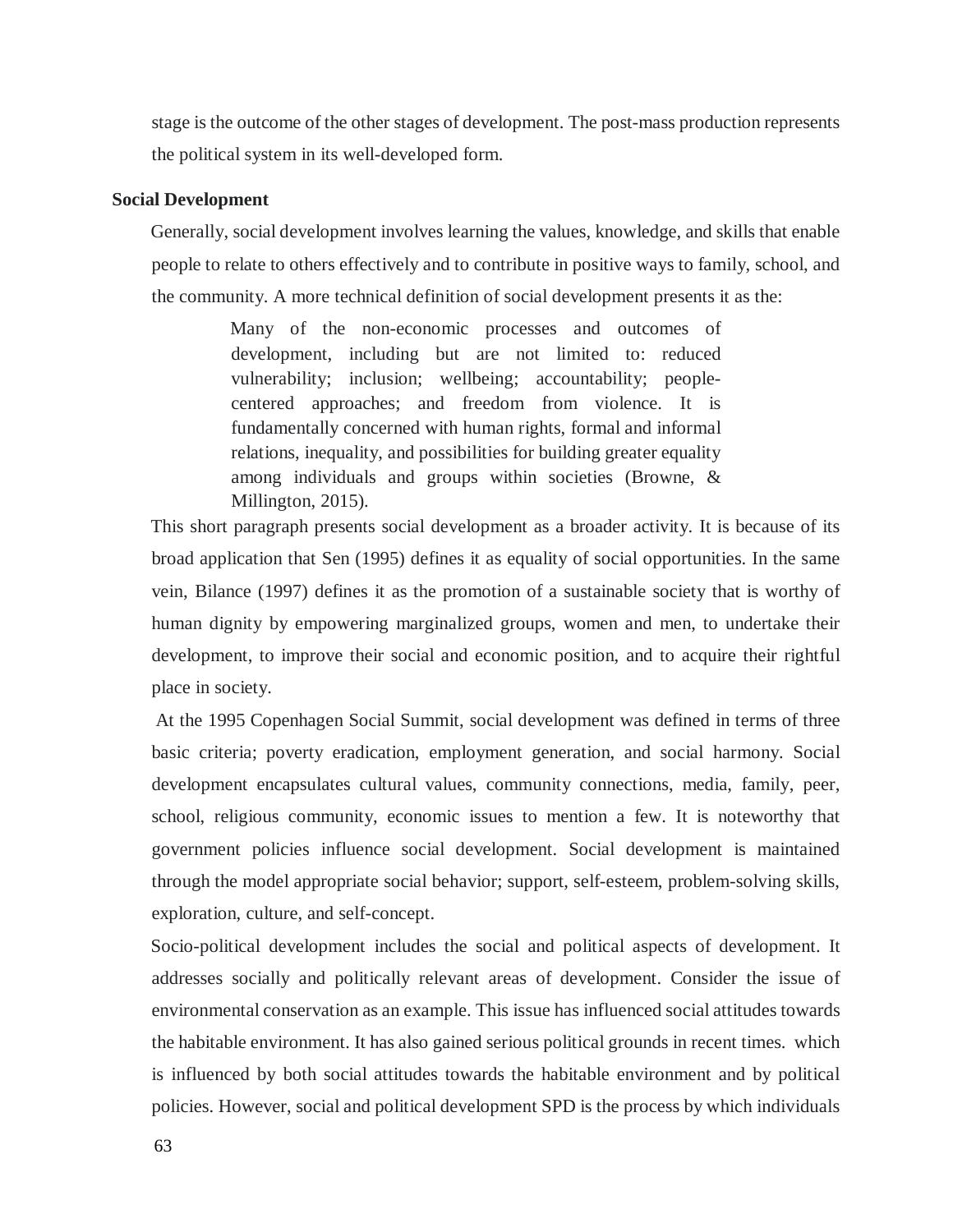acquire the knowledge, analytical skills, emotional faculties, and the capacity for action in political and social systems necessary to interpret and resist oppression.

# **The goals of political and social development**

The main goal of social development is to bring about qualitative growth and development of society. It entails the effective management and oversight of security, the advance of health facilities, the achievement of good quality, dignified life, social insurance, and social assistance policies, and a wide range of efforts that help to alleviate poverty in the event of the life cycle risks such as old age, unemployment, loss of income, disability and death.

### **Factors affecting political and social development**

Burkey (1993) points that socio-political development is constrained by:

limited knowledge about the universe, origins of civilization, the mission and role of humans, absence of effective mechanisms for the progressive development of humanity; the impossibility of preventing imbalances in demographic, economic, social, and managerial processes that lead to conflicts and wars; negative technical impact on the environment of vital human activities; shortage of resources; and the necessity of mastering and implementing new technologies (Burkey, 1993).

In general, problems caused by past phenomena or events seem to impact the present. This sometimes affects the spheres of human activity, their territories, and the time of the functioning of the human resources. Some of these problems are objective, while others are subjective. They can be virtual problems, pseudo-problems, expected or unexpected problems, dangerous, safe, or catastrophic problems.

# **Relevance of political and social development**

Socio-political development helps in dealing with a wide range of political and social challenges. It also helps to build the ability to interact successfully with others. People with strong social skills find it easier to establish good relationships and this has a positive impact on their well-being. Since social and political development aims to improve the well-being of every individual in society so they can reach their full potential, socio-political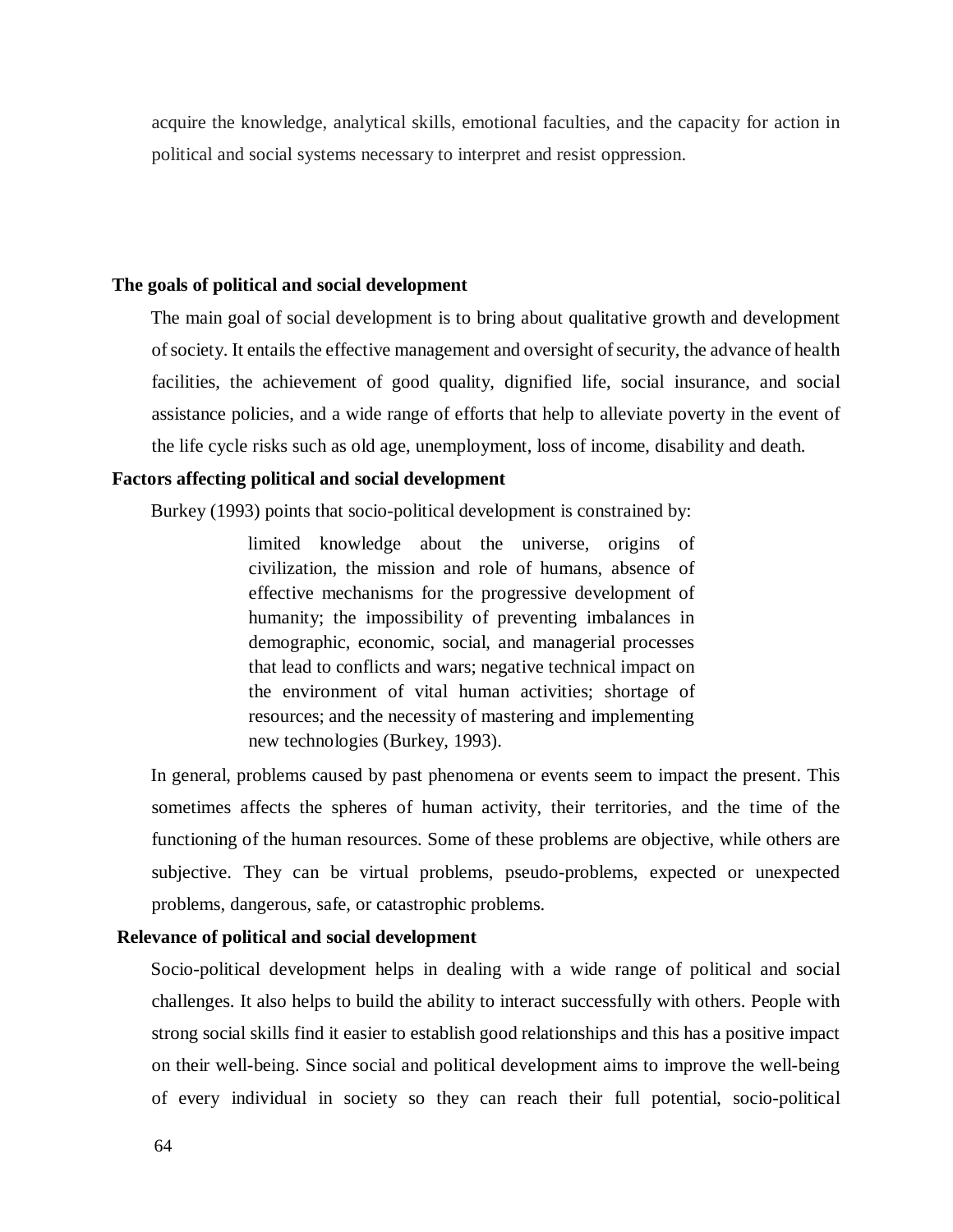development serves the well-being of the individual members of the society and their political system. It helps to social and political barriers so that all citizens can journey toward their dreams with confidence and dignity. In other words, helping people so they can move forward in their path to self-sufficiency.

It provides people with the opportunity to grow, develop their skills and contribute to their families and communities in a meaningful way. Because if people are healthy, well-educated, and trained to enter the workforce and can make a decent wage they are better equipped to meet their basic needs and be successful. Hence, their families will also do well and the whole of society will benefit.

Socio-political development helps children get a good start in their education which goes a long way to increasing their success later. It provides a high-quality child care system needed for society to succeed. When people know that their children are well taken care of, they can be more productive in their jobs. When employers have good employees, their business is more likely to succeed. When businesses succeed, the economic situation of a community is improved. Hence, an investment today in good child care programs can provide many longterm economic benefits for society.

In addition, it also provides safe and affordable places for people to live and aspire for their ambitions. When families can live safely, nurture their children, build community relationships, and care for aging parents, they can participate fully in socio-political activities. However, without a decent place to live, it is difficult to function as a productive member of society.

### **Conclusion**

Socio-political development is the process by which individuals acquire the knowledge, analytical skills, emotional faculties, and the capacity for action in political and social systems necessary to interpret and resist oppression. This unit exposed students to the concepts of social and political development, the goals of socio-political development, and the relevance of socio-political development among others.

### **Summary**

Socio-political development focuses on improving the social and political aspects of people's lives. It aims to positively transform political and social institutions in ways that facilitate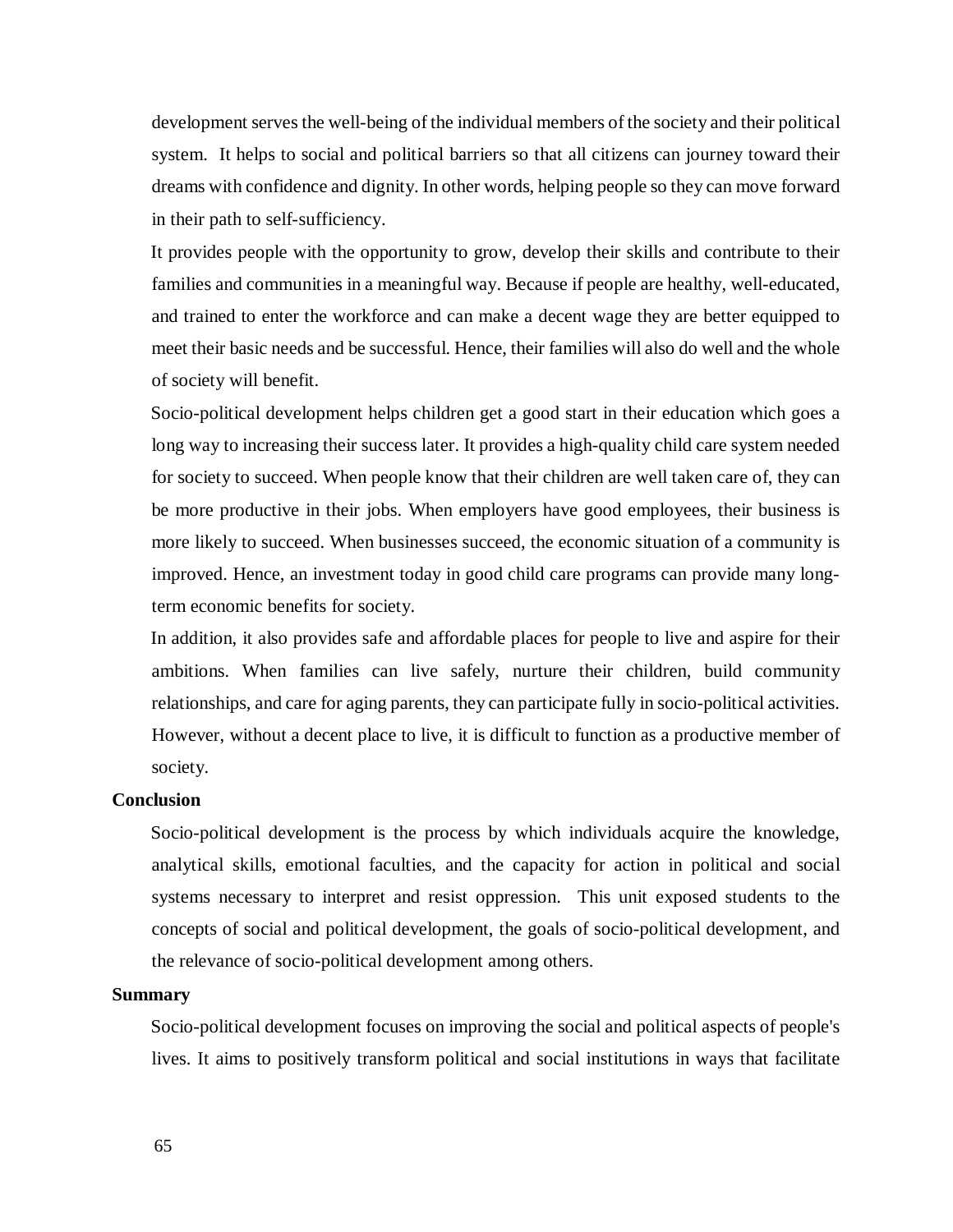people's achievement of quality lives, sustainable economic opportunities, health, income, and other needs which help to improve the human condition.

# **Self-assessment Exercise**

- 1. Discuss the stages of political development
- 2. Explain some of the factors affecting social and political development
- 3. Discuss the relevance of political and social development

# **References and further reading**

Bilance (1997). "A World in Balance- Bilance Stands for Social Development: Policy Paper." Oegstgeest.

Browne, E. & Millington, K. A. (2015). Social Development and Human Development: Topic guide. Birmingham/Oxford: GSDRC, University of Birmingham / HEART.

Burkey, S. (1993). *People First: A Guide to Self-Reliant, Participatory Rural Development.* London: Zed Books.

Sen, A. (1995). "Environmental Evaluation and Social Choice: Contingent Valuation and the Market Analogy." *The Japanese Economic Review* (1995) 46.

Sen, A. (1999). *Development as Freedom*. New York: Alfred Knopf.

**Module 4. Unit 1 Defining Culture Introduction Intended Learning Outcome Main content The concept of culture Types of culture Elements of culture Characteristics of culture**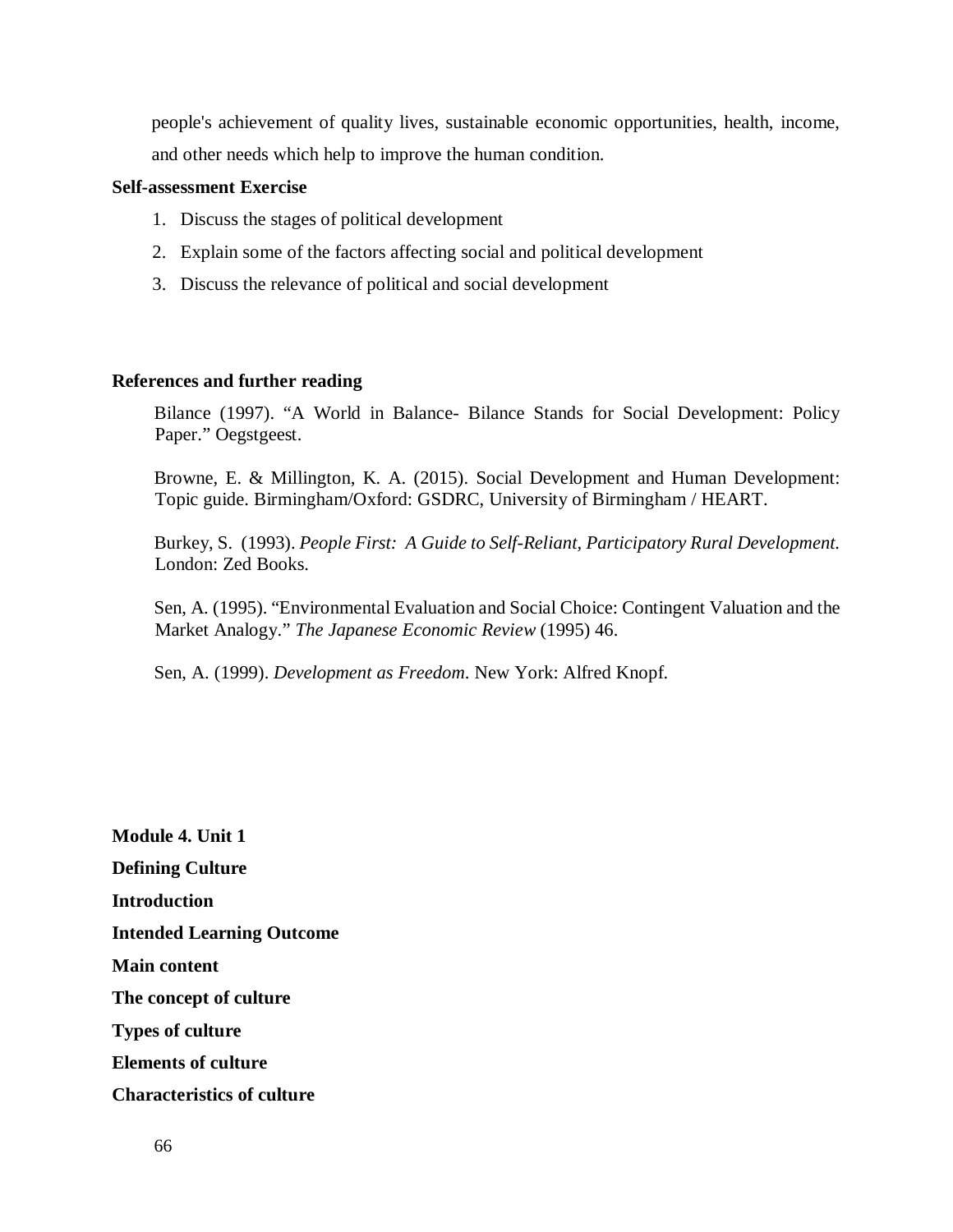**The relevance of Culture Conclusion Summary Self-Assessment Questions References and Further Reading** 

# **Introduction**

This unit analyses the concept of culture. It explores the different conceptual perspectives on culture. It also presents the elements, types, and functions of culture among others.

# **Intended learning Outcomes:**

Students who have studied this unit should be able to:

- 1. Attempt a definition of culture.
- 2. Discuss at least five characteristics of culture
- 3. Discuss the types of cultures and their functions.

# **MAIN CONTENT**

# **The Concept of Culture**

The word 'Culture' is derived from the Latin term 'cult or cultus' meaning tilling or cultivating or refining and worship (Fischer, 2007). Hence, it means cultivating and refining a thing to such an extent that its end product evokes our admiration and respect. Culture can also be seen as a way of life. It includes the food we eat, the clothes we wear, the language we speak, and the God we worship. In simpler terms, we can say that culture is the embodiment of how we think and do things (Abu-Lughod,1991: 9)

 Culture is the thing that we have inherited which forms our identity as members of society. All the achievements of human beings as members of social groups can be called culture. These include; art, music, literature, architecture, sculpture, philosophy, religion, and science. Culture also includes the customs, traditions, festivals, ways of living, and one's outlook on various issues of life. Culture thus refers to a human-made environment that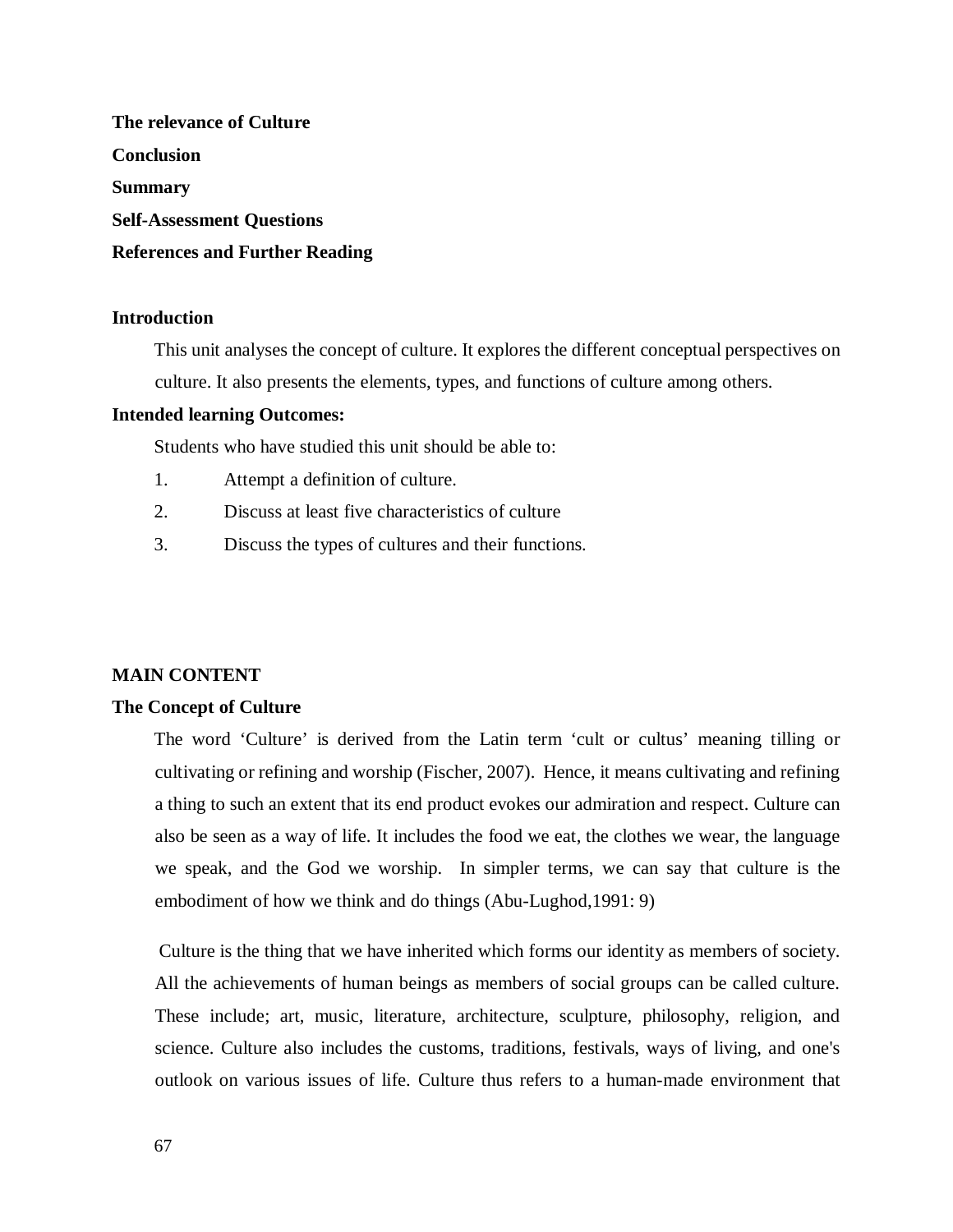includes all the material and nonmaterial products of group life that are transmitted from one generation to the next ((Abu-Lughod,1991: 8).

There is a general understanding among social scientists that culture consists of explicit and implicit patterns of behavior acquired by human beings. These may be transmitted through symbols, constituting the distinctive achievements of human groups, including their embodiment as artifacts. The essential core of culture thus lies in those finer ideas which are transmitted within a group-both historically derived as well as selected with their attached value (Benedict,1934). More recently, culture denotes historically transmitted patterns of meanings embodied in symbols, using which people communicate, perpetuate and develop their knowledge about and express their attitudes toward life.

Culture can also be seen as the expression of our nature in our modes of living and thinking. It may be seen in our literature, in religious practices, in recreation and enjoyment. Culture has two distinctive components, namely, material and non-material. Material culture consists of objects that are related to the material aspect of our life such as our dress, food, and household goods while non-material culture refers to ideas, ideals, thoughts, and beliefs.

Culture varies from place to place and country to country. Its development is based on the historical process operating in a local, regional or national context. For example, we differ in our ways of greeting others, our clothing, food habits, social and religious customs, and practices from the West. In other words, the people of any country are characterized by their distinctive cultural traditions.

# **Types of Culture**

Culture may be broadly divided into high, low, popular culture, and folk culture (Brightman, 1995)

 **High culture**: this refers to paintings or cinema by the acknowledged masters, classical music or dance, and writing that has been established as canons. It also means "taste", under which can be found etiquette, appreciation of fine food, and wine etcetera. It may sometimes refer to certain social rules that are meant for the upper class and which are not accessible to the lower classes.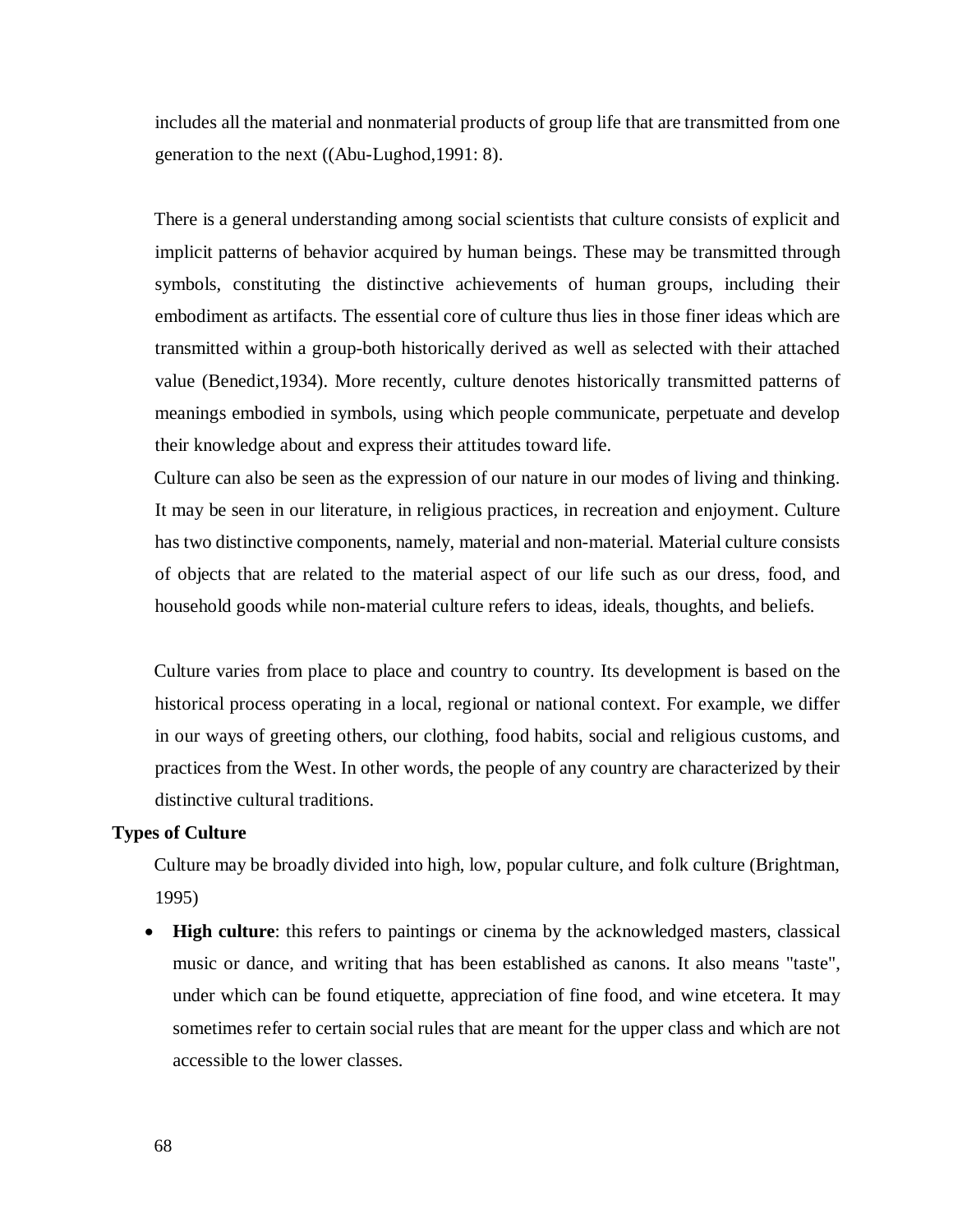- **Low culture**: 'Low culture' is also another term for popular culture that has mass appeal. Low culture includes things in societies as diverse as gossip magazines or talk shows, sports like football or cricket, film music and books that are currently best sellers, or even take-away food.
- **Popular culture**: This type of culture, also known as pop culture, as the term suggests, is related to all those activities (along with their associated symbols) that are popular or common.
- **Folk culture**: This is the tradition and customs of a particular community or society that is reflected in the local lifestyle. It is usually transmitted from generation to generation through the oral tradition and is imbued with a strong feeling of community. It also shows up the differences between what used to be done and the new ways of doing it (Brightman, 1995).

# **Elements of culture**

There are two basic components of culture: these are ideas and symbols on the one hand, and artifacts (material objects) on the other. The first type, called nonmaterial culture, includes the values, beliefs, symbols, and language that define a society. The second type, called material culture, includes all the society's physical objects, such as its tools and technology, clothing, eating utensils, and means of transportation.

# **Characteristics of Culture**

- **Culture is learned and acquired**: it is acquired in the sense that certain behaviors are acquired through heredity. Individuals inherit certain qualities from their parents but sociocultural patterns are not inherited. These are learned from family members, from the group, and the society in which they live. It is thus apparent that the culture of human beings is influenced by the physical and social environment through which they operate.
- **Culture is shared by a group of people**: A thought or action may be called culture if it is shared and believed or practiced by a group of people.
- **Culture is cumulative**: Different knowledge embodied in culture can be passed from one generation to another generation. More and more knowledge is added to the particular culture as time passes by. Each may work out the solution to problems in life that pass from one generation to another. This cycle remains as the particular culture goes with time.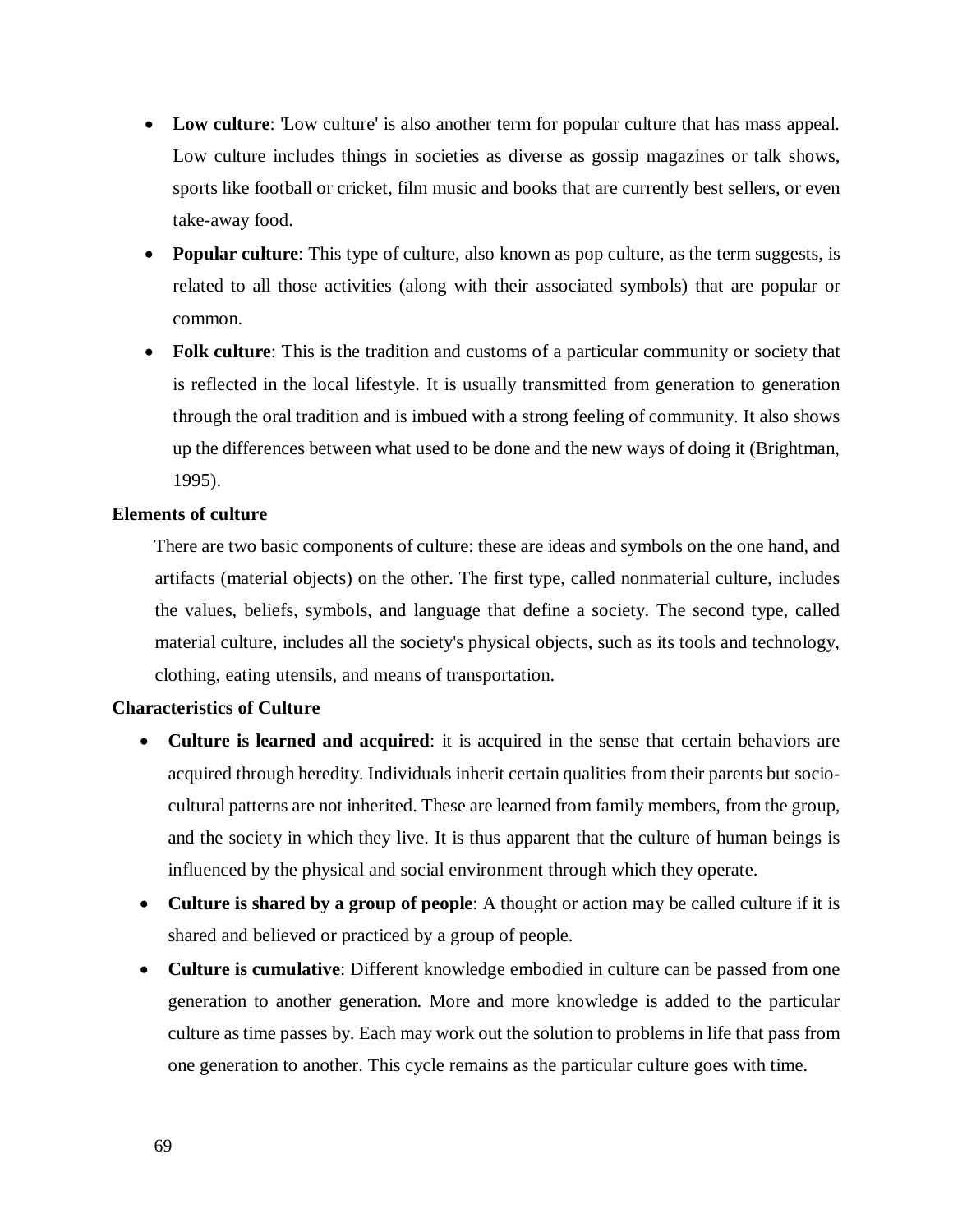- **Culture changes:** There is knowledge, thoughts, or traditions that are lost as new cultural traits are added. There are possibilities of cultural changes within a particular culture as time passes.
- **Culture is dynamic**: No culture remains in the permanent state. Culture is changing constantly as new ideas and new techniques are added as time passes modifying or changing the old ways. These are the characteristics of culture that stem from the culture's cumulative quality.
- **Culture gives us a range of permissible behavior patterns**: It involves how an activity should be conducted, how an individual should act appropriately.
- **Culture is diverse**: It is a system that has several mutually interdependent parts. Although these parts are separate, they are interdependent with one another forming culture as a whole.
- **Culture is ideational**: Often it lays down an ideal pattern of behavior that is expected to be followed by individuals to gain social acceptance from the people with the same culture.

# **Relevance of Culture**

**Culture is the product of man's creative intellect and energy**. We create a culture in the process of our attempt to adapt to our physical environment. Thus, we evolve our own social and cultural environment, but this cultural environment, pervasive as it is, in turn, affects us. As it were then, we create culture but culture, in turn, creates us. As members of society, we invent and share the values, rules, and patterns of behavior that regulate our lives, and we employ our acquired knowledge and competence, in transforming our natural environment along the directions dictated by our society values.

**Culture aids us in adapting and adjusting to our environment**. It is the culture which we share that makes social life possible. Our thoughts and actions, or preferences and goals, our feelings and emotional responses all flow from, and are shaped by cultural norms and values. Both the goals we should pursue and the means we should employ towards reaching the goals are governed by culture.

**Culture influences virtually every aspect of our lives as social beings.** Without culture, a new generation of human beings will suffer if they were born into an environment devoid of an already existing culture. But with the transmission of culture accumulated over time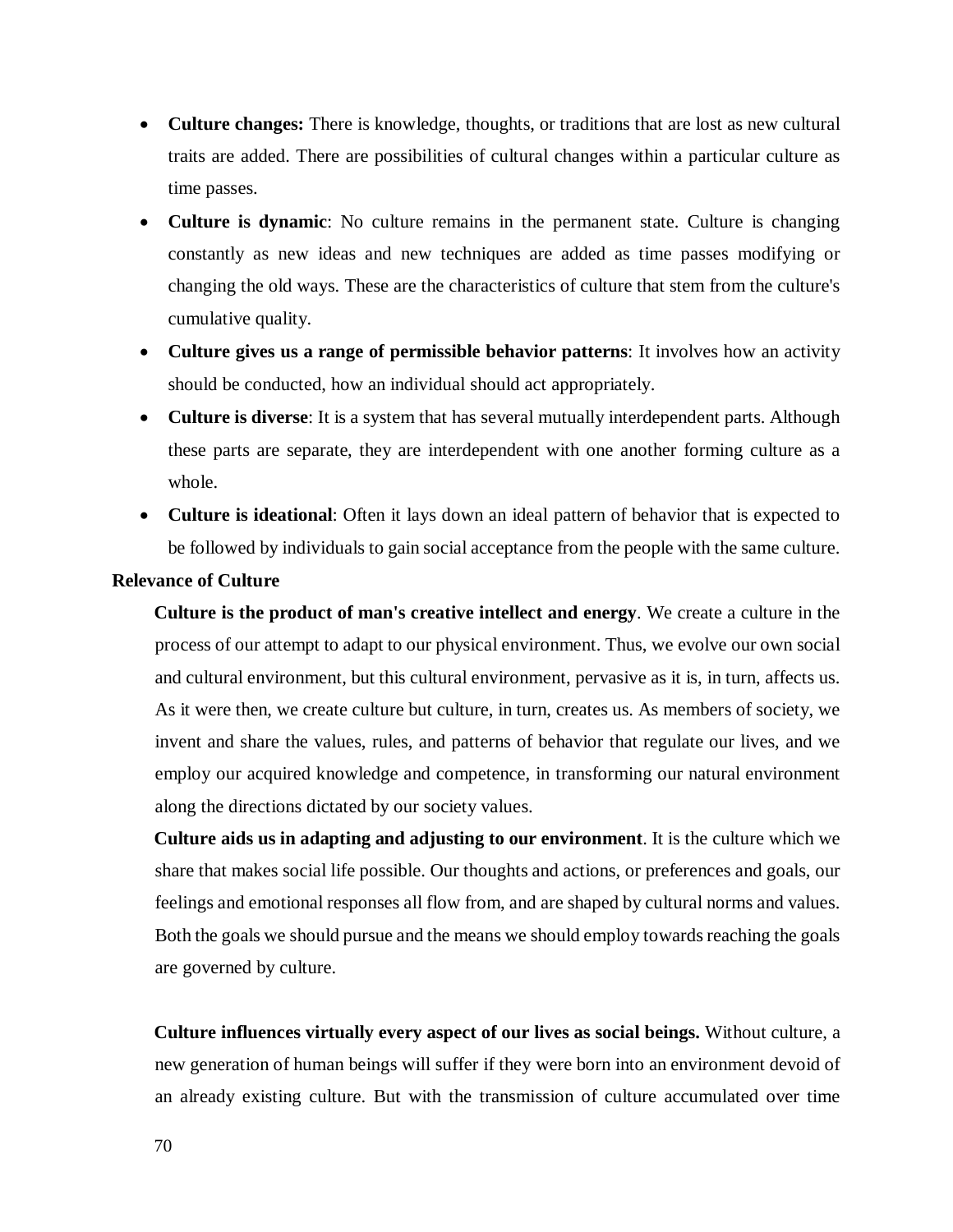through the remote past, each new generation enjoys the benefit of having a stepping stone upon which it can anchor itself and continue the building process. Thus, culture is the blueprint or design for living.

**The relevance of culture can also easily be seen in the way it provides social and economic benefits.** With improved learning and health, increased tolerance, and opportunities to come together with others, culture enhances people's quality of life and increases overall well-being for individuals and communities.

**It is the culture that builds social capital which glues communities together**. Through cultural activities like; festivals, fairs, or classes, culture creates social solidarity and cohesion, fostering social inclusion, community empowerment, capacity building, civic pride, confidence, and tolerance.

**There is a connection between culture and economy**. Culture supports the economy through direct and indirect job creation and spurs innovation in other sectors through productivity advancements, regional development, community branding, and increased local tourism.

# **Conclusion**

There are several definitions of culture from sociologists, philosophers, cultural historians, and anthropologists. These definitions encapsulate the different aspects of culture and how it influences our lives. Culture is broadly understood as a way of life. It evinces patterns of behaviour, practices, beliefs, values and norms that define our identity in public and private spaces. Culture is an influential aspect of our lives. It manifests in our relationships, our professions, and even in the most mundane activities we engage in.

# **Summary:**

This unit exposed students to the concept of culture. It defines culture as the thing we have inherited that forms our identity as members of a group or society. The unit exposed students to the various types and elements of culture, as well as the relevance of culture.

#### **Self-assessment Exercise**

- 1. What is culture
- 2. What are the elements of culture?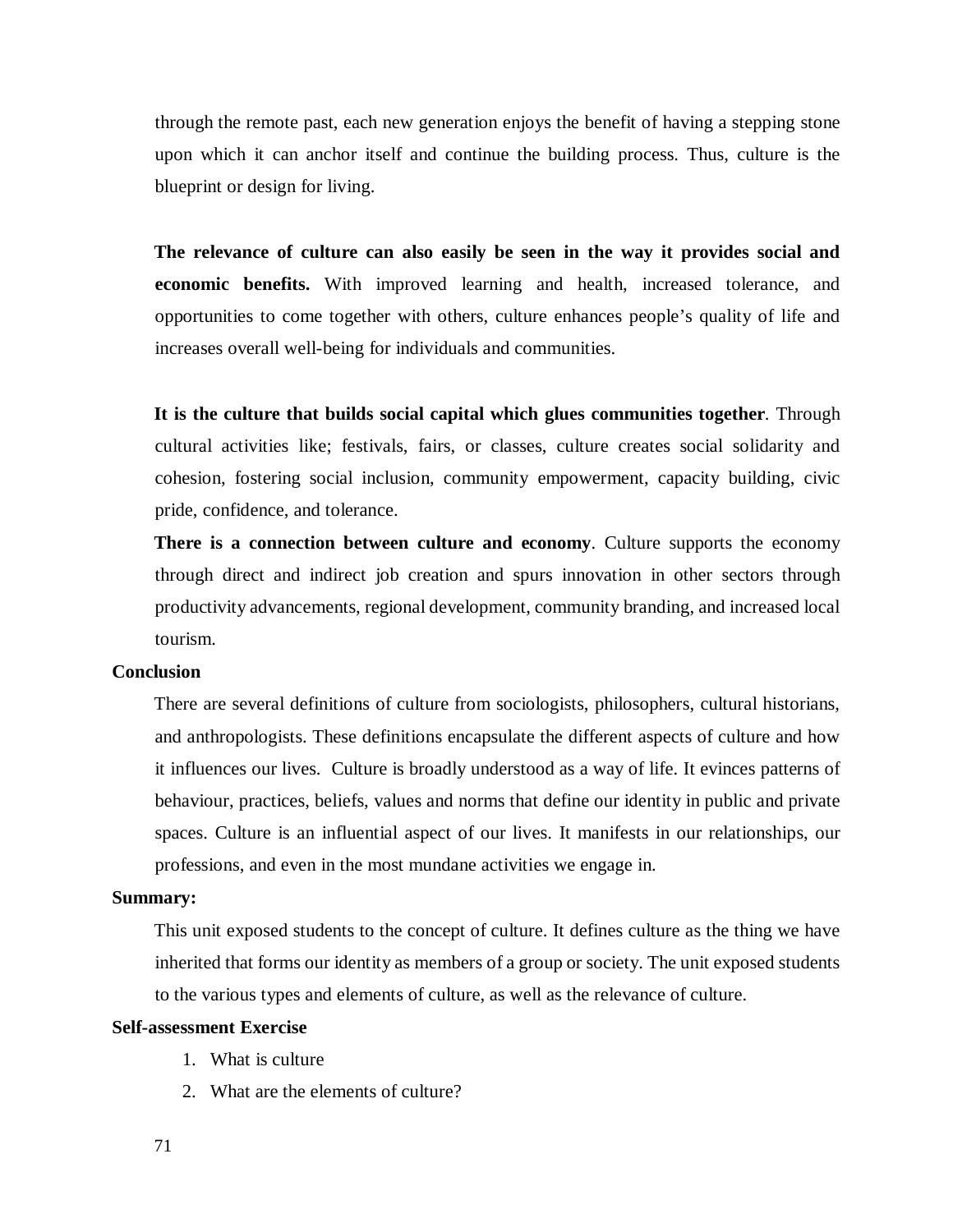3. How and why is culture relevant?

# **References**

Abu-Lughod, L.(1991). Writing Against Culture. In Recapturing Anthropology. R. Fox (ed). Santa Fe: School of American Research.

Benedict, R. (1934). Patterns of Culture. Boston: Houghton Mifflin.

Brightman, R. (1995). 'Forget Culture: Replacement, Transcendence, Reflexification'. *Cultural Anthropology,* 10 (4)

Fischer, M. 2007. 'Culture and Cultural Analysis as Experimental System'*. Cultural Anthropology*, Vol. 22. Number 1.

Henry, J. (2006). *Convergence Culture: Where Old and New Media Collide*. New York: New York University press.

**Module 4, Unit 2** 

**Cultural Evolution** 

**Introduction** 

**Intended learning Outcome** 

**Main content** 

# **The History of Cultural Evolution**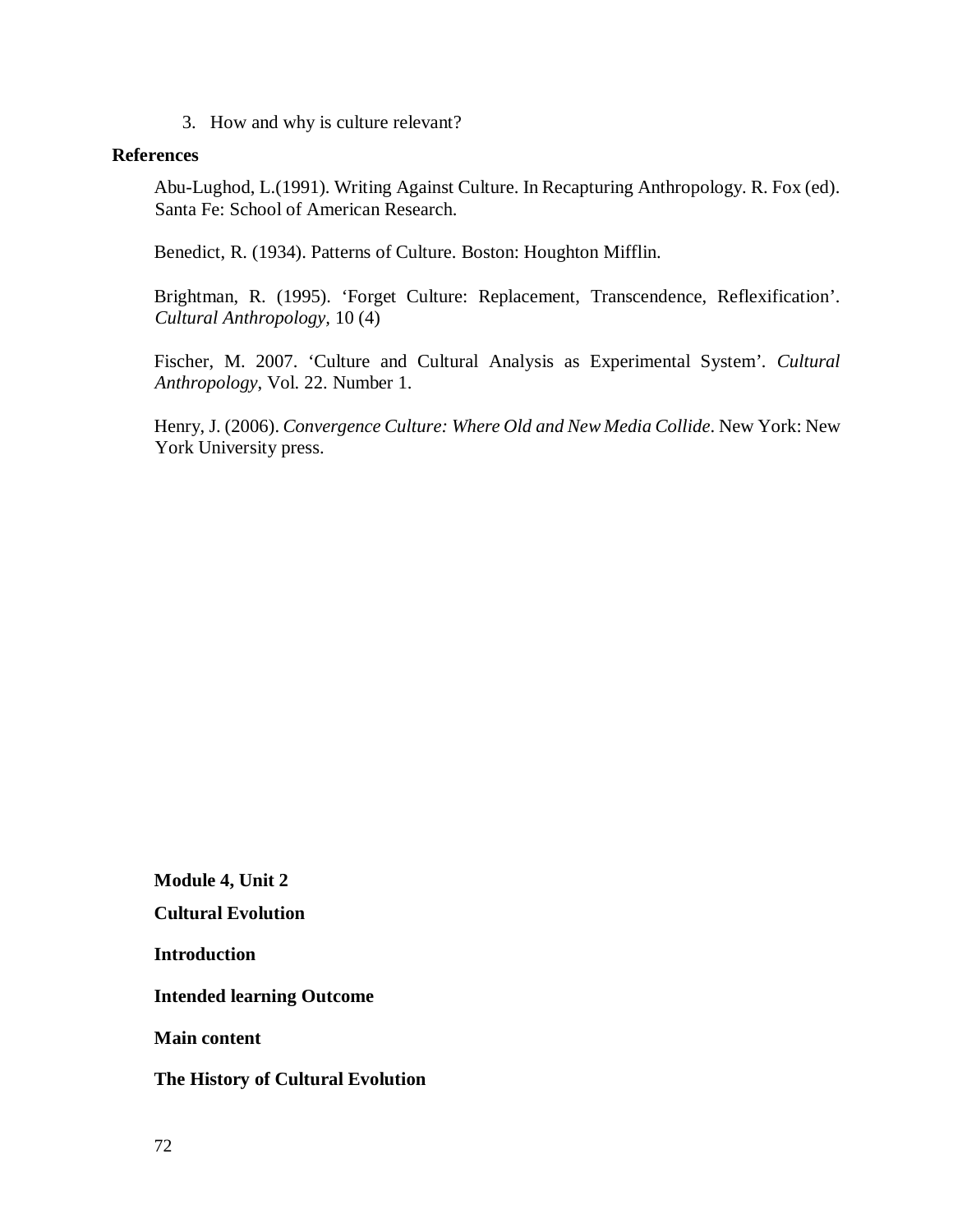# **The concept of cultural evolution**

**Stages of Cultural Evolution** 

**Theories of cultural evolution** 

**Conclusion** 

**Summary** 

**Post-study questions** 

# **Reference and further reading**

# **Introduction**

This unit exposes students to the history, meaning, and theories of cultural evolution. It also exposes students to some of the stages of cultural evolution.

# **Intended Learning Outcome**

Students who have studied this unit should be able to:

- 1. Attempt a more acceptable definition of culture
- 2. Discuss the differences between unilineal and multilinear theories of cultural evolution
- 3. Discuss the political and cultural implications of multilinear theories, and why modern anthropologists reject them.

# **MAIN CONTENT**

# **The History of Cultural Evolution**

In 1859, Charles Darwin published the Origin of Species. Before this publication, historical linguists were formulating a system of historical descent for languages. There was a growing awareness among linguists that the similarity among modern languages evinces a shared ancestry (Van Wyhe, 2005). As Wyhe (2005) puts it, it was observed contemporary languages gradually evolved and were demonstrating substantial elements of descent with modification that Darwin later explored for his theory of species. While the depths of the influence of these linguistic trees on Darwin is unclear, it is arguable that thoughts about a possible connection between languages exposed him to clear parallels between how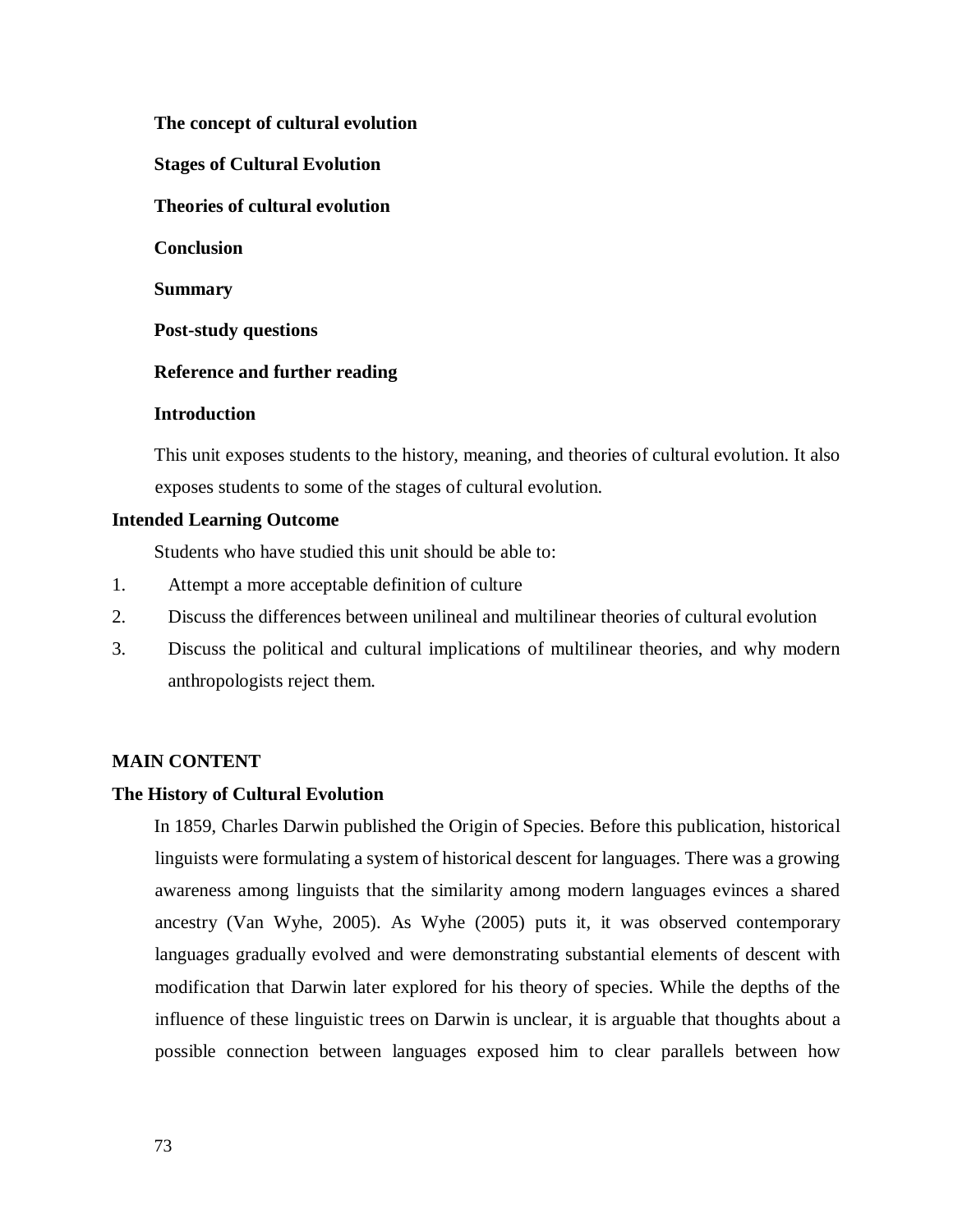languages and species change over time. Let's support this argument with a short passage from Darwin's theory of Species:

The formation of different languages and distinct species, and the proof that both are developed through a gradual process, are curiously parallel… we find in distinct languages striking homologies due to community of descent. The frequent presence of rudiments, both in languages and in species, is still more remarkable. Dominant languages and dialects spread widely, and lead to the gradual extinction of other languages. A language, like species, when once extinct, never reappears. We see variability in every tongue, and new words are continually cropping up; but as there is a limit to the powers of the memory, single words, like whole languages, gradually become extinct. The survival or preservation of certain favored words in the struggle for existence is natural selection (Darwin 1871:90).

In the passage, Darwin furthers the notion of common descent to languages by introducing the mechanism of natural selection as a force for language change. August Pitt-Revers drew similar parallels between technological and biological evolution (Pitt-Rivers, 1875).

Given an alternative universe, these patterns of evolutionary thought in the behavioral sciences would have transformed into rigorous and quantitative science of cultural evolution just as biological sciences established evolutional theory through models of population genetics in the early 1900s and the evolutionary synthesis in the 1940s (Mayr, 1982). Unfortunately, cultural evolution had a wrong turn. According to Jonathan (2008):

> In the late 1800s, several anthropologists and sociologists devised schemes of cultural evolution based not on Darwin's theory of descent-based trees and natural selection, but rather on Herbert Spencer's progressive, ladder-like, unilineal theory of evolution… these schemes… saw cultural evolution as the inevitable progress of entire societies along a sequence of fixed stages of increasing advancement, starting at savagery and barbarism, and ending at civilization. Civilization typically resembled the Victorian English or American societies of the schemes' authors (Jonathan, 2008: 57- 59).

The unilineal, Spencerian, view of cultural evolution thus, aligned social status in a single line that moved from the most primitive to the most civilized. Several anthropologists and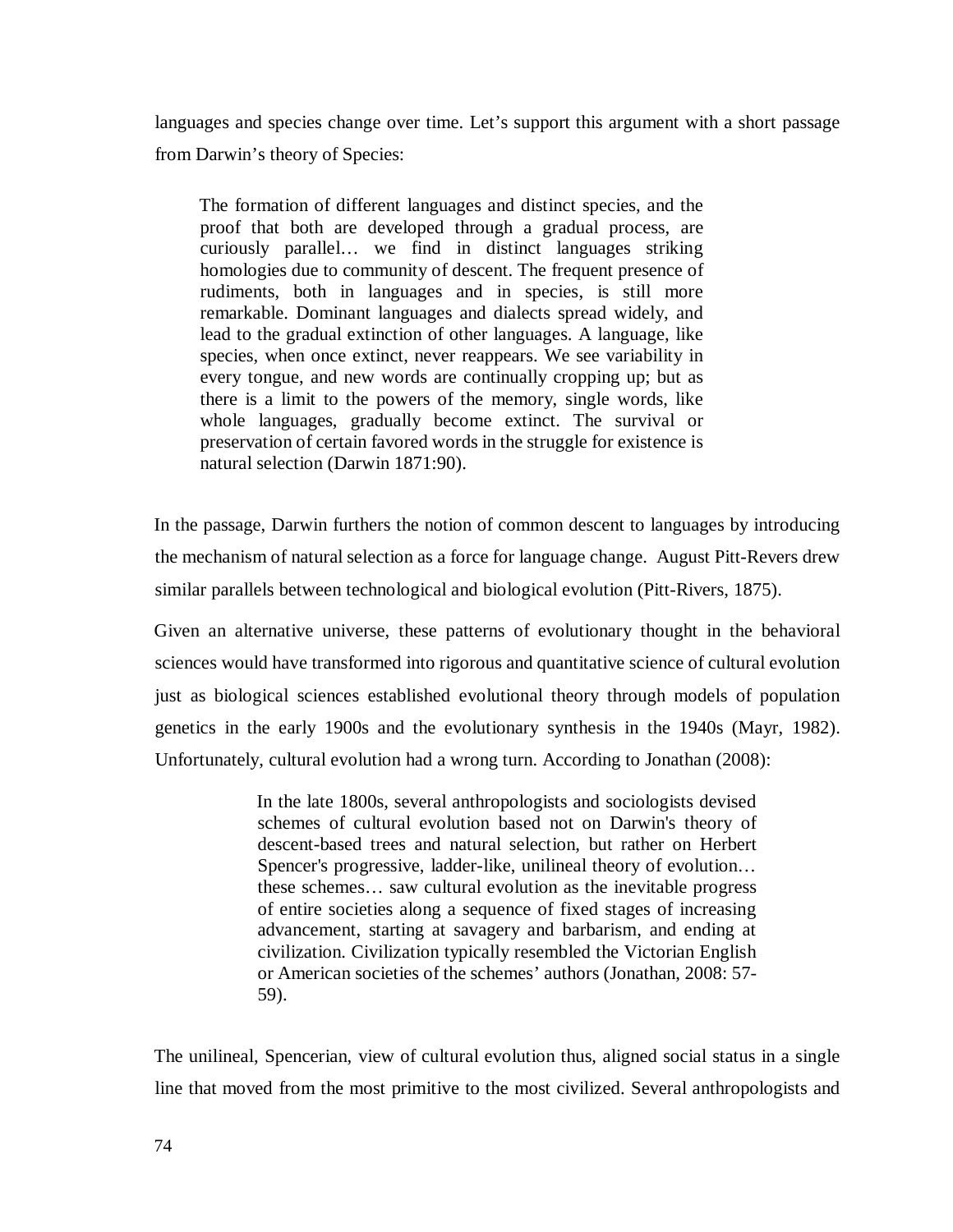philosophers like Levy Bruhl, David Hume, Locke, and Hegel defined the so-called primitive people as those lacking the basic concepts of human awareness and reason because of this analysis. The view also supplied much of the justifications that Western societies needed to activate their voyages of exploitation through colonialism.

The view that cultural evolution is a unilineal phenomenon lost its current towards the end of the  $19<sup>th</sup>$  century. From the later part of the  $19<sup>th</sup>$  century, scholars began to question the motivations and assumptions of the unilineal theorists. Unilineal theories were heavily criticized as racist, and their hypothetical trajectory of cultural evolution was replaced with the understanding that all cultures are unique in time and space. This understanding which was promoted by a new wave of anthropologists such as Franz Boas (Boas, 1940) abandoned unilineal theories for their lack of empirical facts and their political motivations. Multilinear theories such as cultural particularism, thus, emerged with the demand to replace the broad generalizations about culture with fieldwork among traditional peoples, exploring a great variety of facts and artifacts as empirical evidence of cultural processes within existing societies.

### **The Concept of Cultural Evolution**

Theories of evolution are identified by their assumption that societies change gradually from a simple to more complex forms. Evolutionary theorists apply it to human cultures to argue that cultures must have progressed from primitive, simpler forms to more modern, very complex, and advanced forms. Cultural evolutionary theory accepts that cultural change reflects progress from primitive to modern cultures. The theory claims that changes from primitive to more complex forms of society mean progress towards better forms of culture and society.

 The most basic, less technical conception of culture is that it embodies "information capable of affecting individuals' behavior that they acquire from other members of their species through teaching, imitation, and other forms of social transmission" (Richerson, 2005). Evolutionary theories assume that culture as socially transmitted information evolves or changes over time (Cultural Evolution Society, 2018). The Cultural Evolution Society provides a better explanation: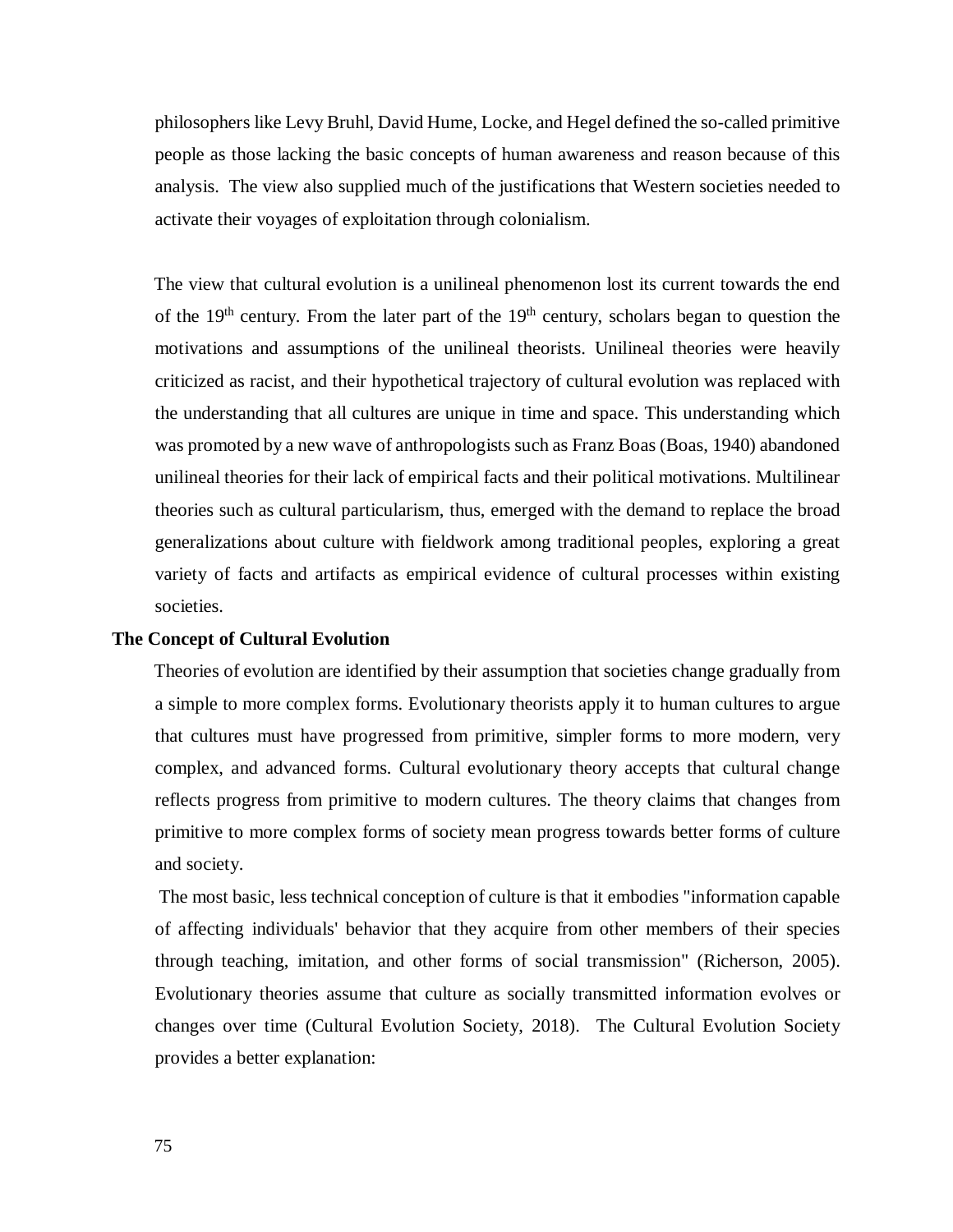Cultural change constitutes an evolutionary process that shares fundamental similarities with genetic evolution. As such, human behavior is shaped by both genetic and cultural evolution. As such, human behavior is shaped by both genetic and cultural evolution (Cultural Evolution Society, 2018).

We learn from the short paragraph that cultural evolution is a transitionary process of social change that represents society's movement from a particular state to another. Cultural evolution represents the progression or development of a culture from a particular stage to another, most usually from its simplest stage to a complex form.

#### **Stages of Cultural Evolution**

Several theories offer their view of the stages of cultural evolution, but we will focus on the stages provided by Morgan (1877) and Edward B. Tylor (1871, 1881). These stages are savagery, barbarism, and civilization (Richerson, 2005). These scholars believe that these stages share unique characteristics and attributes. They explored the various aspects of culture, such as mythology, the art of pleasure, and language to categorize cultures as savage, barbaric, or civilized. Their analysis focused on the conditions and traits of these cultures and how these elements prevailed under the different stages, and how cultural characteristics evolved from earlier ones. According to Morgan:

> The latest investigations on the early condition of the human race are tending to the conclusion that mankind commenced their career at the bottom of the scale and worked their way up from savagery to civilization through the slow accumulations of experimental knowledge...it is undeniable that portions of the human family have existed in a state of savagery, other portions in a state of barbarism, and still other portions in a state of civilization. It seems equal so that these three distinct conditions are connected in a natural a necessary sequence of progress (Morgan, 1877).

We learn from this short paragraph that barbaric and civilized cultures evolved from savage histories. Under this analysis, therefore, all cultures are, first and foremost, savage. Cultures evolve from savagery to barbarism which represents the point between crude cultural conditions and sophisticated conditions. Civilization is the pinnacle of cultural awareness and evolution. It is the basis for all social efforts and the standard of culture. Morgan and Taylor subdivide the three stages of culture into the lower, middle, and upper subcategories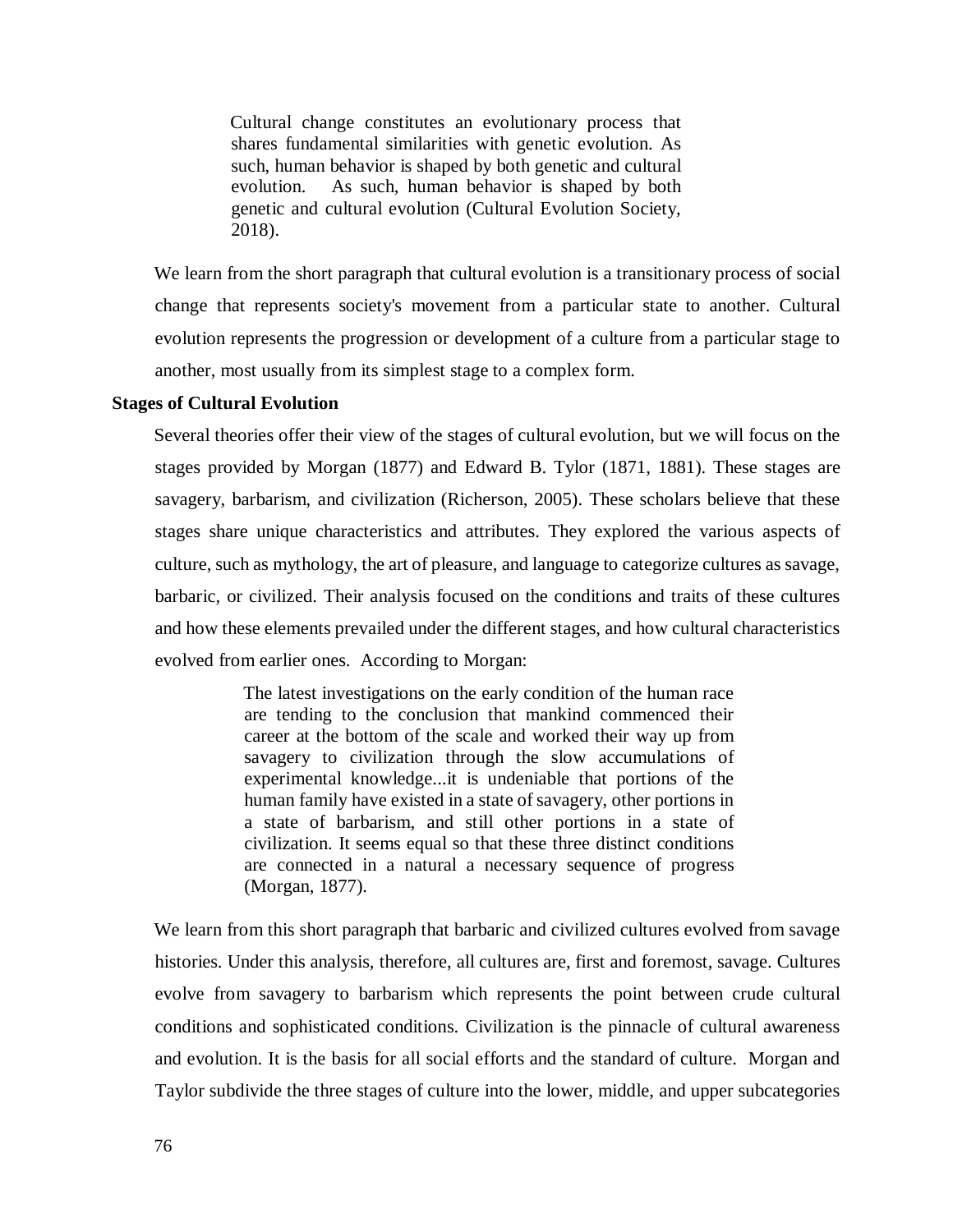(Sidky, 2004). For both Tylor Morgan, civilization as the upper category represents the highest form of culture as it is based primarily on technological characteristics and the sophisticated means of political organization, marriage, family, and religion.

## **Theories of Cultural Evolution**

**The evolutionary theory**: is a theory of social change in the 19<sup>th</sup> century and is based on the idea that all societies develop gradually from simple beginnings to more complex forms or stages. This idea derived from cross-cultural evidence pointed to small-scale, simple societies like hunters and gatherers, pastoralists, and horticulturists.

**The Darwinian theor**y: Charles Darwin's theory of evolution asserts that all life forms evolved from different origins and that biological organisms tendentially evolve toward greater and more complex forms. The theory draws analogies from the biological and social organism (society), and people like Herbert Spencer employed the Darwinian principle of "the survival of the fittest" to human societies.

**Modern evolutionary theory**: views the evolutionary process differently. It does not view it as a universal 'law' to which all societies must conform in exact or like manner but simply as a tendency. By this, they mean that socio-cultural evolution is the tendency for societies to grow in complexity with time. Modern evolution theory does not place too much emphasis on the analogy between society and the biological organism. They simply state that all societies "generally tend to move from small-scale, simple forms of social structure and culture to large-scale, complex forms (Robertson, 1987).

#### **Conclusion**

This unit exposed students to the idea of cultural evolution. It explored the theories of cultural evolution, the fundamental assumptions of cultural evolution, and the stages of cultural evolution.

### **Summary**

Cultural evolution is the view that cultures evolve from simple to more sophisticated, higher forms. Cultural evolutionary theories explain this shift as society's movement from its basic form to its civilized state. In this way, evolution concerning cultures is a positive phenomenon.

Several theories explain the evolution of cultures, but we considered unilineal and multilinear theories of cultural evolution. The unilineal theories align cultures in a single line that moves

77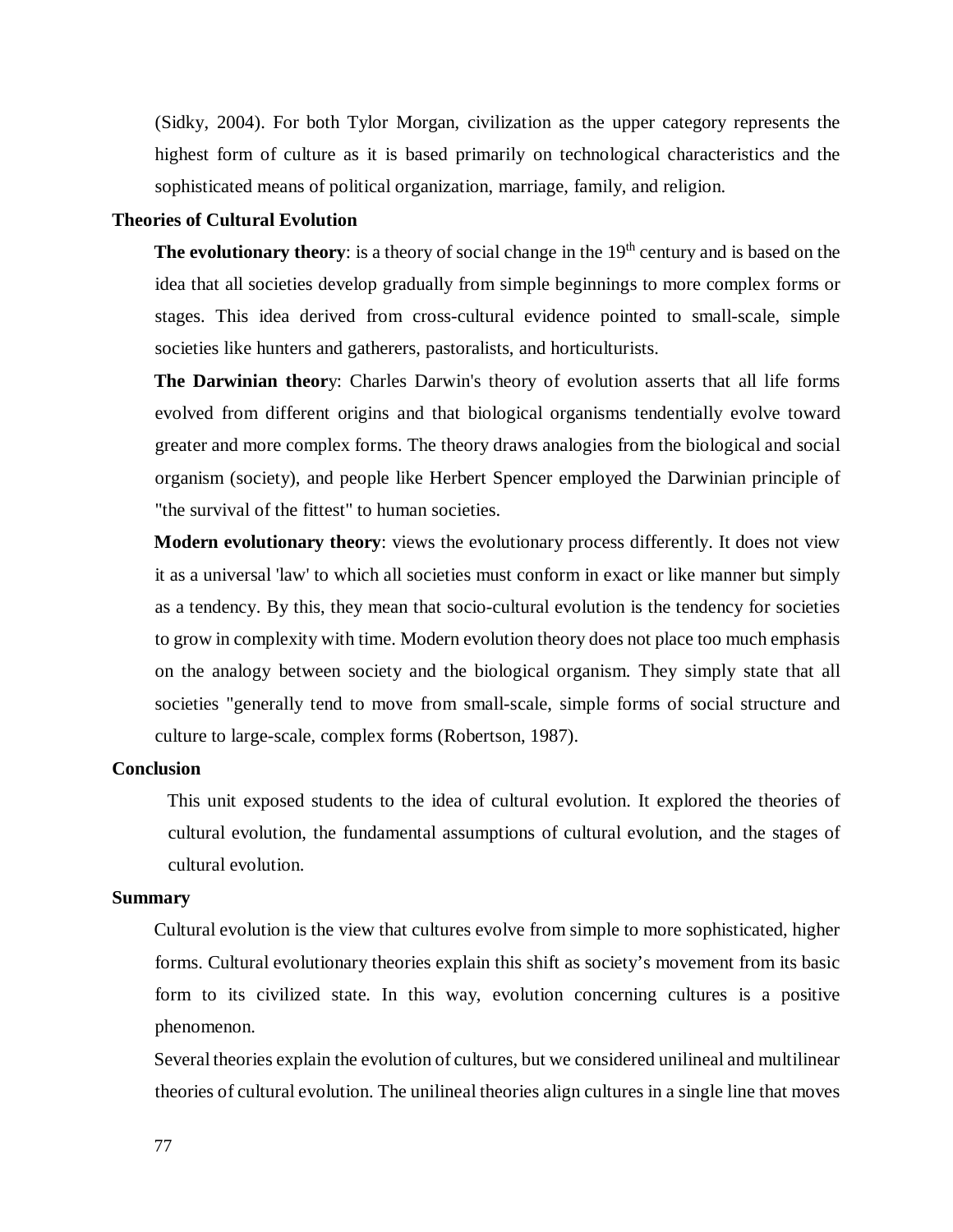from the most primitive to the most civilized. Multilinear perspectives focus on fieldwork among traditional peoples, exploring a great variety of facts and artifacts as empirical evidence of cultural processes within existing societies.

### **Self-assessment Exercise**

- 1. What is the difference between Unilineal and Multilinear Theories?
- 2. Which of the two theories do you support, and why?

## **References**

Boas, F. (1940). *Race, Language, and Culture*. Chicago: University of Chicago Press.

Darwin, C. (1871). *The Descent of Man, and Selection in Relation to Sex*. Vol. 1. London: John Murray.

Jonathan, T. (2008). 'Spencer, Herbert'. In: *International Encyclopedia of the Social Sciences,* Vol. 8. Darity, W.A (ed.) USA: Macmillan Reference.

Mayr, E. (1982). 'Speciation and Macroevolution'. *Evolution*, 36 (6), pp 1119-1132

Morgan, L.H. (1877). *Ancient Society: or, Researches in the Lines of Human Progress from savagery, through Barbarism to Civilization*. New York: Henry Holt and Co.

Pitt-Rivers, A. (1875). 'On the Evolution of Culture'. In J.L Myres (ed.) The Evolution of Culture and Other Essays. Oxford: Clarendon Press.

Richerson, J. (2005). Not by Genes Alone. How Cultures Transformed Human Evolution. USA: University of Chicago Press

Sidky, H. (2004). "Lewis Henry Morgan and the Evolution of Society." In *Perspectives on Culture: A Critical Introduction to the Theory of Cultural Anthropology*. Retrieved from www3.gettysburg.edu/~dperry/ClassTheory/Anthropologists/Morgan/Morgan\_exegesis.pdf Accessed June  $10^{th}$ , 2021.

Van Whye, J. (2005). 'The Descent of Words: Evolutionary Thinking' 1780-1880. *Endeavour* 29 (3), 94-100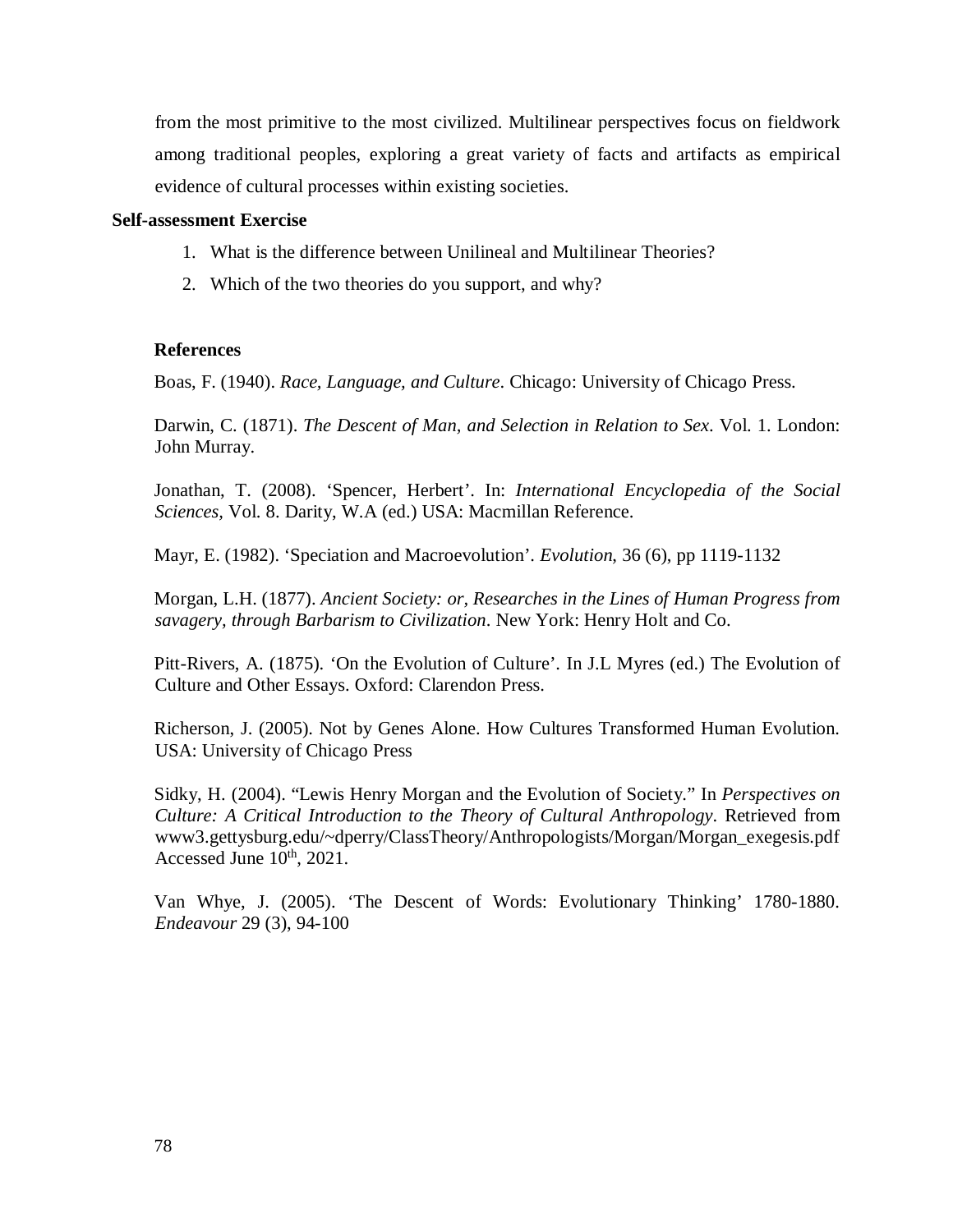**Module 4, Unit 3 Understanding Social Progress Introduction Intended Learning Outcome Main content The concept of social progress The significance of social progress The determinants of social progress Dimensions of social progress The goals of social progress Conclusion Summary**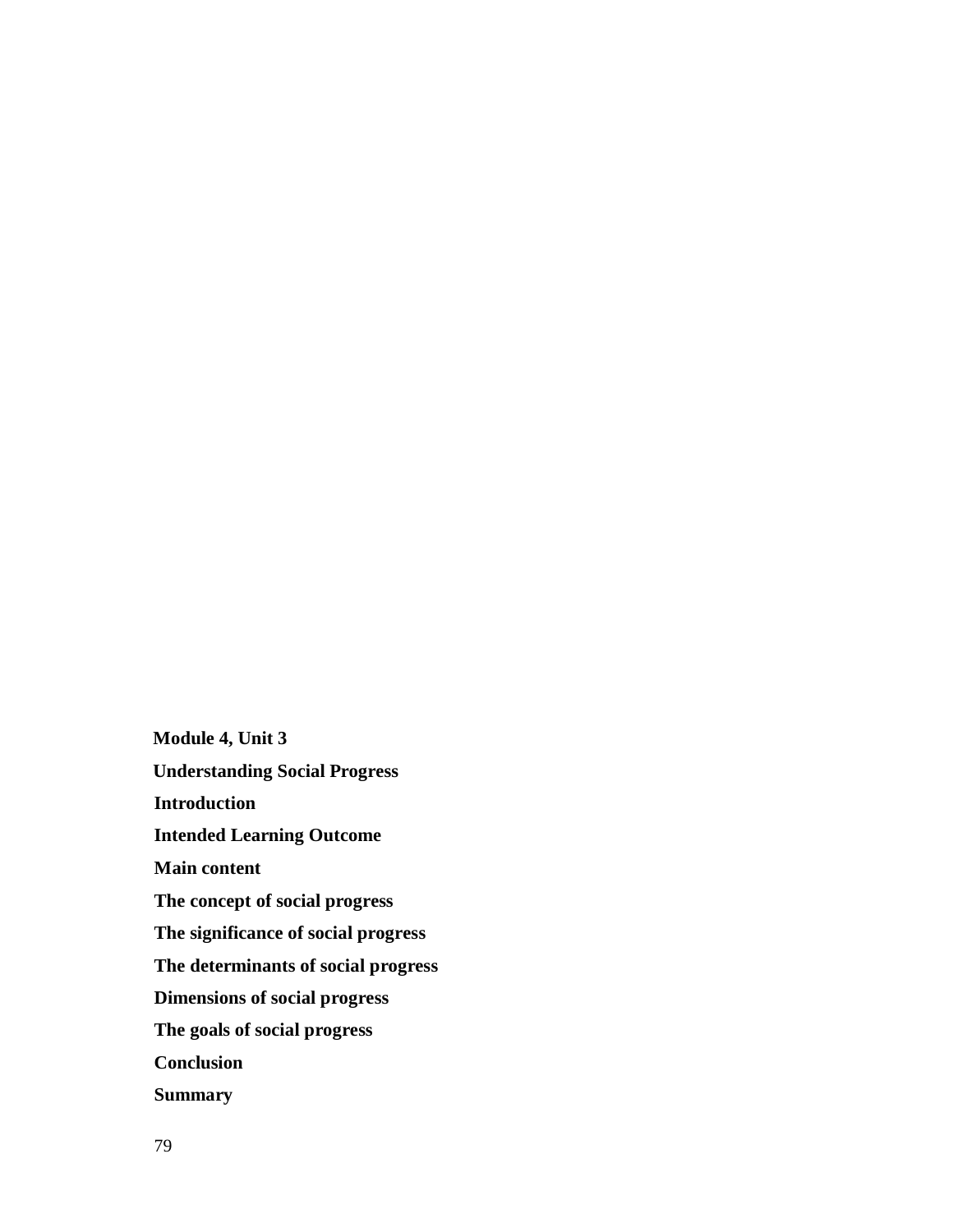#### **Reference and further reading**

### **Introduction**

This unit analyses the concept of social progress. It explores the different conceptual perspectives to the idea of social progress. It also presents the goals of social progress among others.

### **Intended Learning Outcomes:**

Students who have studied this unit should be able to:

- 1. Explain the goals of social progress
- 2. Discuss some of the determinants of social progress
- 3. Discuss the dimensions of social progress

## **MAIN CONTENT**

#### **The Concept of Social Progress**

Social progress is the aggregate improvement in the quality of life of the population. A society also can meet the basic human needs of its citizens, establish the building blocks that allow citizens and communities to enhance and sustain the quality of their lives, and create the conditions for all individuals to reach their full potential. According to Haferkamp  $\&$ Smelser (1992):

> Social progress is the process of reforming unjust institutions and practices, that is, reforming institutions that unnecessarily interfere with citizen's freedoms. However, social progress evinces the lack of coercion used in society or the other result of sequential reduction of social harms (Haferkamp & Smelser, 1992).

This short paragraph presents the focus of social progress as the reforming of social institutions and practices to allow the achievement of human freedom.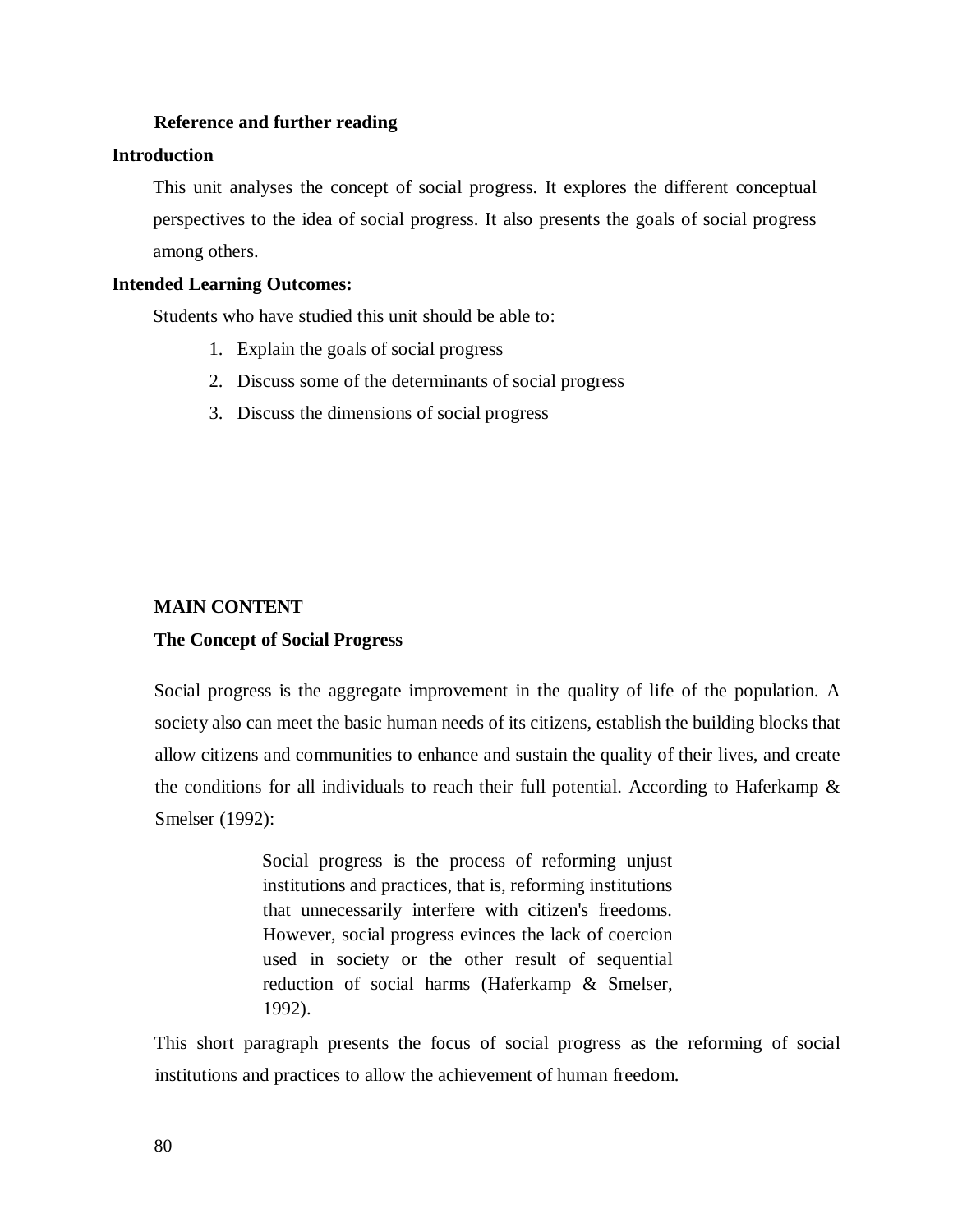Article 6 of the Proclamation by the United Nations General Assembly on social progress holds that:

> Social progress and development require the participation of all members of society in productive and socially vibrant labor and the establishment, in conformity with human rights, and fundamental freedoms and with the principles of justice and the social function of property, of forms of ownership of land and of the means of production which preclude any form of exploitation of man, ensure equal rights to the property for all and create conditions leading to genuine equality among people (Declaration on Social Progress and Development, 1969).

According to the short paragraph, social progress encapsulates a range of systematic approaches deliberately applied to uphold human rights, people's freedom, equal rights, and justice.

This short passage is a proclamation by the United Nations General Assembly Resolution 2542 (XXIV) of 11 December, 169 on social progress:

> Social progress and development shall be founded on respect for the dignity and value of the human person and shall ensure the promotion of human rights and social justice, which requires:

> (a) The immediate and final elimination of all forms of inequality, exploitation of peoples and individuals, colonialism and racism, including nazism and apartheid, and all other policies and ideologies opposed to the purposes and principles of the United Nations;

> (b) The recognition and effective implementation of civil and political rights and economic, social, and cultural rights without discrimination (Declaration on Social Progress and Development, 1969)

Article 3 of the Declaration considers the following as the primary conditions of social development:

> (a) National independence based on the right of peoples to selfdetermination;

> (b) The principle of non-interference in the internal affairs of States;

(c) Respect for the sovereignty and territorial integrity of States;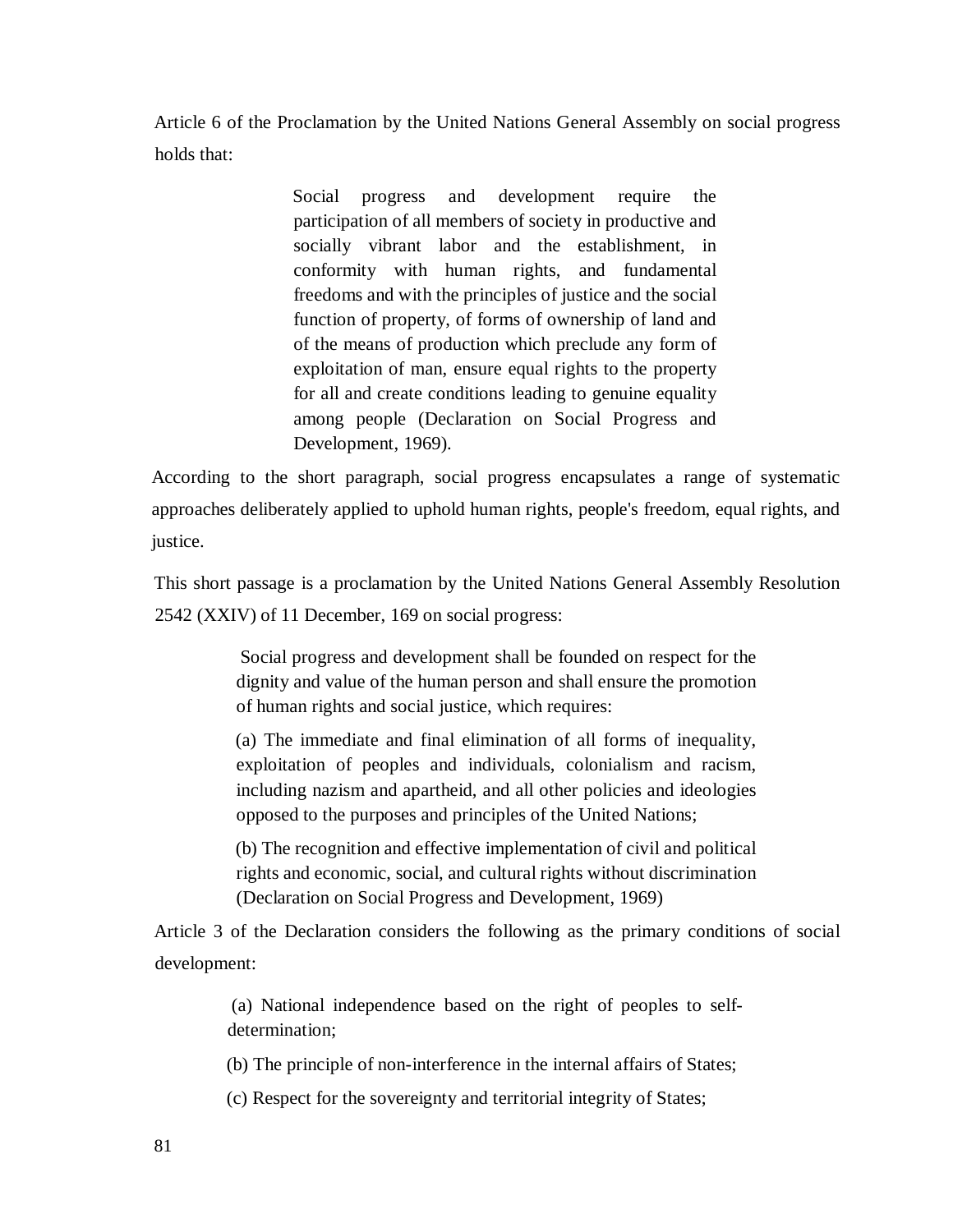(d) Permanent sovereignty of each nation over its natural wealth and resources;

 (e) The right and responsibility of each State, and as far as they are concerned, each nation and people to determine their objectives of social development, to set its priorities, and to decide in conformity with the principles of the Charter of the United Nations the means and methods of their achievement without any external interference;

(f) Peaceful coexistence, peace, friendly relations, and co-operation among States irrespective of differences in their social, economic or political systems (Declaration on Social Progress and Development, 1969).

### T**he Aims of Social Progress**

According to Goldthorpe (1971), Social progress aims to:

- (a) facilitate people's right to work and the right for people to form professional associations, provide the opportunity to seek employment opportunities, eliminate underemployment and unemployment, bargain labor rights, and establish favorable and equitable working conditions.
- (b) Guarantee proper nutrition and eliminate hunger
- (c) Eliminate poverty, improve the levels of living standard and ensure equitably and just distribution of resources
- (d) provide free and sustainable health care for all people
- (e) eradicate illiteracy, and guarantee universal access to compulsory education and culture.
- (f) Provide adequate and cost-effective housing and community services.
- (g) guarantee comprehensive social security and social welfare services (Goldthorpe, 1971).

### **Determinant of Social Progress**

Measuring the quality of life of a society can be a complex task and past attempts towards this fail to present a sufficiently nuanced picture of a progressed society. The Social Progress Index is the generally accepted determinant of social progress as;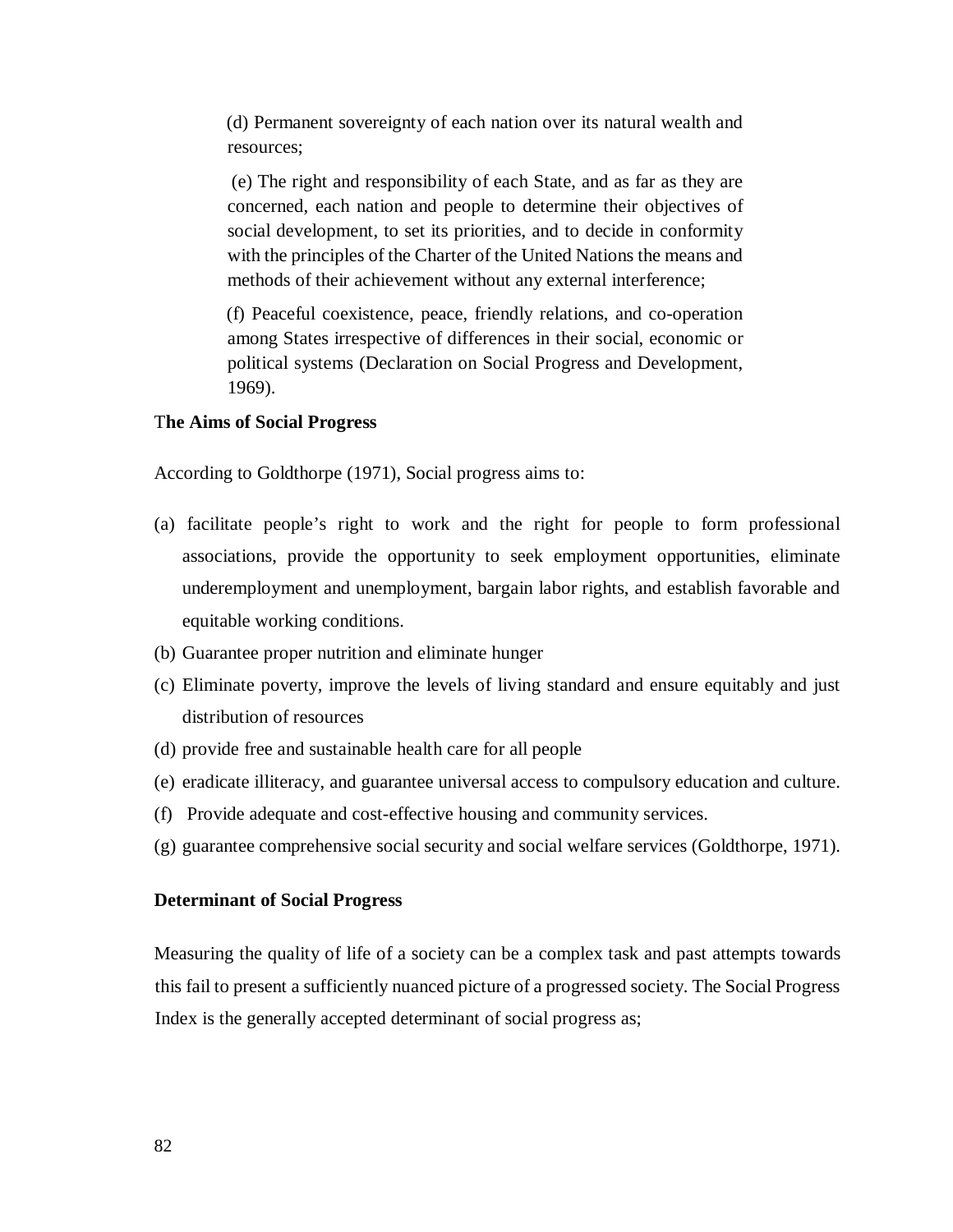- (a) it avoids traditional measurements of success like income and investment. It measures 50 social and environmental indicators to create a clearer picture of what a progressed society is.
- (b) It focuses on actual-life outcomes in areas from shelter and nutrition to rights and education.

This exclusive focus on measurable outcomes makes the index a useful policy tool that tracks changes in society over time.

These indicators are divided across three broad dimensions of social progress - Basic Human Needs, Foundations of well-being, and Opportunity. Within each dimension, four components further divide the indicators into thematic categories. This selection of indicators has given room for granular analysis of the specific underpinnings of social progress in each country, while the broad categories of the index framework help understand global and regional trends.

#### **Dimensions of Social Progress**

There are three main dimensions of Social progress according to the Social Progress Index. They are:

**Basic Human Needs**: it helps assess how well a country provides for its people's essential needs by measuring access to nutrition and basic medical care if they have access to safe drinking water if they have access to adequate housing with basic utilities and if society is safe and secure.

**Foundations of Wellbeing**: this dimension is basically to assess whether citizens;

- (a) have access to basic education
- (b) can access information and knowledge from both inside and outside their country, and;
- (c) can access conditions for healthy living and a protected eco-system which are critical for current and future wellness.

**Opportunity**: this dimension measures the degree to which a country's citizens have personal rights and freedoms and can make their personal decisions. This includes considerations about whether prejudices or hostilities within a society prohibit individuals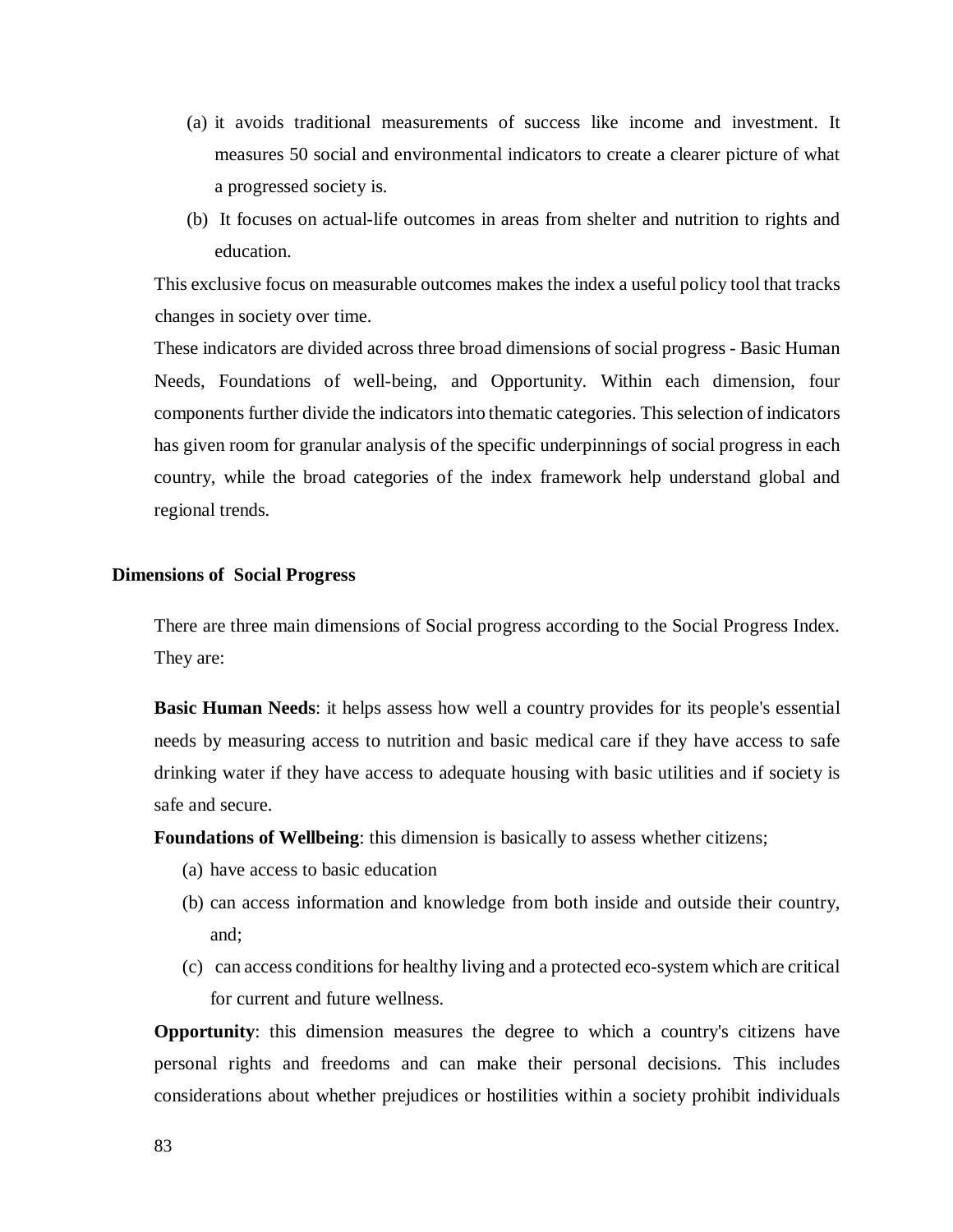from reaching their potential. It also includes the degree to which advanced forms of education are accessible to those in a country who wish to further their knowledge and skills, creating the potential for wide-ranging personal opportunities (Social Progress Index).

#### **The goals of Social Progress**

The goals of social progress are provided in the constitutions, conventions, recommendations, and resolutions of the International Labour Organization, the Food and Agriculture Organization of the United Nations, the United Nations Educational, Scientific and Cultural Organization, the World Health Organization, the United Nations Children's Fund. These objectives include:

- (a) Contributing to international peace and solidarity by upholding social order in various societies.
- (b) Uniting different States with unique social, economic, or political systems in such a way as to maintain international peace and security.
- (c) Setting strategies of an integrated development that takes account at all stages of its social aspects.
- (d) Narrowing and eventually enhance the standard of living between economically more advanced and developing countries.
- (e) Assisting developing countries to accelerate their economic growth.
- (f) Proper and full utilization of science and technology in meeting their needs.
- **(g)** Eliminating all evils and obstacles to social progress, particularly evils such as inequality, exploitation, war, colonialism and racism from society

#### **Conclusion**

Human beings are social animals. They build social relationships and aspire for socially sustainable means of living. Social progress helps people to achieve these means and improve their quality of life. It enables people to build an income, achieve sustainable health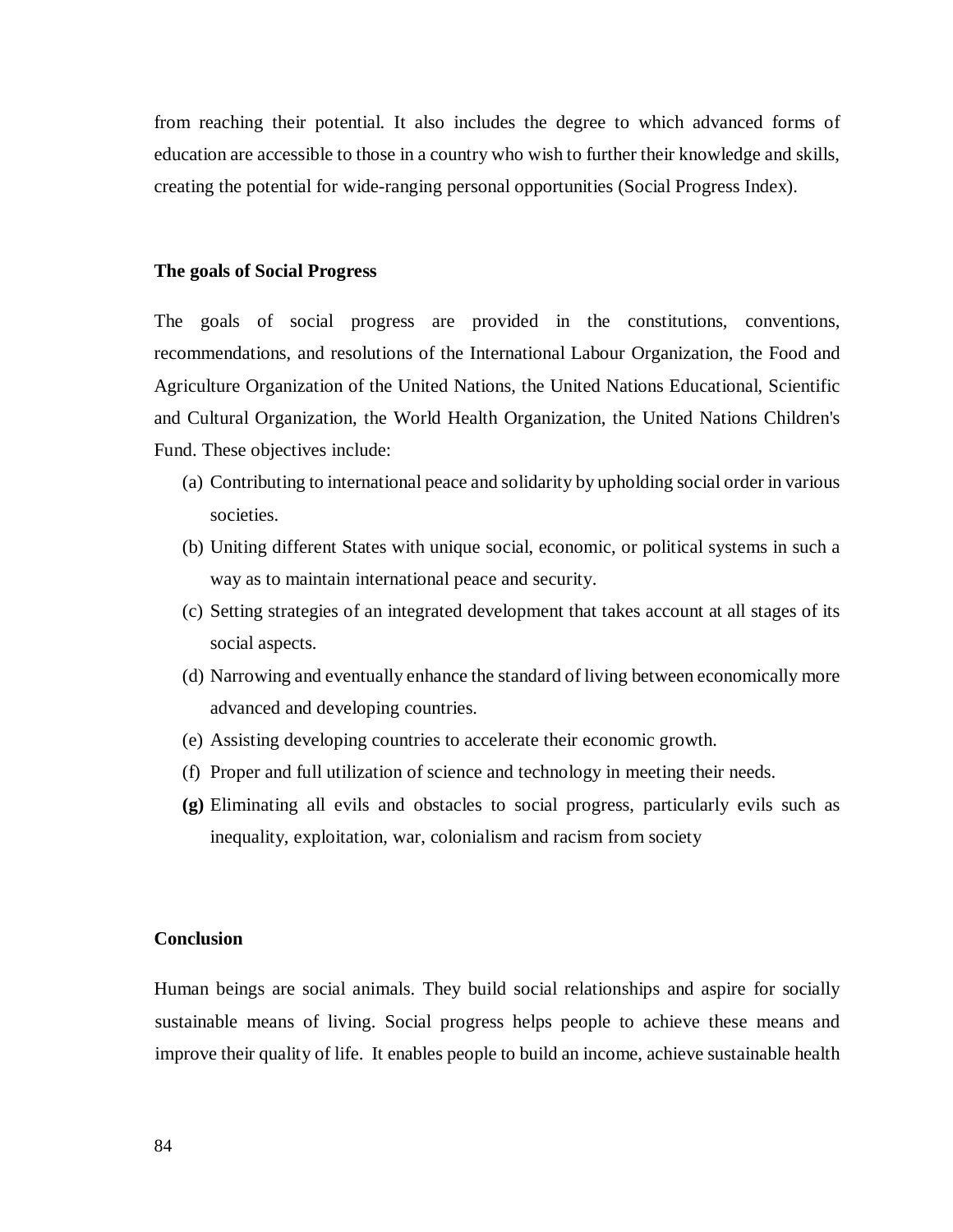status, express their freedom, bridge inequality gaps, and help people to meet their justice needs.

## **Summary**

Social progress is the aggregate improvement in the quality of life for the population. It represents the holistic advance in the significant aspects of people's lives such as income, employment, healthcare, freedom, justice, and security. There are several goals of social progress. Some of them contribute to international peace and solidarity, uniting people through their expressions of social, economic, or political values and systems, and closing the gap in the standard of living.

### **Self-assessment exercise**

- 1. Briefly discuss the aims of social progress
- 2. What do you understand by social progress?
- 3. Mention at least three dimensions of social progress

## **References and further reading**

Declaration on Social Progress and Development Proclaimed by General Assembly resolution 2542 (XXIV) of 11 December 1969. Retrieved from www.ohchr.org/Documents/ProfessionalInterest/progress.pdf/ Accessed June 15<sup>th</sup>, 2021.

Goldthorpe, J. (1971). "Theories of Industrial Society: Reflections on the Recrudescene of historicism and the future of futurology." Archives *Europeennes de Sociologie*, 12: 263-88

Haferkamp, H & Smelser, N.J. (1992). *Social Change and Modernity*. Berkeley: University of California

The Social Progress Index. Retrieved from https://www2.deloitte.com/content/dam/Deloitte/se/Images/promo\_images/artiklar/The\_so cial\_progress\_Index\_chapter2.pdf Accessed June 20th, 2021.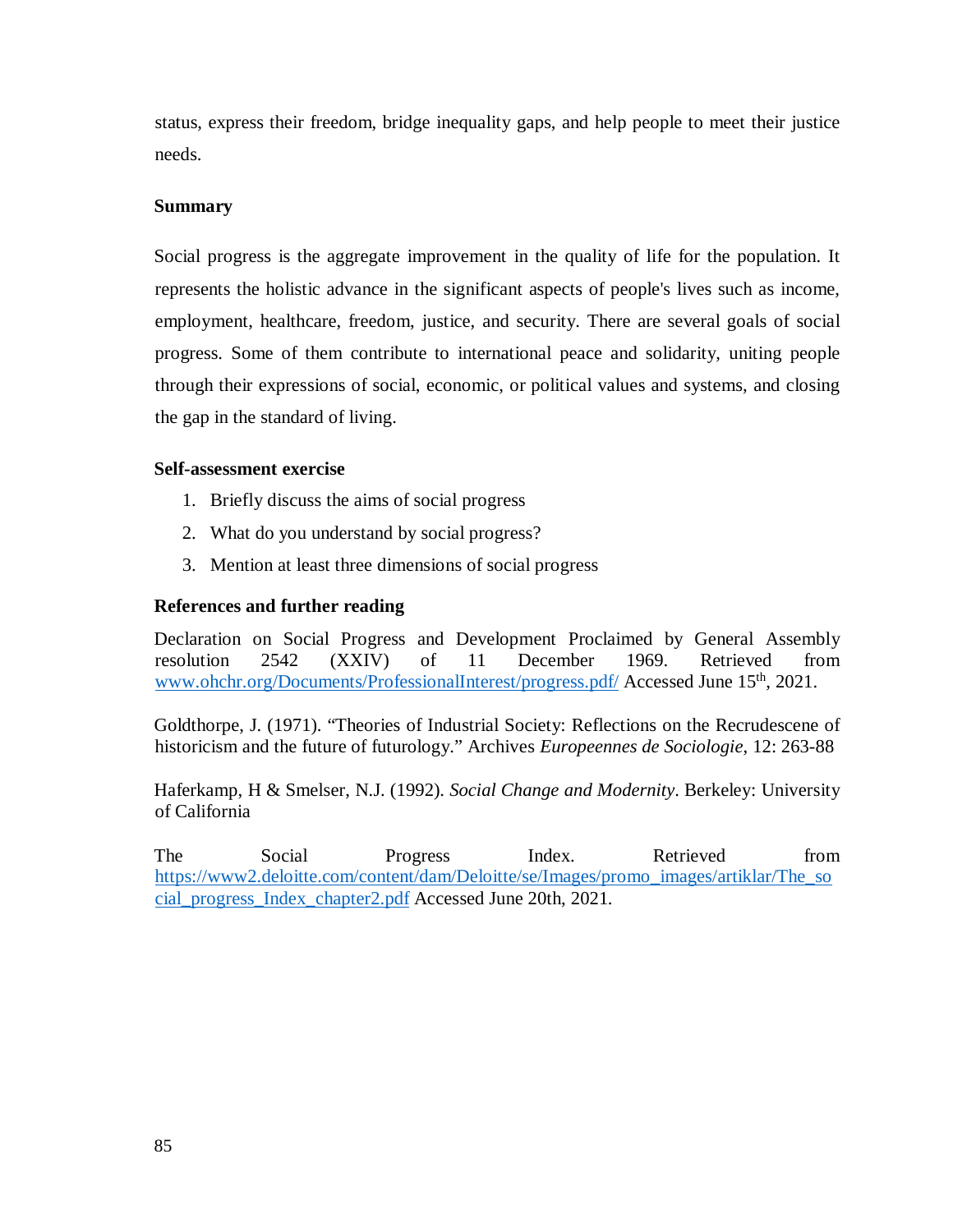**Module 4, Unit 4 Understanding Modernization Introduction Intended Learning Outcome Main Content The Concept of Modernization Types of Modernization The Determinants of Social Progress Dimensions of Social Progress The Goals of Modernization Conclusion Summary Reference and Further Reading**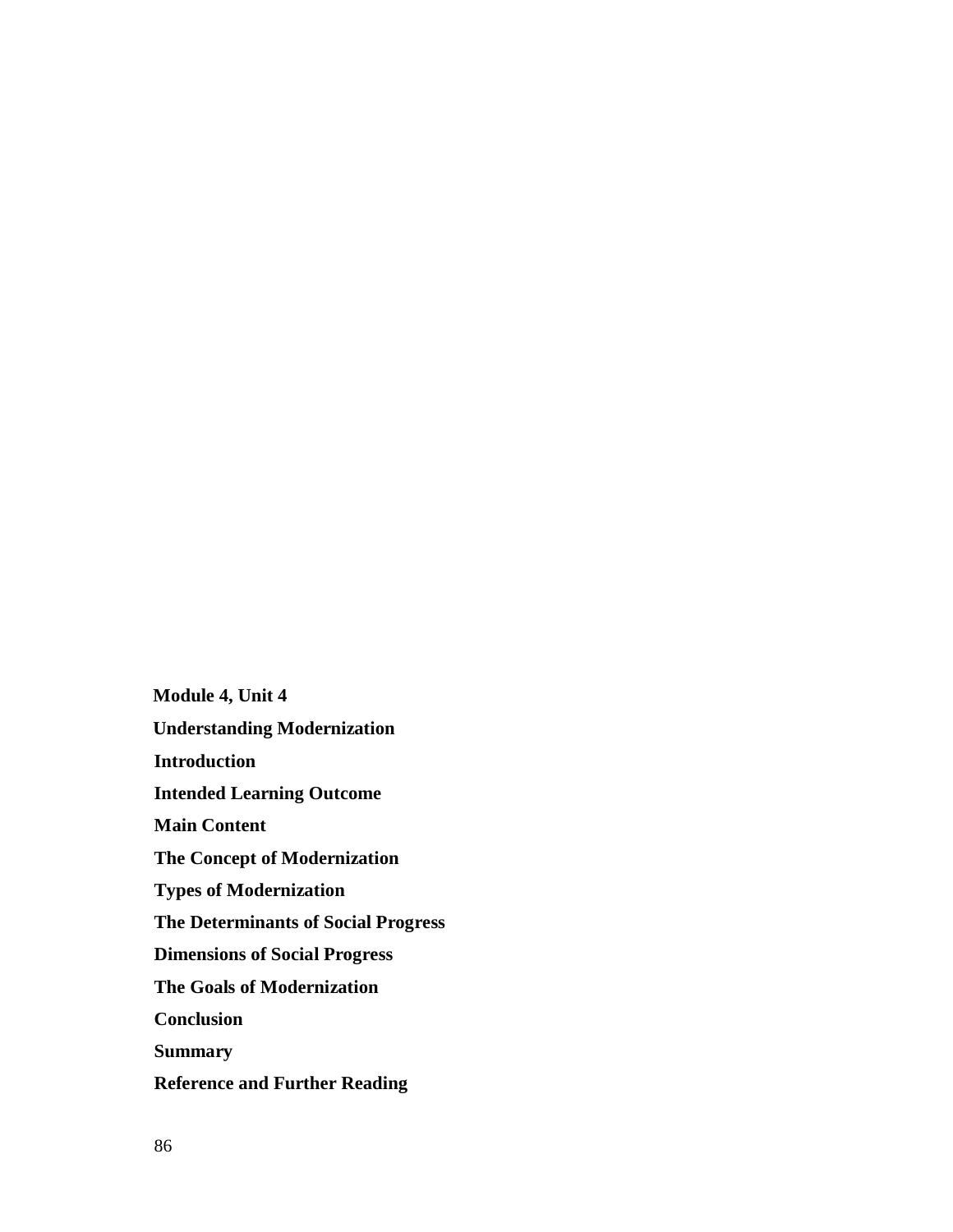#### **Introduction**

This unit analyses the concept of modernization. It explores the different conceptual perspectives on the idea of modernization. The unit also exposes students to the goals and categories of modernization.

### **Intended Learning Outcomes:**

Students who have studied this unit should be able to:

- 1. Provide an acceptable characterization of social modernization
- 2. Understand the different conceptual perspectives to modernization
- 3. Highlight the goals and objectives of modernization

## **MAIN CONTENT**

### **The Concept of Modernization**

The term modernization derives from the Latin word *modo* meaning 'just now' or 'the latest' (Reyes, 2001). The Oxford English Dictionary defines the term 'modern' as something of the recent times or something new or latest, not concerned with classic. Modern means anything new, recent, or latest in whatever sphere it occurs. Britannica defines modernization as the "transformation from a traditional, rural, agrarian society to a secular, urban, industrial society" (Britannica). According to Britannica, a society is modern if it has achieved a higher level of industrialization.

From a development perspective, the modernization theory makes three bold claims. First, it argues that modern societies are more productive compared to traditional societies. Second, that children are likely to be better educated, and, third, that the needy deserve more welfare.

The modernization theory became highly influential at the end of the Second World War. The influence of the theory during this era is understandable (Huntington, 1976). First, at the end of the second world war, Western nations such as Germany, France, and Great Britain demonstrated significant levels of economic and political weakness. Their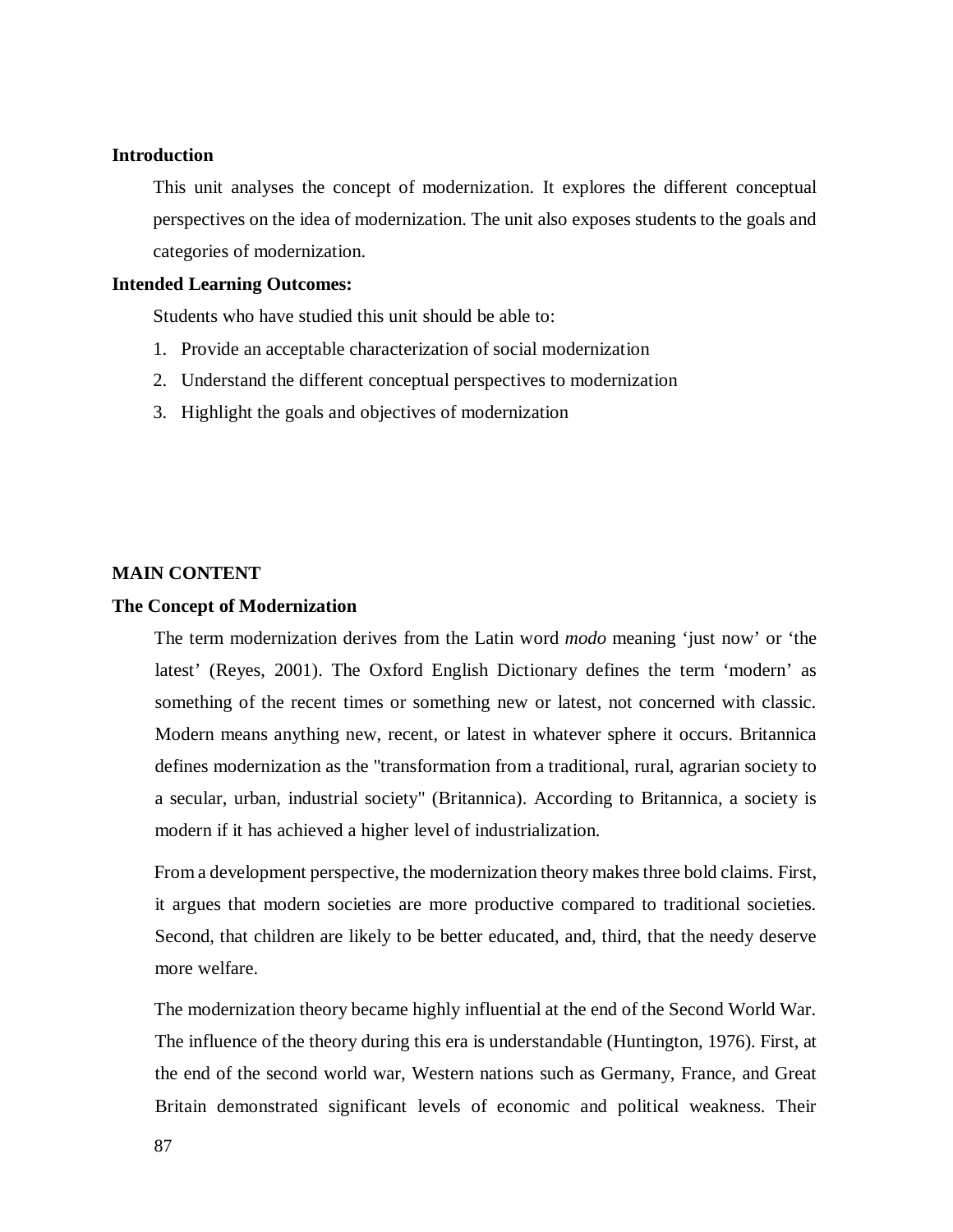weaknesses bolstered the United States' rise as a superpower. As a superpower strengthened by war, the United States was at hand to lead the world, and Europe in particular, through the post-war reconstruction efforts. In Europe, the United States architected the Marshall plan that was used to reconstruct or redevelop Europe (Huntington, 1976).

Second, a united communist movement emerged after the war. The war disrupted the Soviet Union, but its communist element was reactivated and applied across Eastern Europe and Asia. Third, the African colonial empires were collapsing, and so were the cases of Latin America and Asia. The collapse of these empires inspired the gradual evolution of several nation-states in the third world. The scramble for a model of development to build the economy and promote political independence by these nationstates influenced the application of the modernization theory as an alternative theory of development **(**So, 1991: 17**)**

#### **The modernization theory of development assumes that:**

(a) Modernisation has phases. Rostow, for example, identifies four phases of development. These are:

> **Phase 1**: The traditional stage in which signifies a primitive society with no access to modern science or technology;

> **Phase 2**: The preparatory stage which refers to a long period of a century social or economic preconditions for take-off are implemented;

> **Phase 3**: The take-off stage in which the societies shifts towards economic growth **Phase 4**: The maturity stage represents self-sustained growth.

b) Modernization tends towards convergence among societies. In this way, modernization is construed as a homogenizing process.

(c) Modernization is a progressive process. It is supposed that modernization has desirable implications now or in the future.

(d) Modernization is irreversible. Once it begins, it cannot be stopped. It is believed that once nations are exposed to modernization, they will have a sustained impetus for growth.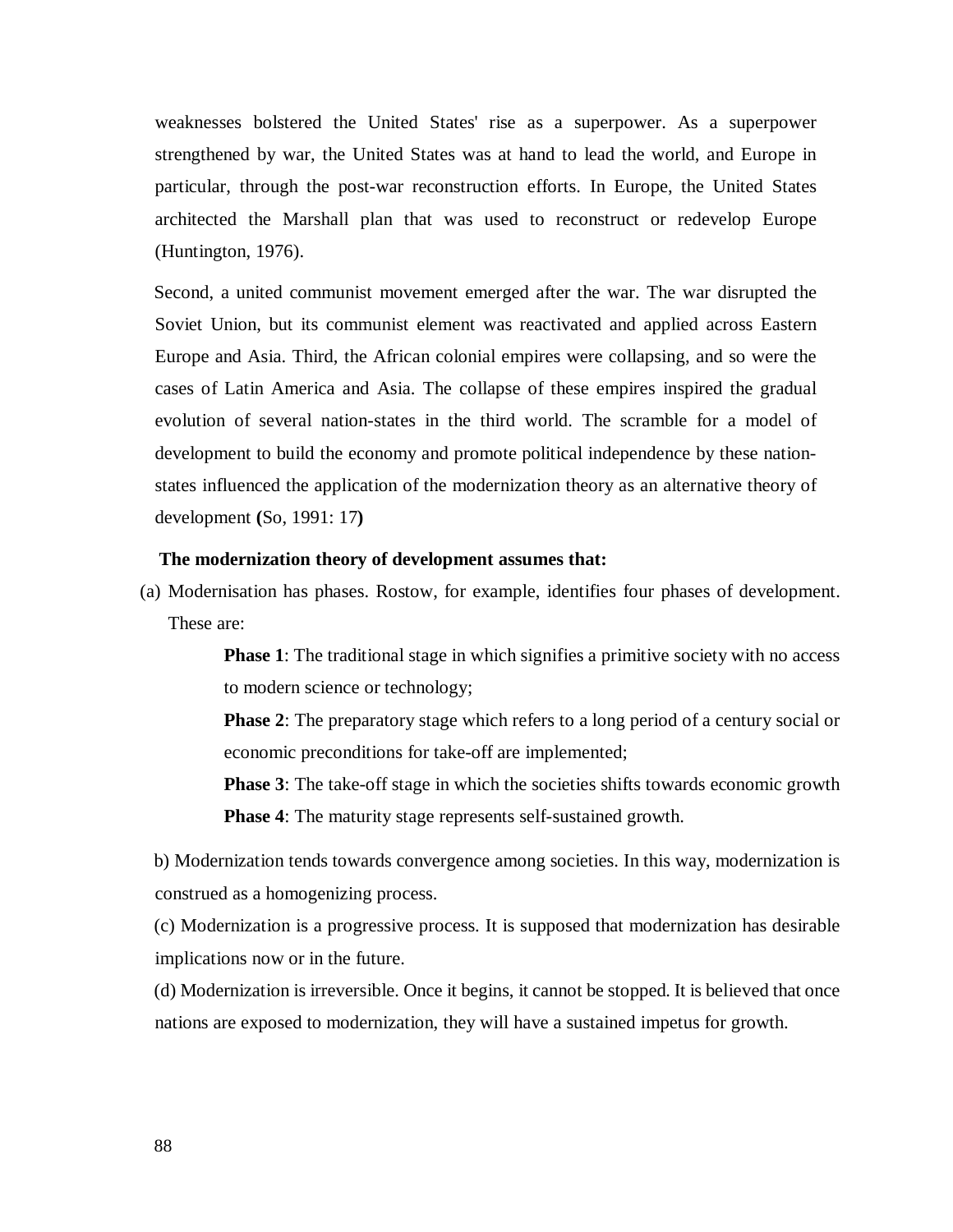There is also a range of classical views about modernization, especially views influenced by functional structuralism. These views are:

(a)Modernization is a systematic process. The features of modernity are a consistent whole and appear in clusters.

(b)Modernization is transformative: the society's traditional values must be replaced by modern values.

(c)Modernization is systematic and transformative in nature. It is, therefore, an immanent process that leads to change in the social system.

#### **Goals of the modernization theory**

A theory of modernization aims to:

- (a) Understand and explain the causes and implications of underdevelopment in poor countries. As it concerns this objective, the modernization theory focuses on the roles economic and cultural factors play in shaping the development potentials of poor countries.
- (b) As a Western theoretical approach, the important ambition of the modernization theory is to provide a non-communist approach to resolving the poverty crisis in developing nations. It does this by seeking to replace communist tendencies with capitalism, a Western-formed economic approach.
- (c) Modernization believes that the Western perspective on development, which is radical industrialism through capitalism, is an archetype for all who desire genuine development. An important goal of the modernization theory is to promote western formed development values to developing countries.
- (d) The modernization theory construes modern societies as highly industrial societies. One of its important goals is to promote science and technology as tools of industrialization and modernization.
- (e) It is obvious from the preceding point that one of the focuses of industrialization is the promotion of rapid growth of industrialization and urbanization.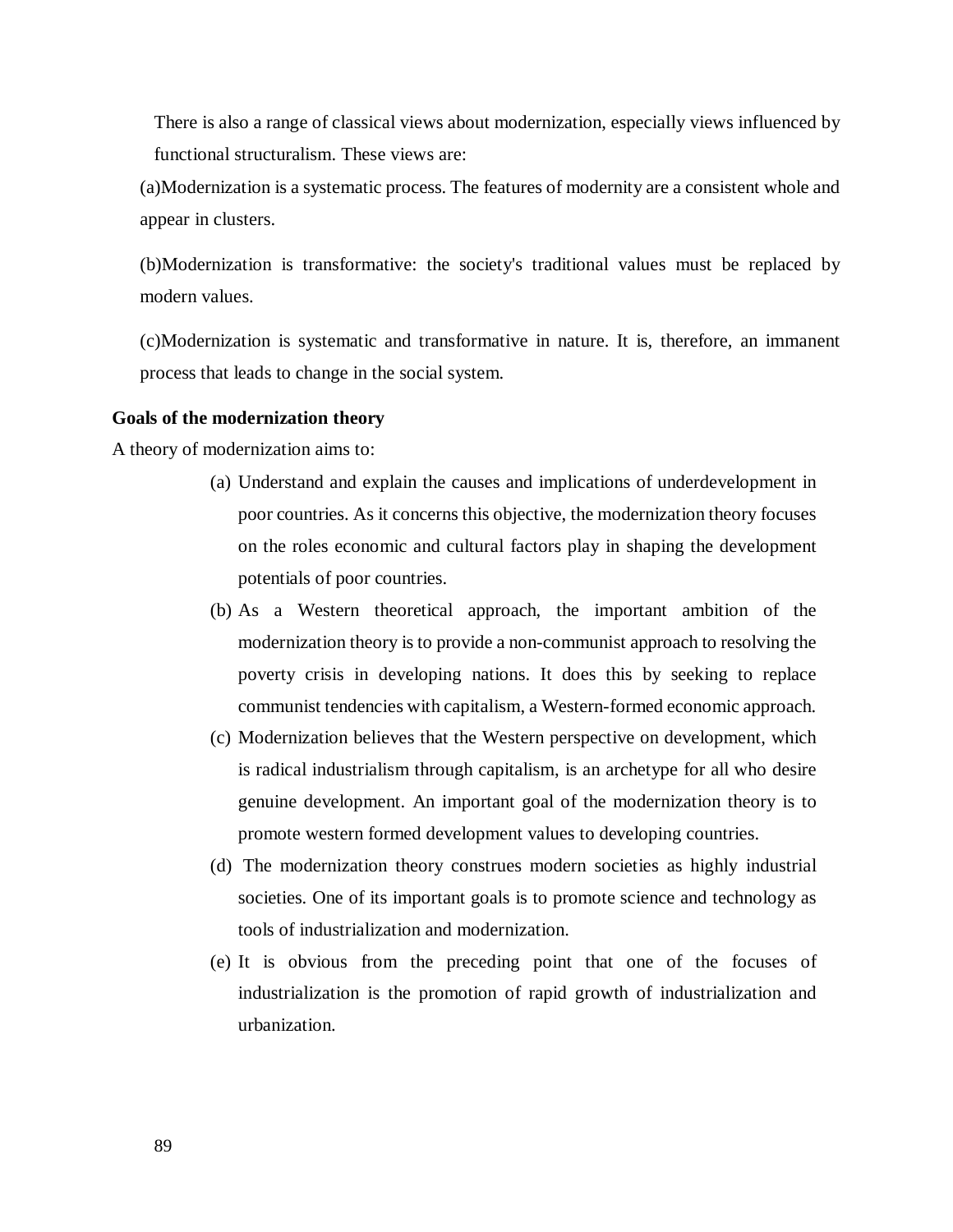- (f) Because modernization requires a shift from traditional to modern experiences, modernization aims to rationalize people's social life in ways that connect their sociality to their ambitions for modern experiences.
- (g) Modernization theory holds that modern culture is a scientific, industrial culture. Hence, the theory seeks to instill a rational outlook in all spheres of life.
- (h) Modernization aims to the rapid development of mass phenomena. These include massive transformations in areas such as mass communication, production, participation, and education.
- (i) The modernization theory believes that a democratic culture is necessary for an industrial society. Hence, the modernization theory seeks the democratization of political structures (Reyes, 2001).

#### **Categories of modernization**

Modernization is categorised into psychological, intellectual, demographic, political, economic, and socio-cultural dimensions. This unit focuses mainly on political and economic modernization.

**(1) Political modernization**: at its Political level, political modernization rejects traditional political systems such as feudal lords, religious heads and gods-heads, and traditional community leaders.

Political modernization advocates a well-structured, established, rational authority in a political system that people are constitutionally obliged to obey. This form of modernization promotes people's active participation in the political process through series of actions and platforms, including those offered by political parties, interest groups, business groups, voluntary organizations, and pressure groups among others.

More specifically, political modernization facilitates

- (a) The ability of political systems to find and utilize the resources of the society for the good of such a society.
- (b) Increase inability of political systems to coordinate social actions in addressing their political problems
- (c) Increase in political participation.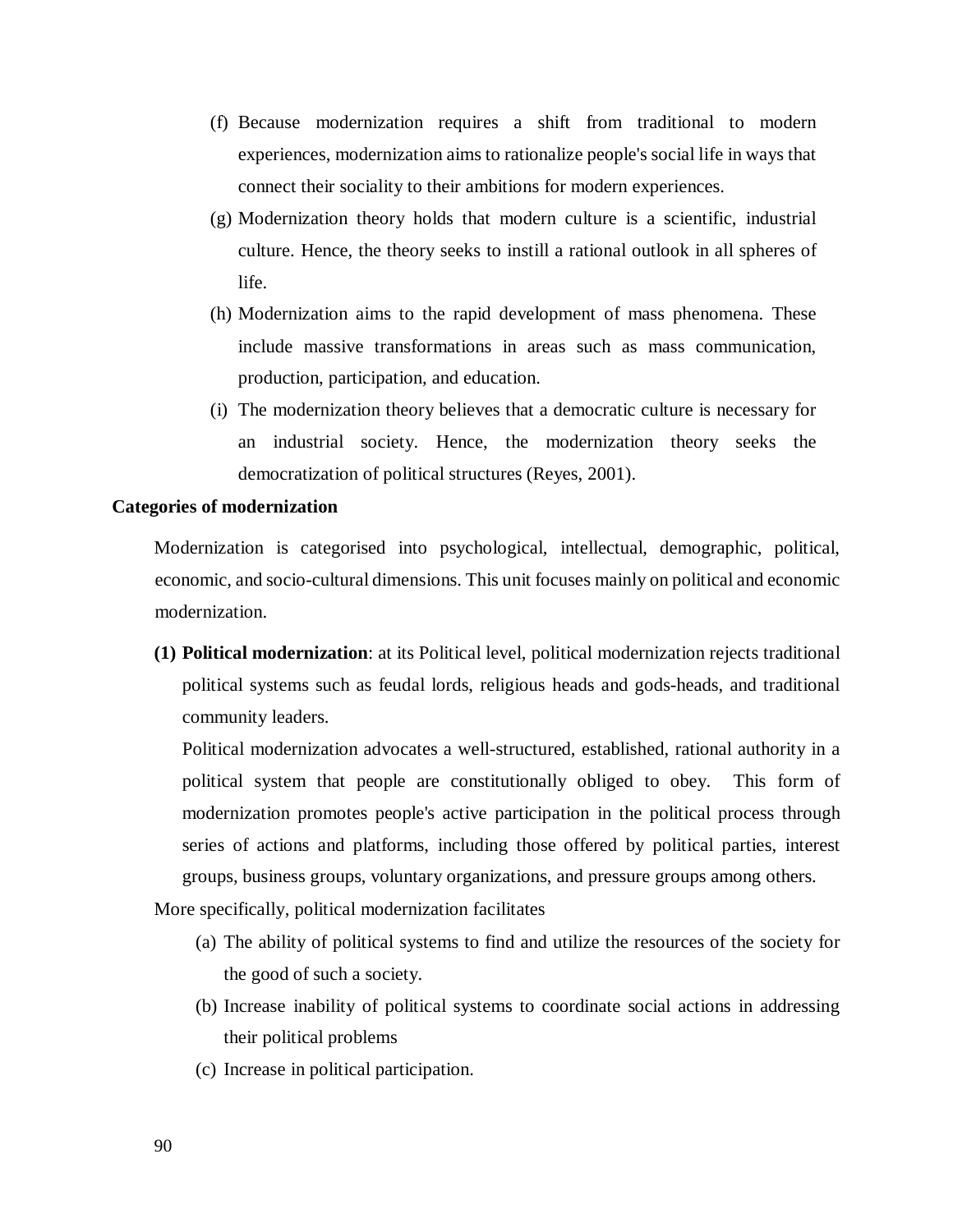**(2)Economic modernization**: economic modernization represents the revolutionary changes occurring in the economic spheres of human society. Some of these events include the all-around industrialization of the economy, the sustained increase in labor productivity, and the rise of international economic competition. There is also the industrialization of production models, production technologies, economic structures, economic systems, and economic ideas; the continuous growth of labor productivity and national income, and the international competition in which countries endeavor to achieve the economic abilities of industrialized countries.

The economic modernization process generally includes four stages (start-up, development, maturity, and transition), and the industrialization process has three stages (early, middle, and late). The outcomes of economic modernization include the transition from an agricultural economy to an industrial economy, the formation and popularization of the idea of market economy, the large-scale application of modern technologies and energy, industrialization, diversification, and specialization of economic activities, the mechanization, electrification, and automation of production models, the increase of the share of industry and services, the decrease of agriculture, the formation and development of the national market, the continuous growth of the economy and productivity, the improvement of economic welfare and social equality, the transfer of economic centers, etcetera. A critical indicator of a country's completion of economic modernization is that it is industrialized and that labor productivity has reached the world's advanced level of the 21<sup>st</sup> century.

#### **Strengths and Weaknesses of Modernization**

The Modernization theory has strengths and weaknesses.

Some of its strength include: First, it is easy to identify the focus of modernization. Second, the modernization theory offers the third world a model of development. Modernization believes that third world countries need to adopt Western values if they need to develop. Third, the methodology of the modernization theory is based on general studies. It, for example, differentiates unstable democracies from stable democracies, unstable dictatorships from stable dictatorships.

Its weaknesses include the claims that (a) development is necessarily unidirectional. (b) It makes the Western development approach its archetype and undermines other templates such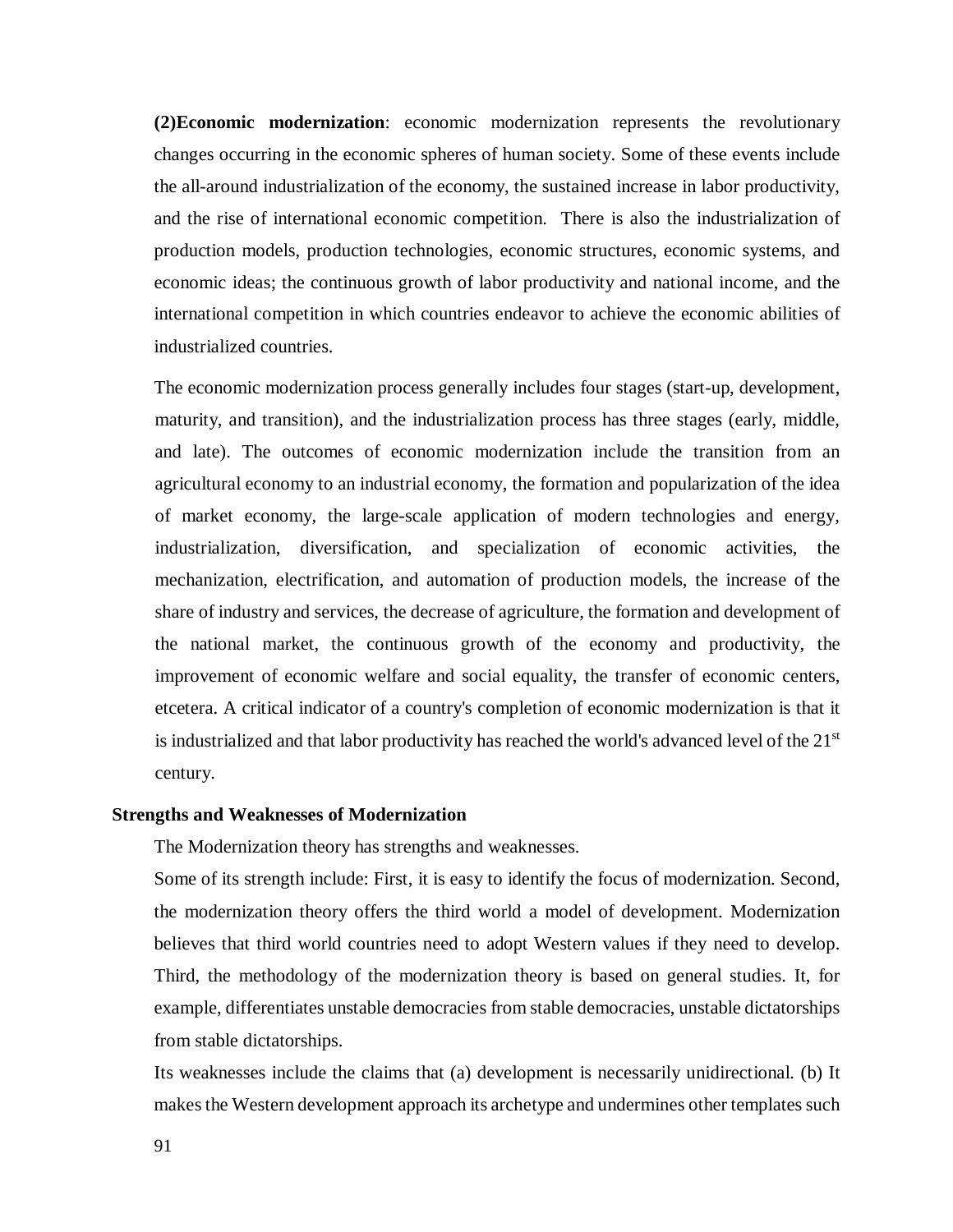as those from South Korea and Taiwan (c) Modernization overlooks that traditional societies do not have a homogenous set of values. Traditional societies have highly heterogeneous values. (d) The modernization theory supposes that traditional and modern societies have radically exclusive values. The challenge is that traditional and modern societies sometimes share a network of values.

#### **Conclusion**

Modernization requires transformation towards progress. It is a process of change that requires both structural and functional changes. Hence, it does not eliminate traditional and ancient values but preserve and protect them to accommodate emerging progress.

#### **Summary**

This unit exposed students to the idea of modernization. It studies the goals of modernization, the categories of modernization, and the strength and weaknesses of modernization.

#### **Self-Assessment Exercise**

- 1. What are the goals of modernization?
- 2. Briefly highlight reasons why modernization became a prominent theory after the Second World War.

#### **Reference and further reading#**

Reyes, G.E. (2001). Four Main Theories of Development: Modernisation, Dependency, Word-system, and Globalisation. *Nomadas Revista Critika de Ciencas Sociales y Juridicas*, 04 (2).

Kumar, K. (2021). "Modernization." Encyclopedia Britannica, 29 Oct. 2020, https://www.britannica.com/topic/modernisation. Accessed 7<sup>th</sup> June, 2021.

Huntington, S. (1976). *The Change to Change: Modernisation, Development and Politics*. New York: Free Press.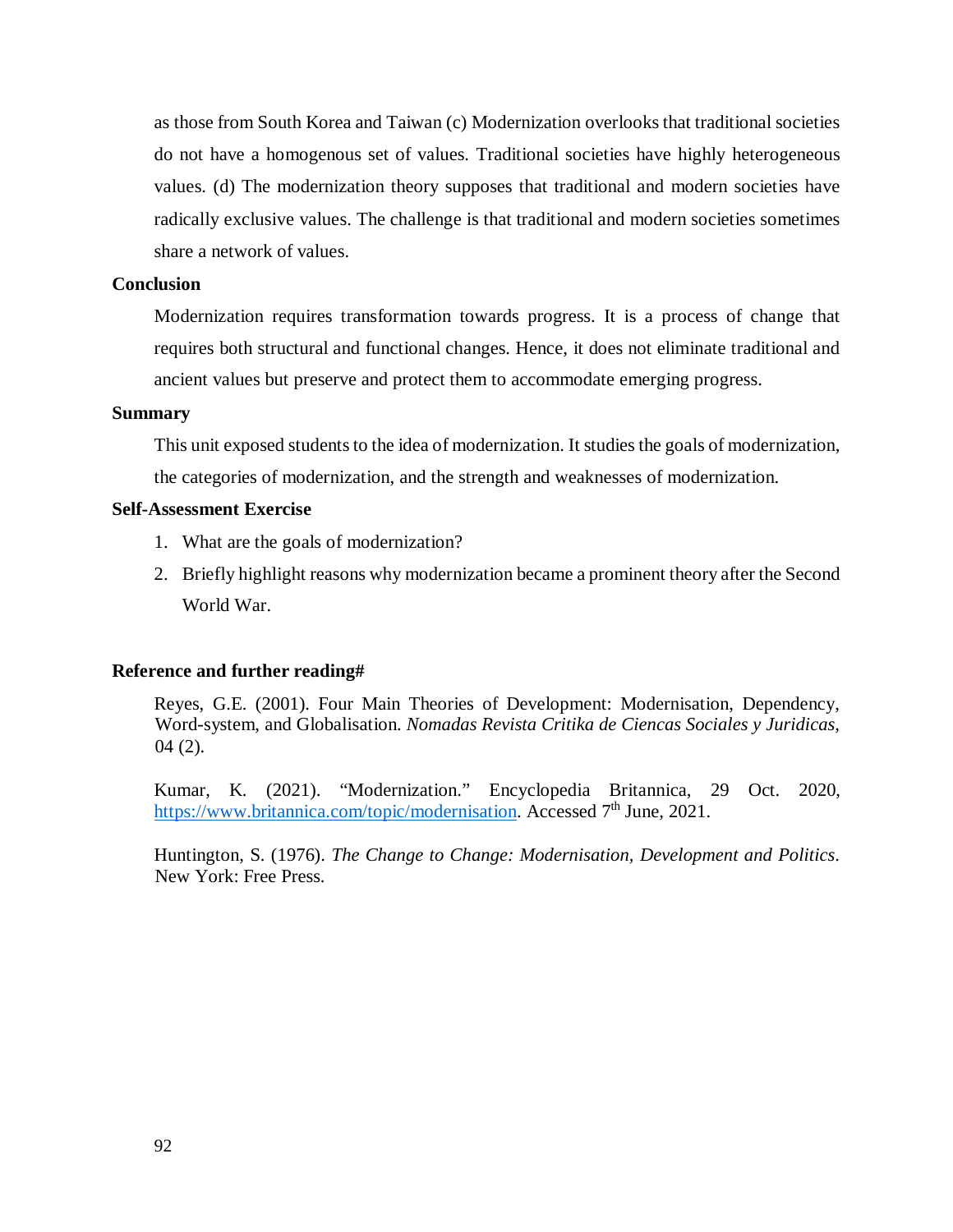**Module 5, Unit 1** 

**The Relevance of the Idea of a Philosophy of Development** 

**Introduction** 

**Intended Learning Outcome** 

**Main Content** 

**The Inevitability of Philosophy** 

**Conceptualizing Development** 

**The Humanist view of development** 

**The emotivist perspective** 

**The economic view of development**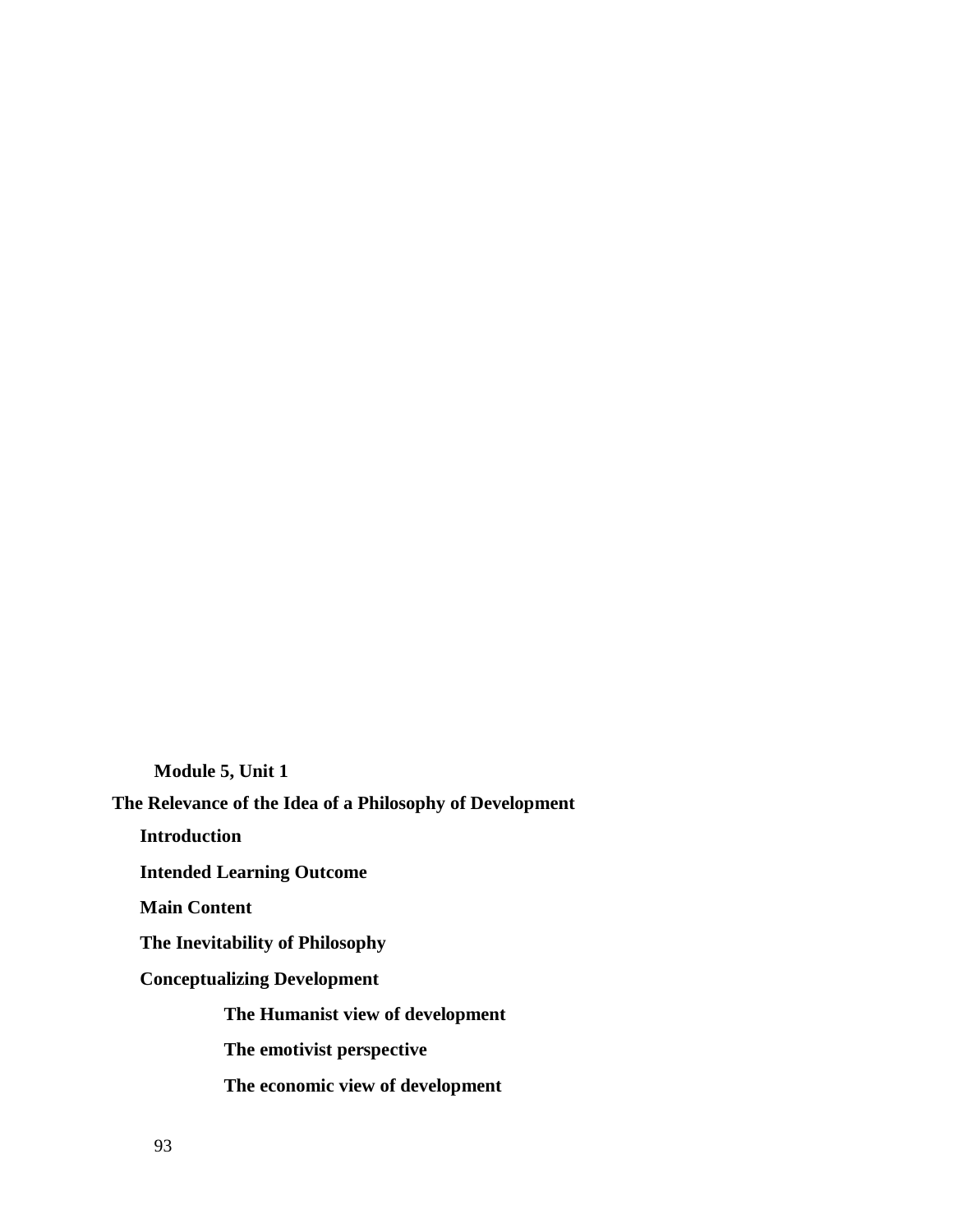### **The Relevance of Philosophy to an Idea of Development**

**Conclusion** 

#### **Summary**

**Self-Assessment questions** 

### **Reference and further reading**

#### **Introduction**

This unit considers the intersection between philosophy and development. Some critics may be under the influence of practical affairs or motivations from science, regard philosophy as a discipline that is obsessed with hair-splitting distinctions and controversies about the practical value of knowledge and its ambitions. To these critics, philosophy itself is jargon, hence it lacks the legitimacy to legislate or contribute to the other domains of human interest. This unit exposes students to the reasons why such criticisms are unsustainable, and the various ways philosophy interacts with development.

#### **Intended Learning Outcome:**

Students who have studied this unit should be able to:

- 1. Discuss why philosophy is inevitable
- 2. Discuss the connection between philosophy and development
- 3. Highlight at least three views of development

#### **MAIN CONTENT**

#### **The Inevitability of Philosophy**

To create a better understanding of the relevance of philosophy to the idea of development, we must begin by discussing the relevance of philosophy generally. This is important because many people, including students, sometimes under the influence of practical affairs or motivations from science, feel the philosophical business is nothing more than useless trifling, or obsessed with hair-splitting distinctions and controversies about the practical value of knowledge and its ambitions.

Those who regard philosophy this way are partly motivated by their conceptions of the ends of life, and their failure to locate the kinds of goods that philosophy produces within these conceptions. They speak of how the natural or behavioral sciences have produced great inventions and recorded tremendous successes. Thus, they sometimes talk of a time when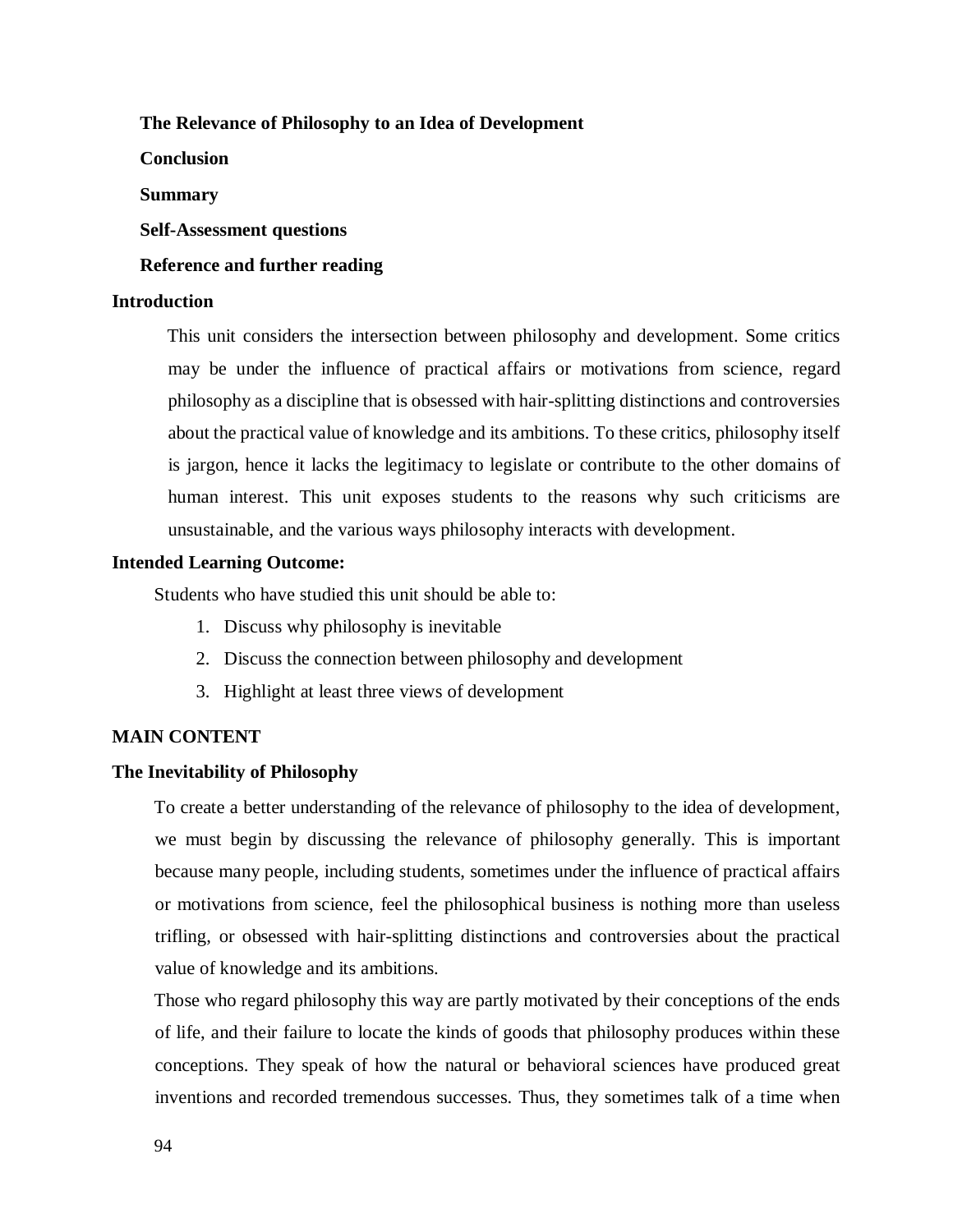"…there was no clear distinction between philosophy and natural sciences, but that owing to the transformation of this state of affairs round about the seventeenth century, natural sciences have made great bounds (Gordon, 1991: 959). These effects seem to compel questions about the value of philosophy and the legitimacy of the so-called "jargon-ridden discipline" to interrogate or raise questions about other's intellectual territories.

People must expunge such prejudices about philosophy. The achievements of the 'practical' men may lead to inventions, progress, and changes in our society, but people also need the critical mindset that philosophy stimulates. Beyond the limits and ambitions of science, there is the ambition to provide a valuable society and to provide nontechnical ways of organizing our lives. Critics who question the value of philosophy need to understand that:

> Philosophy, like all other studies, aims primarily at knowledge. The knowledge it aims at is the kind of knowledge that gives unity and system to the body of the sciences and the kind which results from a critical examination of the grounds of our convictions, prejudices, and beliefs… The whole study of the heavens, which now belongs to astronomy, was once included in philosophy; Newton's great work was called 'the mathematical principles of natural Philosophy'. Similarly, the study of the human mind, which is part of Philosophy, is separated from philosophy and has become the science of psychology (Russel, 1912).

The value of philosophy can be extracted from the implicit quest by rational beings to know about themselves and their environment. This desire for knowledge involves raising critical questions about the human person and reality in general. It is for this reason that Plato argued that philosophy began from wonder. Philosophy began from wonder because human curiosity instigated questions about the universe and the totality of being. While much of these questions have not been answered, reflections about them have improved our understanding of ourselves, the world, and reality. This explains why Bertrand Russel writes that:

> …however slight may be the hope of discovering an answer, it is part of the business of Philosophy to continue the consideration of such questions, to make us aware of their importance, to examine all the approaches to them, and to keep alive that speculative interest in the universe which is apt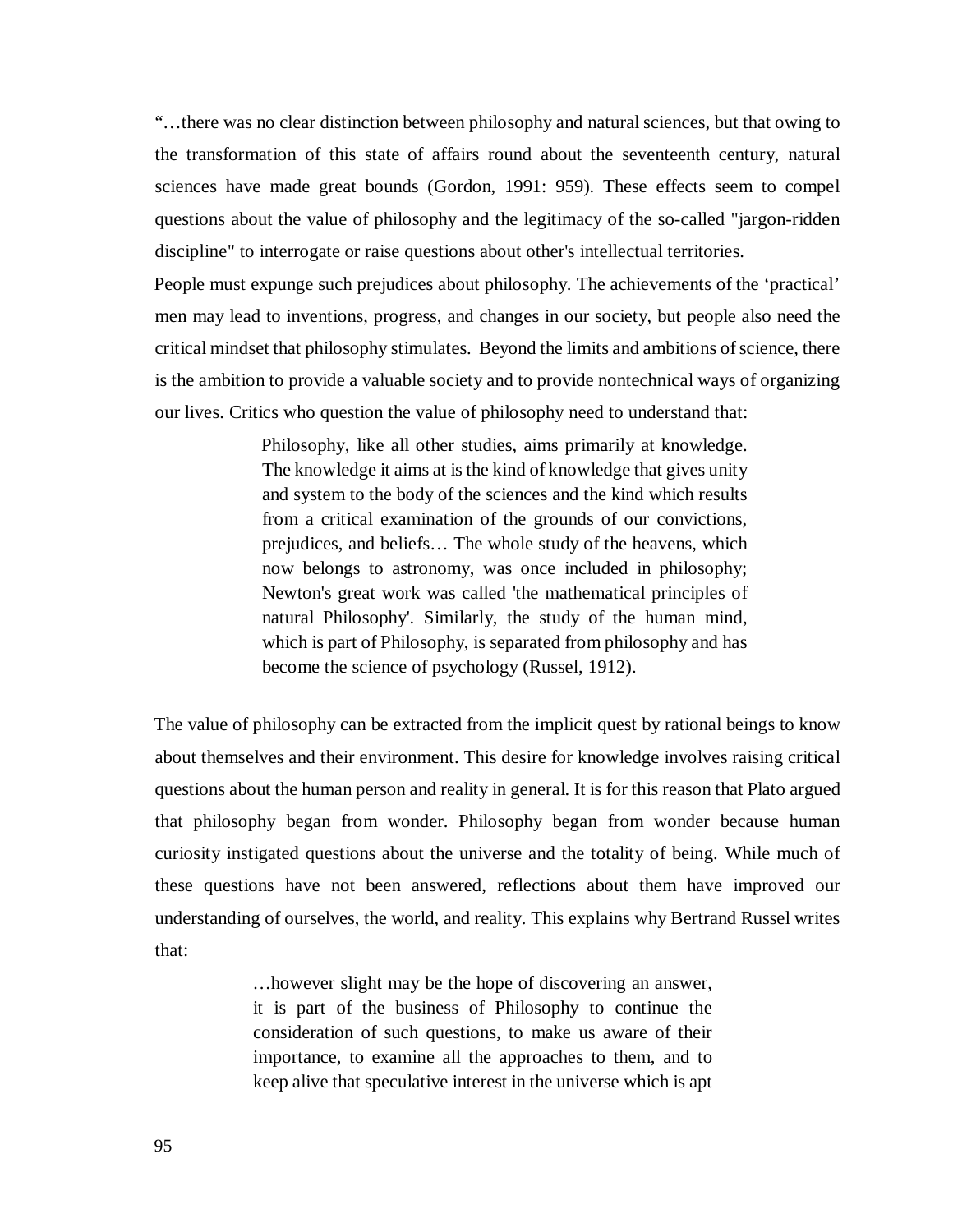to be killed by confining ourselves to ascertainable knowledge (Russel, 1912).

Philosophy is, thus, inescapable because as human persons, we consciously or unconsciously try to extract meaning from our environment. The pertinent question behind this effort is "whether it is right to live in a world without at least inquiring where it came from and what it contains? Another question concerns "if we live in a world we didn't know, how do we make sense of who we are, what we can do and how meaningful our lives can be." These questions spew us to reflect on ourselves and reality in general.

A fundamental value of philosophy is, thus:

…the greatness of the objects which it contemplates, and the freedom from narrow and personal aims resulting from this contemplation. The life of the instinctive man is shut up within the circle of his private interests: family and friends may be included, but the outer world is not regarded except as it may help or hinder what comes within the circle of instinctive wishes. In such a life there is something feverish and confined, in comparison with which the philosophic life is calm and free (Russel, 1912).

Philosophy determines the essence and quality of life. The questions philosophers raise, whether it answers them or not, help in shaping our views, ideas, and beliefs about the world and our place in it. According to Nnandi, it is "through the wisdom of philosophy that man can reflect on his personal life in search of the real self, and the meaning of life, he is living" (Nnamdi, 2011:85).

Consider as an example, your decision to lunch a charity organization for the less privileged that supports them to empower themselves and members of their communities. Suppose that you lunched your foundation based on your awareness over time that "success is measured by the number of people you have blessed," and that "a single tree cannot make a forest." A less technical approach to these views may present them as one of those unrefined opinions that float around us. But a deeper, philosophical reflection about them suggests that they do not only guide one on how to navigate one's life, but they help people to cope with their existential facticity and absurdities. Moreover, Socrates writes that "the unexamined life is not worth living," that man should know himself. Philosophy, therefore, facilitates man's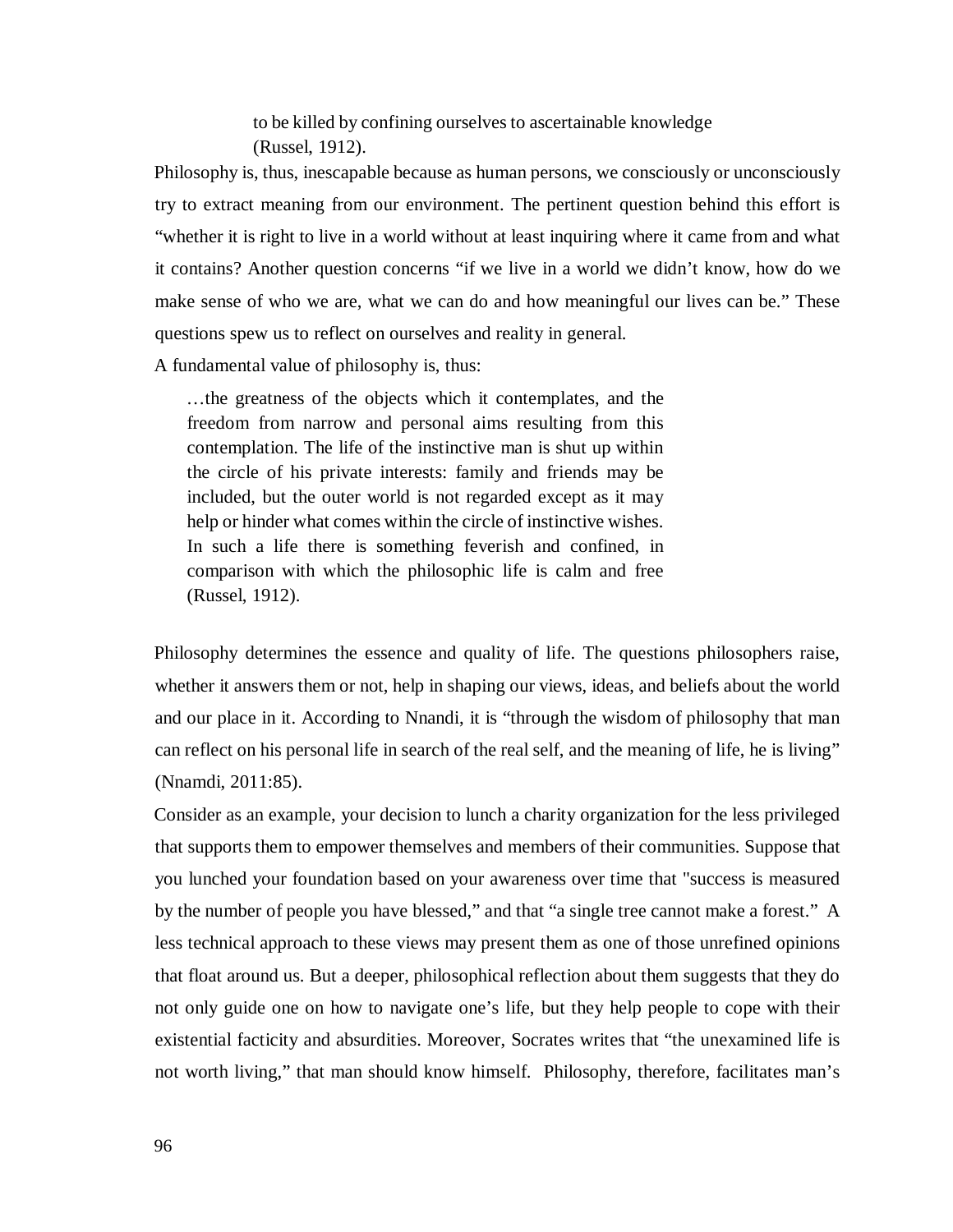examination of his life, and the knowledge of himself and his environment. According to Asike, 2018:

> …philosophy, for this reason, is without a doubt important for human development. It concerns values, goals, and human aspirations for the development of human society. It helps in understanding the meaning of development and genuine levels of impact on human development (Asike, 2017: 58).

### **Conceptualizing development**

Development is a social and practical process that liberates human potentials so that people may achieve the maximum socially feasible and practical control of available resources required to achieve basic human needs and security. Let us consider three conceptualizations of development.

**The humanist view of development:** this people-focused view of development construes development as "a process by which the members of society increase their personal and institutional capacities to mobilize and manage resources to produce sustainable and justly distributed improvements in their quality of life consistent with their aspirations.

**The emotivist perspective:** this view holds that development goes beyond the acquisition of material wealth to include people's emotional and psychological satisfaction.

**The economic view of development:** this construes development as "a process that is meant for the equitable social and economic transformation of the society through institutionalized social structures, and people's positive attitudes for an accelerated and increased growth and poverty eradication.

#### **The Relevance of Philosophy to an Idea of Development.**

There is a close relationship between philosophy and development. In our discussion of the relevance of philosophy, we emphasized that philosophy is the critical analysis of the ideas we live by. It also analysis the concepts we use and evaluates logical principles of reason. These ideas are interrogated and presented to society by philosophers. Society applies these ideas to create a better understanding of itself, form its objectives, and resolve its challenges.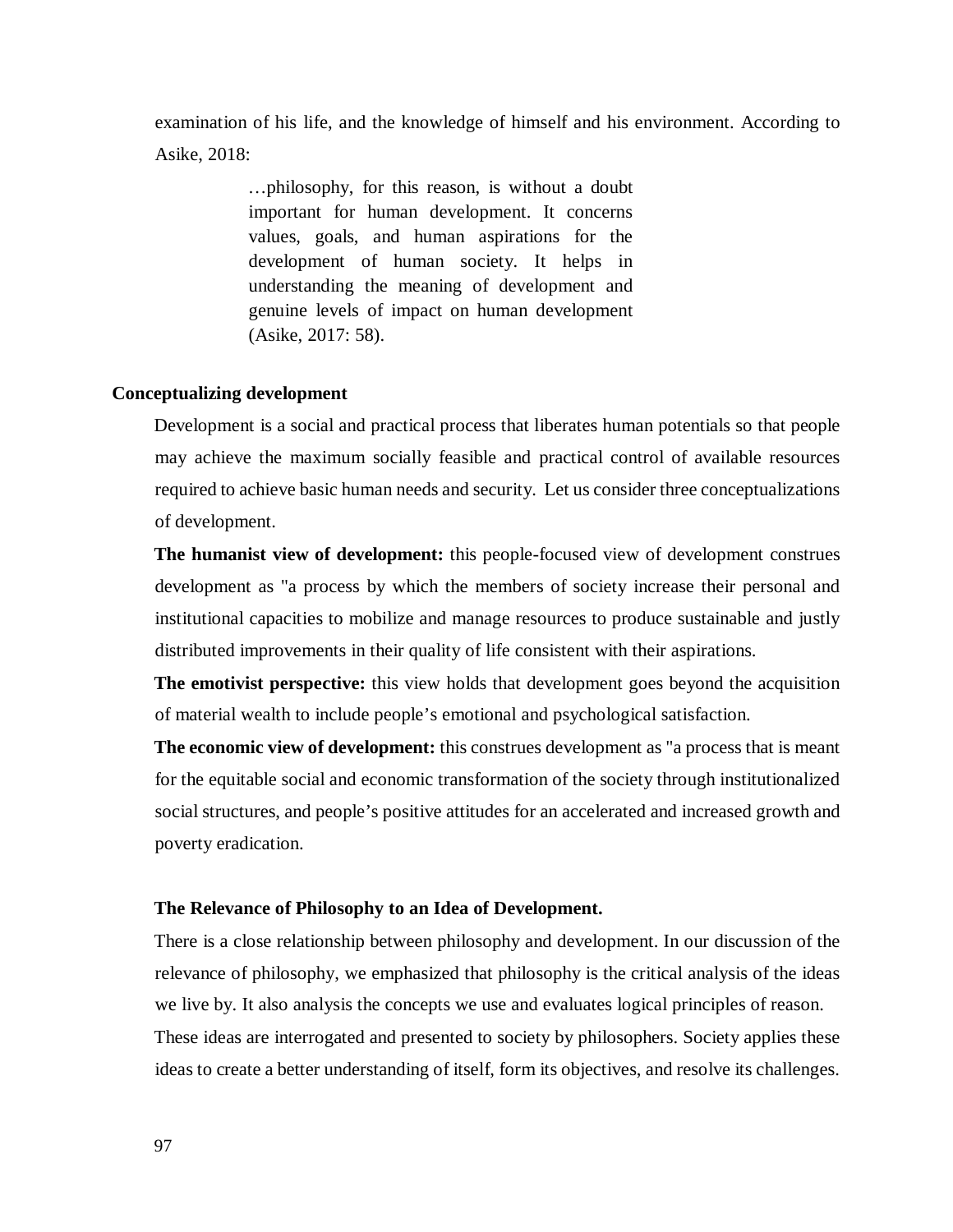These ideas also guide society on its development choices, ambitions, and focus. It is for this reason that Asike argues that philosophy:

> …helps the state in public policy formulation, through its critical and reflective methods; empirical propositional hermeneutics; and normative theories of analysis. Philosophical studies and research is a must for the social, economic, political, and technological advancement of any nation. (Asike, p54)

Asike's argument on the importance of philosophy to development accords well with Nnandi's claim that:

> When we talk of national development, we have to remind ourselves that the nation is only real and concrete in terms of the people that constitute it... if the development is people-centered, it means that the people that make up the nation, the individual men and women, are both the agents and the beneficiaries of development... The role of philosophy, therefore, is in molding the character of individuals (Nnamdi, 2011:85)

Apart from modeling human character, philosophy interrogates the concepts used in analyzing development. The analysis creates a better understanding of the various aspects of development, their assumptions, and the better ways they can be applied to serve the human interest.

Philosophical theories like capitalism, socialism, and utilitarianism have provided the framework for development initiatives. While socialism had inspired governments' development efforts from the 18<sup>th</sup> to the early 20<sup>th</sup> century, philosophical reflections from the middle of the  $20<sup>th</sup>$  century replaced the socialist development approach with a capitalist perspective.

Sometimes development goals, politics, and means of application have serious ethical implications. Consider as an example a development effort displaces a community for capitalist gains. The question may be whether the sanctioning authority has the moral right to dislodge a community to drive its expansion goals. Under these circumstances, Philosophy raises ethical questions about development. These questions are important because they do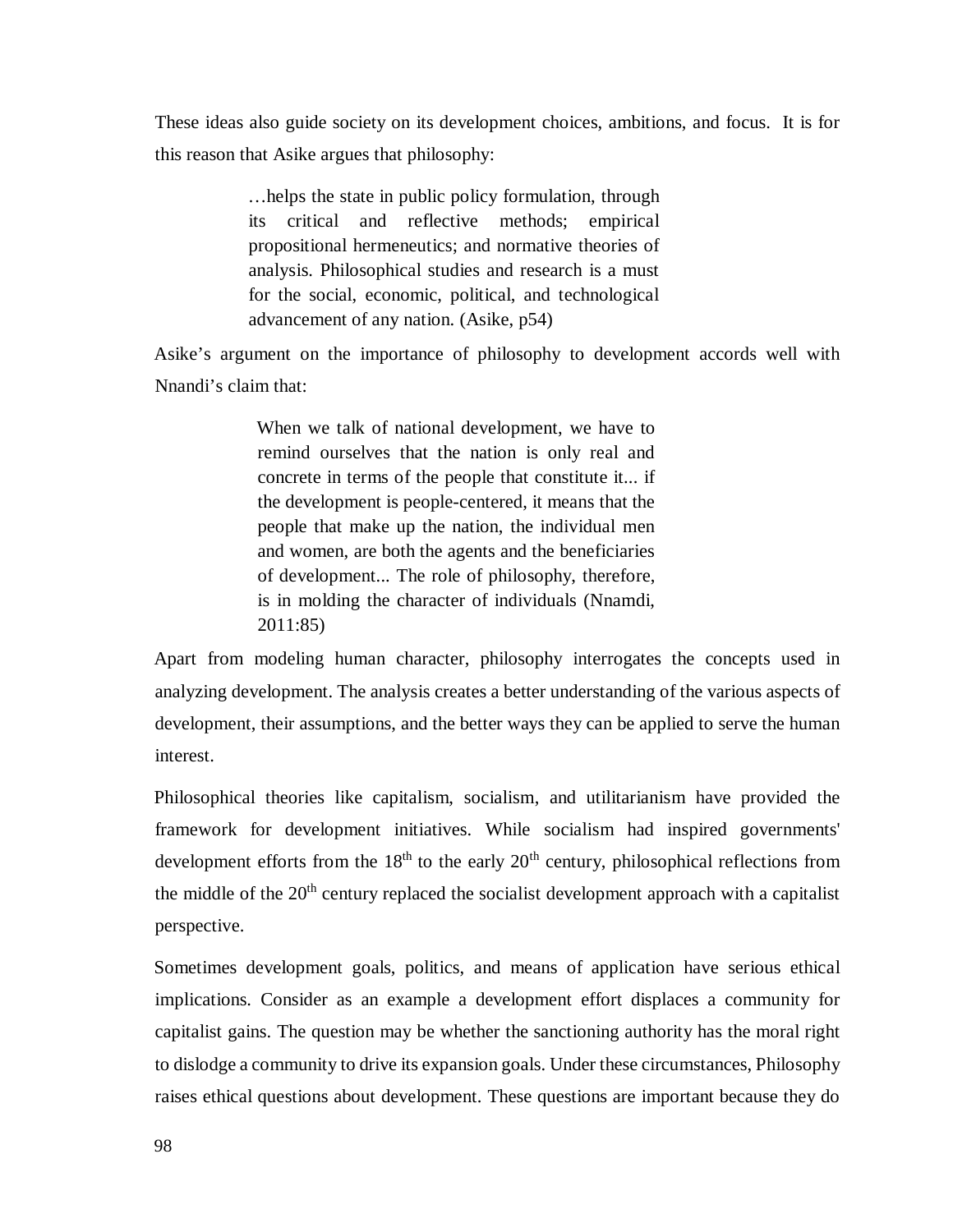not only inform policy choices, they also provide the right kind of vision, priorities, and objectives that should give all development goals.

#### **Conclusion**

There are several ways that philosophy and development interact. This unit exposed students to these points of intersection. The unit began by underscoring the inevitability of philosophy from where it legitimized philosophy's concerns with development. It highlighted the three main views of development and discussed how philosophy connects with development.

### **Summary:**

This unit exposed students to the relevance of philosophy to human development in Nigeria. The value of philosophy can be extracted from the implicit quest by rational beings to know about themselves and their environment. This desire for knowledge involves raising critical questions about the human person and reality in general. These questions and their outcomes are relevant to development.

#### **Self-assessment exercise**

- 1. Briefly discuss three perspectives on development
- 2. What is philosophy and why is it relevant to human development?

#### **References and Further reading**

Asike, J.C. (2017). 'The Role of Philosophy in Human Development in Nigeria'. *UJAH Special Edition.* 

Gordon, S. (1991). *The History and Philosophy of The Social Sciences*. London: Routledge.

Nnamdi, B.S. (2011). Selected Themes in Logic and Philosophy. Nigeria: University of Port Harcourt Press.

Russel, B. (1912). The Problems of Philosophy. Indianapolis: Hackket Publishing Company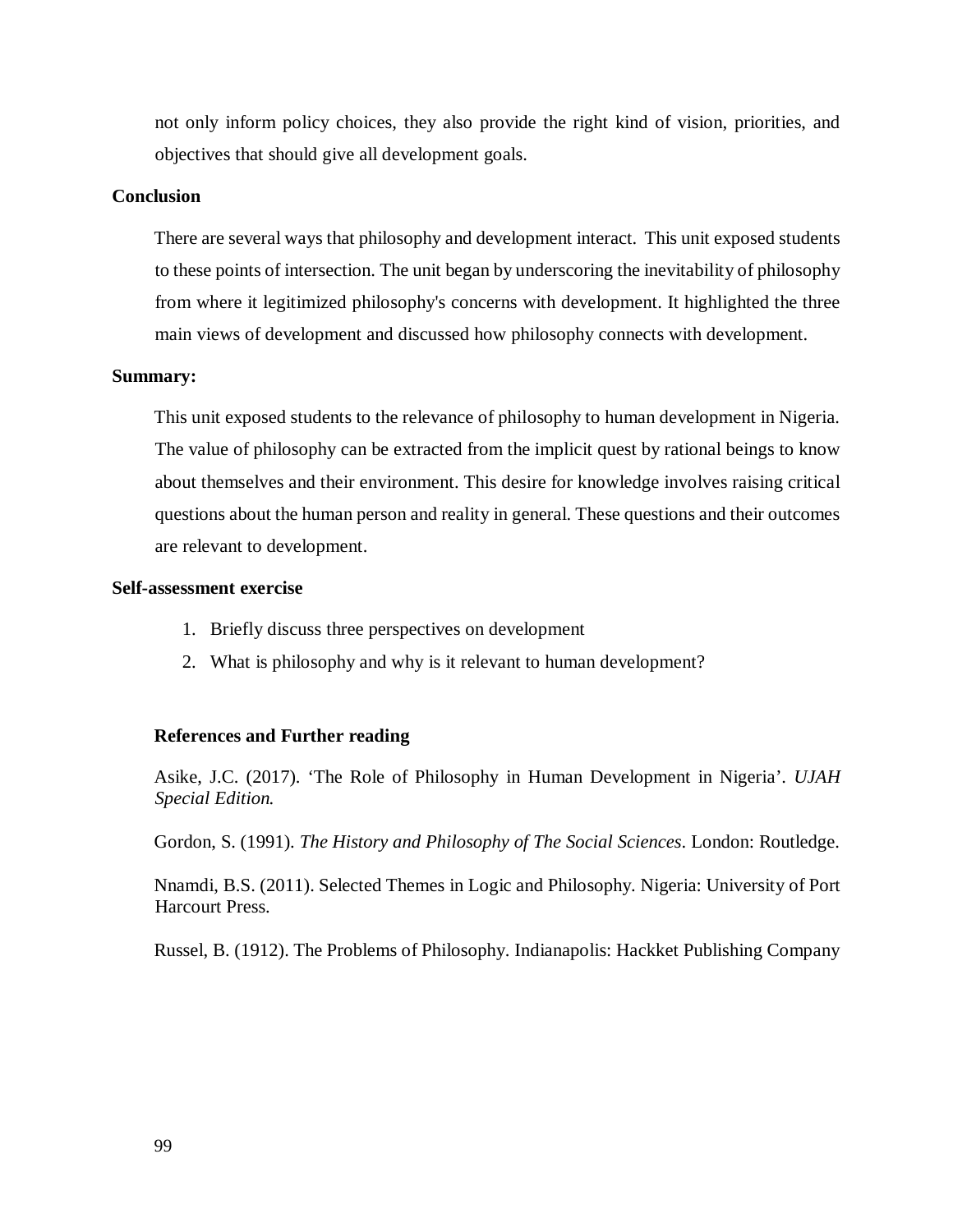**Module 5, Unit 2 Philosophy and some development Issues Introduction Intended Learning Outcome Main Content The Normative Function of Philosophy Philosophy and some Development Issues The issue of justice Issues about the focus of development Concerns Over global poverty Production and Environment Hazards Conclusion Summary** 

100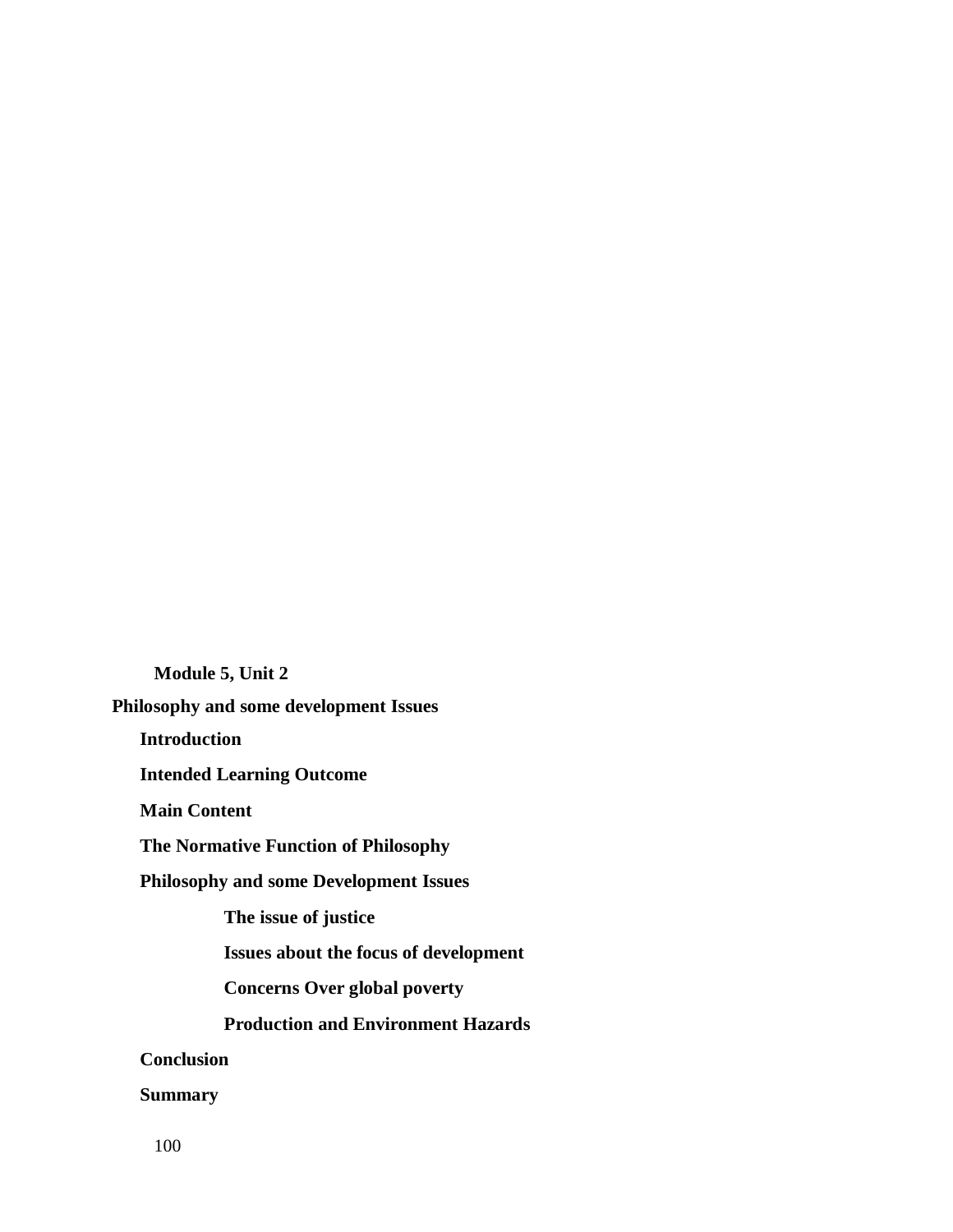#### **Self-Assessment questions**

#### **Reference and further reading**

### **Introduction**

This unit exposes students to the normative function of philosophy, and how this function helps in the analysis of development issues. The unit explores four of the several issues about development that interest philosophers. These issues are based on matters of justice, the focus of development, the roles development play in addressing or perpetuating global poverty, and how industrial and production efforts expose people and the environment to hazards.

#### **Intended Learning Outcome**

Students who have studied this unit should be able:

- 1. Discuss the normative function of philosophy
- 2. Highlight at least four development issues that interest philosophers
- 3. Discuss how philosophers attempt to create a better understanding of these issues.

### **MAIN CONTENT**

#### **The Normative Function of Philosophy**

Human beings are born with reflective attitudes. This enables them to formulate worldviews to guide their lives and obtain meaning for their existence. At this stage of reflection, much of our views are drawn from our unrefined access to our experiences and nature. This means that much of the ideas that guide our lives and purport to explain the basis of our existence as human beings are obtained from our reflective impulses without any serious scrutiny. We are, thus, likely to accept views that contract reality and undermine our quest for authentic existence.

Philosophy as a normative discipline attempts to guide our existence by formulating and promoting principles that ought to regulate our lives. While philosophy may be unable to enforce the prescriptions it makes, its normative principles are used to validate our actions and provide a direction on how best to organize our lives. Consider utilitarianism as a normative philosophical theory as an example.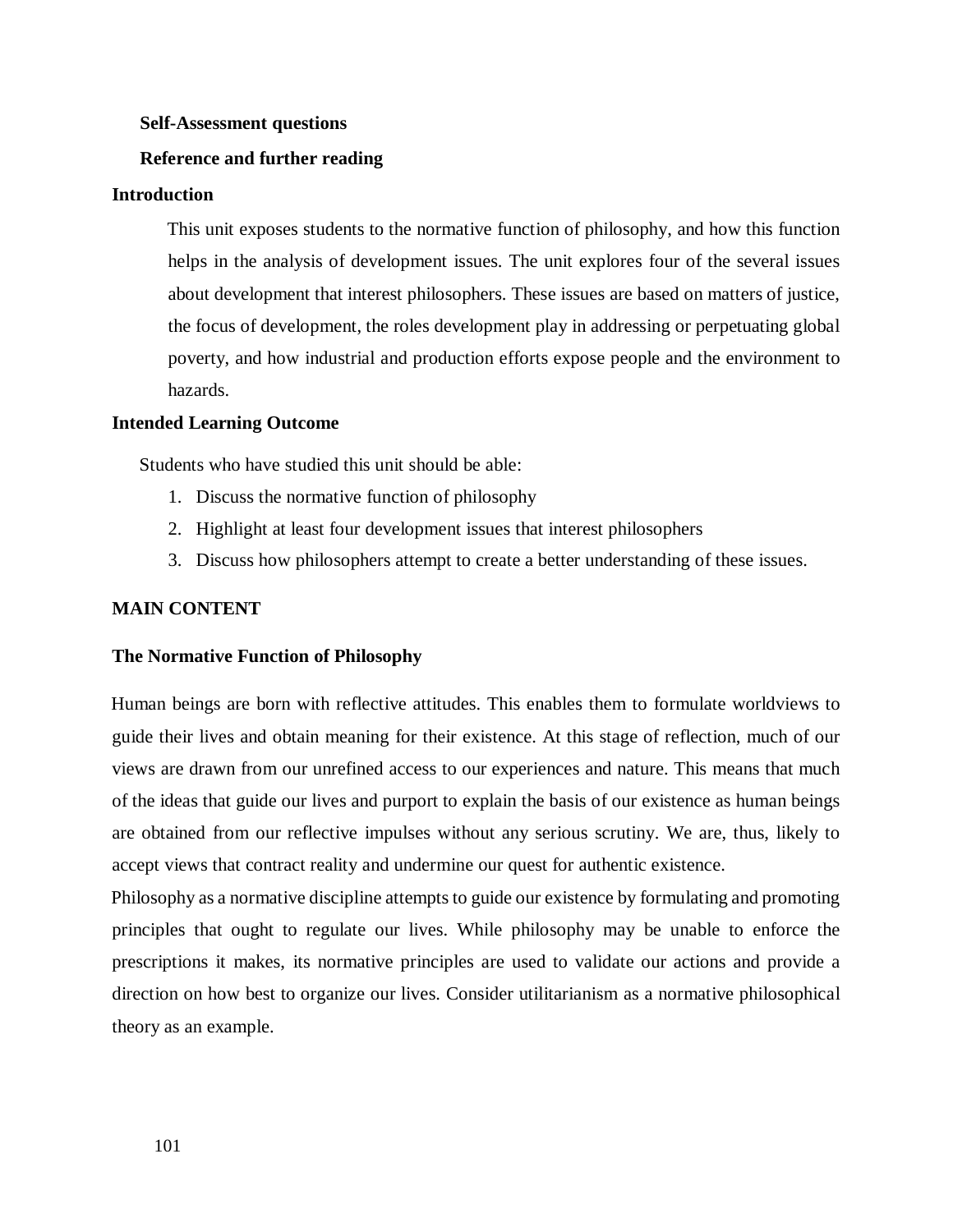The traditional variant of the utilitarian theory holds that our considerations should always focus on how best our actions and decisions support the achievement of happiness by the greater number of people. According to John Stuart Mills, a leading advocate of utilitarianism:

> The creed which accepts as the foundation of morals, Utility, or the Greatest Happiness Principle, holds that actions are right in proportion as they tend to promote happiness, wrong as they tend to produce the reverse of happiness. By happiness is intended pleasure, and the absence of pain; by unhappiness, pain, and the privation of pleasure (Mill, 1863: 10)

When utilitarian theories talk of pleasure and plain, they do not necessarily advocate radical activation of our hedonistic impulses, but that since:

> all desirable things (which are as numerous in the utilitarian as in any other scheme) are desirable either for the pleasure inherent in themselves or as means to the promotion of pleasure and the prevention of pain…pleasure and pain are the only things desirable (Mill, 1863: 10).

Utilitarian theories, thus, prescribes consider how our actions lead to happiness or pleasure in all our deeds. In doing this, the utilitarian theory, and philosophy by extension, offers a guide to how best our lives are to be organized. It is partly for this reason that Azenabor writes that philosophy raises human personality to the highest level. According to Azenabor:

> Philosophy is important in rising human personality to the highest level, which it is capable of attaining, developing all that is finest and noble in it, and turning our first-class human beings, it follows that without some tincture of philosophy a man is an imperfect human being. (Azenabor, 2008: 32).

To Azenabor, therefore, philosophy is inevitable to our goal of perfection not only because it describes our experiences and prescribes how we ought to organize our lives, but because in so doing, it uplifts the personality of the individual closer to the individual's authenticity.

## **Philosophy and Some Development Issues**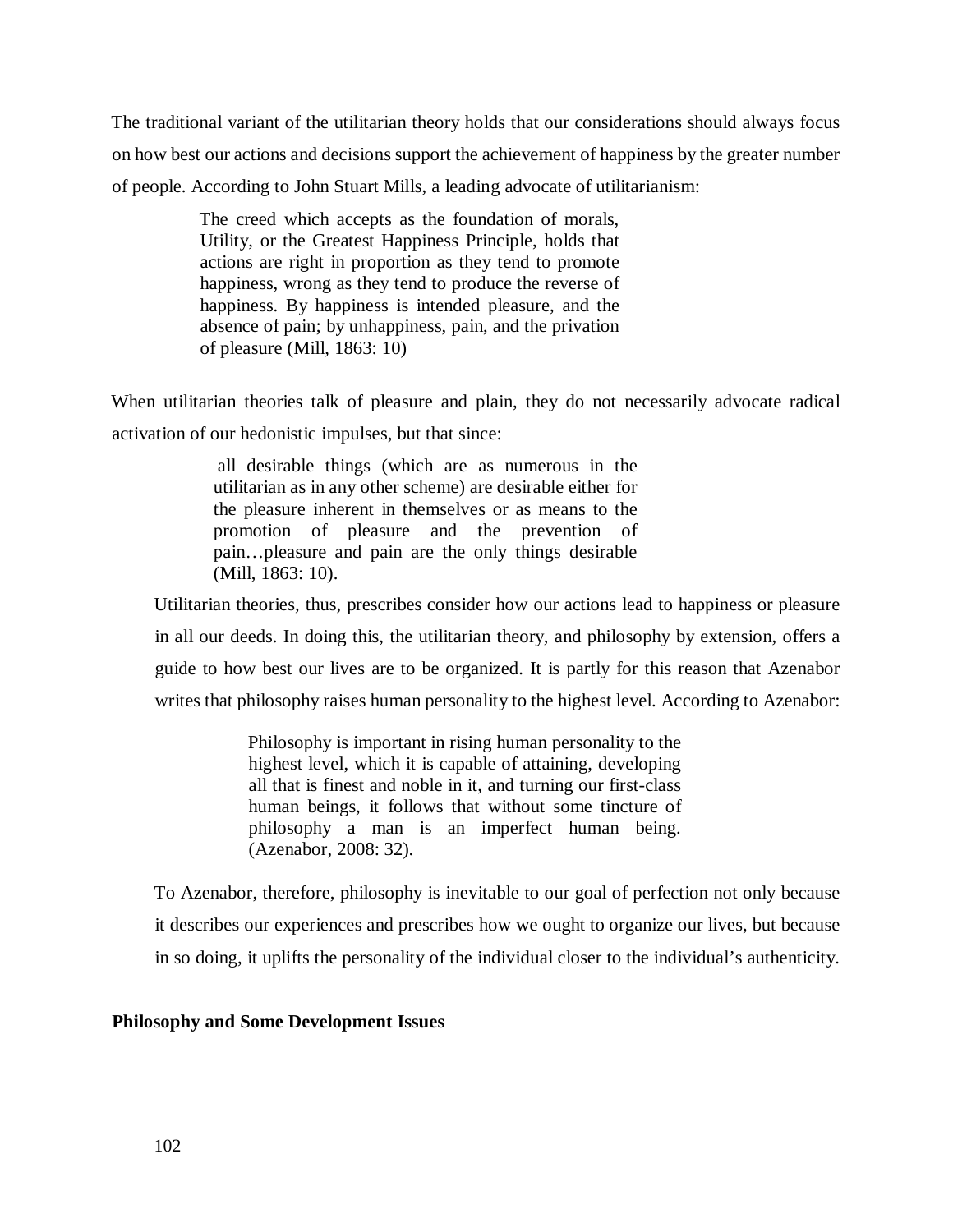Philosophy interrogates development and raises fundamental questions about its politics, priorities, application, and goals. Let us briefly consider some development issues and the kind of questions philosophy raises about them:

**The Issue of Justice:** development policies, priorities, and practices of the leading global powers and economic institutions have remained a subject of debate among philosophers, economists, and the so-called developing States that are subject to these policies and rules. Philosophers interrogate development elements to establish whether these elements have implications for justice. Some of the areas where philosophers highlight justice concerns are:

- The policy choices, elements, and demands of the so-called Washington Consensus. These elements include an emphasis on export-led growth, the conditions for trade liberalization, the demand for the removal of tariffs and subsidies, deregulation, and privatization of state-owned companies and services.
- The World Trade Organization's policies and their impacts on democracy, inequality, food sovereignty, and poverty.
- The environmental implications of the North American Free Trade Agreement
- The funding arrangements, significance, and policies of export credit agencies.

**Issues about the Focus of development:** philosophers sometimes make recommendations on what ought to be the focus of development initiatives, policies, and goals. These recommendations cover a range of issues related to countries' Gross Domestic Product, which is "the traditional outcome metric of developmental economics," equality, and human wellbeing. Consider the Gross Domestic Product (GDP) as an example. According to a research document from the United States Bureau of Economic Analysis:

GDP - Gross Domestic Product - is the traditional outcome metric of developmental economics. It is used widely as a benchmark of successful public policy initiatives and as the primary objective of the lending decisions of major global economic institutions. The idea, in a nutshell, is that improvement in per capita GDP is a useful synoptic measure of how well a society is doing. It measures the aggregate of economic activity within a country. The more economic activity generated for whatever purpose - building prisons or schools, spending more on health care, whether or not it's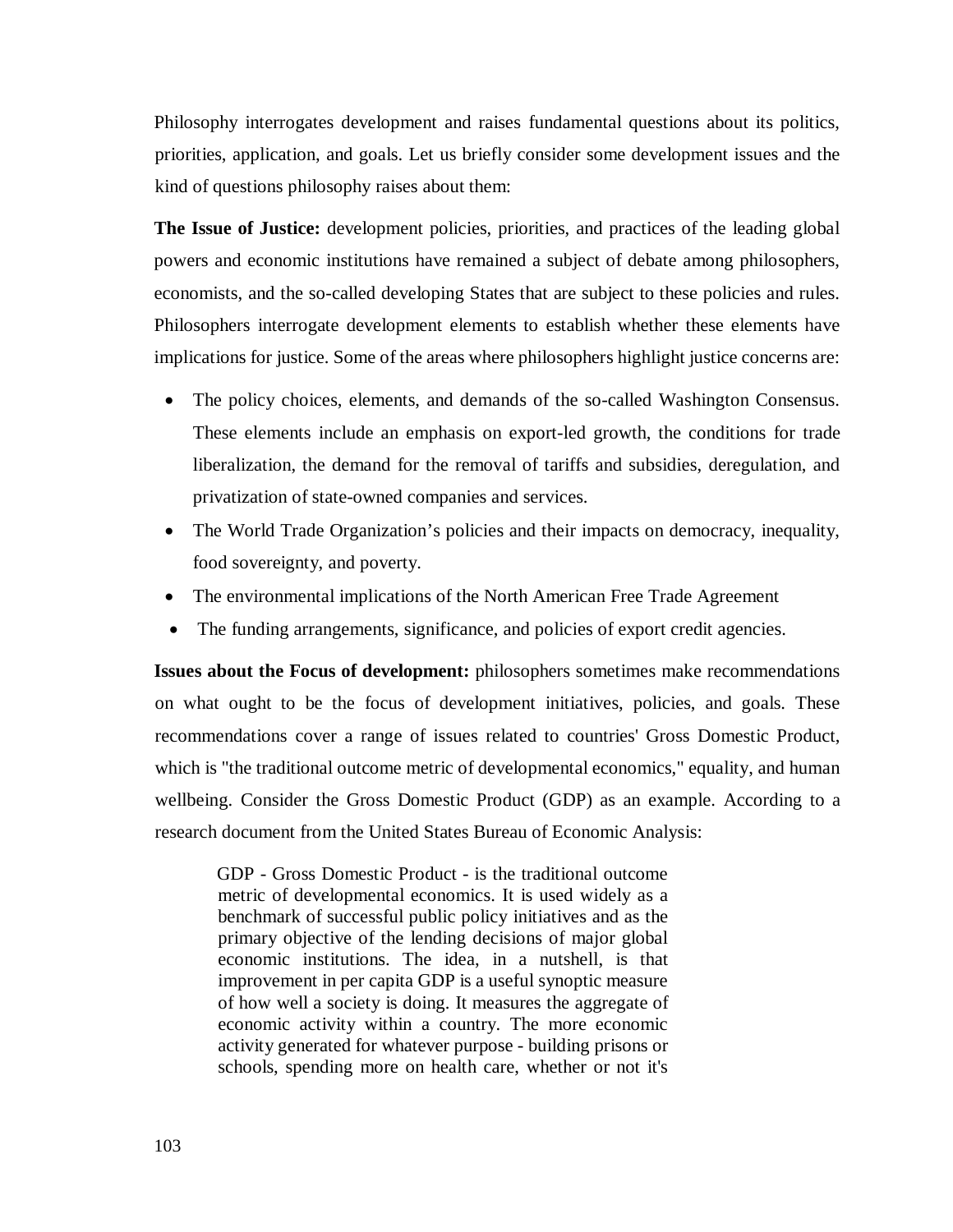medically beneficial - raises GDP (Bereau of Economic Analysis, 2020).

Philosophers are concerned about whether GDP is a flawed metric for assessing global development. Specifically, philosophers question whether:

- GDP-based assessments sometimes overlook much of what we wish to know about human well-being. More specifically, the challenge is whether GDP-based analyses are sometimes based on a very narrow assessment of human well-being.
- much of what the GPD registers as positive achievements are sometimes the negative aspects of economic activities that are detrimental to human well-being
- whether GDP's measurement of the increase in a nation's economic activities sometimes fails to reflect the economic gains-stay of that country.
- Its emphasis on per capita maximization sometimes overlooks the need to account for the spread of economic benefits in a country.

There are other charges including the criticism that GDP per capita estimates sometimes overlook subjective reports of wellness, and that development institutions should emphasize some economic measures like the Human Development Index and the World Bank poverty standard as important metrics of development.

**The Causes of Global Poverty:** philosophers are interested in whether development initiatives and goals sometimes promote global poverty. Philosophers are interested in why the rich countries remain rich why the poor get poorer. There are several responses to this question. There are endogenous views that suggest that differences in religion, culture, technology, structures of governance, geography, and natural resources determine poverty levels among countries. Another camp, call them holders of the exogenous view, highlights external causes such as the cross-border spread of pandemics, legacies of colonialism, misplaced international aid programs or initiatives, the politics of the highly establish global economic institutions concerning development and lending (Mansi, 2020).

These two camps attempt answers to three key questions. A research document from FEW Resources speaks about these questions: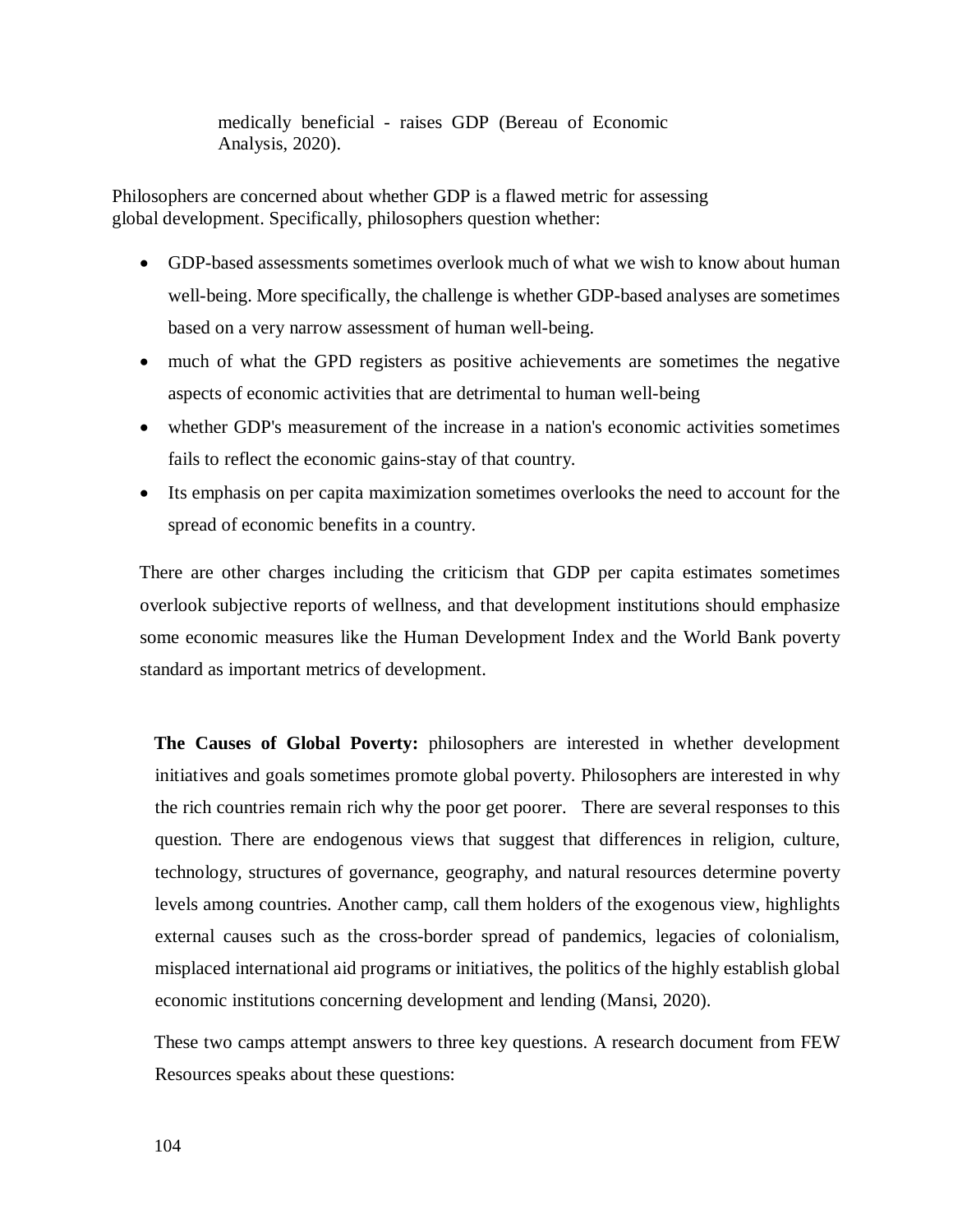Almost all of the attempts to provide fundamental explanations address three questions: First, how some nations got an initial head start. Second, whether the positive effects of that head start ensured longer-term prosperity through the present era. Third, whether an initial head start or some aspect or consequence of enduring prosperity enjoyed by some nations is, in whole or substantial part, a cause of the current poverty of some other nations (FEW Resources)

These questions are significant, not only because they guide us to a more acceptable approach to development, but they create the requisite awareness needed for future policy direction.

## **Production and Environmental Hazards**

Philosophers especially applied ethicists, sometimes raise questions about the implications of development efforts on the environment. They are also interested in how production efforts expose people and the environment to hazards. Consider emissions from production factories as an example. There is scientific evidence that industrial production imposes health and adverse economic consequences on people within and around produced sites. These hazards are cited disproportionately among the minority and low-income population centers. Hence, this further aggravates the systemic conditions that disadvantage minorities.

### **Conclusion**

Philosophy provides us with a moral compass for navigating our lives. This unit exposed students to certain charges against development and how philosophy addresses these issues.

#### **Summary**

Philosophy has to interrogate the ideas we live by. Philosophers are interested in development for several reasons. First, they are interested in understanding what it means to say that a particular condition X represents development. Second, they raise fundamental questions about the politics, priorities, application, and goal of development. More fundamentally, philosophers are interested in the issues that development raises. This unit focused on four of these issues. These include: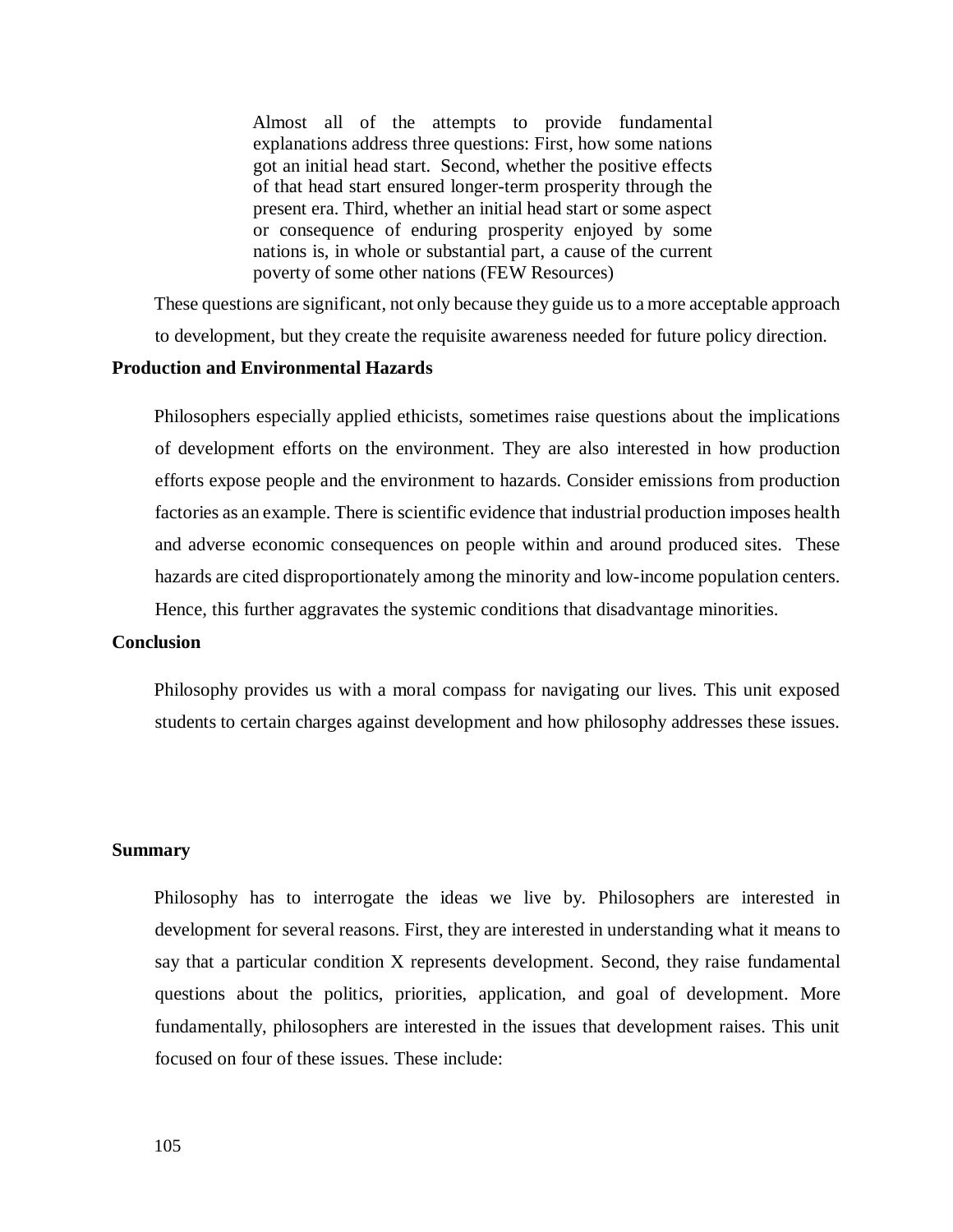**Justice**: Philosophers interrogate development elements to establish whether these elements have implications for justice.

**The focus of development:** philosophers sometimes make recommendations about what ought to be the focus of development initiatives, policies, and goals.

**Global Poverty**: an area of interest to philosophers concerns whether development initiatives and goals sometimes promote global poverty.

**Industrial and environmental hazards**: Philosophers, especially applied ethicists, sometimes raise questions about the implications of development efforts on the environment. They are also interested in how production efforts expose people and the environment to

hazards.

## **Self-assessment exercise:**

- 1. What is philosophy and why is philosophy relevant to development?
- 2. Mention three development issues, and attempt responses to them as a student of philosophy and development.

# **References and Further Reading**

Azenabor, G. (2008). 'The Golden Rule Principle in an African Ethics, and Kant's Categorical Imperative'. *QUEST: An African Journal of Philosophy / Revue Africaine de Philosophie*,XXI: 229-240.

FEW Resources. Developing Economies and Human Development. Retrieved from https://www.fewresources.org/global-development-issues.html. Accessed June 15<sup>th,</sup> 2021.

Mansi, E., Hysa, G., Panait, M., Voica, M.C. (2020). 'Poverty: A Challenge for Economic Development? Evidences from Western Balkan Countries and the European Union'. *Sustainability,* 2020, 12, 7754.

Mills, J.S. (1863). *Utilitarianism*. Ontario: Kitchener.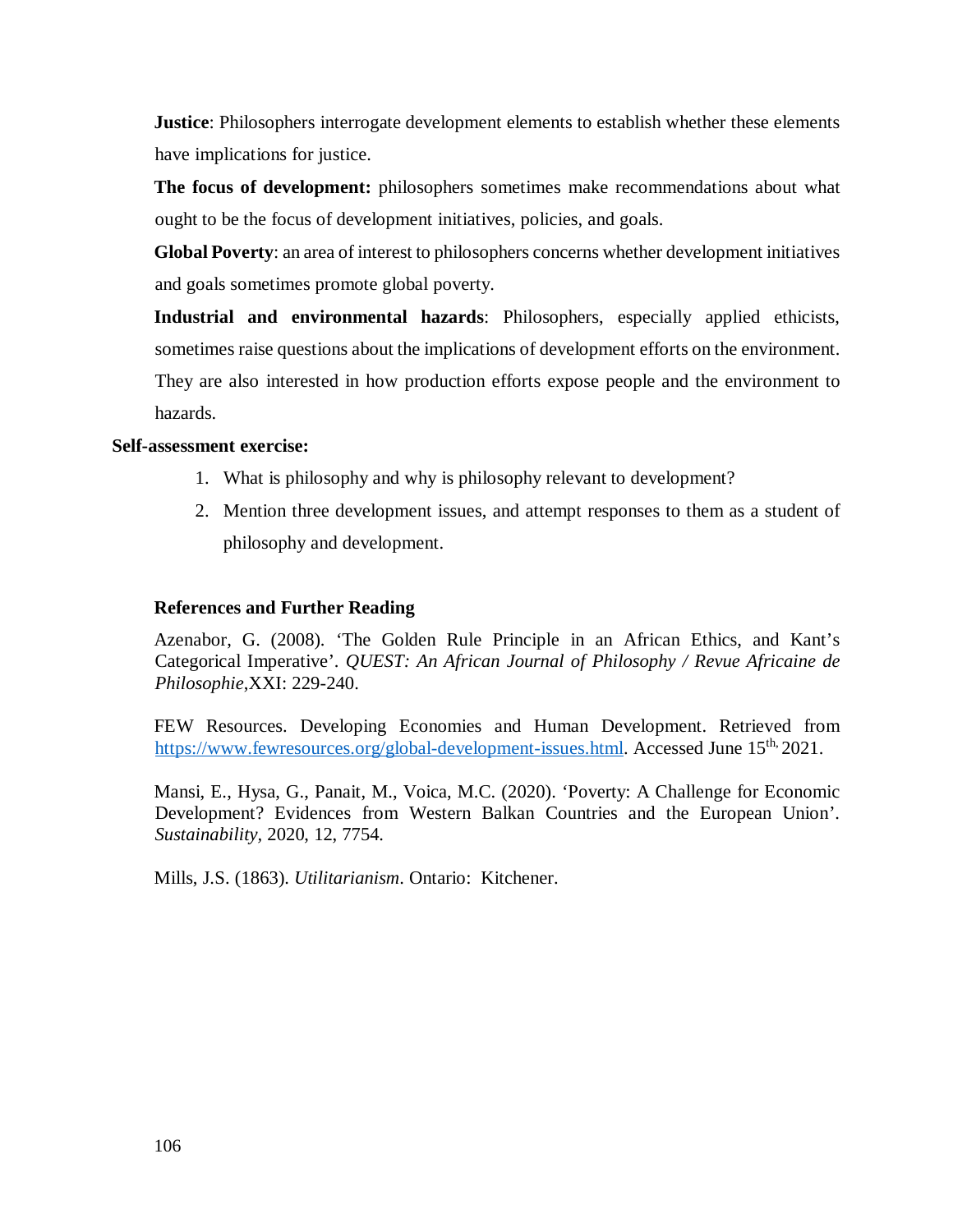**Module 5, Unit 3 Philosophy and Human Development in Nigeria Introduction Intended Learning Outcome Main content The Concept of Human Development The Imperatives of Philosophy and Human Development Philosophy and Human Development in Nigeria Conclusion Summary Self-Assessment Questions** 

# **Introduction**

This unit exposes students to the intersection between philosophy and the quest for human development in Nigeria. As a critical enterprise, there are several ways philosophy facilitates

107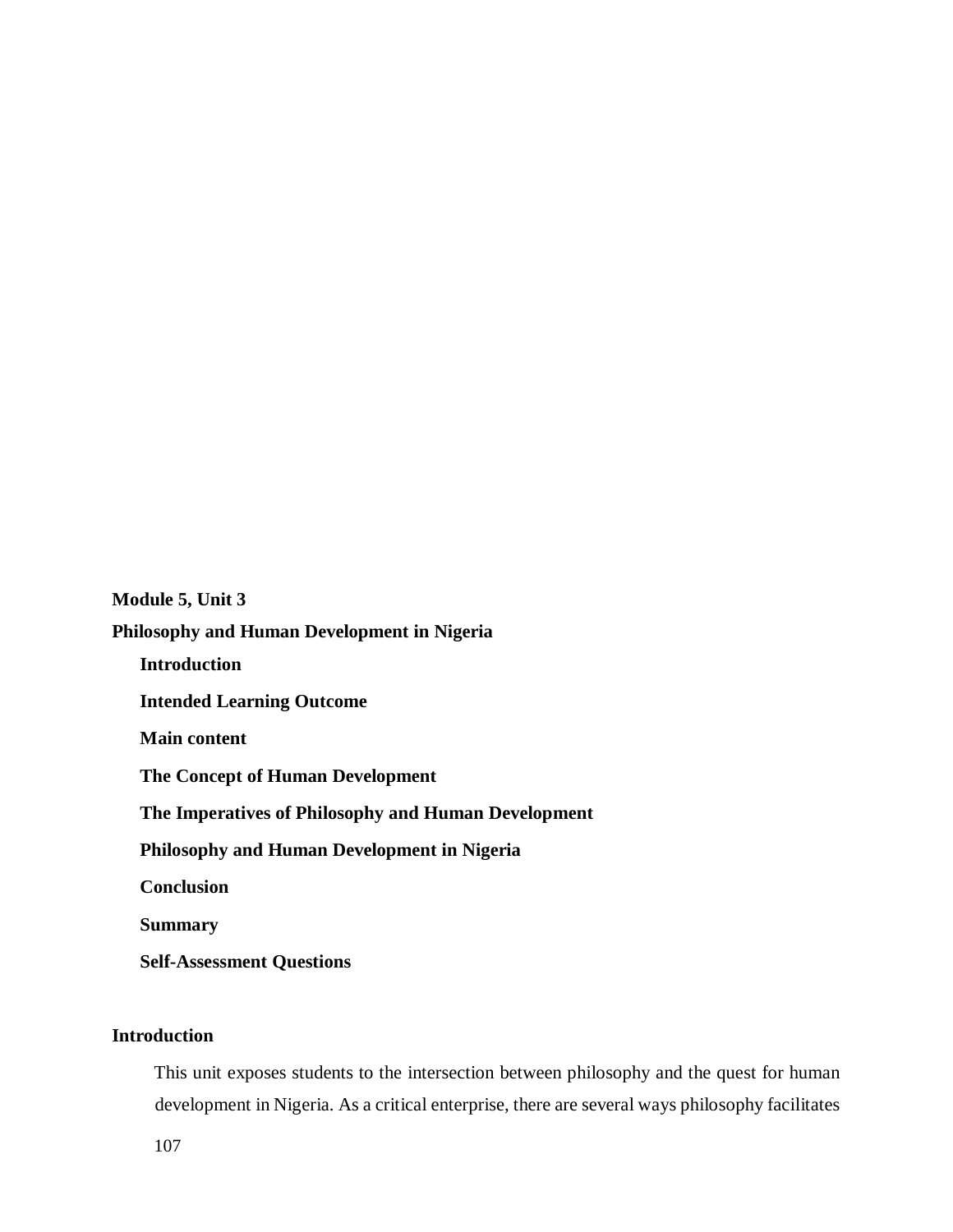the goals of human development. This unit focuses on those values of philosophy that are necessary for human development in Nigeria. The unit discusses the imperatives of philosophy and the relevance of these imperatives to human development.

### **Intended Learning Outcome**

Students who have studied this unit should be able to:

- 1. Explain how philosophy intersects with the quest for human development in Nigeria
- 2. List three imperatives of philosophy and explain how these imperatives can support the quest for human development in Nigeria.

#### **MAIN CONTENT**

### **The Concept of Human Development**

The United Nations Development Programme defines human development as "the process of enlarging people's choices." Global discussions about the connection between development and economic growth in the middle of the  $20<sup>th</sup>$  century inspired considerations about whether development interests should focus on the human person. The need for the consideration of what ought to be the primary focus of development was based on the emphasis placed on economic development as a leading objective and indicator of national development and progress in several countries. As the United Nations Development program reports:

> By the early 1960s, there were increasingly loud calls to "dethrone" GDP: economic growth had emerged as both a leading objective and indicator, of national progress in many countries i, even though GDP was never intended to be used as a measure of wellbeing ii. In the 1970s and 80s development debate considered using alternative focuses to go beyond GDP, including putting greater emphasis on employment, followed by redistribution with growth, and then whether people had their basic needs met (UNDP, 2021).

The interest in human development, therefore, was to expand people's freedom to live long, healthy and creative lives. The focus has been to facilitate people's activation of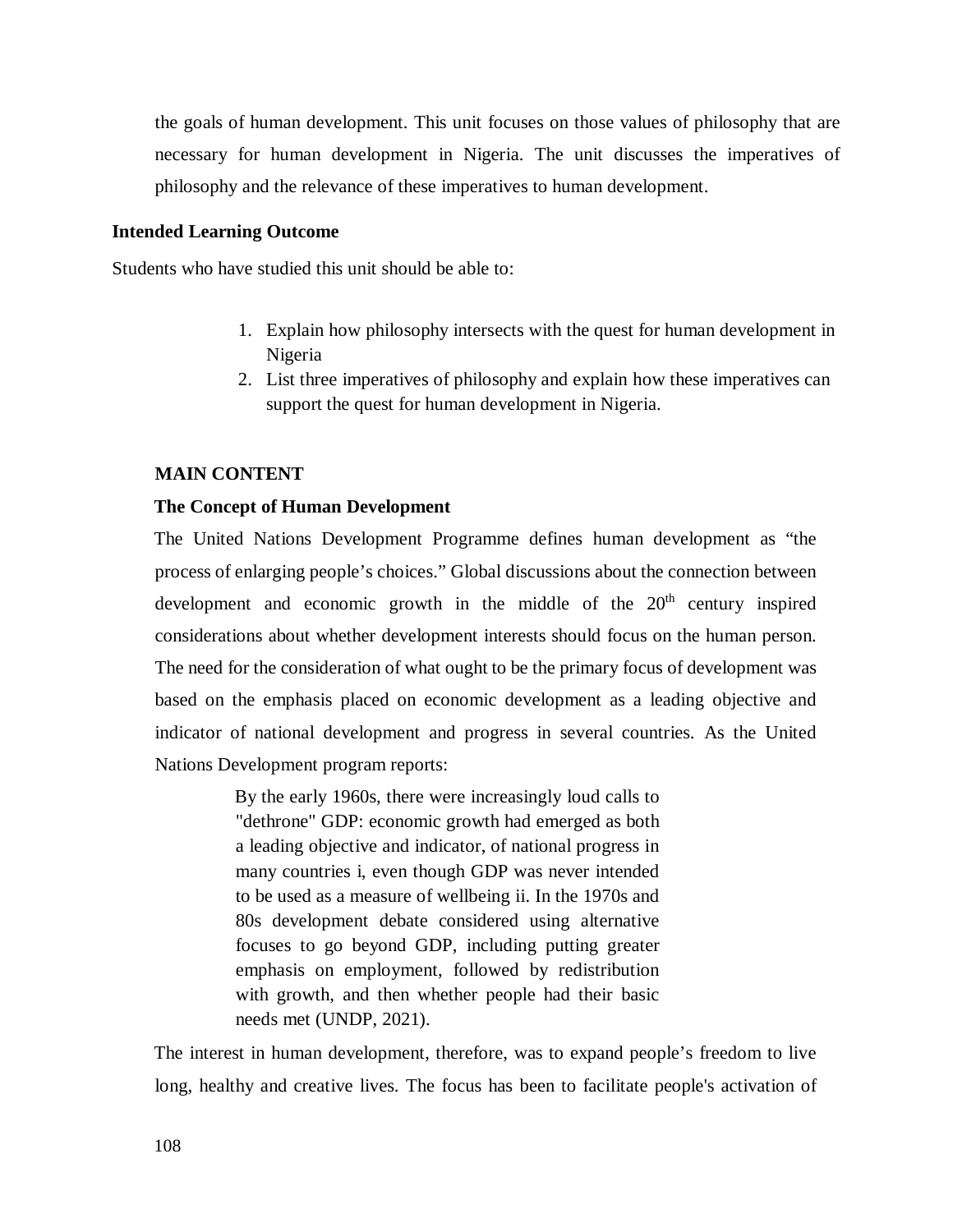their potentials that add value and meaning to their lives and their active engagement in such activities that lead to the development of their areas. In this way, human development makes people the benefactors and drivers of development.

Human development is also defined as the process of enlarging people's choices. The most critical ones are to lead a long and healthy life, to be educated, and to enjoy a decent standard of living. Additional choices include political freedom, guaranteed human rights, and self-respect, a condition Adam Smith regards as "the ability to mix with others without being ashamed to appear in public" (Alkire, 2005)

 Human development connotes the process of widening people's choices and the level of their achieved well-being. This definition helps to distinguish clearly between two sides of human development. One is the formation of human capabilities, such as improved health or knowledge. The other is the use that people make of their acquired capabilities, which may sometimes be work or leisure.

Human Development is often compatible and complementary with human rights. This is because human development emphasizes the enlargement of choices and capabilities, and influences public policy through its human advocacy goals. Human rights, a project, focus on entitlements of claim holders, on legal change, and generating demand. Until recently, Human Rights were viewed as political rights. In recent times, however, human rights include social, cultural, and economic rights. The point of connection is that both guarantee basic freedoms.

## **The Imperatives of Philosophy and Human Development**

There are four imperatives of philosophy and development in Nigeria that interest us. First, development fosters philosophy in Nigeria and on the African continent. Opafola explains this point better:

> …one of the imperatives of philosophy and development is that it fosters philosophy (including African philosophy) to examine the problems that inhibit national development and progress (moral decadence, economic slavery, technological backwardness, and so on (Opafola, 1997).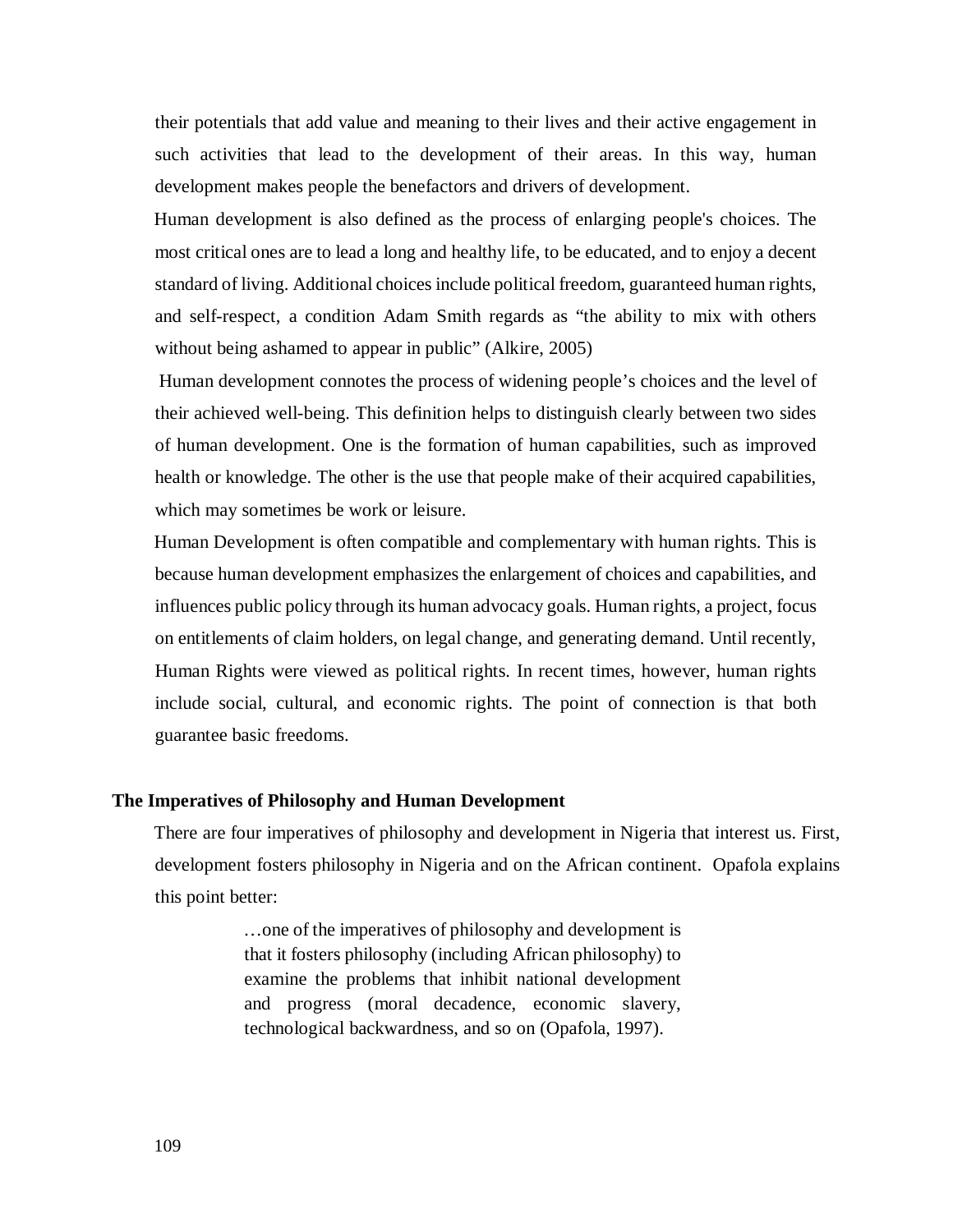Nwala (1981) furthers this view when he argues that "philosophy, philosophy, including African philosophy originates from man's quest for theoretical and practical solutions to the problems of life" (Nwala, 1981: 11).

Opafola and Nwala's positions suggest the need to navigate the discourse on development in Nigeria through indigenous philosophical frameworks. This local but philosophically adequate entry into the development discourse in Nigeria will facilitate express access to the various worldviews and trends in Nigeria's development and social progress.

The second imperative consists in the call that any genuine philosophy facilitates "interculturalism of the universe of discourse." Owoseni explains the second imperative better:

> The second imperative is a corollary to the first, which is mainly delivered by Wiredu's insight that any genuine philosophy should transcend the demarcation of language, conceptual schemes, viewpoints, or traditions to enhance inter-culturalism of the 'universe of discourse' in philosophy. Indeed, this is to set African philosophy towards the challenge for development in Africa, one that must be approached from a multidisciplinary lens (Owoseni, 2015: 241-249).

This imperative allows the analysis of development in Nigeria in the context of other systems and backgrounds.

The third imperative is the search for a guide to development in Nigeria. This imperative consists in the urgency to deploy the best philosophical approach to address development challenges in the country. Put differently, there is the quest to "reveal the philosophical approach that would suit and deliver Africa into its destiny, reality, progress, social uplift and transformation" (Owoseni, 2015). The focus is on whether any of the philosophical perspectives, the particularist, universalist, or eclectic models, can provide a direction for development in Nigeria. This also includes the search for the right philosophical theory that would suit development efforts in Nigeria.

The fourth imperative is the end goal of the three other imperatives. This imperative holds that the ultimate goal of philosophy and development is the promotion of human welfare and the achievement of human prosperity. It holds that all genuine philosophical and developments efforts should focus on improving all aspects of human life. Philosophy and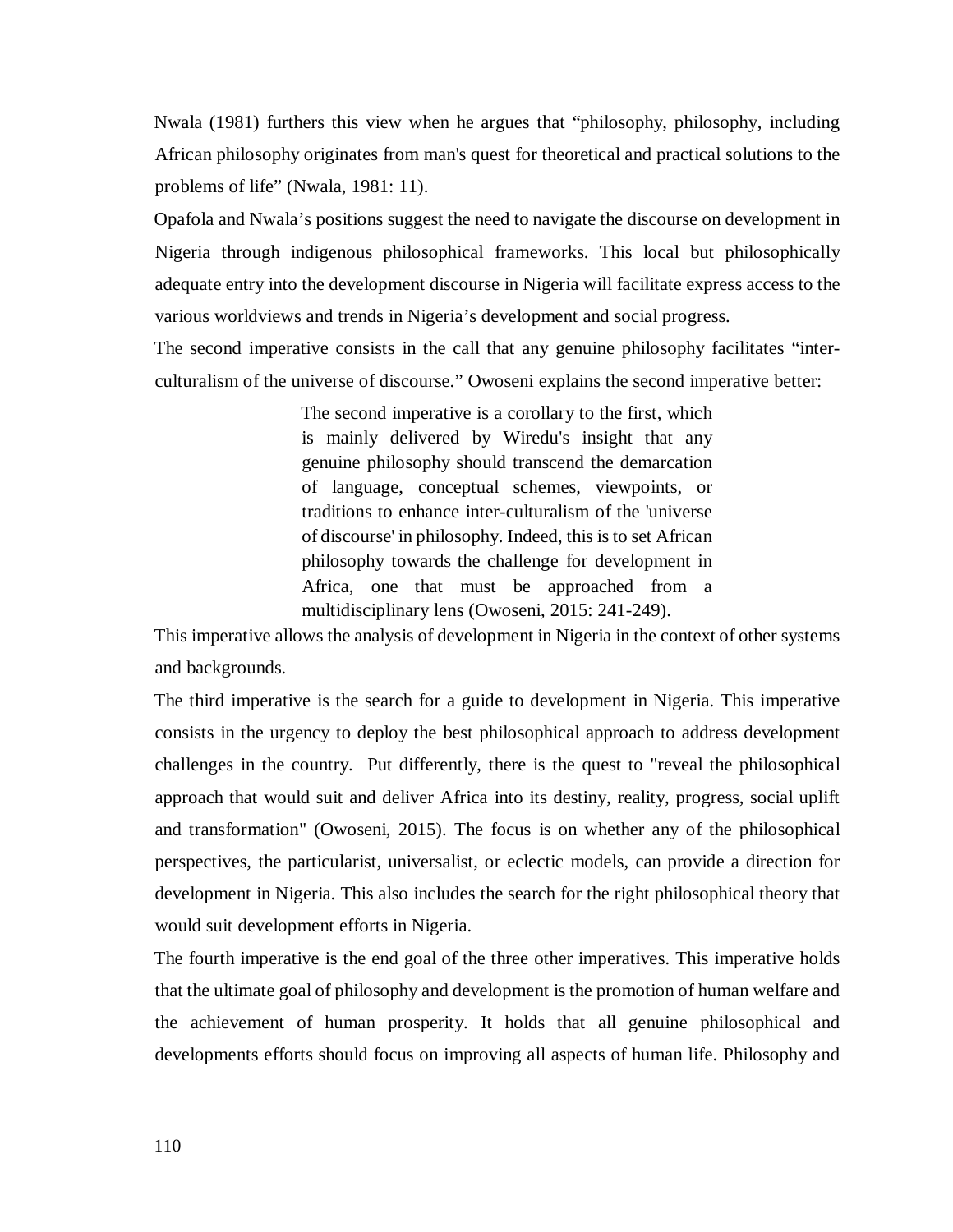development, especially human development, therefore focus on the ultimate goal of creating a better understanding of the human situation and improving the human condition.

## **Philosophy and Human Development in Nigeria**

In our discussion of the fourth imperative of philosophy, we maintained that philosophy and human development focus on achieving a better understanding of the human situation and improving the human condition. Consider the lack of national integration as one of the dominant problems of Nigeria. As… explains the problem, "the ethnic relation in Nigeria is fragmented; there is no collaboration given economic and political relationship. It is a nation characterized with division, hatred, and rancor." This state of affairs in Nigeria has inspired conflicts that have challenged the country's development prospects and pulverized its natural and human resources.

Philosophy will help to remove those atavistic tendencies in the culture that have undermined the need for complementary relations that facilitate genuine discourse, progress, and development. Philosophy does this by its:

> …reflection of experience upon itself, endeavoring to grasp its constitutions and its significance and to follow as far as possible the threads of implication which connect human experience with its most remote conditions of possibility... The real content of experience is revealed by the actions and the works in which the life of consciousness manifests itself. (Ladriere, 1992:17).

Philosophy is presented in this short paragraph as the hermeneutic understanding of the human situation which also serves as an epistemological tool for bridging cultural narratives. In this way, Philosophy evaluates and replaces those primitive inhibitions in our traditions with newer insights that shape our understanding of the world and those around us. As Asike(2017) explains:

> Philosophical understandings will bring the rational thought that there is no essential difference among all the ethnic groups. It will enhance them into harmoniously living their lives in the society, by enabling them to fit in well in interpersonal, inter-ethnic, and international relationships (Arike, 2017).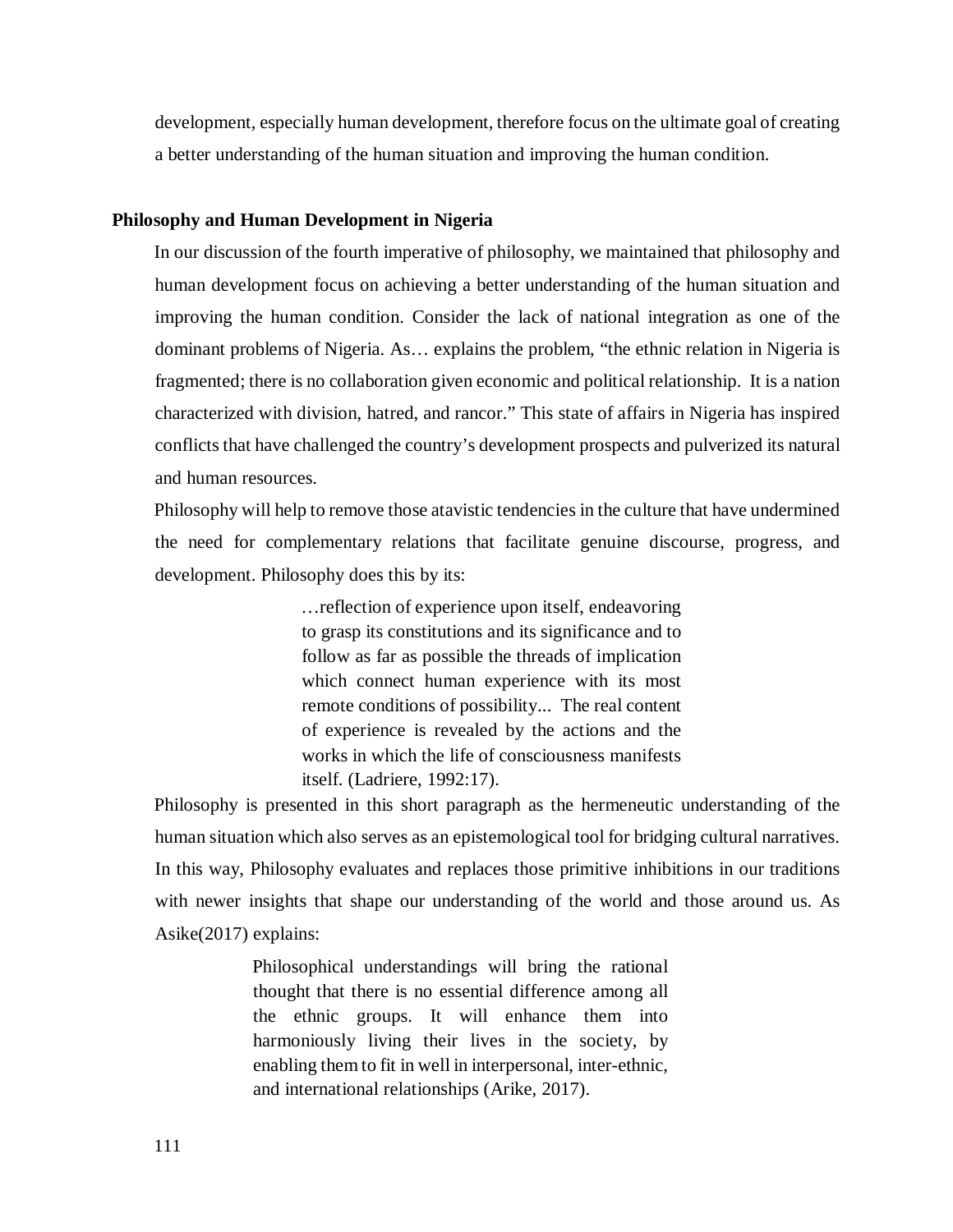This short paragraph underscores philosophy's potential to facilitate the achievement of sustainable relationships among the various ethnic, religious, socio-cultural, and political groups in Nigeria. It shows that philosophical frameworks could activate the foundation for intracultural and cross-cultural dialogue, understanding, and cooperation. This way of coexisting is needed to address the rise in ethnic and religious tensions in Nigeria which have to continue to stifle Nigeria's quest for human and social development.

# **Conclusion**

Philosophy is essential in all areas of human endeavor. It focuses on achieving a better understanding of the human situation and improving the human condition. Philosophical ideas from the ancient period to the contemporary era have shaped human, political, and cultural development over the years. This unit exposed students to how philosophy can help the quest for human development in Nigeria.

#### **Summary**

This unit exposed students to the relevance of philosophy to the quest for human development in Nigeria. It discussed the idea of human development, the imperatives of philosophy to human development, and how these imperatives are critical to Nigeria's quest for development. Among its several benefits, philosophy facilitates sustainable relationships among the various ethnic, religious, socio-cultural, and political groups in society. Philosophical frameworks activate the foundation for intracultural and cross-cultural dialogue, understanding, and cooperation. This way of existing in society is vital for its growth and development.

### **Self-assessment exercise**

- 1. List and discuss three imperatives of philosophy.
- 2. Explain how each of these imperatives support the quest for human development in Nigeria

## **References and further reading.**

Alkire, S. (2005). Why the Capability Approach. In Journal of Human Development, 6 (1): 115-33

Asike, J.C. (2017). The Role of Philosophy in Human Development in Nigeria. *UJAH Special Edition.*